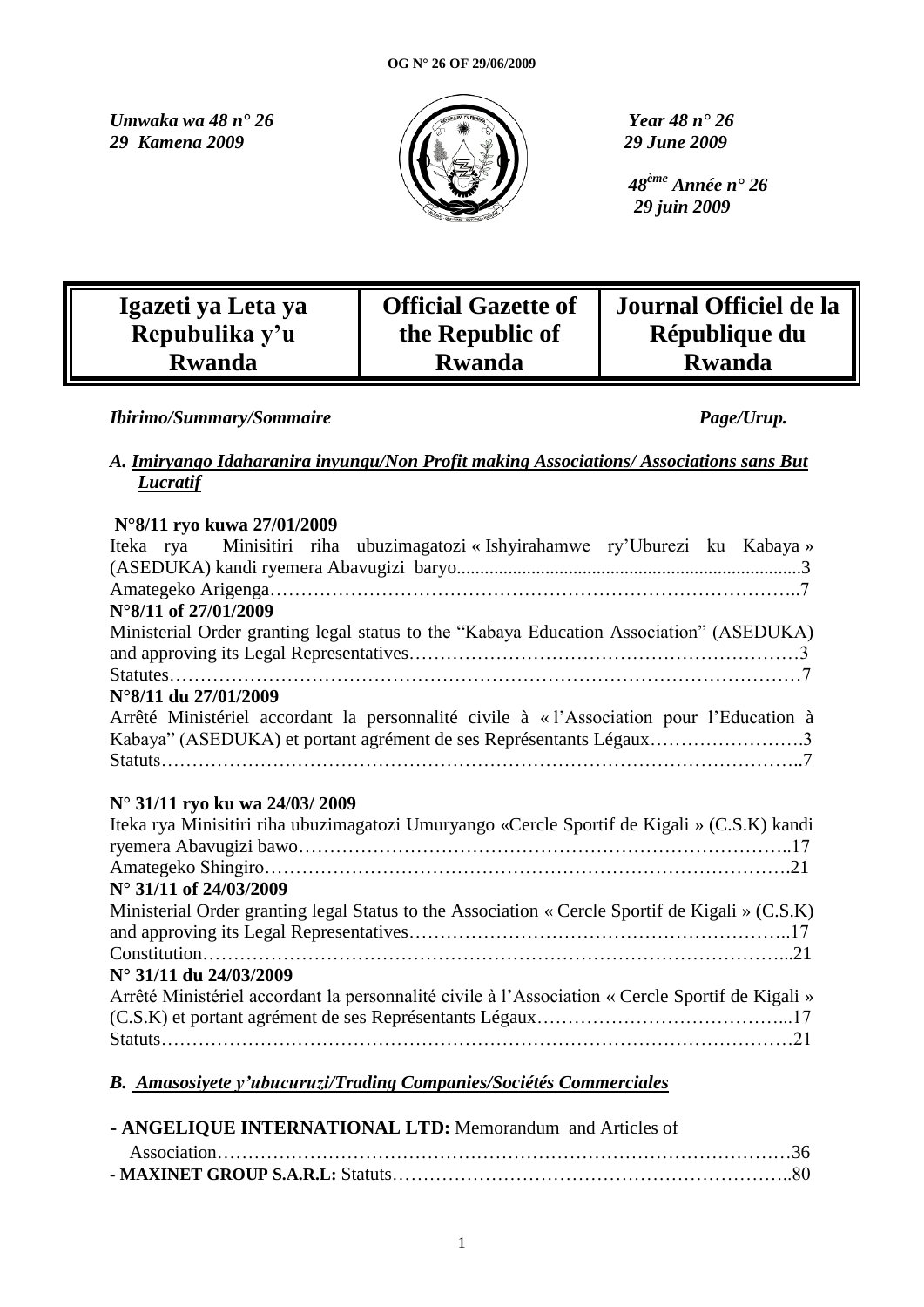| - SOCIETE POUR LA PRODUCTION DU CAFE, SPC sarl : Statuts117 |  |
|-------------------------------------------------------------|--|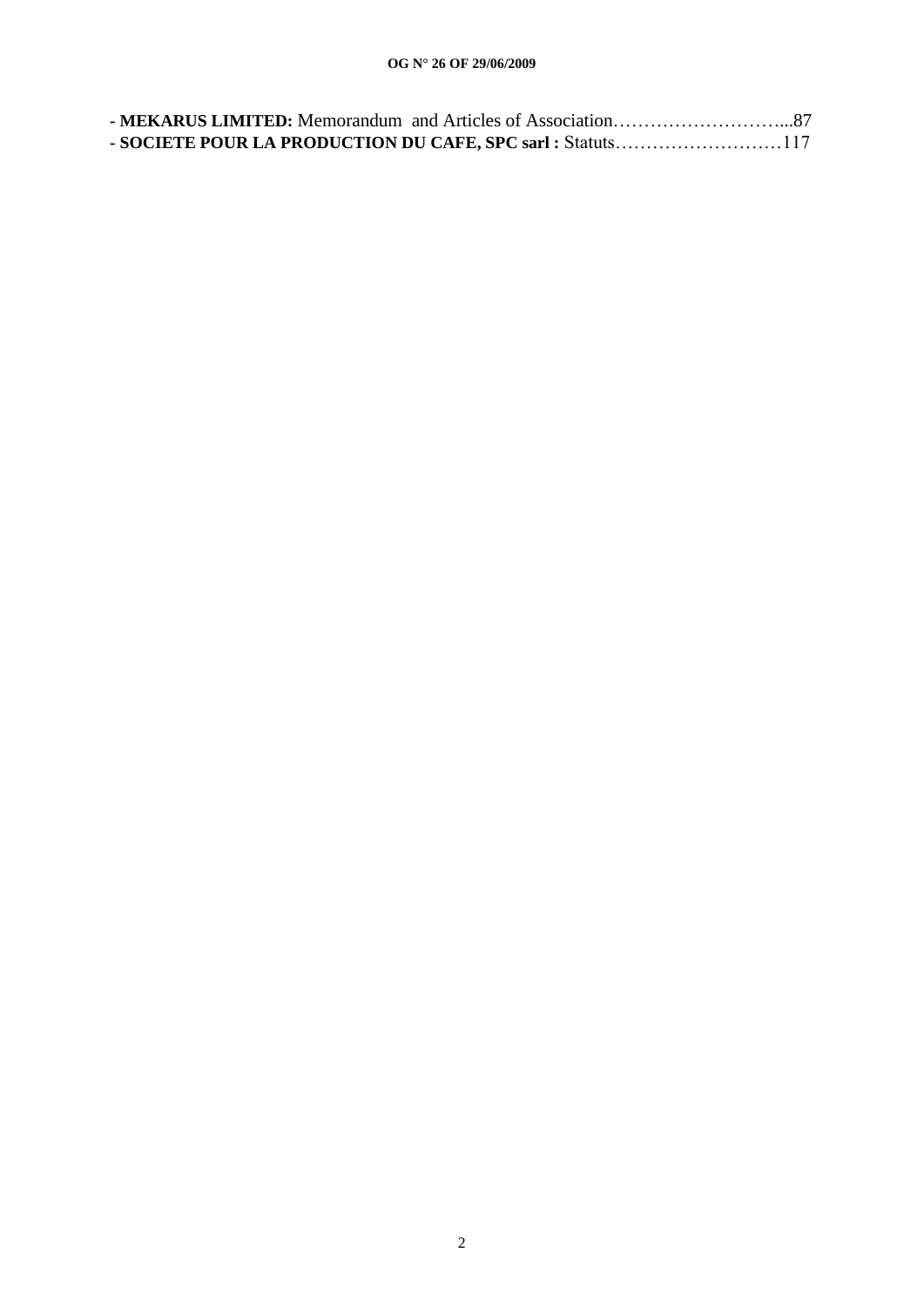**ITEKA RYA MINISITIRI N° 8/11 RYO KU WA 27/01/2009 RIHA UBUZIMAGATOZI « ISHYIRAHAMWE RY'UBUREZI KU KABAYA » (ASEDUKA) KANDI RYEMERA ABAVUGIZI BAWO**

**MINISTERIAL ORDER N° 8/11 OF 27/01/2009 GRANTING LEGAL STATUS**  TO THE "KABAYA EDUCATION ASSOCIATION"(ASEDUKA) AND **APPROVING ITS LEGAL REPRESENTATIVES**

#### **ISHAKIRO**

**Ingingo ya mbere** : Izina n'Icyicaro by'Ishyirahamwe

**Ingingo ya 2** : Intego z'Ishyirahamwe

**Ingingo ya 3** : Abavugizi b'Ishyirahamwe

**Ingingo ya 4** : Igihe Iteka ritangira gukurikizwa

**TABLE OF CONTENTS**

**Article One**: Name and Head Office of the Association

**Article 2:** Objectives of the Association

**Article 3**: The Legal Representatives

**Article 4:** Commencement

**ARRETE MINISTERIEL N° 8/11 DU 27/01/2009 ACCORDANT LA PERSONNALITE CIVILE A « L'ASSOCIATION POUR L'EDUCATION A KABAYA‖ (ASEDUKA) ET PORTANT AGREMENT DE SES REPRESENTANTS LEGAUX**

#### **TABLE DES MATIERES**

**Article premier** : Dénomination et siège de l'Association

**Article 2** : Objet de l'Association

**Article 3** : Les Représentants Légaux

**Article 4** : Entrée en vigueur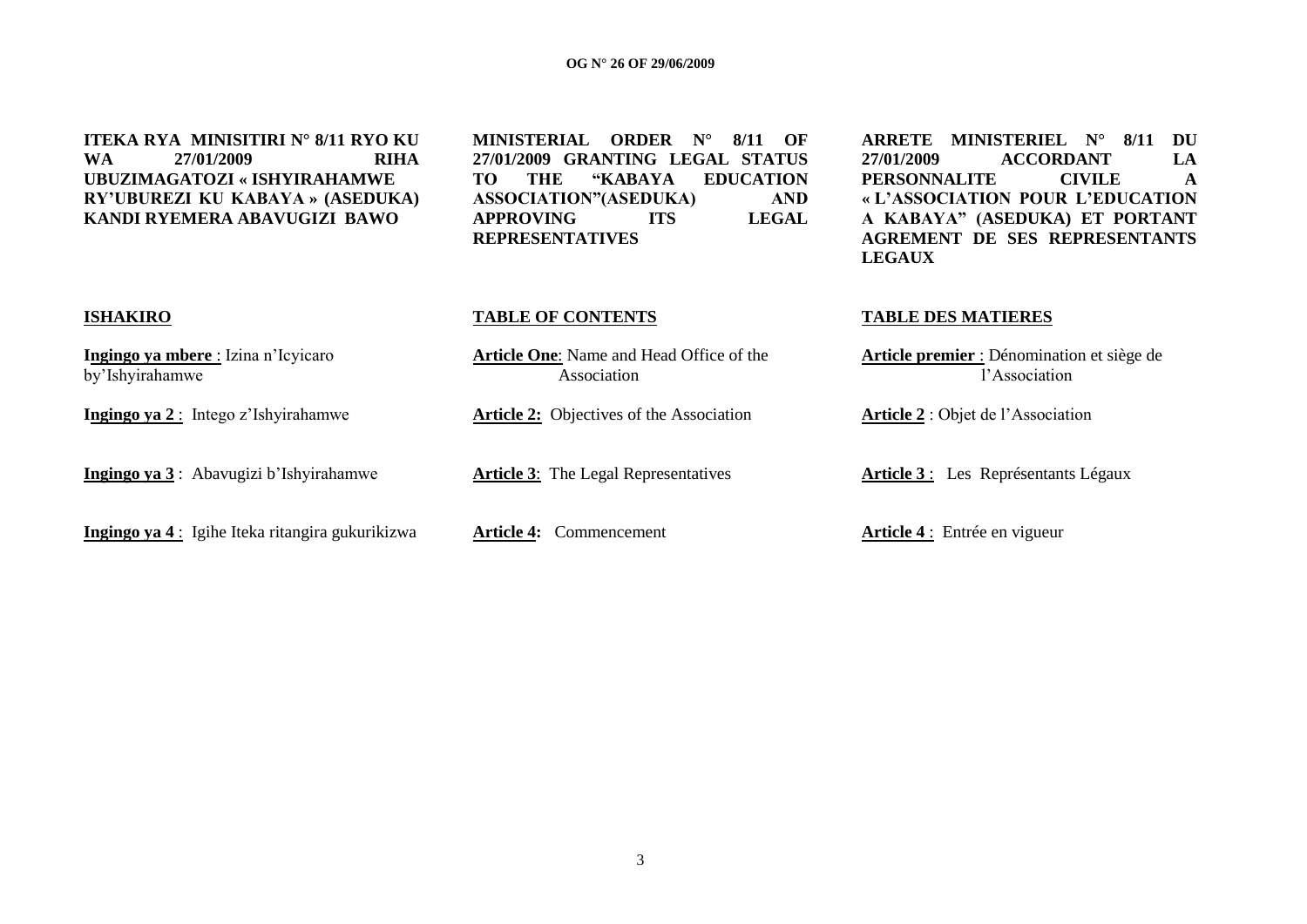**ITEKA RYA MINISITIRI N° 8 /11 RYO KUWA 27/01/2009 RIHA**  UBUZIMAGATOZI **"ISHYIRAHAMWE RY'UBUREZI KU KABAYA‖ (ASEDUKA) KANDI RYEMERA ABAVUGIZI BARYO**

**Minisitiri w'Ubutabera/Intumwa Nkuru ya Leta,** 

Ashingiye ku Itegeko Nshinga rya Repuburika y'u Rwanda ryo ku wa 04 Kamena 2003, nk'uko ryavuguruwe kugeza ubu, cyane cyane mu ngingo zaryo iya 120 n'iya 121;

Ashingiye ku Itegeko n° 20/2000 ryo kuwa 26/07/2000 ryerekeye imiryango idaharanira inyungu, cyane cyane mu ngingo zaryo iya 8, iya 9, iya 10 n'iya 20 ;

Ashingiye ku Iteka rya Perezida n° 27/01 ryo ku wa 18/07/2004 rigena amwe mu mateka y'Abaminisitiri yemezwa atanyuze mu Nama y'Abaminisitiri, cyane cyane mu ngingo yaryo ya mbere;

Abisabwe n'Umuvugizi w' « **Ishyirahamwe ry'Uburezi ku Kabaya » (ASEDUKA)** mu rwandiko rwe rwakiriwe kuwa 04/12/2008 ;

**MINISTERIAL ORDER N° 8/11 OF 27/01/2009 GRANTING LEGAL STATUS**  TO THE "KABAYA EDUCATION **ASSOCIATION " (ASEDUKA) AND APPROVING ITS LEGAL REPRESENTATIVES**

**The Minister of Justice/ Attorney General,**

Pursuant to the Constitution of the Republic of Rwanda of 04 June 2003, as amended to date, especially in Articles 120 and 121;

Pursuant to Law n° 20/2000 of 26/07/2000, relating to Non Prof Making Organisations, especially in its Articles 8, 9, 10 and 20;

Pursuant to the Presidential Order n° 27/01 of 18/07/2004, determining certain Ministerial Orders which are adopted without consideration by the Cabinet, especially in Article One;

Upon request lodged by the Legal Representative of the "K**abaya Education Association‖ (ASEDUKA),** on 04/12/2008;

**ARRETE MINISTERIEL N° 8/11 DU 27/01/2009 ACCORDANT LA PERSONNALITE CIVILE A ―L'ASSOCIATION POUR L'EDUCATION A KABAYA‖ (ASEDUKA) ET PORTANT AGREMENT DE SES REPRESENTANTS LEGAUX**

**Le Ministre de la Justice/ Garde des Sceaux,**

Vu la Constitution de la République du Rwanda du 04 Juin 2003, telle que révisée à ce jour, spécialement en ses articles 120 et 121 ;

Vu la Loi n° 20/2000 du 26/07/2000 relative aux associations sans but lucratif, spécialement en ses articles 8, 9, 10, et 20 ;

Vu l'Arrêté Présidentiel n° 27/01 du 18/07/2004 déterminant certains Arrêtés Ministériels qui ne sont pas adoptés par le Conseil des Ministres, spécialement en son article premier ;

Sur requête du Représentant Légal de l' **« Association pour l'Education à Kabaya » (ASEDUKA)** reçue le 04/12/2008 ;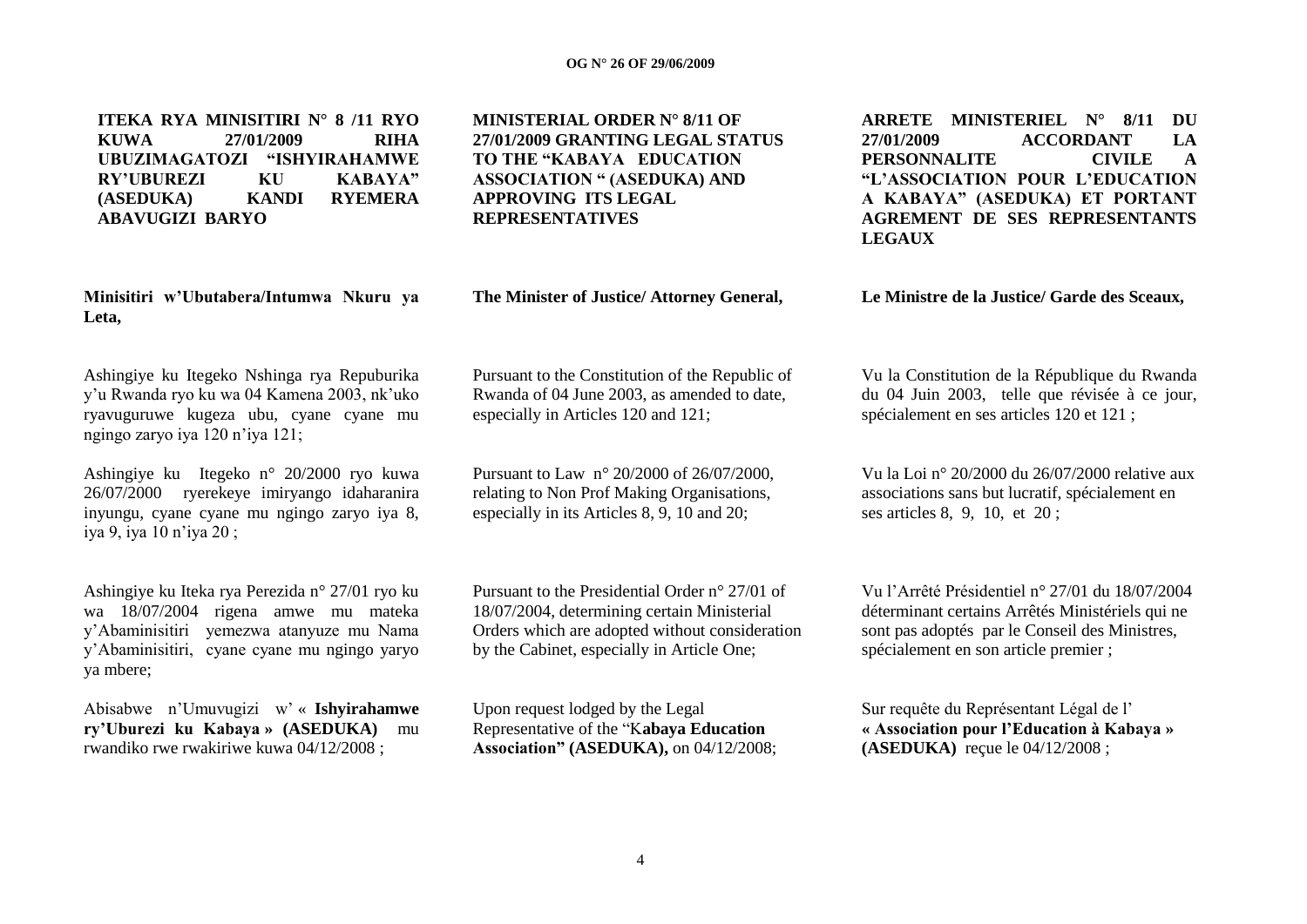#### **OG N° 26 OF 29/06/2009**

#### **ATEGETSE :**

**Ingingo ya mbere : Izina n'Icyicaro by'Ishyirahamwe**

Ubuzimagatozi buhawe **« ISHYIRAHAMWE RY'UBUREZI KU KABAYA » (ASEDUKA)** rifite icyicaro cyaryo mu Murenge wa Kabaya, mu Karere ka Ngororero, Intara y' Iburengerazuba.

## **Ingingo ya 2 : Intego z'Ishyirahamwe**

Umuryango ugamije **:**

- Guteza imbere uburezi hagamijwe gutoza abana ubumenyi, umuco mbonera gihugu n' umutimanama;
- Kubaka amashuri ;
- Gushyiraho ibindi bikorwa bifitanye isano iziguye cyangwa itaziguye n'uburezi.

## **HEREBY ORDERS :**

**Article One : Name and Head Office of the Association**

Legal status is hereby granted to the **"KABAYA EDUCATION ASSOCIATION" (ASEDUKA)** situated at Kabaya Sector, Ngororero District, Western Province.

#### **Article 2: Objectives of the Association**

The Association has the following objectives:

-Promoting education with aim of acquainting children with national values;

-Building schools;

-Provision of other activities directly or indirectly related to education.

#### **ARRETE:**

**Article premier: Dénomination et siège de l' Association**

La personnalité civile est accordée à l' **« Association pour l'Education à Kabaya » (ASEDUKA)** dont le siège est dans le Secteur Kabaya, District de Ngororero, Province de l'Ouest.

#### **Article 2 : Objectifs de l'Association**

L'Association a pour objet de :

-Promouvoir l'éducation en visant la formation intellectuelle, civique et morale des enfants ;

-La construction d'écoles ;

-La réalisation d'autres activités se rattachant directement ou indirectement à l'éducation.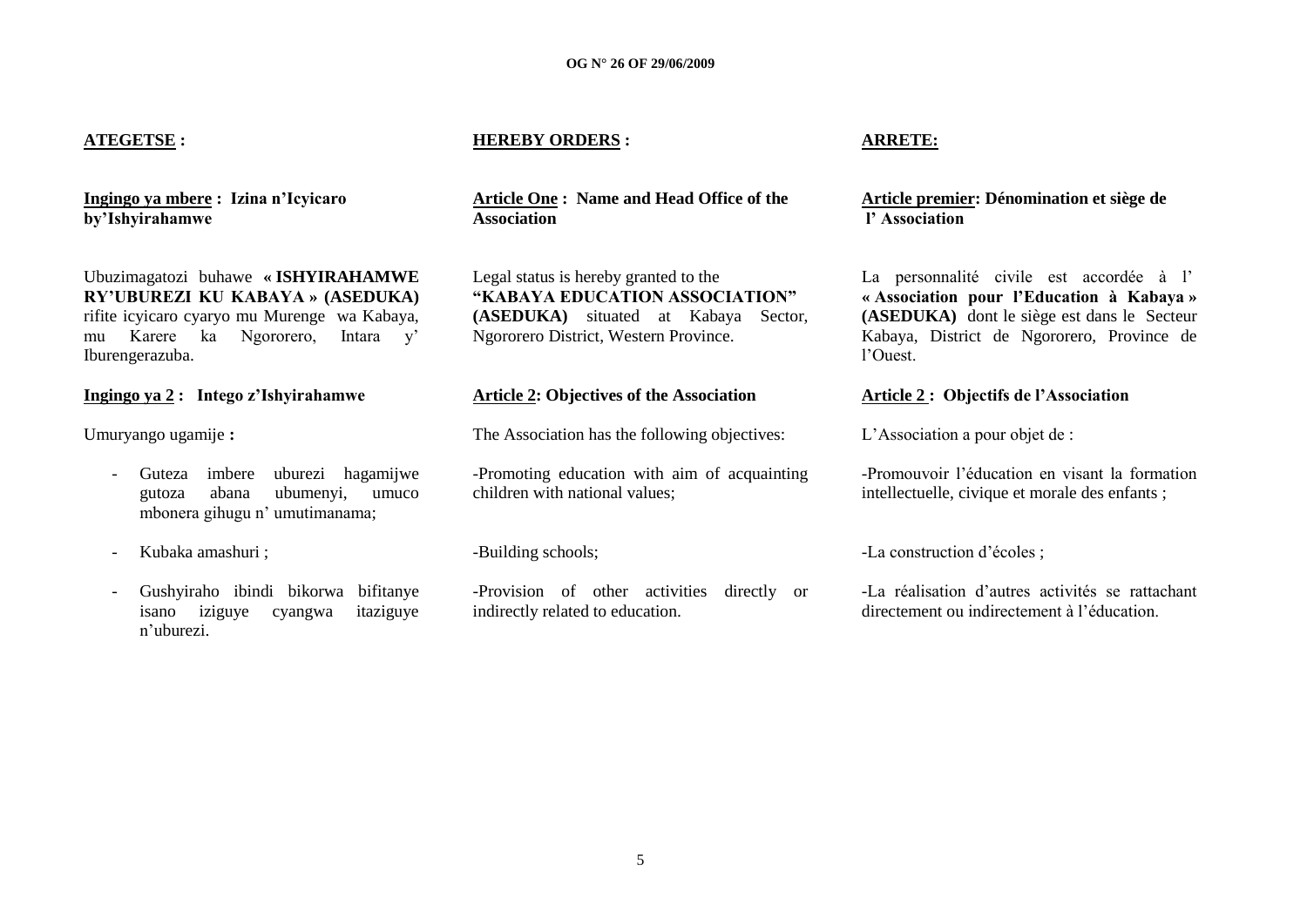#### **OG N° 26 OF 29/06/2009**

**Ingingo ya 3** : **Abavugizi b'Ishyirahamwe**

Uwemerewe kuba Umuvugizi w' **« ISHYIRAHAMWE RY'UBUREZI KU KABAYA »(ASEDUKA)** ni **Bwana NGARUKIYINKA Sebashi Elisée**, Umunyarwanda uba mu Murenge wa Kabaya, Akarere ka Ngororero, Intara y'Iburengerazuba.

Uwemerewe kuba Umuvugizi Wungirije w'iryo Shyirahamwe ni **Bwana NTAWURUHUNGA Hassan**, Umunyarwanda uba mu Murenge wa Kabaya, Akarere ka Ngororero, Intara y'Iburengerazuba.

# I**ngingo ya 4 : Igihe Iteka ritangira gukurikizwa**

Iri teka ritangira gukurikizwa umunsi ritangarijweho mu Igazeti ya Leta ya Repubulika y'u Rwanda.

Kigali, kuwa 27/01/2009

Minisitiri w'Ubutabera/Intumwa Nkuru ya Leta **KARUGARAMA Tharcisse (sé)** 

## **Article 3 : The Legal Representatives**

**Mr NGARUKIYINKA Sebashi Elisée** of Rwandan Nationality, residing in Kabaya Sector, Ngororero District, in Western Province, in herby authorised to be the Legal Representative of the **―KABAYA EDUCATION**  ASSOCIATION" (ASEDUKA).

**Mr NTAWURUHUNGA Hassan** of Rwandan Nationality, residing in Kabaya Sector, Ngororero District, Western Province, is hereby authorised to be the Deputy Legal Representative of the same Association.

#### **Article 4** : **Commencement**

This Order shall come into force on the date of its publication in the Official Gazette of the Republic of Rwanda.

Kigali, on 27/01/2009

The Minister of Justice /Attorney General **KARUGARAMA Tharcisse (sé)**

#### **Article 3 : Les Représentants Légaux**

Est agréé en qualité de Représentant Légal de l'"**Association pour l'Education à KABAYA**" **(ASEDUKA), Monsieur NGARUKIYINKA Sebashi Elisée** de nationalité rwandaise, résidant dans le Secteur Kabaya, District de Ngororero, Province de l'Ouest.

Est agréé en qualité de Représentant Légal Suppléant de la même Association, **Monsieur NTAWURUHUNGA Hassan** de nationalité rwandaise, résidant dans le Secteur Kabaya, District de Ngororero, Province de l'Ouest.

## **Article 4** : **Entrée en vigueur**

Le présent Arrêté entre en vigueur le jour de sa publication au Journal Officiel de la République du Rwanda.

Kigali, le 27/01/2009

Le Ministre de la Justice/ Garde des Sceaux **KARUGARAMA Tharcisse (sé)**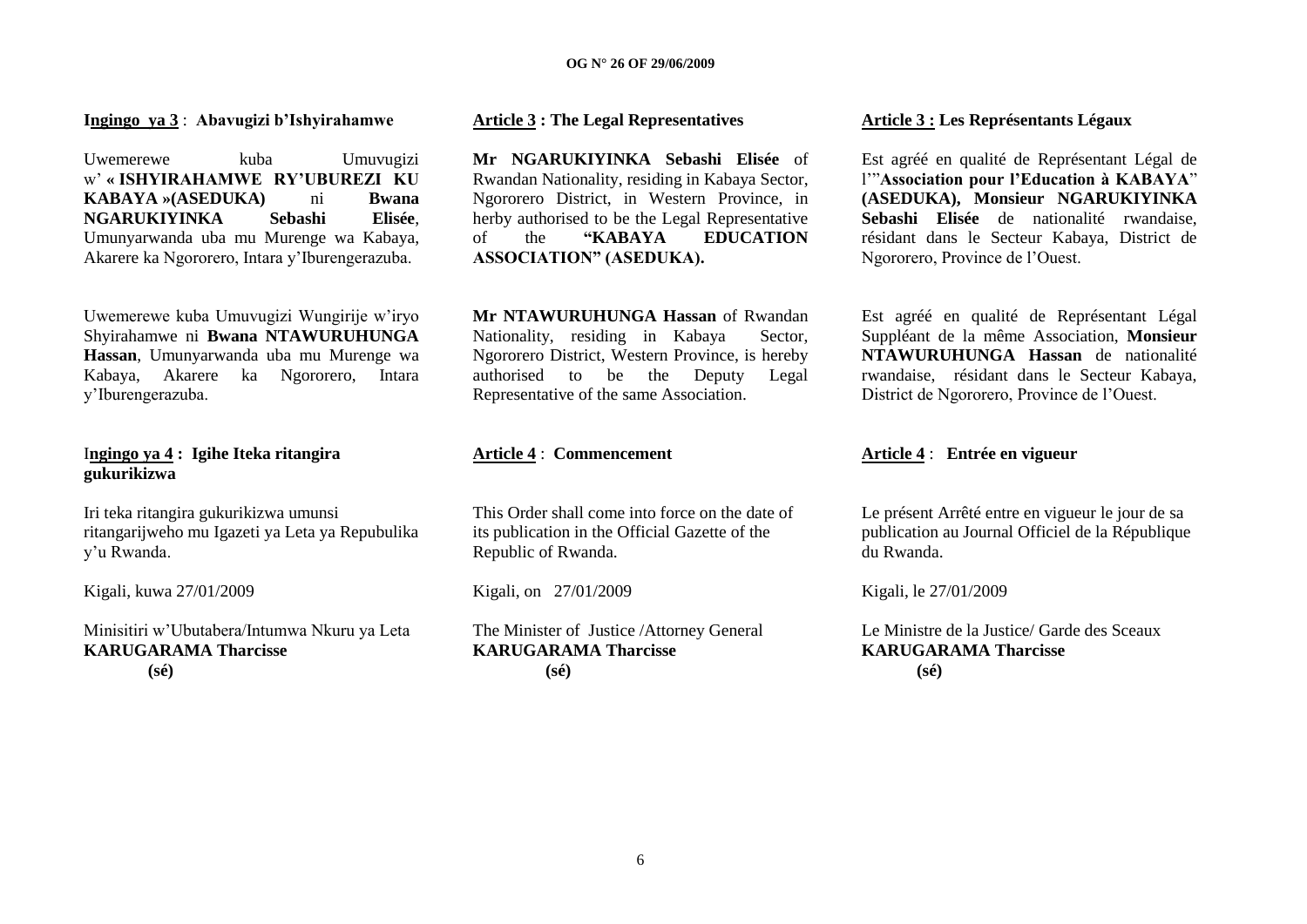#### **ASSOCIATION POUR L'EDUCATION A KABAYA « ASEDUKA » STATUTS**

#### **I. DENOMINATION, OBJECTIFS, SIEGE SOCIALE ET DUREE**

#### **Article premier :**

Il est créé une Association sans but lucratif dénommée : ASSOCIATION POUR L'EDUCATION A KABAYA en abrégé «SEDUKA » régie par les présents statuts et soumise aux dispositions de la loi n° 20/2000 du 26/07/2000 relative aux associations sans but lucratif. La dénomination « IBUKA » est remplacée par « ASEDUKA ». **Article 2 :**

L'Association a pour but l'éducation et la formation humaine et intellectuelle des enfants remplissant les conditions requises pour accéder aux études du cycle secondaire et autres, dans le respect des convictions et des libertés individuelles.

- L'Association peut organiser dans les limites de ses responsabilités tout cycle d'enseignement et toute autre activité concourant à la réalisation des ses objectifs.

-Elle crée des centres d'activités, en fixe le règlement d'ordre intérieur et en arrête les programmes approuvés par l'Assemblée Générale.

Les modalités de recrutement des élèves sont déterminées dans le règlement d'ordre évoqué plus haut.

#### **KABAYA EDUCATION ASSOCIATION «ASEDUKA » STATUTES**

#### **I.NAME, AIM, HEAD OFFICE AND DURATION**

#### **Article One:**

We set up a non-profit making Association named "KABAYA EDUCATION ASSOCIATION " ASEDUKA" in abbreviation, governed by those statutes and submitted to the disposal of the Law n°20/2000 published on the  $26$ <sup>th</sup> July 2000, related to the no-profit making Associations. The new denomination "ASEDUKA" replaces" IBUKA". **Article 2:**

The Association aims at education of humans and intellectual training of children responding to requirement to have access to secondary school classes and liberties.

- With respect to its limited responsibilities, the Association can organize either junior classes or senior classes and any other activity related to the realisation of its aims.
- It creates activity centres and fixes internal rules and establishes programs approved by the General Assembly. Admission modalities in those centres are determined within the internal rules as mentioned above.

#### **ISHYIRAHAMWE RY'UBUREZI KU KABAYA"ASEDUKA" AMATEGEKO ARIGENGA**

#### **I.IZINA, INTEGO, INTEBE, IGIHE UMURYANGO UZAMARA**

#### **Ingingo ya mbere:**

Hashinzwe Ishyirahamwe ry'Uburezi ku KABAYA, "ASEDUKA" mu magambo ahinnye, rigengwa n'izi sitati zubahirije itegeko n°20/2000 ryo ku wa 26/07/2000 rirebana n'amashyirahamwe adaharanira inyungu. Inyito y'ishyirahamwe "ASEDUKA" isimbuye inyito yari isanzwe "IBUKA.

#### **Ingingo ya 2:**

Ishyirahamwe rifite intego yo guha ubumenyi abana bujuje ibyangombwa byo gukurikira inyigisho z'icyiciro cy'amashuri yisumbuye n'ibindi bitanyuranije n'ukwemera no kwishyira ukizana kwa buri muntu.

- Ishyirahamwe rishobora gushyiraho inzego zose z'amashuri no gukora ibindi byatuma rigera ku ntego ryiyemeje.

- Kubera ibyo Ishyirahamwe rishyiraho ibigo n'amategeko ngengamikorere yabyo rikabiha na porogaramu rikabiha na porogaramu ngenderwaho byemezwa n'Inteko Rusange.

Uburyo bwo kwakira abanyeshuri buteganywa n'amategeko ngengamikorere amaze kuvugwa haruguru.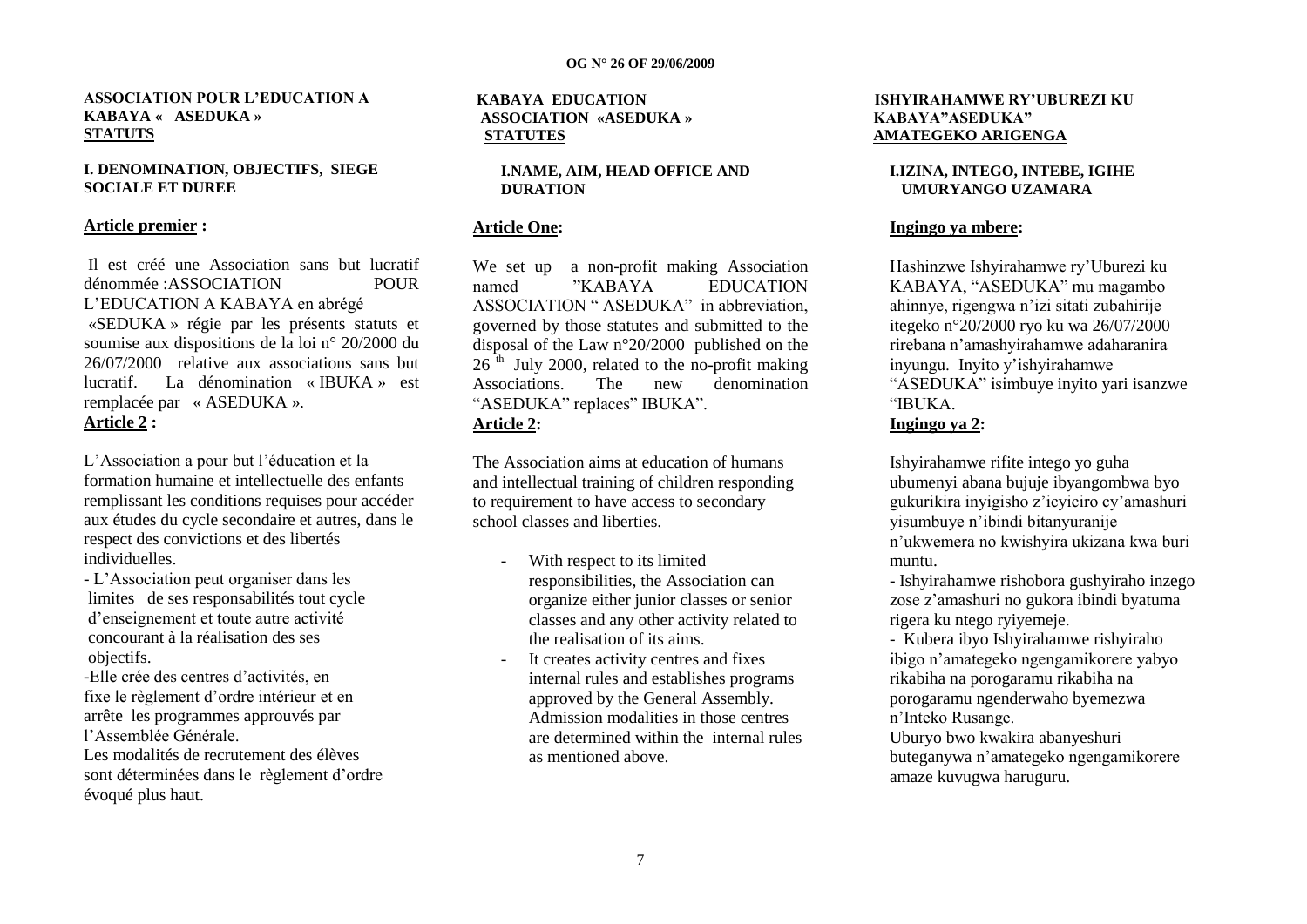#### **OG N° 26 OF 29/06/2009**

## **Article 3 :**

Le siège social de l'Association est situé dans Secteur KABAYA, District de NGORORERO, Province d'OUEST. Il peut être transféré dans tout endroit du district NGORORERO sur décision des membres effectifs.

#### **Article 4 :**

Les activités de l'Association s'exercent dans la Province de l'Ouest mais, elle peuvent s'étendre en dehors des limites de cette Province sur décision de 2/3 des membres effectifs.

#### **Article 5 :**

La durée de cette Association est indéterminée.

## **II.DES MEMBRES DE L'ASSOCIATION, LEUR EXCLUSION LEUR DROIT ET PRIVILEGES**

#### **Article 6 :**

L'Association se compose des membres fondateurs et des membres adhérents qui sont des membres effectifs. Il peut y avoir des membres d'honneur.

> a. Sont des membres fondateurs, les personnes signataires des présents statuts.

## **Article 3:**

The head office of the Association located in KABAYA Sector, NGORORERO District and Western Province, It can be transferred to another location of the district taking into account the decision of the 2/3 of the effective members.

## **Article 4:**

Activities of the Association take place in Western Province, but they can expand outside the province taking into account the decision of the 2/3 of effective members.

#### **Article 5:**

Duration of the Association is unspecified.

# **II. MEMBERS OF ASSOCIATION THEIR EXPULTION, THEIR RIGHTS AND PRIVILEGES**

## **Article 6:**

The Association is composed of founding members and adherent members and all constitute the effectives members. It could be honorary members.

a. Founding members are signatory people of those statutes.

# **Ingingo ya 3:**

Icyicaro cy'Ishyirahamwe gishyizwe mu murenge wa KABAYA, Akarere ka NGORORERO, Intara y'Iburengerazuba, gishobora kwimurirwa ahandi muri ako Karere byemejwe na 2/3 by'Abanyamuryango.

## **Ingingo ya 4:**

Imirimo y'Ishyirahamwe ikorerwa mu Ntara y'Iburengerazuba, ishobora no gukorerwa inyuma y'imbibi zayo byemejwe na 2/3 by'Abanyamuryango.

#### **Ingingo ya 5:**

Nta gihe ntarengwa Ishyirahamwe rizamara.

# **II. ABANYAMURYANGO, IYEMERWA, IYIRUKANWA N'UBURENGANZIRA BYABO**

#### **Ingingo ya 6:**

Ishyirahamwe rigizwe n'Abanyamuryango baritangiye n'abandi baryinjiyemo nyuma abo bose bakitwa abanyamuryango nyakuri. Hashobora no kubaho abanyamuryango b'icyubahiro.

a. Abitwa abanyamuryango batangiye Ishyirahamwe ni abashyize umukono kuri aya mategeko.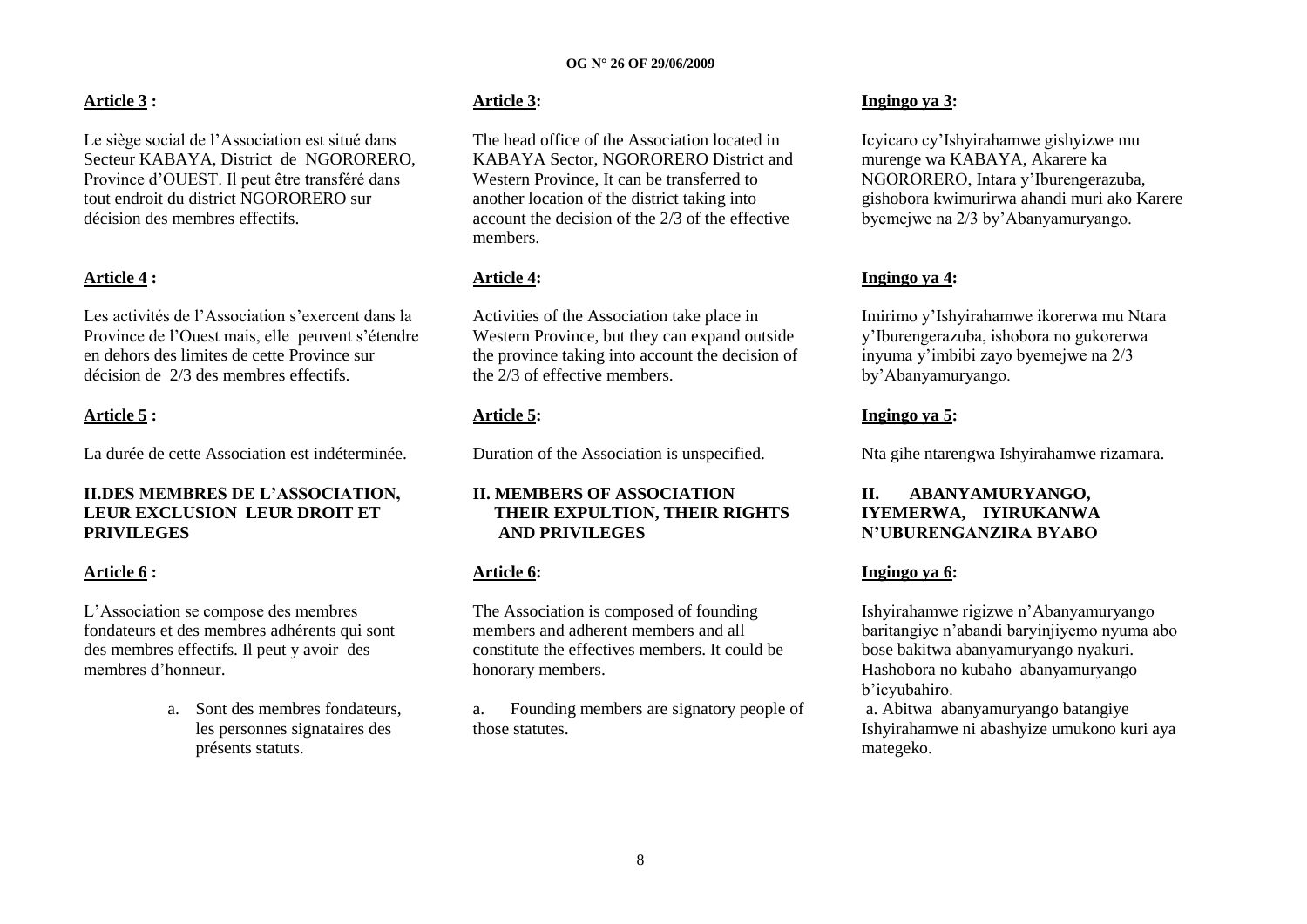#### **OG N° 26 OF 29/06/2009**

b. Sont membres adhérents, les personnes physiques ou morales non signataires de ces statuts qui acceptent d'y adhérer.

c. Est membre d'honneur toute personne physique ou morale ayant une personnalité juridique et à qui l'Assemblée Générale aura décerné ce titre en reconnaissance des services appréciables qu'elle aura rendus à l'Association.

#### **Article 7 :**

Devient membre de l'Association toute personne physique ou morale qui compte d'y adhérer conformément aux conditions précisées à l'article 6 ou aux autres déterminées par l'Assemblée Générale.

#### **Article 8 :**

- 1. Seuls les membres effectifs de l'Association participent à l'Assemblée Générale et ont le droit de vote et d'être voté.
- 2. Les membres d'honneur participent à l'Assemblée Générale, et n'ont pas le droit de vote ni d'être voté.

b. Adhering members are individual and legal entities that are not signatory of the statutes who accept to adhere to the Association.

c. An honorary members is an individual or legal entity to whom the General Assembly awards that title recognizing appreciable services that he / she would have done in favour of the Association.

# **Article 7:**

He /She becomes a member of the Association any individual or legal entity who wants to adhere to it in accordance with the conditions mentioned in the article 6 or other articles determined by the General Assembly.

## **Article 8:**

- 1. Only the effectives members of the Association participate in the General Assembly and have right to vote and be voted.
- 2. The Association honorary members participate in the General Assembly but have no right to vote or be voted.

b. Abitwa abanyamuryango bawinjiyemo ni abiyemeje gufatanya n'abandi nyuma y'ishyirwaho ry'imikono kuri aya mategeko.

c.Yitwa umunyamuryango w'icyubahiro, umuntu wese cyangwa ikoraniro ry'abantu rigendera ku mategeko y'u Rwanda, yemewe n'inteko rusange kubera akamaro imuziho yamariye ishyirahamwe.

#### **Ingingo ya 7:**

Yitwa umunyamuryango, umuntu wese cyangwa ikoraniro ry'abantu bemera kwishyirahamwe nk'uko ingingo ya 6 y'aya mategeko ibiteganya cyangwa izindi ngingo zemejwe n'Inama Rusange

# **Ingingo ya 8:**

- 1. Abanyamuryango nyakuri bafite ububasha bwo gukurikirana Inteko Rusange, bakanagira uburenganzira bwo gutora no gutorwa.
- 2. Abanyamuryango b'icyubahiro baza mu Nteko Rusange ariko ntibashobora gutora no gutorwa.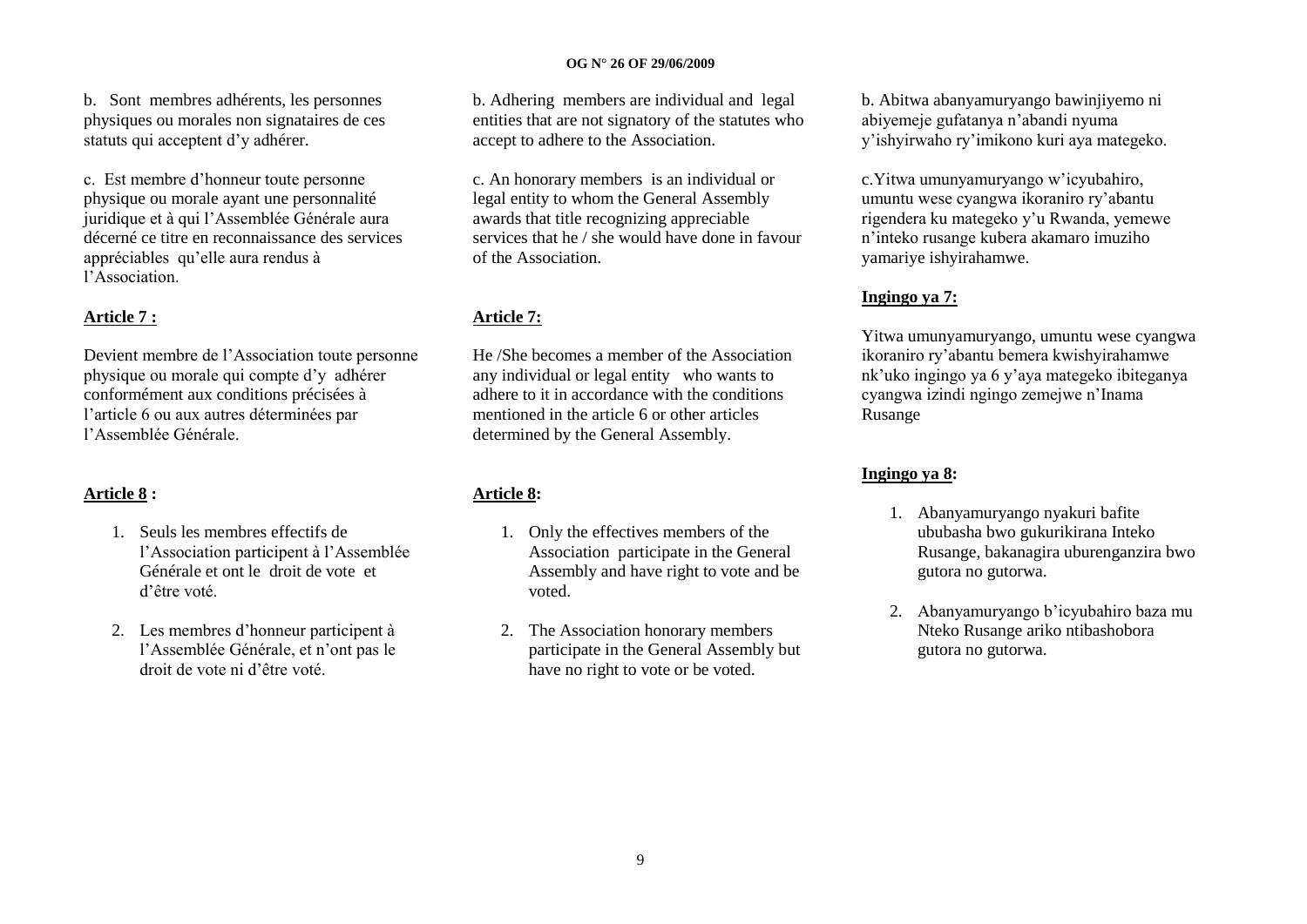# **Article 9 :**

La qualité de membre se perd:

- Par la démission volontaire acceptée.
- Par exclusion prononcée par les 2/3 des membres de l'Assemblée Générale sur proposition du Comité Exécutif.
- Quand il meurt.

Les motifs de démission sont étudiés par le Comité Exécutif et approuvé par l'Assemblée Générale.

# **III. DES RESSOURCES DE L'ASSOCIATION**

# **Article 10 :**

Les ressources de l'Association sont constituées par :

- Les cotisations et contributions non remboursables des membres dont le montant est déterminé par la règlement d'ordre intérieur.
- Des dons et legs des organismes publics ou privés et de bienfaisances.

Ces cotisations, ces contributions, ces dons, et ces legs forment plus tard le patrimoine de l'Association.

# **Article 9:**

The quality of members is lost in the following circumstances:

- Accepted voluntary resignation.
- Expulsion declared by the 2/3 of the members of the General Assembly following the proposal of the Executive **Committee**
- When he dies.

The reasons of resignation are studied by the Executive Committee and approved by the General Assembly.

## **III. RESOURCES OF THE ASSOCIATION**

# **Article 10:**

The resources of the Association include:

- Members' subscription and contributions which are non-refundable, the amount of which is determined by the internal rule.
- Gifts and legacies provided by public or private organizations as well as charitable organisations. Those subscriptions and those legacies constitute the heritable of the Association.

# **Ingingo ya 9:**

Umuntu areka kuba umunyamuryango :

- Iyo asezeye ku bwende bwe bikemerwa.
- Iyo yirukanwe byemejwe na 2/3 by'abagize Inteko Rusange kandi bisabwe na Komite-Nyobozi.
- Iyo umunyamuryango apfuye.

Impamvu zo gusezera mu Ishyirahamwe zigwa na Komite-Nyobozi zikemezwa n'Inteko Rusange.

# **III. IMARI Y'ISHYIRAHAMWE**.

# **Ingingo ya 10:**

Imari y'Ishyirahamwe igizwe na:

- Imisanzu n'inkuga z'abanyamuryango kandi badasubizwa, ingano yabyo isobanurwa n'amategeko ngengamikorere
- Imfashanyo, indagano y'imiryango ya Leta cyangwa yigenga n'iy'abagiraneza.

Iyo misanzu n'indagano bikora umutungo w'ishyirahamwe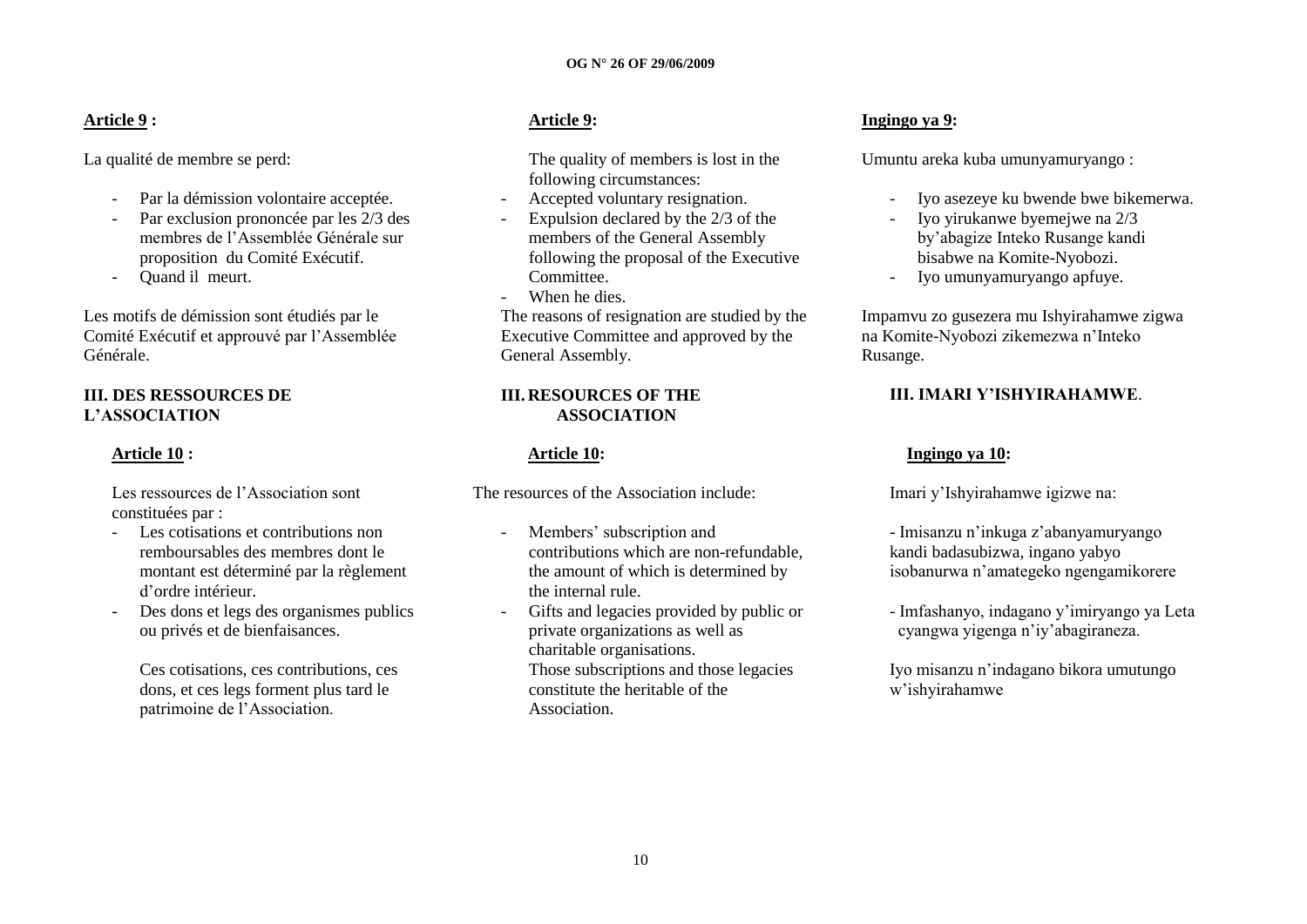# **IV .DES ORGANES DE L'ASSOCIATION.**

# **Article 11 :**

Les organes de l'Association sont : L'Assemblée Générale, le Comité Exécutif et le Collège de Commissaires aux Comptes.

#### **A. L'ASSEMBLEE GENERALE**

## **Article 12 :**

L'Assemblée Générale est l'organe suprême de l'Association. Elle exerce les attributions suivantes :

- a. Approbation et modification des statuts et du règlement d'ordre intérieur ;
- b. Nomination et révocation du Représentant Légal du Représentant Légal suppléant ;
- c. Détermination des activités de l'Association ;
- d. Admission, suspension ou exclusion d'un membre ;
- e. Approbation des comptes annuels ;
- f. Acceptation des dons et des legs ;
- g. Dissolution de l'Association.

## **IV.ORGANS OF THE ASSOCIATION**

## **Article 11:**

The organs of the Association are: The General Assembly; the Executive Committee and the Board Auditors.

## **A. THE GENERAL ASSEMBLY**

#### **Article 12:**

The General Assembly is the supreme organ of the Association. It executes the following attributions:

- a. Approval and modification of the statutes and internal regulations;
- b. Nomination and removal of chairperson and supply chairperson;
- c. Determination of the Association activities;
- d. Admission, suspension and expulsion of a member;
- e. Approval of yearly accounts;
- f. Acceptance of donations and legacy;
- g. Dissolution of the Association.

#### **IV.INZEGO Z'ISHYIRAHAMWE**

#### **Ingingo ya 11:**

Inzego z'Ishyirahamwe ni: Inteko Rusange; Komite Nyobozi n'Akanama k'Ubugenzuzi.

## **A. INTEKO RUSANGE;**

## **Ingingo ya 12:**

Inteko Rusange nirwo rwego rw'ikirenga rw'Ishyirahamwe. Imirimo ishinzwe ni:

- a. Kwemeza itegeko rigenga Ishyirahamwe n'itegeko ngengamikorere yaryo;
- b. Gushyiraho no gusezerera uhagarariye Ishyirahamwe n'umwujgirije;
- c. Kwemeza ibikorwa by'Ishyirahamwe;
- d. Kwemeza, guhagarika no kwirukana umunyamuryango;
- e. Kwemeza imikoreshereze y'imari ya buri mwaka;
- f. Kwakira impano n'indagano;
- g. Gusesa Ishyirahamwe.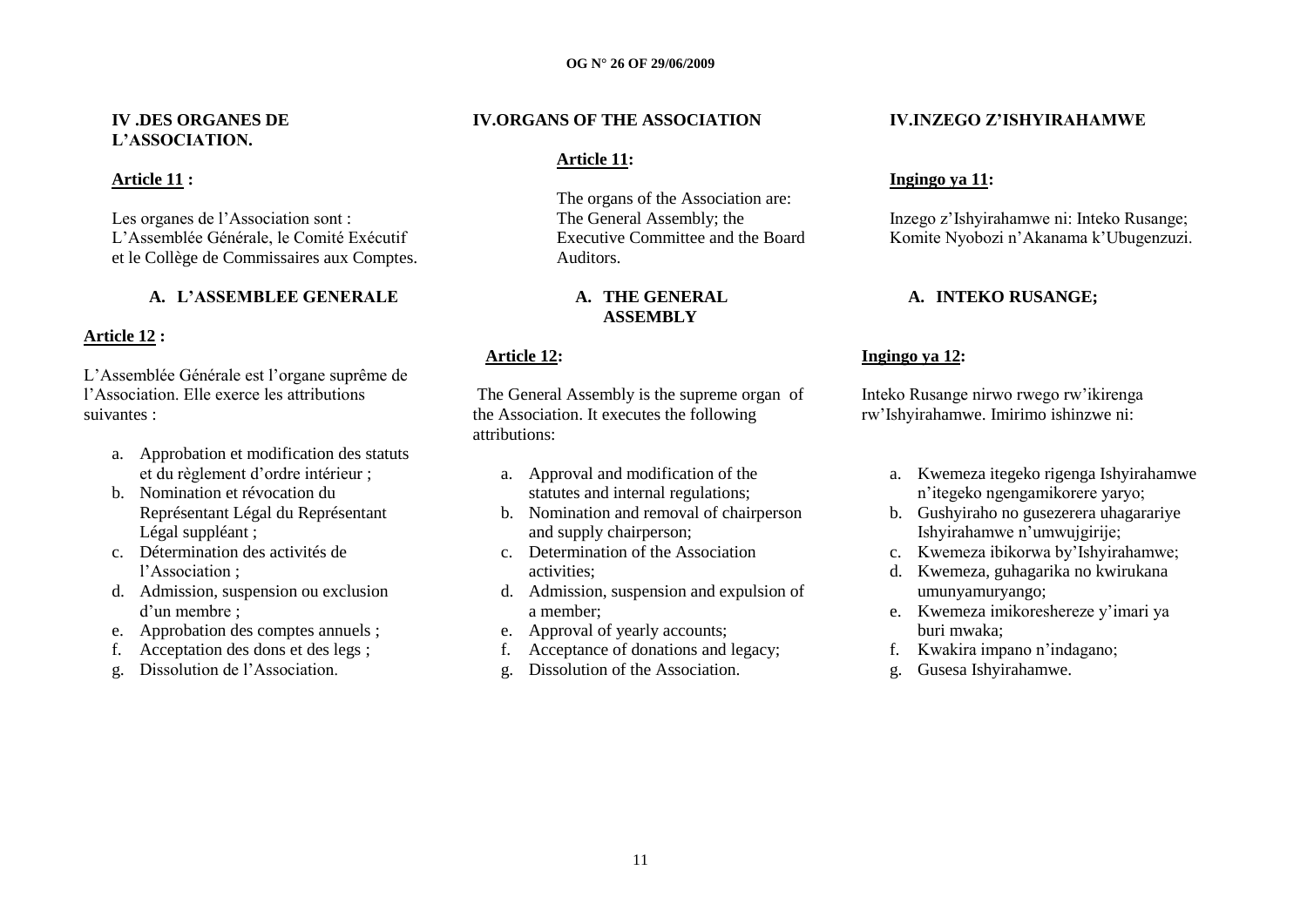# **Article 13 :**

L'Assemblée Générale se réunit en session ordinaire une fois par an durant les grandes vacances, elle peut se réunit en sessions extraordinaires sur demande du Représentant Légal. En cas de son absence, elle est convoquée par le Représentant Légal Suppléant ; à son absence, par 1/3 de ses membres effectifs.

# **Article 14 :**

Les invitations contenant l'ordre du jour provisoire sont adressées aux membres, sauf urgence, 15 jours au moins avant la réunion de l'Assemblée Générale. Cet ordre du jour susceptible d'être modifiée sur décision de la majorité des membres présents.

## **Article 15 :**

Le quorum requis pour les délibérations de l'Assemblée Général est de la 2/3 de ses membres votant. Si à la première invitation, le quorum n'est pas atteint, il procède à une nouvelle invitation avec le même ordre du jour.

# **Article 13:**

The General Assembly holds an annually ordinary meeting during the long holidays, it can hold extraordinary meetings as requested by the Legal Representative. When the Legal Representative is absent, the General Assembly is convened by the supply the Legal Representative and, in case the latter is absent it is convened by 1/3 of the effective members of the Association.

## **Article 14:**

Invitations including the temporary agenda are sent to members to convene a meeting, except an urgent case, 15 days at least before the meeting of the General Assembly. That agenda is likely to be amended in accordance with the decision of the Executive Committee.

# **Article 15:**

The required quorum of the General Assembly deliberation is 2/3 of its voting members. If the quorum is not reached for the first time, it proceed to invite another meeting and keeping on the same agenda.

## **Ingingo ya 13:**

Inteko Rusange iterana kuburyo busanzwe rimwe mu mwaka mu biruhuko bikuru, ishobora guterana mu buryo budasanzwe itumijwe n'Uhagarariye Ishyirahamwe. Iyo adahari asimburwa n'umwungirije, nawe yaba atabonetse igaterana byemejwe na 1/3 cy'abanyamuryango nyakuri.

# **Ingingo ya 14:**

Uretse ibyihutirwa, itumirwa ry'Inteko Rusange rikorwa mbere y'iminsi 15 ngo ibe kandi rigasobanura ibiri ku murongo w'ibyigwa. Ibiri ku murongo w'ibyigwa bishobora guhindurwa hakurikijwe ubwiganze bw'amajwi y'abahari.

# **Ingingo ya 15:**

Kugira ngo ibyemezo bishobore gufatwa, inama igomba kuba iteraniwemo na 2/3 by'abanyamuryango batora. Iyo icyo gice cy'abanyamuryango kitagezeho, hatumirwa indi, igasuzuma ibiri ku murongo w'ibyigwa byari biteganirijwe iya mbere.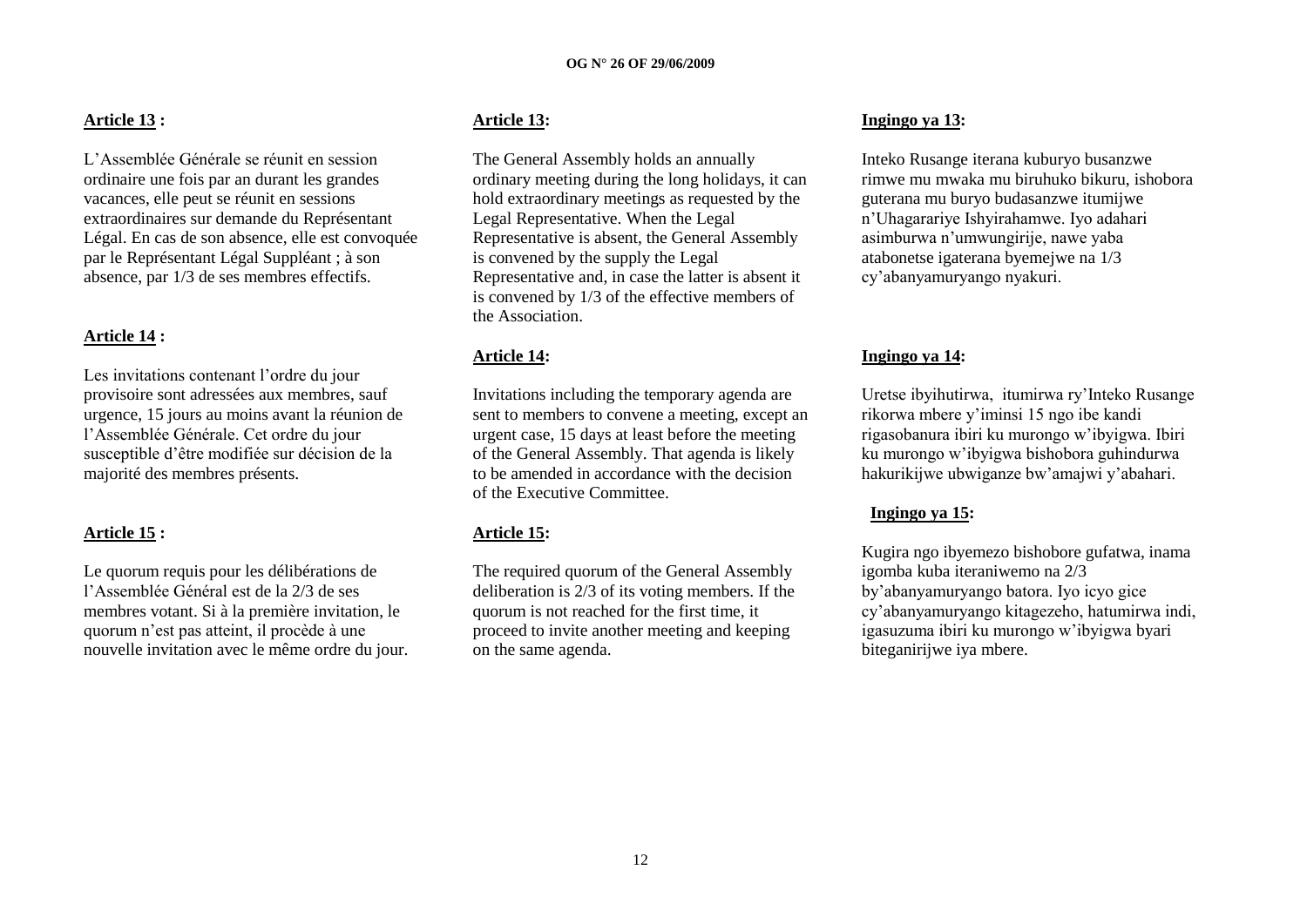Si le quorum n'est pas de nouveau atteint, les délibérations ont lieu et les décisions sont prises à la majorité simple des membres votants présents à la réunion. La prise de décision mentionnée en cet article ne concerne pas les articles 3, 4 ; 26 et 27 des présents statuts.

# **Article 16 :**

ASEDUKA est administrée par un comité exécutif de 10 membres élus au scrutin secret par l'Assemblée Générale parmi les membres effectifs pour un mandant de trois ans renouvelable.

# **Article 17 :**

Le comité Exécutif est composé de :

- Un Représentant Légal ;
- Un Représentant Légal Suppléant ;
- Un Secrétaire ;
- Un Trésorier.
- Six Conseillers

# **Article 18 :**

Le comité Exécutif est l'organe d'Exécution des décisions et recommandations de l'Assemblée Générale. Il assure la gestion journalière de l'Association.

# **Article 19 :**

Il siège valablement quand 2/3 des membres sont présents.

#### **OG N° 26 OF 29/06/2009**

If the quorum is not reached second time, deliberations are made and decisions are taken by the simple majority of voting members attending the meeting, such formalities are not stipulated in the articles 3; 4; 26 and 27 of the hereby statute.

# **Article 16:**

ASEDUKA is administered by an executive committee of 10 members elected with secret vote by the General Assembly among the effectives members for a three-year mandate.

# **Article 17:**

The Executive Committee is composed of:

- A Legal Representative
- A Assistant Legal Representative
- A Secretary
- A Treasurer
- Six Counsellors

# **Article 18:**

The Executive Committee is an organ that executes decisions and recommendations of the General Assembly. It keeps the daily management of the Association.

# **Article 19:**

It sits validly when 2/3 of its members are present.

Iyo nanone icyo gice cy'abayigize kitongeye kuboneka,ntibiyibuza gufata ibyemezo bigafatwa hakurikijwe ubwiganze bw'amajwi y'abanyamuryango batora bari muri iyo nama. Ibyemezo bifatwa muri iyi ngingo ntibirebwa n'ingingo za 3, 4, 26 n'iya 27 z'aya mategeko.

# **Ingingo ya 16:**

Ishyirahamwe ASEDUKA riyoborwa na Komite Nyobozi y'abantu 10 batorwa mu ibanga n'Inama Rusange mubanyamuryango nyakuri ikamara igihe cy'imyaka itatu gishobora kuvugururwa.

# **Ingingo ya 17:**

Komite Nyobozi igizwe na:

- Uhagarariye ishyirahamwe
- Uwungirije uhagarariye ishyirahamwe
- Umwanditsi
- Umubitsi
- Abajyanama batandatu

# **Ingingo ya 18:**

Komite Nyobozi nirwo rwego rw'ubutegetsi mukubahiriza ibyemezo n'amabwiriza by'Inama Rusange. Niyo icunga umutungo w'Ishyirahamwe.

# **Ingingo ya 19:**

Iterana mu by'ukuri iyo 2/3 mu bayigize bahari.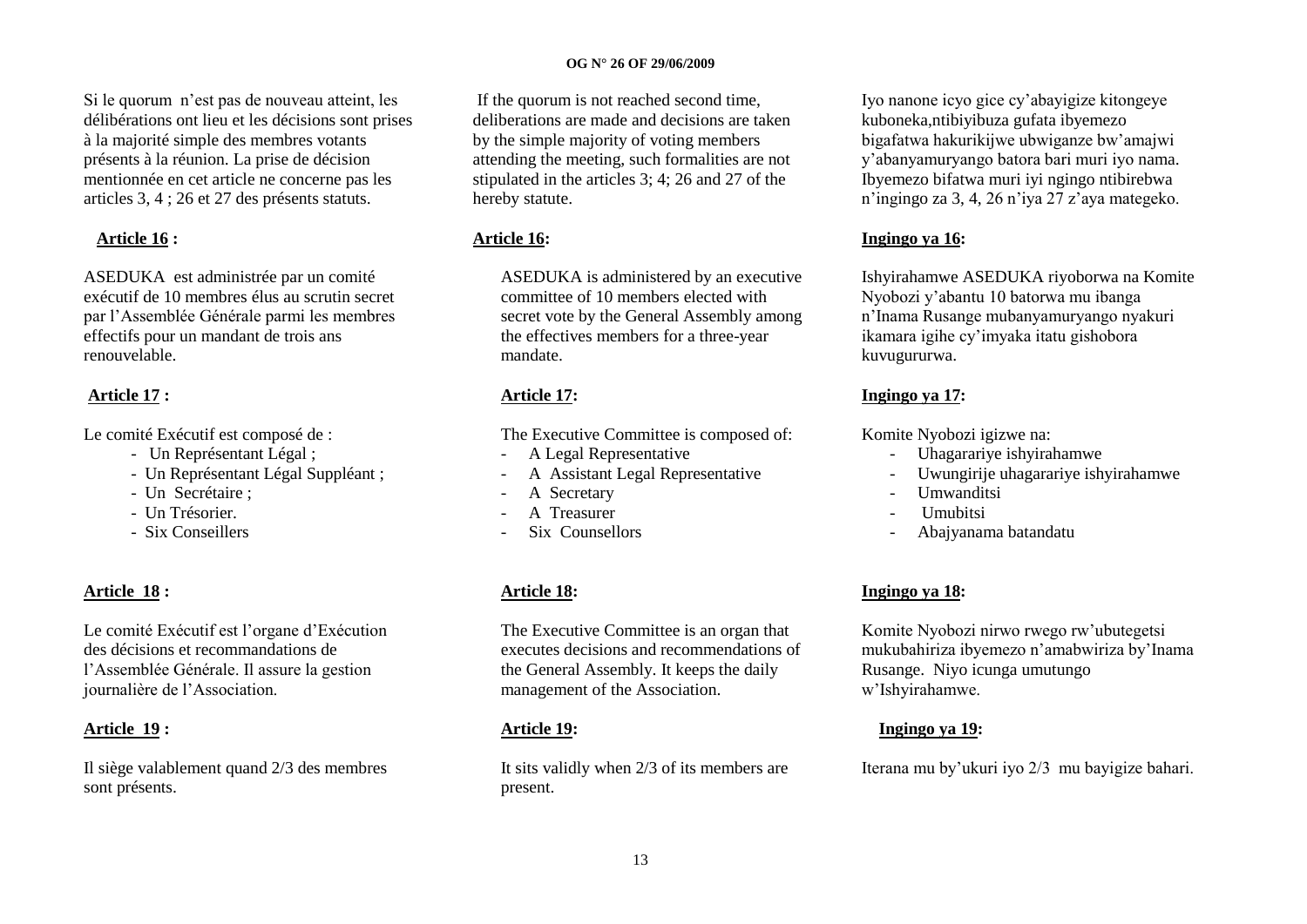# **Article 20 :**

Les décisions du Comité Exécutif se prennent à la majorité de ses membres, s'il y a partage des voix, seule la voix du Président est prépondérante.

# **Article 21:**

Le Président du Comité Exécutif est le Représentant Légal de l'Association. Il convoque et dirige toutes les réunions dont les procès verbaux sont envoyés à chaque membre de l'association

## **Article 22 :**

Le Représentant Légal Suppléant assiste le Représentant Légal et le remplace en cas d'absence ou d'empêchement. Il est le porte parole Suppléant de l'Association.

## **Article 23 :**

Tous les documents officiels qui engagent la viabilité de l'Association sont signés par le Président après consultation du Comité Exécutif.

# **Article 20:**

.

The decisions of Executive Committee are taken by the simple majority of its members; in case of sharing votes, the chairperson's vote is predominant.

# **Article 21:**

The Chairperson of the Executive Committee is the Legal Representative of the Association. She/he convenes and presides over all meetings the reports of which should be submitted to every member of the Association.

# **Article 22:**

The Assistant Legal Representative helps the Legal Representative and replaces him/her in case of absence or if this one cannot keep meeting. He/ She is the substitute spokesperson of the Association.

# **Article 23:**

All official documents in relation with practicability of the Association are signed by the Chairperson after consulting the Executive Committee.

#### **Ingingo ya 20:**

Ibyemezo bya Komite- Nyobozi bifatwa hakurikijwe ubwiganze bw'amajwi y' bahari. Iyo amajwi anganye uruhande Perezida arimo nirwo ruganza.

#### **Ingingo ya 21:**

Perezida wa Komite Nyobozi niwe uhagarariye Ishyirahamwe. Atumira kandi akayobora inama zose. Inyandiko-mvugo yohererezwa buri munyamuryango.

#### **Ingingo ya 22:**

Uhagarariye Ishyirahamwe wungirije yunganira Uhagarariye Ishyirahamwe akanamusimbura iyo adahari. Niwe muvugizi wungirije w'Ishyirahamwe.

# **Ingingo ya 23:**

Impapuro zose zituma Ishyirahamwe rigirana amasezerano n'abandi, zishyirwaho umukono n'Uhagarariye Ishyirahamwe amaze kubyumvikanaho na Komite Nyobozi.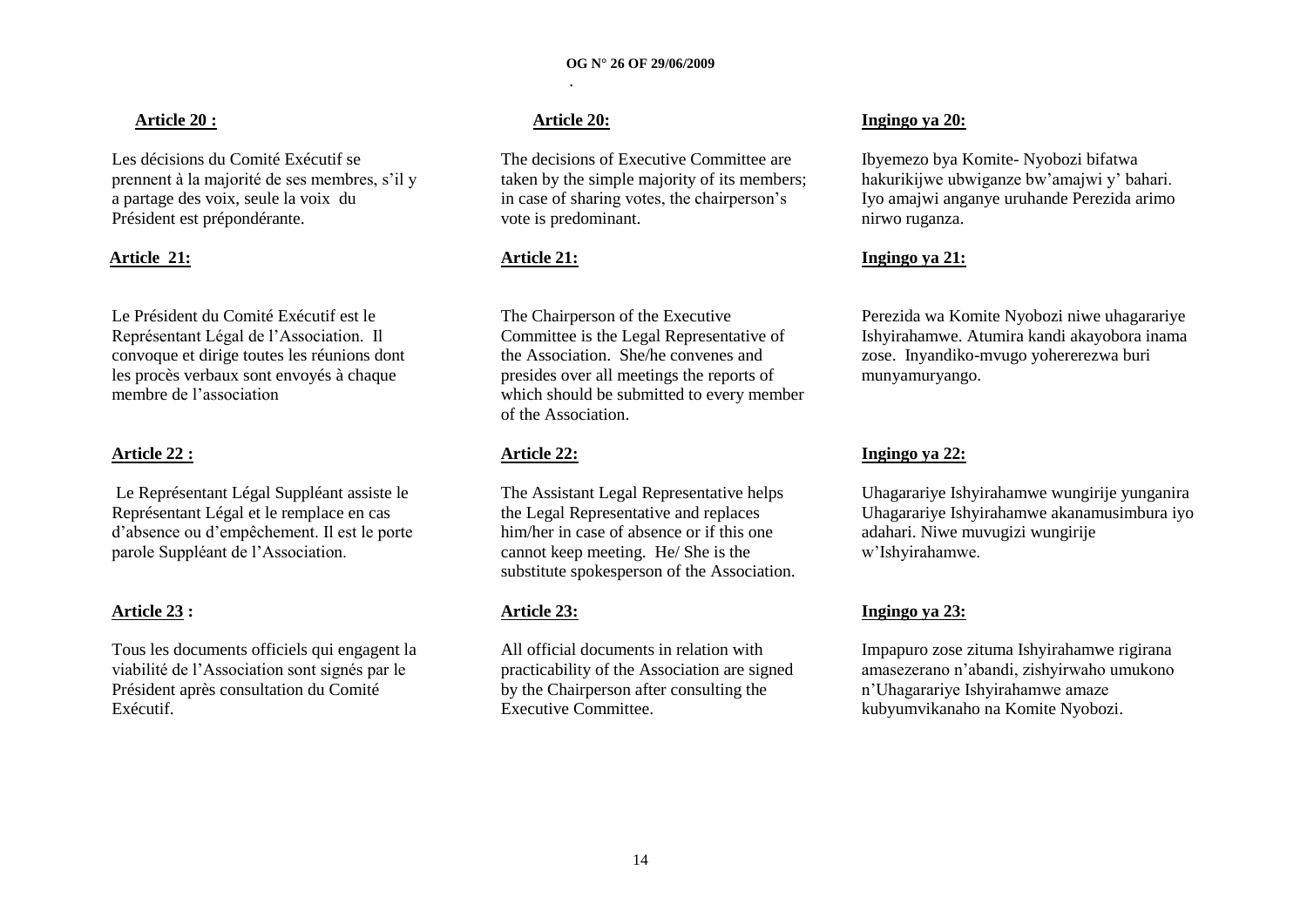# **Article 24 :**

Le Collège de trois commissaires aux comptes est élu pour un mandant d'une année. Il a pour attributions :

-Vérifier la caisse et tous les documents comptables de l'Association et de ses centres au moins deux fois par trimestre

-Vérifier les bilans de gestion de l'Association , dressés par le Comité Exécutif et à présenter à l'Assemblée Générale.

-Contrôler la mise en exécution des décisions prises par l'Assemblée Générale et le Comité Exécutif. Son cahier de charges et sa rémunération sont déterminés par l'Assemblée Générale.

## **Article 25 :**

Les rapports de contrôle traçant la situation financière doivent parvenir au président de l'Association au plus tard une semaine après le contrôle.

## **V. DISPOSITION FINALE**

#### **Article 26 :**

Les présents statuts peuvent être modifiés sur décision de l'Assemblée Générale statuant à la majorité absolue.

# **Article 24:**

The board of three Auditors is elected for one year mandate. Its attributions are:

-To check all account and documents related to the Association cash and its centres, at least twice a term.

-To check the managing balance sheets of the Association, to be presented to the General Assembly.

 -To supervise execution of decision taken by the General Assembly and the Executive Committee. The specification notebook and remuneration are determined by the General Assembly.

## **Article 25:**

Checking reports explaining financial situations should be submitted to the Legal Representative of the Association, at the latest, on week after checking.

## **V. FINAL DISPOSITION**

## **Article 26:**

These statutes can be modified in accordance with the General Assembly decision by the absolute majority.

## **Ingingo ya 24:**

Akanama k'ubugenzuzi kagizwe n'abantu batatu, gatorerwa kumara igihe cy'umwaka. Gashinzwe:

-Kugenzura isanduku n'impapuro zose zikoreshwa mu ibaruramutungo ry'ishyirahamwe n'ibigo byaryo nibura inshuro ebyiri mu gihembwe -Kugenzura ifoto y'umutungo na konti y'imicungire y'umutungo w'ishyirahamwe, Komite Nyobozi ishyikiriza Inteko Rusange

-Kugenzura iyubahiriza ry'ibyemezo bifatwa n'Inteko Rusange kimwe na Komite Nyobozi. Imirimo n'imishahara yako bigenwa n'Inteko Rusange.

## **Ingingo ya 25:**

Raporo y'ubugenzuzi isobanura uko umutungo wifashe igezwa k'Uhagarariye Ishyirahamwe bitarenze icyumweru igenzura rikozwe.

## **V. AMATEGEKO Y'UMUSOZO**

# **Ingingo ya 26:**

Amategeko shingiro ahindurwa ku bwiganze busesuye bw'abagize Inteko Rusange.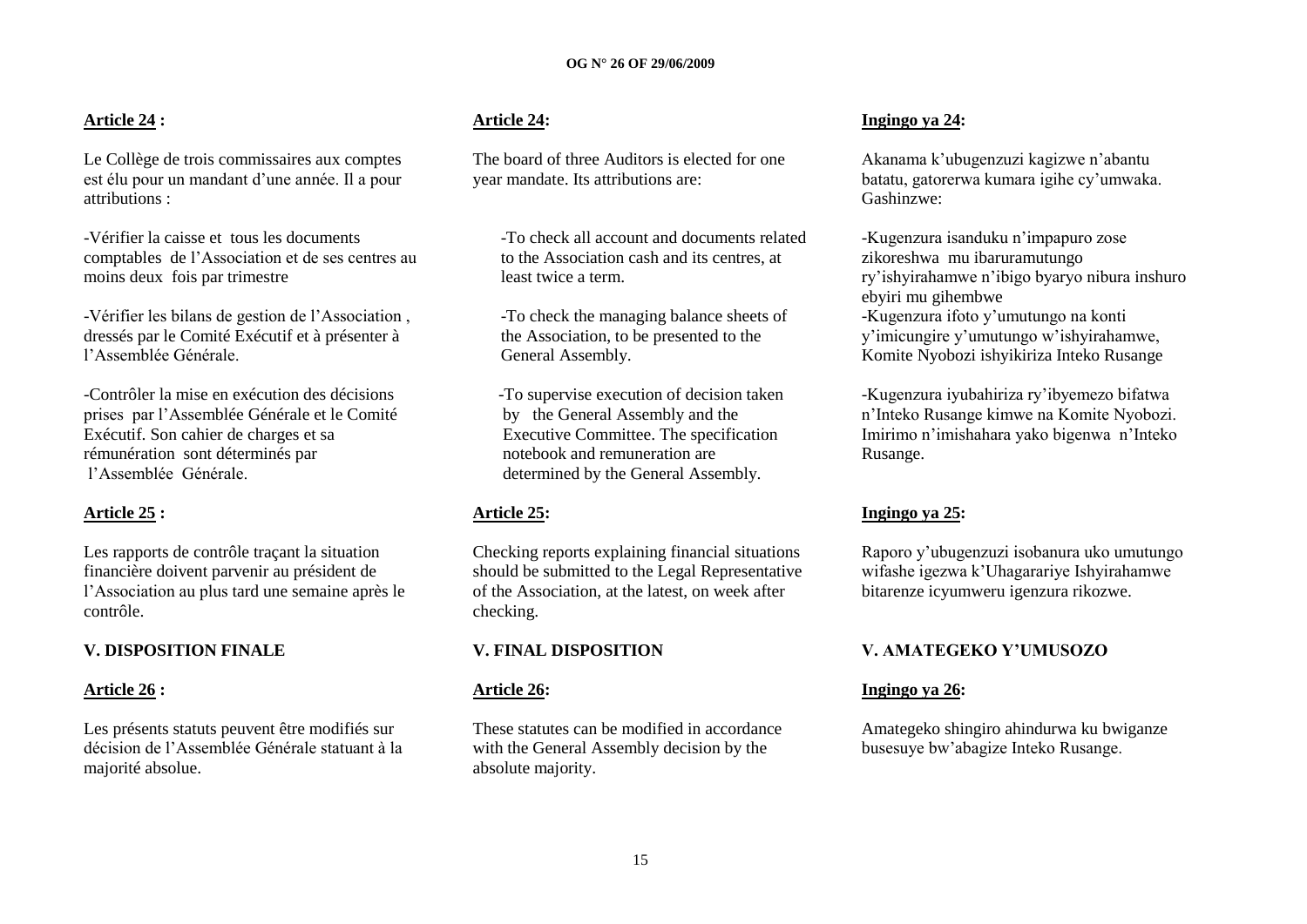# **Article 27:**

L'Association ne peut être dissoute que sur décision de l'Assemblée Générale Spécialement convoqué à cet effet et elle prend cette décision à la majorité des 2/3 des membres effectifs. Dans ce cas après épuration des dettes. l'Assemblée Générale destine les biens de l'Association à une autre œuvre poursuivant les mêmes buts.

## **Article 28 :**

Les présents statuts entreront en vigueur dès le jour de leur publication au Journal Officiel de la République du Rwanda

## **Article 29 :**

Les modalités d'exécution des présents statuts sont définies dans un Règlement d'ordre intérieur.

Fait à Kabaya, le 11/10/2008

Représentant Légal **NGARUKIYINKA Sebashi Elisée**  $(s\acute{e})$ 

Représentant Légal Suppléant **NTAWURUHUNGA Hassan**  (sé)

## **Ingingo ya 27:**

Ishyirahamwe ntirishobora guseswa hatabonetse icyemezo cy'Inteko Rusange yatumiriwe icyo; kandi icyo cyemezo kigafatwa na 2/3 by'abanyamuryango nyabo. Iyo risheshwe , nyuma y'iyishyurwa ry'imyenda, Inteko Rusange iha umutungo usigaye undi muryango ufite intego nk'iz'irisheshwe.

## **Ingingo ya 28:**

Aya mategeko azatangira gukurikizwa akimara gutangazwa mu Igazeti ya Leta ya Repubulika y'u Rwanda.

# **Ingingo ya 29:**

Uburyo bwo gukurikiza aya mategeko busobanuwe mu mategeko ngengamikorere.

Bikorewe ku Kabaya, kuwa 11/10/2008

Umuvugizi w'Ishyirahamwe **NGARUKIYINKA Sebashi Elisée**  (sé)

Umuvugizi Wungirije w'Ishyirahamwe **NTAWURUHUNGA Hassan**  $(sé)$ 

#### **Article 27:**

The Association is dissolved taking into account the decision of the General Assembly particularly convened for that purpose, and takes such a decision with the majority of 2/3 of effective members. In that case, after discharging all debits, the General Assembly allots Association wealth to another work having the same aims.

## **Article 28:**

The hereby statutes will come into operation from the day of its issue in the Official Gazette of the Republic of Rwanda.

#### **Article 29:**

The execution modalities of the statute are defined in the Internal regulations.

Done at Kabaya, on 11/10/2008

Legal Representative **NGARUKIYINKA Sebashi Elisée**  (sé)

Assistant Legal Representative **NTAWURUHUNGA Hassan**  (sé)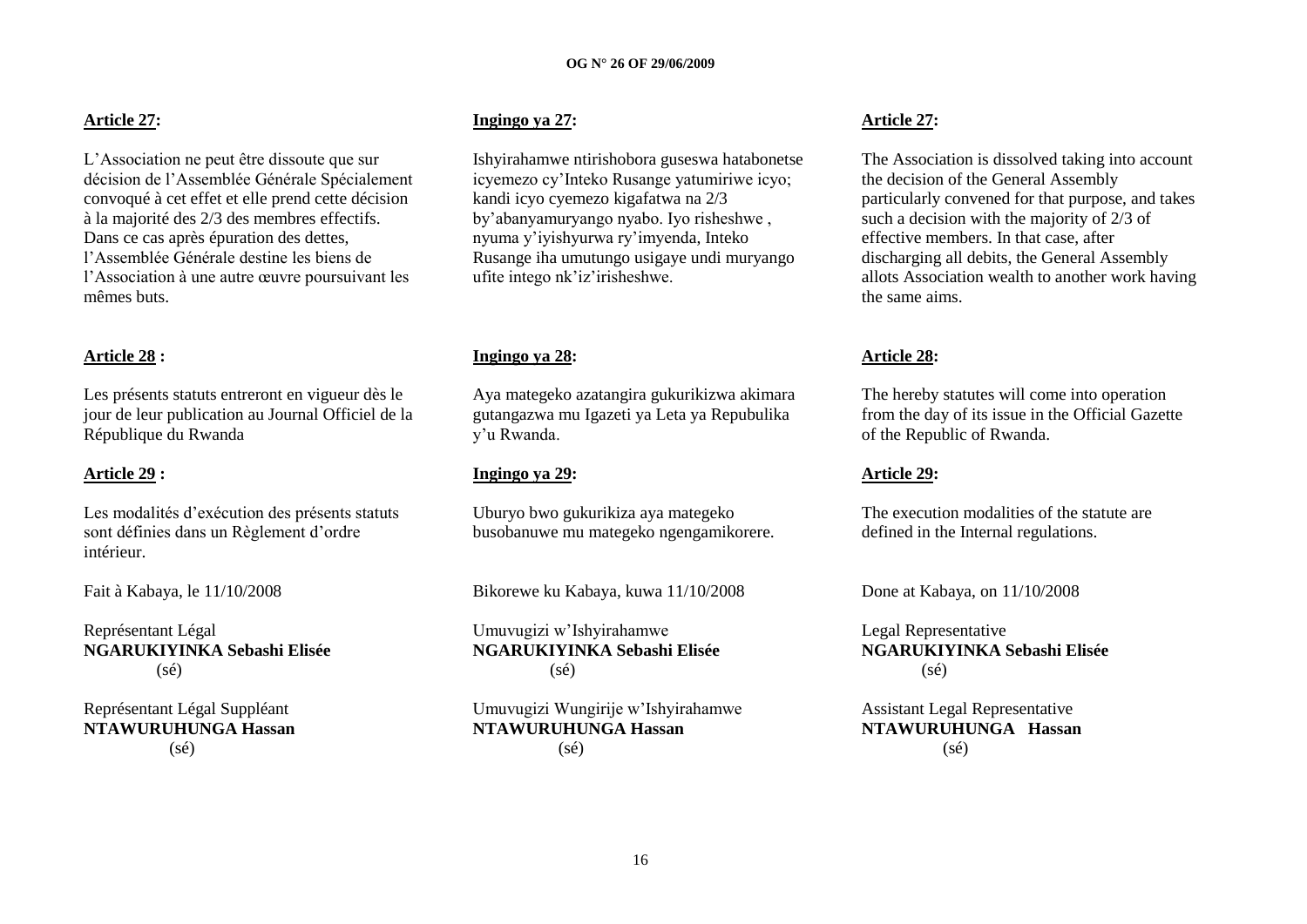**ARRETE MINISTERIEL N° 31/11 DU** 

**ITEKA RYA MINISITIRI N° 31/11 RYO KU MINISTERIAL ORDER N° 31/11 OF WA 24/03/ 2009 RIHA UBUZIMAGATOZI 24/03/2009 GRANTING LEGAL STATUS TO UMURYANGO «CERCLE SPORTIF DE THE ASSOCIATION «CERCLE SPORTIF KIGALI » (C.S.K) KANDI RYEMERA DE KIGALI » (C.S.K) AND APPROVING ITS ABAVUGIZI BAWO ISHAKIRO Ingingo ya mbere :** Izina n'icyicaro by'umuryango. **Ingingo ya 2 :** Intego z' umuryango **Ingingo ya 3 :** Abavugizi b' umuryango **Ingingo ya 4 :** Igihe Iteka ritangira gukurikizwa **LEGAL REPRESENTATIVES TABLE OF CONTENTS Article One :** Name and Head Office of the Association. **Article 2 :** Objectives of the Association **Article 3 :** The Legal Representatives **Article 4 :** Commencement **24/03/2009 ACCORDANT LA PERSONNALITE CIVILE A L'ASSOCIATION « CERCLE SPORTIF DE KIGALI » (C.S.K) ET PORTANT AGREMENT DE SES REPRESENTANTS LEGAUX TABLE DES MATIERES Article premier :** Dénomination et Siège de l'Association. **Article 2 :** Objet de l'Association **Article 3 :** Les Représentants Légaux **Article 4 :** Entrée en vigueur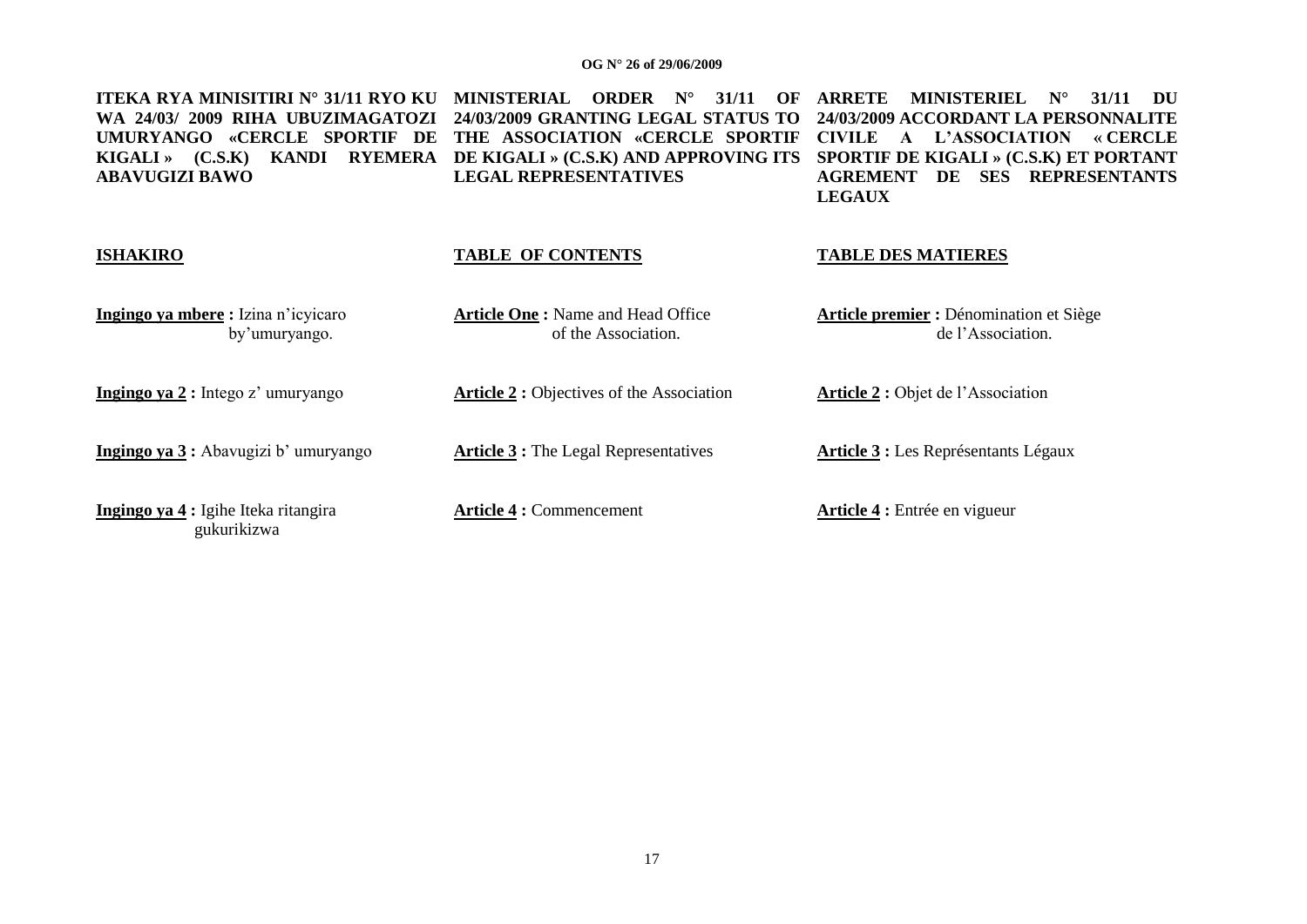**ITEKA RYA MINISITIRI N° 31/11 RYO KU MINISTERIAL ORDER N° 31/11 OF ABAVUGIZI BAWO**

**LEGAL REPRESENTATIVES**

**WA 24/03/2009 RIHA UBUZIMAGATOZI 24/03/2009 GRANTING LEGAL STATUS TO 24/03/2009 ACCORDANT LA PERSONNALITE UMURYANGO « CERCLE SPORTIF DE THE ASSOCIATION « CERCLE SPORTIF CIVILE A L'ASSOCIATION « CERCLE KIGALI » (C.S.K) KANDI RYEMERA DE KIGALI » (C.S.K) AND APPROVING ITS SPORTIF DE KIGALI » (C.S.K) ET PORTANT ARRIFIC MINISTERIEL N° 31/11DU AGREMENT DE SES REPRESENTANTS LEGAUX**

| Minisitiri w'Ubutabera / Intumwa Nkuru ya<br>Leta,                                                                                                                                              | The Minister of Justice/ Attorney General,                                                                                                                                                           | Le Ministre de la Justice/ Garde des Sceaux.                                                                                                                                                   |  |
|-------------------------------------------------------------------------------------------------------------------------------------------------------------------------------------------------|------------------------------------------------------------------------------------------------------------------------------------------------------------------------------------------------------|------------------------------------------------------------------------------------------------------------------------------------------------------------------------------------------------|--|
| Ashingiye ku Itegeko Nshinga rya Repubulika<br>y'u Rwanda ryo kuwa 04 Kamena 2003, nk'uko<br>ryavuguruwe kugeza ubu, cyane cyane mu<br>ngingo za ryo iya 120 n'iya 121;                         | Pursuant to the Constitution of the Republic of<br>Rwanda of 04 June 2003, as amended to date,<br>especially in Articles 120 and 121;                                                                | Vu la Constitution de la République du Rwanda du<br>04 Juin 2003, telle que révisée à ce jour,<br>spécialement en ses articles 120 et 121 ;                                                    |  |
| Ashingiye ku Itegeko n° 20/2000 ryo kuwa<br>26/07/2000 ryerekeye imiryango idaharanira<br>inyungu, cyane cyane mu ngingo zaryo iya 8, iya<br>9, iya 10, n'iya 20;                               | Pursuant to Law n° 20/2000 of 26/07/2000,<br>relating to Non Profit Making Organisations,<br>especially in Articles 8, 9,10 and 20;                                                                  | Vu la Loi n°20/2000 du 26/07/2000 relative aux<br>Associations Sans But Lucratif, spécialement en ses<br>articles 8, 9, 10 et 20;                                                              |  |
| Ashingiye ku Iteka rya Perezida n° 27/01 ryo ku<br>wa 18/07/2004 rigena amwe mu mateka<br>y'Abaminisitiri yemezwa atanyuze mu Nama<br>y'Abaminisitiri, cyane cyane mu ngingo yaryo ya<br>mbere; | Pursuant to the Presidential Order $n^{\circ}27/01$ of<br>18/07/2004, determining certain Ministerial Order<br>which are adopted without consideration by the<br>Cabinet, especially in Article One; | Vu l'Arrêté Présidentiel n° 27/01 du 18/07/2004<br>déterminant certains Arrêtés Ministériels qui ne sont<br>pas adoptés par le Conseil des Ministres,<br>spécialement en son article premier ; |  |
| Abisabwe n'Umuryango « Cercle Sportif de<br>Kigali » (C.S.K) mu rwandiko rwe rwakiriwe ku<br>wa 11/02/2008;                                                                                     | Upon request lodged by the Legal Representative<br>of the Association<br>« Cercle Sportif de<br>Kigali »(C.S.K) on $11/02/2008$ ;                                                                    | Sur requête du Représentant Légal de<br>l'Association « Cercle Sportif de Kigali » (C.S.K)<br>reçue le 11/02/2008 ;                                                                            |  |
| <b>ATEGETSE:</b>                                                                                                                                                                                | <b>HEREBY ORDERS:</b>                                                                                                                                                                                | <b>ARRETE:</b>                                                                                                                                                                                 |  |
| Ingingo ya mbere: Izina n'Icyicaro<br>by' Umuryango                                                                                                                                             | <b>Article One: Name and Head Office of the</b><br>Association.                                                                                                                                      | Article premier : Dénomination et siège de<br>l'Association                                                                                                                                    |  |
| Ubuzimagatozi buhawe Umuryango « Cercle<br>Legal statu is hereby granted to the association<br>Sportif de Kigali » (C.S.K.) ufite icyicaro<br>« Cercle Sportif de Kigali » (C.S.K) situate at   |                                                                                                                                                                                                      | La personnalité civile est accordée à l'Association<br>« Cercle Sportif de Kigali » (C.S.K) dont le siège                                                                                      |  |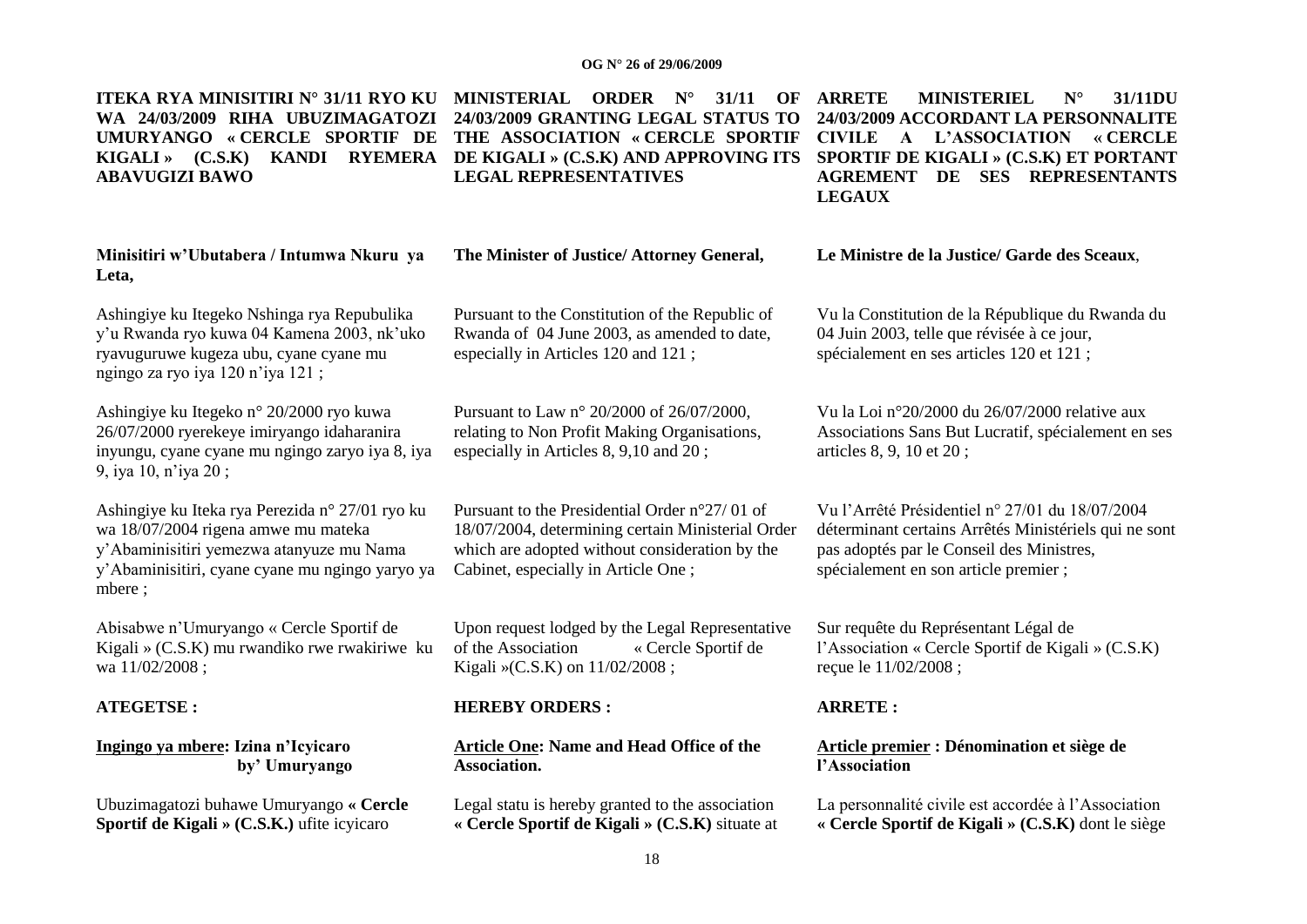cyawo mu Karere ka Nyarugenge, mu Mujyi wa Kigali.

## **Ingingo ya 2 : Intego z'Umuryango**

Umuryango ugamije :

- Guteza imbere imyitozo n'imikino ikinirwa muri Club ;

-Guhamya no guteza imbere ubwumvikane n'ubufatanye mu banyamuryango ;

-Guhuriza hamwe amategeko agenga buri mukino ukinirwa muri Cercle hakurikijwe amategeko yemewe mu gihugu no mu rwego mpuzamahanga ;

-Guhamya umubano n' Ubuyobozi bw'Igihugu ;

-Gushakisha ubuhanga mu by'Imikino mu rubyiruko.

#### **Ingingo ya 3 : Abavugizi b'Umuryango**

Uwemerewe kuba Umuvugizi w'Umuryango « Cercle Sportif de Kigali » (C.S.K) ni Bwana KARERA Dennis, Umunyarwanda uba mu Murenge wa Kimihurura, Akarere ka Gasabo, mu Mujyi wa Kigali.

Uwemerewe kuba Umuvugizi Wungirije w'uwo muryango ni Bwana RURANGWA Oscar, Umunyarwanda uba mu Murenge wa Remera, Akarere ka Gasabo, mu Mujyi wa Kigali.

Nyarugenge District, in Kigali City.

# **Article 2 : Objectives of the Association**

The Association has the following objectives :

-To promote all sports and games enjoyed at the Club ;

-To maintain and promote friendship and collaboration among members of the Association ; -To develop rules and regulations for each of the sports and games found at CSK, in accordance with national and international recognised norms ;

-To develop relatioship with government intitutions ; -To identify sports talents of Rwandan youth.

#### **Article 3 : The Legal Representatives**

Mr KARERA Dennis of Rwandan Nationality, residing in Kimihurura Sector , Gasabo District, in Kigali City, is hereby authorised to the Legal Representative of the Association « Cercle Sportif de Kigali » (C.S.K)

Mr RURANGWA Oscar of Rwandan Nationality, residing in Remera Sector, Gasabo District, in Kigali City, is hereby authorised to be the deputy Legal Representative of the same Association.

est dans le District de Nyarugenge, dans la Ville de Kigali.

## **Article 2 : Object de l'Association**

L'Association a pour objet de :

-Promouvoir la pratique de toutes les disciplines de sport au sein du Club ;

-Maintenir et promouvoir l'entente et la collaboration entre les membres de l'Association ;

-Développer les règles pour chaque discipline de sport suivant les normes nationales et internationales ;

-Développer les relations avec les institutions officielles ;

-Détecter les talents sport de la jeunesse Rwandais.

## **Article 3 : Les Représentants Légaux**

Est agréé en qualité de Représentant Légal de l'Association « Cercle Sportif de Kigali » (C.S.K) , Monsieur KARERA Dennis, de nationalité Rwandaise, résidant dans le Secteur Kimihurura, District de Gasabo, dans la Ville de Kigali.

Est agréé en qualité du Représentant Légal Suppléant de la même Association, Monsieur RURANGWA Oscar, de nationalité Rwandaise, résidant dans le Secteur Remera, District de Gasabo, dans la Ville de Kigali.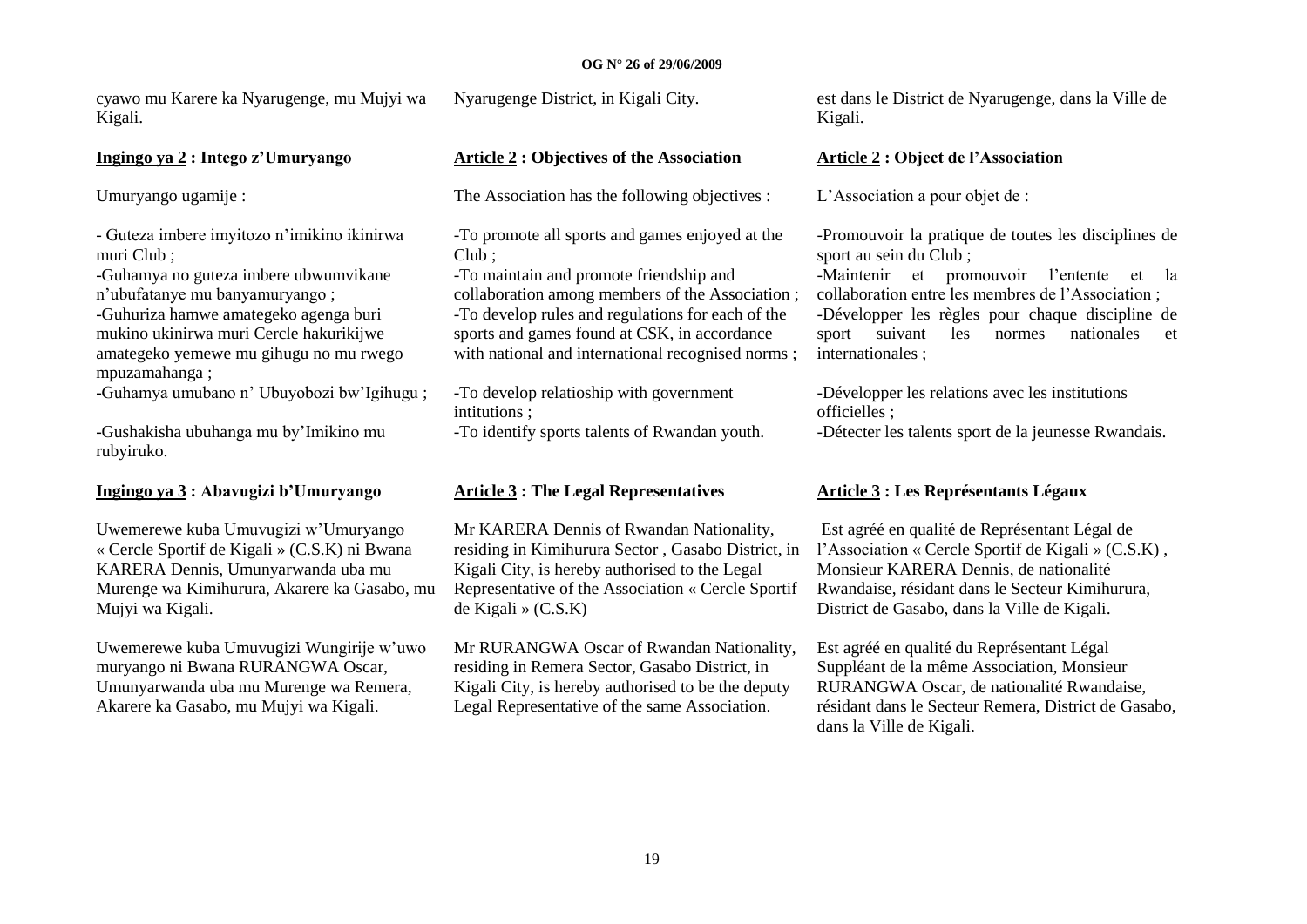| Ingingo ya 4 : Igihe Iteka ritangirira<br>Gukurikizwa                                                   | <b>Article 4 : Commencement</b>                                                                                          | Article 4 : Entrée en vigueur                                                                                |
|---------------------------------------------------------------------------------------------------------|--------------------------------------------------------------------------------------------------------------------------|--------------------------------------------------------------------------------------------------------------|
| Iri teka ritangira gukurikizwa umunsi<br>ritangarijweho mu Igazeti ya Leta ya Repubulika<br>y'u Rwanda. | This Order shall come into force on the date of its<br>publication in the Official Gazette of the Republic<br>of Rwanda. | Le présent Arrêté en vigueur le jour de sa<br>publication au journal officiel de la République du<br>Rwanda. |
| Kigali, ku wa 24/03/2009                                                                                | Kigali, on 24/03/2009                                                                                                    | Kigali, le 24/03/2009                                                                                        |
| Minisitiri w'Ubutabera / Intumwa Nkuru ya Leta                                                          | Minister of Justice/ Attorney General                                                                                    | Le Ministre de la Justice / Garde des Sceaux                                                                 |
| <b>KARUGARAMA Tharcisse</b><br>(sé)                                                                     | <b>KARUGARAMA Tharcisse</b><br>$(s\acute{e})$                                                                            | <b>KARUGARAMA Tharcisse</b><br>$(s\acute{e})$                                                                |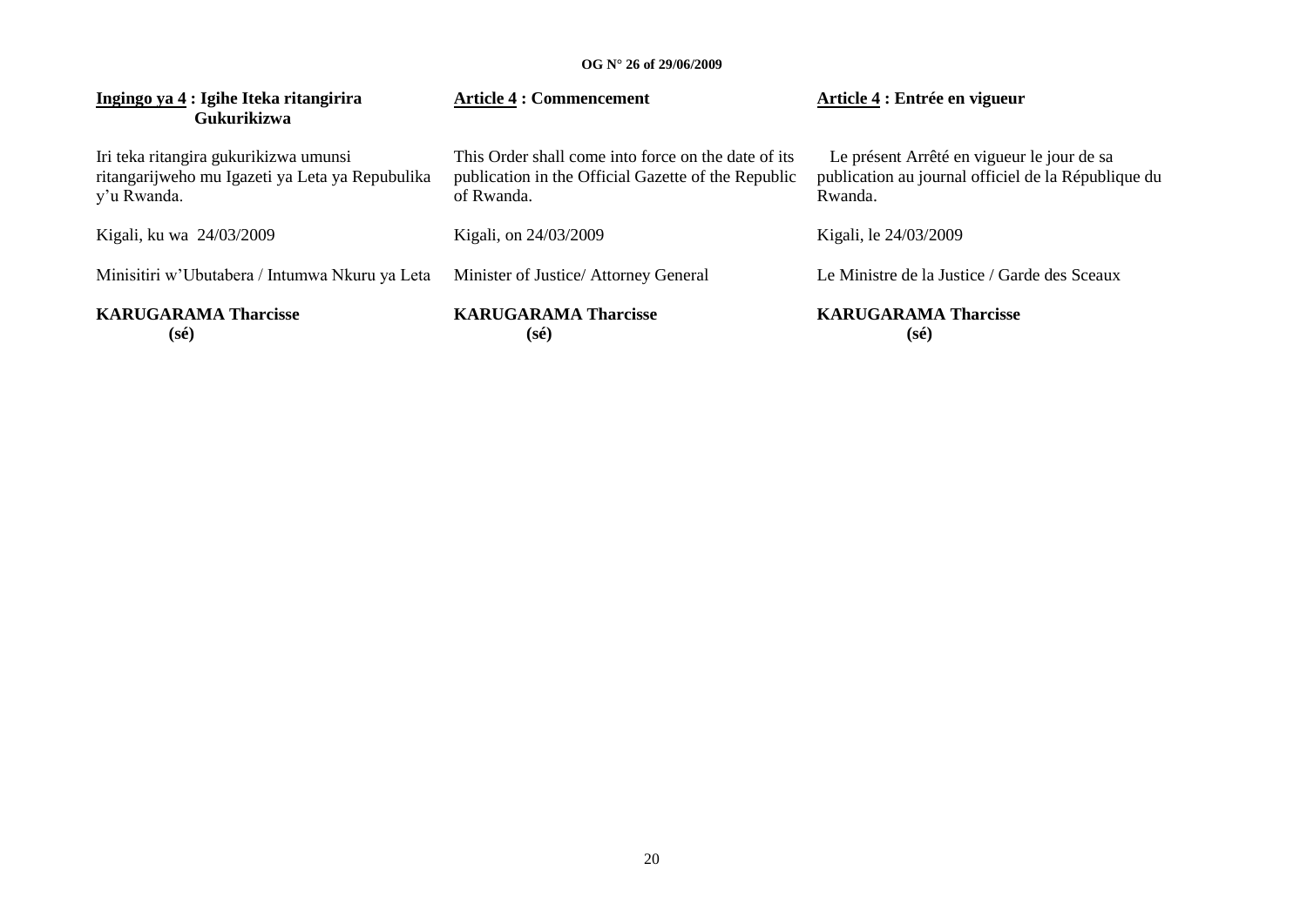#### **UMURYANGO UDAHARANIRA INYUNGU**

**CERCLE SPORTIF DE KIGALI « C.S.K »** a.s.b.l

#### **AMATEGEKO SHINGIRO**

# **UMUTWE WA MBERE : INYITO, ICYICARO, INTEGO, AHO UKORERA N'IGIHE UZAMARA**

#### **Ingingo ya mbere:**

Hashingiwe ku Itegeko n° 20/2000 ryo ku wa 26 Nyakanga 2000 rigenga imiryango idaharanira inyungu, abanyamuryango ba « CERCLE SPORTIF DE KIGALI » C.S.K a.s.b.l mu magambo ahinnye bemeje statut yayo mu ngingo zikurikira;

#### **Ingingo ya 2:**

Icyicaro cy' Umuryango gishyinzwe mu Mujyi wa KIGALI, Akarere ka NYARUGENGE, Umurenge wa NYARUGENGE, Umuhanda wa KIYOVU, Agasanduku k'iposita 301 KIGALI-RWANDA, gishobora kandi kwimurirwa aho ari ho hose ku butaka bw'u Rwanda byemejwe n'Inteko Rusange.

Umuryango ushobora kugaba amashami aho ari ho hose mu gihugu byemejwe n'Inteko Rusange

#### **ASSOCIATION SANS BUT LUCRATIF**

**CERCLE SPORTIF DE KIGALI« C.S.K » a.s.b.l**

#### **STATUTS**

## **CHAPITRE PREMIER : DENOMINATION, SIEGE SOCIAL, OBJECTIF, CHAMP D'ACTIVITES ET DUREE**

#### **Article premier:**

Conformément à la loi n° 20/2000 du 26 Juillet 2000 relative aux associations sans but lucratif, les membres de l'association « CERCLE SPORTIF DE KIGALI.» C.S.K a.s.b.l en sigle adoptent son statut dans les dispositions ciaprès;

# **Article 2:**

Le siège social de l'Association est situé dans la Ville de Kigali, District de NYARUGENGE, Secteur NYARUGENGE, Rue de KIYOVU, B.P.301 KIGALI-RWANDA. Néanmoins, il peut être transféré en toute localité du pays sur décision de l'Assemblée Générale.

L'Association peut ouvrir des succursales n' importe où sur toute l'étendue du territoire

#### **NON-PROFIT MAKING ORGANIZATION**

**CERCLE SPORTIF DE KIGALI**  $\mathcal{C}.S.K \rightarrow ash1$ 

#### **CONSTITUTION**

# **CHAPTER ONE: DENOMINATION, HEADQUARTERS, OBJECTIVES, RANGE DURATION**

#### **Article One:**

In accordance with Law  $N^{\circ}$  20/2000 of 26<sup>th</sup> July 2000 relating to non-profit making organizations, members of the association « CERCLE SPORTIF DE KIGALI. » C.S.K a.s.b.l in short, have adopted its statute in the following Articles;

#### **Article 2:**

The headquarter of the Association is situated in the capital city Kigali, NYARUGENGE District; sector NYARUGENGE, Street KIYOVU, and P.O BOX 301 KIGALI-RWANDA. However, It may be transferred anywhere on the Rwandan territory on recommendation of the General Assembly.

The Association may open up new branches anywhere on the national territory upon decision of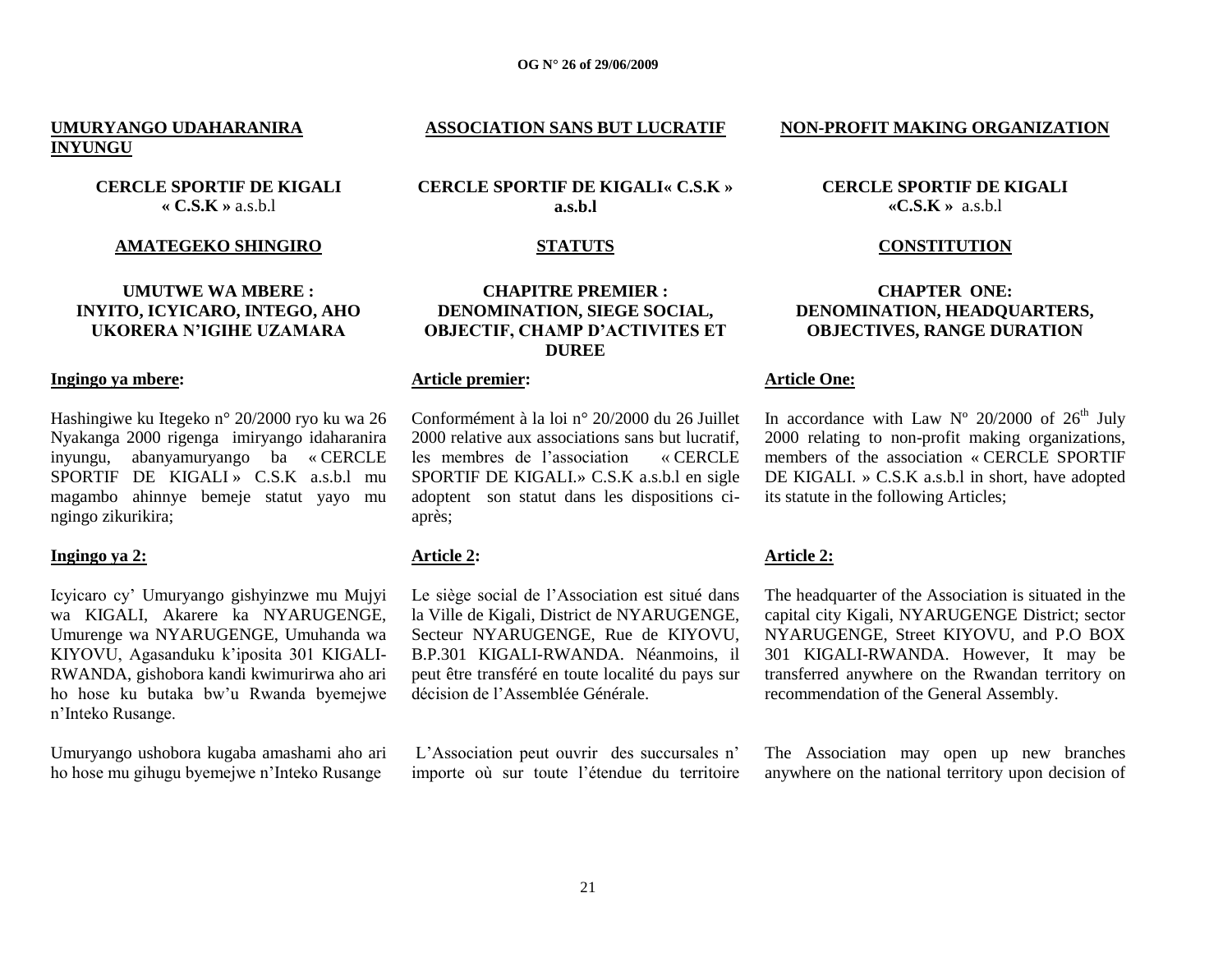#### **OG N° 26 of 29/06/2009**

national sur décision de l'Assemblée Générale. the General Assembly.

**Ingingo ya 3:** 

Umuryango ugamije :

- 1. Guteza imbere imyitozo n'imikino yose ikinirwa muri Club;
- 2. Guhamya no guteza imbere ubwumvikane n'ubufatanye mu banyamuryango ;
- 3. Guhuriza hamwe amategeko agenga buri mukino ukinirwa muri Cercle hakurikijwe amategeko yemewe mu Gihugu no mu rwego mpuzamahanga;
- 4. Guhamya umubano n'ubuyobozi bw'Igihugu;
- 5. Gushakisha ubuhanga mu by'imikino mu rubyiruko.

#### **Ingingo ya 4:**

Umuryango uzakorera ibikorwa byawo mu Akarere ka NYARUGENGE, Umujyi wa KIGALI.

Umuryango uzamara igihe kitagenwe.

## **Article 3:**

Les objectifs de l'association sont :

- 1. Promouvoir la pratique de toutes les disciplines de sport au sein du Club ;
- 2. Maintenir et promouvoir l'entente et la collaboration entre les membres de l'association ;
- 3. Développer les règles pour chaque discipline de sport suivant les normes nationales et internationales ;
- 4. Développer les relations avec les institutions officielles ;
- 5. détecter les talents de sport de la jeunesse rwandaise.

#### **Article 4:**

- L'Association exercera ses activités en District de NYARUGENGE dans la Ville de KIGALI.
- L'association est créée pour une durée indéterminée.

#### **Article 3:**

Objectives of the association:

- 1. To promote all sports and games enjoyed at the Club;
- 2. To maintain and promote friendship and collaboration among members of the association;
- 3. To develop rules and regulations for each of the sports and games found at CSK, in accordance with national and international recognized norms;
- 4. To develop good relationship with government institutions;
- 5. To identify sports talents of Rwandan youth;

#### **Article 4:**

The Association shall carry out its activities in NYARUGENGE District in Kigali City.

The Association is created for an unspecified period.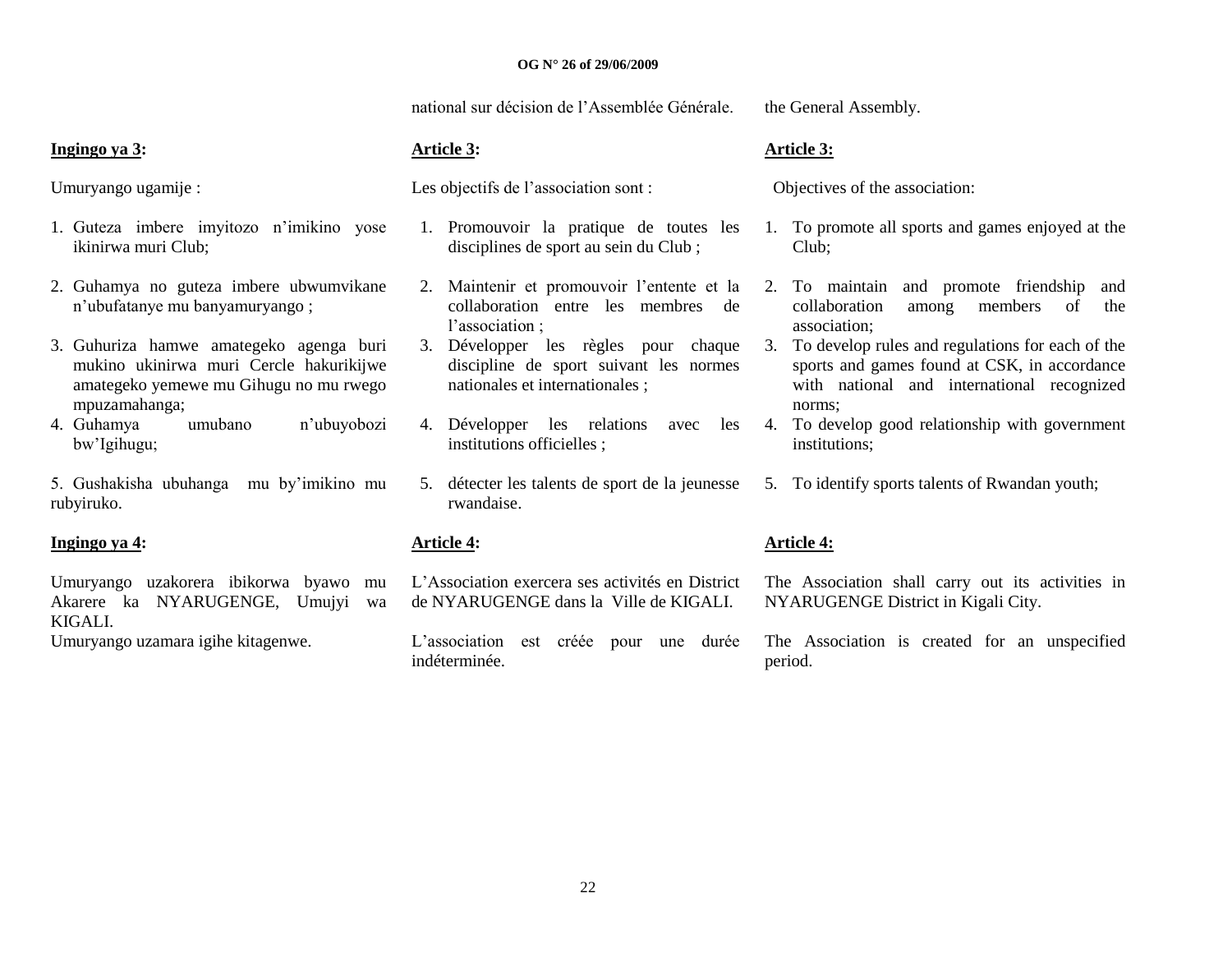**UMUTWE WA II** : **ABANYAMURYANGO CHAPITRE II : DES MEMBRES CHAPTER II: MEMBERS**

#### **Ingingo ya 5:**

Umuryango ugizwe n'abanyamuryango bawushinze, abanyamuryango bawinjiramo n'abanyamuryango b'icyubahiro.

Abanyamuryango bawushinze ni abashyize umukono kuri aya mategeko shingiro

Abanyamuryango bawinjiramo ni abantu babisaba bamaze kwiyemeza gukurikiza aya mategeko shingiro kandi bakemerwa n'Inteko Rusange.

Abanyamuryango bawushinze hamwe n'abanyamuryango b'igihe gito, bafite uburenganzira bumwe n'inshingano zimwe ku birebana n'umuryango.

Abanyamuryango b'Icyubahiro ni abantu cyangwa imiryango bahabwa iryo zina n'Inama y'Ubuyobozi kubera ibyiza by'akarusho bakoreye umuryango.

Abashyirwa mu rwego rw'Abanyamuryango b'Icyubahiro bagishwa inama gusa ariko ntibatora.

#### **Ingingo ya 6 :**

Abanyamuryango bose biyemeza kwitabira ibikorwa byose by'umuryango, baza mu manama y'Umuryango kandi bakagira

#### **Article 5:**

Les membres de l'Association comprennent des membres fondateurs, es des membres adhérents et des membres d'honneurs.

Les membres fondateurs sont les signataires du présent statut.

 Sont membres adhérents des personnes physiques qui, sur demande acceptent de se conformer au présent statut.

Les membres fondateurs et les membres adhérents ont les mêmes droits et devoir vis-àvis de l'association.

Les Membres d'honneur sont des personnes physiques ou morales auxquelles le Conseil d'Administration aura décerné ce titre en reconnaissance des services spéciaux et appréciables rendus à l'association.

Les Membres d'honneur iouent un rôle consultatif mais n'ont pas droit au vote.

#### **Article 6 :**

Les membres effectifs prennent l'engagement de participer inconditionnellement aux activités de l'association, ils participent aux assemblées

#### **Article 5:**

The Association is comprised of Founder Members, Ordinary Members and Honorary members.

Founder members are those who are signatories to these statutes.

Ordinary members are those persons who have requested to join the association based on their commitment to the present statutes and duly accepted by the General Assembly.

The Founder members and Ordinary members, have the same rights and obligations on matters concerning the association.

Honorary Members are persons or organisations who are determined by the Board Administrators for the special role they have played in promoting the association.

 Honorary Members only play a consultative role but do not have the right to vote.

#### **Article 6:**

Effective Members have a responsibility of playing an active role in all the activities of the association, attending the association's meetings, and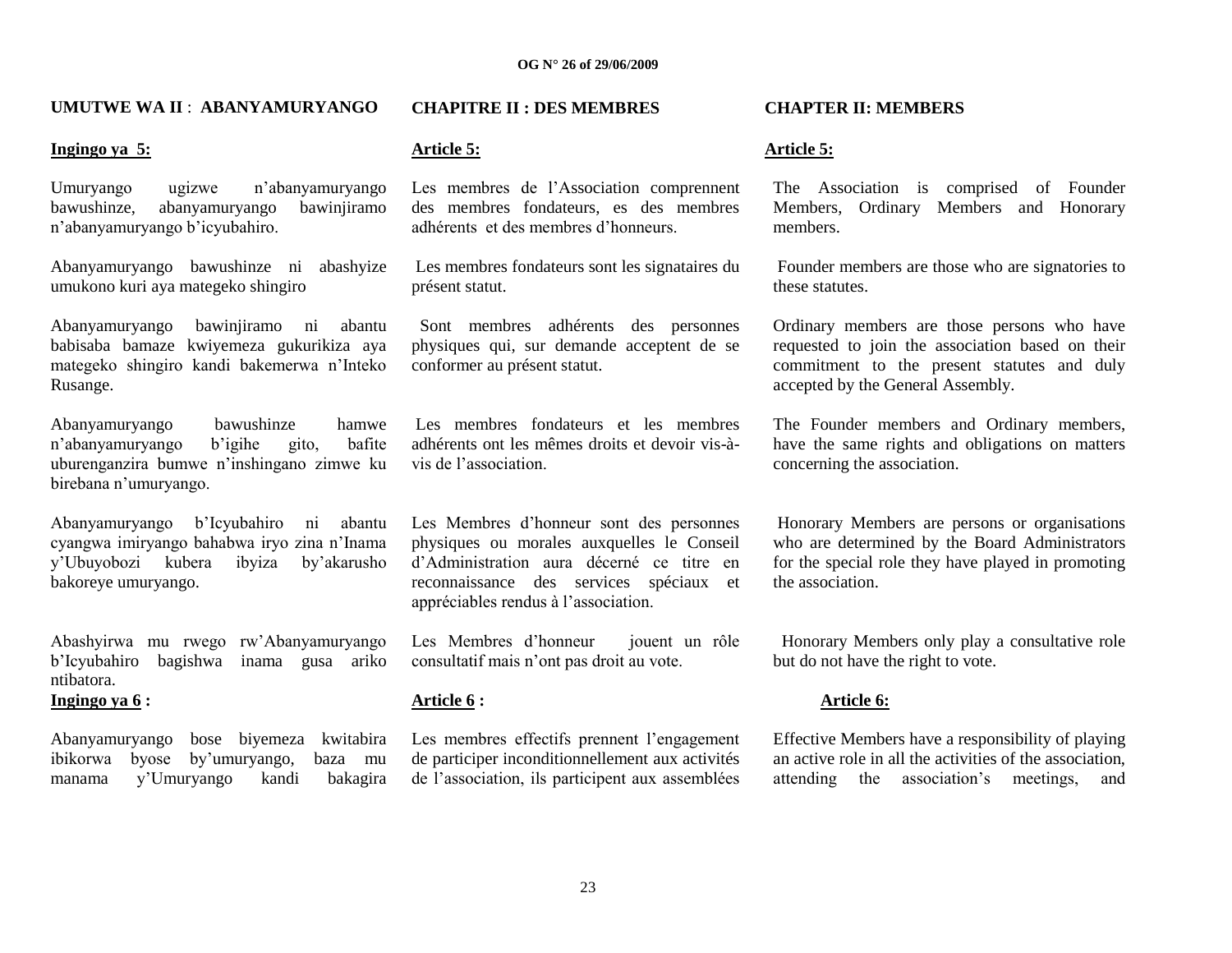uburenganzira bwo gufata ibyemezo. Bafite inshingano yo gutanga umusanzu wa buri mwaka ugenwa n'Inteko Rusange.

#### **Ingingo ya 7:**

Uwifuza kwinjira mu muryango yandikira Perezida w'Inama y'Ubuyobozi nawe agashyikiriza urwo rwandiko Inama Rusange kugira ngo ibifateho umwanzuro

#### **Ingingo ya 8:**

Umuntu areka kuba umunyamuryango iyo apfuye, iyo ayuyemo yirukanywe cyangwa iyo umuryango usheshwe.

Icyemezo cyo guhagarika umunyamuryango utubahiriza ibikubiye muri aya mategeko shingiro n'ibiteganywa mu mategeko y'umwihariko, gisabwa n' Inama y'Ubuyobozi kigafatwaho icyemezo na 2/3 by'Abanyamuryanga bari mu Nteko Rusange.

générales avec voix délibérative. Ils ont l'obligation de verser une cotisation annuelle dont le montant est fixé par l'Assemblée Générale.

#### **Article 7:**

Les demandes d'adhésion sont adressées par écrit au Président du Conseil d'Administration qui le soumet à son tour à l'approbation de l'Assemblée Générale.

#### **Article 8:**

La qualité de membre se perd par le décès, le retrait volontaire, l'exclusion ou la dissolution de l'association.

La décision de suspendre un membre qui ne se conforme plus aux présents statuts et au règlement d'ordre intérieur de l'association est proposée par le Conseil d'Administration et prise par les 2/3 des membres présents à l'Assemblée Générale.

exercising their rights in making decisions. They have obligation to pay annual membership fee, decided upon by the General Assembly.

#### **Article 7:**

Membership applications shall be addressed to the Chairman of the Board of Administrators who will submit it to the General Assemble for approval.

#### **Article 8:**

A person ceases to be a member upon death, voluntary resignation, expulsion by the General Assembly, or by the dissolution of the organisation.

The decision to suspend a member who does not abide the association's Statutes and Internal Rules and Regulations is proposed by the Board of Administrators and effected by 2/3 of the present members of the General Assembly.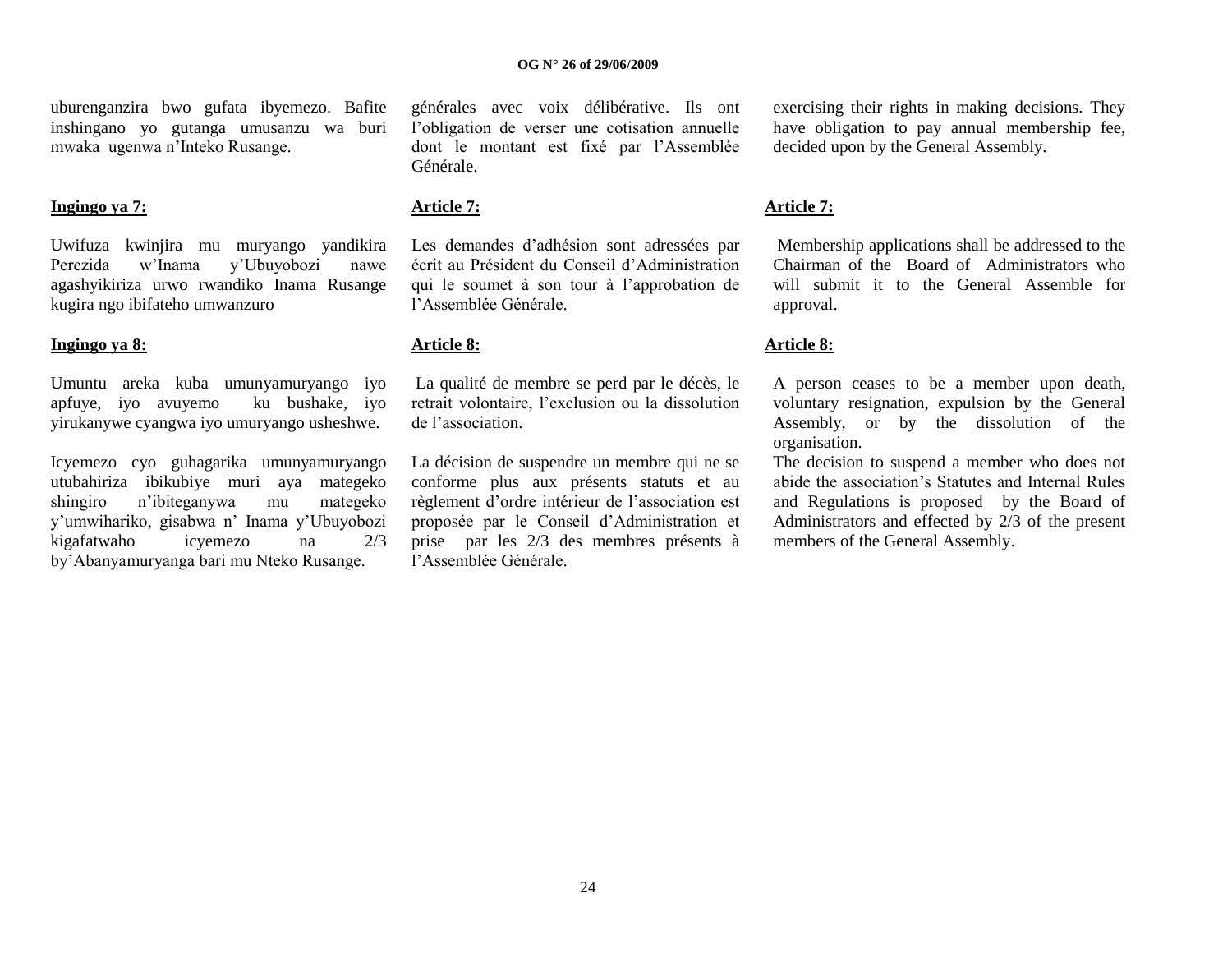# **UMUTWE WA III:**

# **INZEGO Z'UMURYANGO**

#### **Ingingo ya 9:**

Inzego z'umuryango ni izi zikurikira:

- Inteko Rusange;
- Inama y'Ubuyobozi;
- Ubugenzuzi bw'Imari

#### **Igice cya mbere :Ibyerekeye Inteko Rusange**

#### **Ingingo ya 10 :**

Inteko Rusange nirwo rwego rw'ikirenga rw'umuryango. Igizwe n'abanyamuryango bose. Buri shami ritora buri mwaka abanyamuryango icumi barihagararira mu Nama y'Ubuyobozi.

#### **Ingingo ya 11:**

Inteko Rusange iterana rimwe mu mwaka mu bihe byayo bisanzwe mu ntangiriro y'igihembwe cya mbere cy'umwaka.

#### **Ingingo ya 12 :**

Inteko Rusange itumizwa kandi ikayoborwa na Perezida w'Inama y'Ubuyobozi; yaba adahari bigakorwa na Perezida wungirije.

# **CHAPITRE III :**

## **DES ORGANES DE L'ASSOCIATION**

# **Article 9:**

Les organes de l'association sont les suivants :

- l'Assemblée Générale ;
- Le Conseil d'Administration ;
- Le Commissariat aux Comptes

#### **Section première : De l'Assemblée Générale**

#### **Article 10 :**

L'Assemblée Générale est l'organe suprême de l'association. Elle est composée de tous les membres de l'Association. Chaque discipline élit en son sein chaque année 10 membres qui la représentent à l'Assemblée Générale.

# **Article 11 :**

L'Assemblée Générale se réunit une fois par an en session ordinaire, qui se tient au début du premier trimestre.

# **Article 12 :**

L'Assemblée Générale est convoquée et présidée par le Président du Conseil d'Administration, le cas échéant par le Vice-Président.

# **CHAPTER III:**

## **ORGANS OF THE ASSOCIATION**

#### **Article 9:**

The association's organs are as follows:

- The General Assembly;
- The Board of Administrators;
- Internal Audit

## **Section one :The General Assembly**

#### **Article 10 :**

The General Assembly is the supreme organ of the association. It is composed of all members of the organization. Each section elects 10 members every year to be on the General Assembly.

# **Article 11:**

The General Assembly meeting takes place once a year for its ordinary session, at the beginning of the first trimester.

#### **Article 12 :**

The General Assembly is convened and presided over by the President of the Board of Administrators. In his absence, the vice president of the association presides.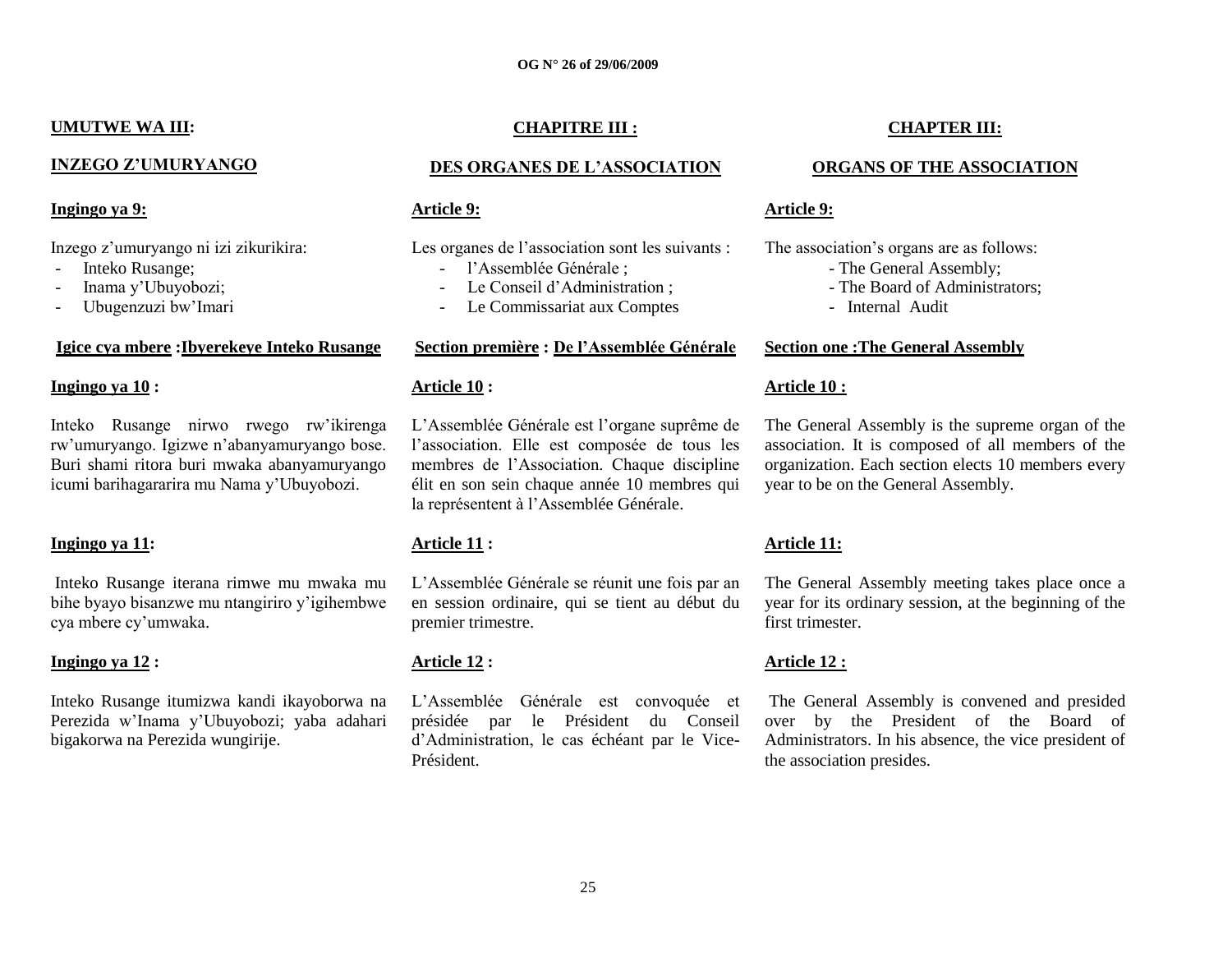Iyo Perezida cyangwa Umwungirije batabonetse ku mpamvu izo arizo zose, Inteko Rusange itumizwa na 1/3 cy'abanyamuryango nyakuri. Icyo gihe, abagize Inteko Rusange bitoramo uyobora inama n'umwanditsi.

#### **Article 13:**

Ubutumire bw' inama bugaragaza ibiri ku murongo by'ibizigwa, itariki, isaha n'aho inama izabera. Bugomba kuba bwageze ku banyamuryango byibura iminsi 30 mbere y'uko inama iterana. Itumira ry'abanyamuryango mu nama rizakorwa hifashishijwe radiyo y'Igihugu, ibinyamakuru bya Leta n'amabaruwa.

#### **Ingingo ya 14 :**

Inteko Rusange iterana kandi igafata ibyemezo mu buryo bwemewe iyo 2/3 by'abanyamuryango bahari. Iyo uwo mubare utabonetse, indi nama itumizwa mu minsi 15 ikurikiyeho. Icyo gihe, Inteko Rusange iraterana kandi igafata ibyemezo uko umubare w'abaje waba ungana kose.

## **Ingingo ya 15 :**

Inteko Rusange idasanzwe iterana buri gihe cyose bibaye ngombwa kugira ngo isuzume ikibazo cyose kihutirwa kireba amategeko shingiro y'umuryango.

En cas d'absence, d'empêchement ou de défaillance simultanée du Président et du Vice-Président, l'Assemblée Générale est convoquée par 1/3 des membres effectifs. Pour la circonstance l'Assemblée élu en son sein un Président et le rapporteur.

#### **Article 13 :**

La communication de membre à une réunion. contient l'ordre du jour, la date, l'heure et le lieu de la réunion. Elle se fait par différentes voies de communications notamment la radio, la presse écrite officiel et les simples courriers, 30jours avant la tenue de la réunion.

# **Article 14 :**

L'Assemblée Générale siège et délibère valablement lorsque les 2/3 de membres effectifs sont présents. Si ce quorum n'est pas atteint, une nouvelle convocation est lancée dans un délai de 15 jours. A cette échéance, l'Assemblée Générale siège et délibère valablement quelque soit le nombre de participants.

#### **Article 15 :**

L'Assemblée Générale extraordinaire se tient autant de fois que de besoin pour délibérer sur toute question urgente relative aux statuts.

In case of unavailability of the President or the Vice President for whatever reasons, the General Assembly shall be convened by 1/3 of effective members present. They choose one of them to chair the meeting and a secretary.

#### **Article 13 :**

Communication to members for meetings shall indicate the agenda of the meeting; the date, venue and the time the meeting is scheduled to take place. Members shall be informed within at least a period of 30 days, using national radio, government owned, newspapers and letters.

#### **Article 14:**

The General Assembly shall legally convene in the presence of at least 2/3 of the effective members. In case the quorum is not realized, the meeting shall be adjourned and reconvened within 15 days from that date. At that time, the meeting shall take place regardless of the number of members present.

#### **Article 15:**

Extra-ordinary General Assembly meeting is held whenever deemed necessary to deliberate on any urgent issue related to the statute.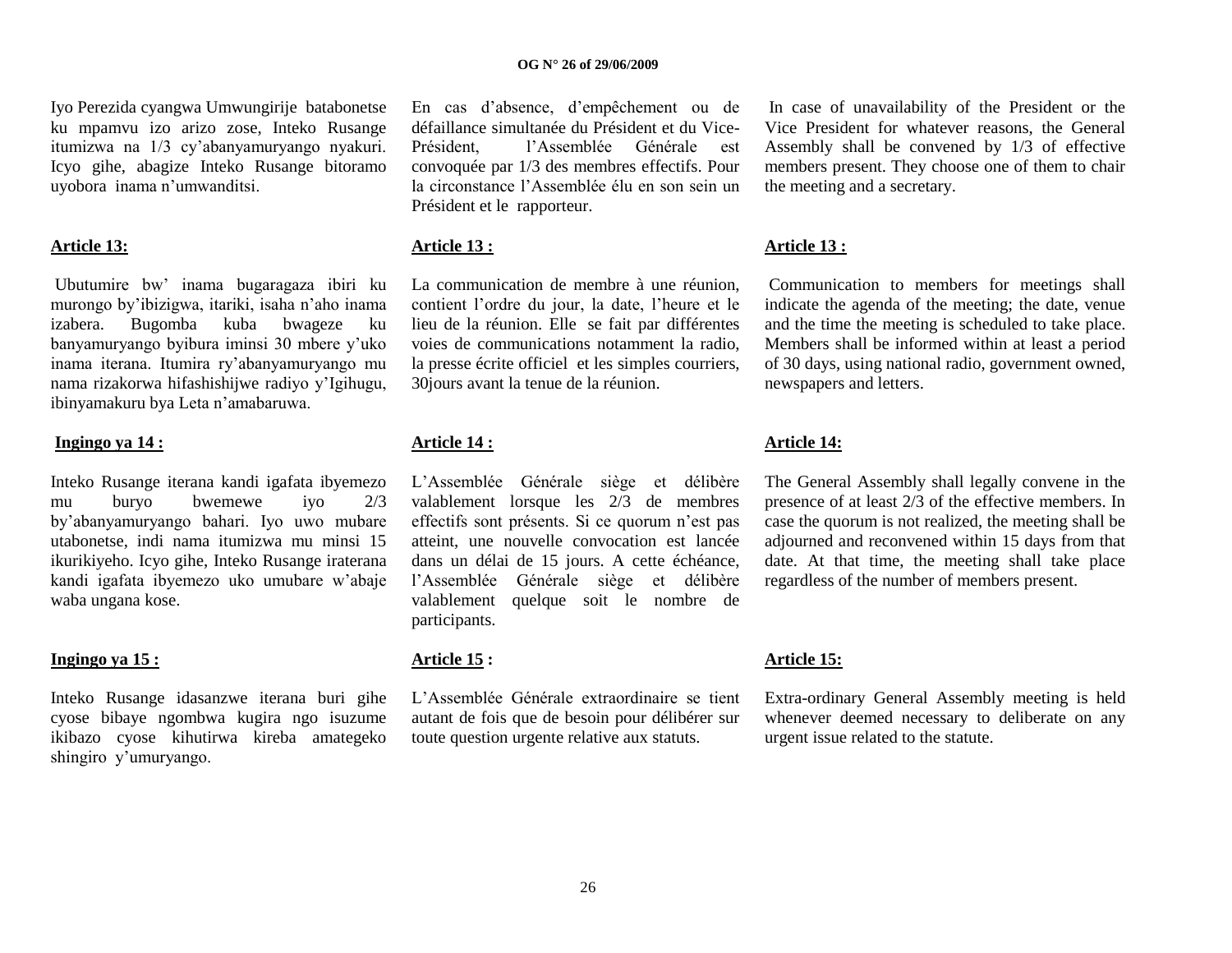Ihamagazwa kandi ikayoborwa mu buryo bumwe nk'ubw'Inteko Rusange isanzwe. Ihamagarwa mbere y'iminsi 15. Impaka zigibwa gusa ku bibazo byamenyeshejwe mu butumire.

Kugira ngo Inteko Rusange idasanzwe ishobore guterana ni ngombwa ko haboneka 2/3 by'abanyamuryango batumiwe. Iyo uwo mubare utabonetse, inama ihita yimurirwa mu cyumweru gikurikiyeho, umunsi n'isaha ntibihinduka. Uwo munsi iyo ugeze abitabiriye inama abo aribo bose baraterana bakiga gusa ku bibazo byamenyeshejwe.

## **Article 16 :**

Uretse ibiteganywa ukundi n'itegeko rigenga imiryango idaharanira inyungu kimwe n'aya mategeko shingiro, ibyemezo by'Inteko Rusange bifatwa ku bwiganze busesuye bw'amajwi. Iyo amajwi angana, irya Perezida rigira uburemere bwa babiri.

# **Ingingo ya 17:**

Inshingano z'Inteko Rusange ni izi zikurikira:

- 1. kwemeza no guhindura amategeko agenga umuryango n'amabwiriza mbonezamikorere yawo ;
- 2. gushyiraho cyangwa kuvanaho uhagarariye umuryango n'abamwungirije ;
- 3. kwemeza imikoreshereze y'imari y'umwaka ushize no kwemeza ingengo y'imari

Les modalités de sa convocation et de sa présidence sont les mêmes que celles de l'Assemblée Générale ordinaire. Les délais de sa convocation sont fixés à 15 jours.

Le quorum requis pour la tenue des réunions de l'Assemblée Générale Extraordinaire est de 2/3 de ses membres effectifs, s'il n'est pas atteint, la séance est d'office reportée dans la semaine suivante, même jour, même heure, même lieu sans quorum de présence minimum. Les débats ne peuvent porter que sur la question inscrite à l'ordre du jour de l'invitation uniquement.

## **Article 16 :**

Sauf pour les cas expressément prévus par la loi relative aux associations sans but lucratif et par les présents statuts, les décisions de l'Assemblée Générale sont prises à la majorité absolue des voix. En cas de parité de voix, celle du Président compte double.

# **Article 17 :**

Les pouvoirs dévolus à l'Assemblée Générale sont :

- 1. adoption et modification des statuts et du règlement d'ordre intérieur ;
- 2. Election et révocation du représentant légal et du représentant légal suppléant ;
- 3. L'approbation des bilans et des états financiers de l'exercice précédent et

It is convened in the same way as the ordinary General Assembly. It is convened 15 days in advance and the agenda, as communicated to the members, will be the only items to be discussed.

The quorum necessary for an extraordinary general assembly meeting is 2/3 of its effective members, If this number is not realized; the meeting is adjourned and takes place the following week, same day, same hour and venue, regardless of the number of members present. The only items to be discussed are those mentioned in the agenda.

# **Article 16 :**

Apart from specific cases provided by the law governing non-profit making organization and the present statutes, decisions in the General assembly shall be taken by the absolute majority of members. In case of equal of votes, the President's vote counts double.

# **Article 17:**

The responsibilities of the General Assembly are as follows:

- 1. To approve or amend the constitution and the internal rules and regulations of the association;
- 2. To elect or dismiss the legal representative and his deputy;
- 3. To approve the balance sheet of the previous year and to adopt the budget and action plan of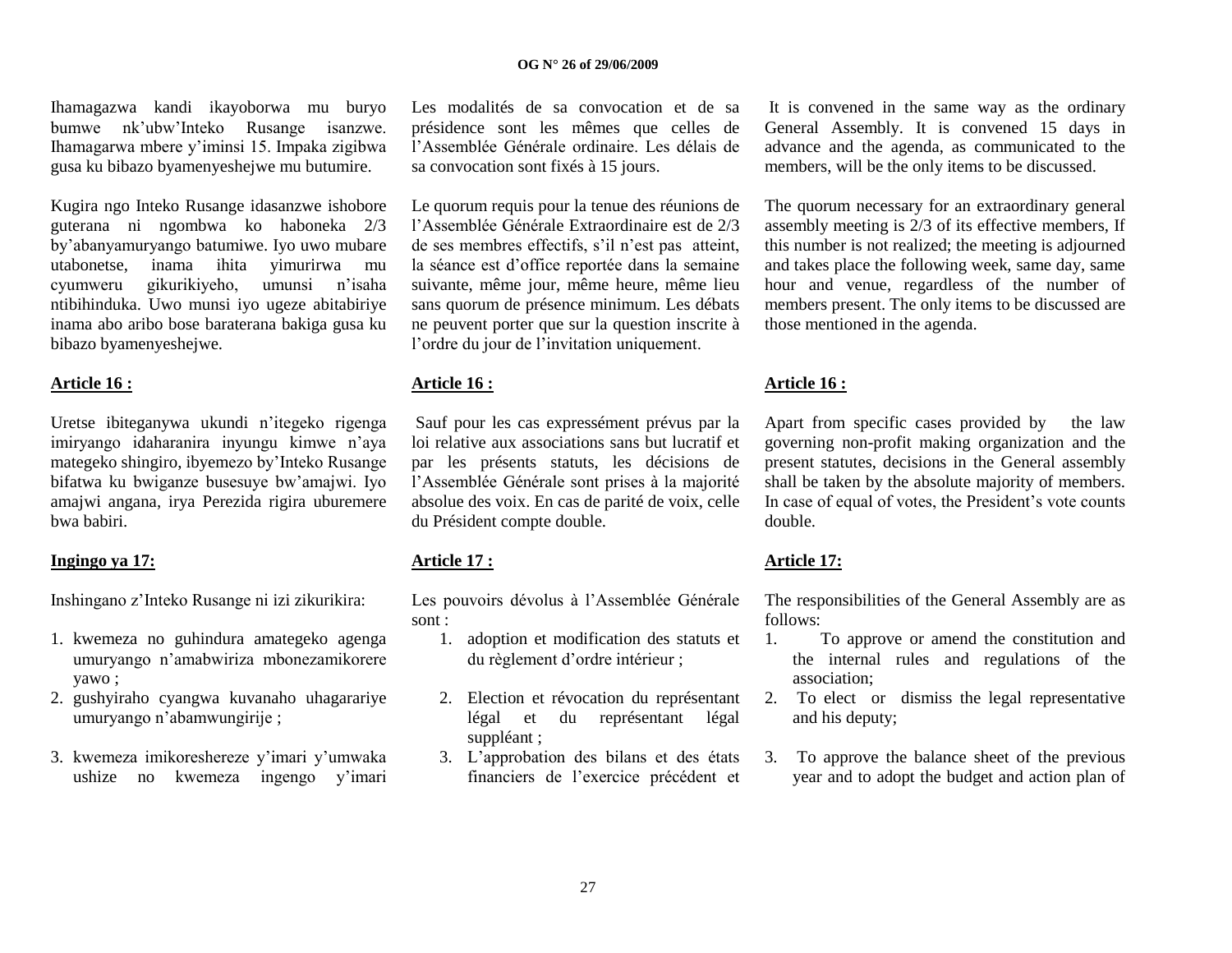y'umwaka utangira, n'ibyo umuryango uzakora ;

- 4. gusezerera umunyamuryango burundu;
- 5. kwemera impano;
- 6. gusesa umuryango;
- 7. kwemeza gahunda y'umuryango;
- 8. kwemeza gahunda y'ibikorwa y'Inama y'Ubuyobozi ya buri mwaka;
- 9. kwemeza buri mwaka Raporo y'ibikorwa by'Inama y'Ubuyobozi;
- 10. gushyiraho Umugenzuzi w'imari;
- 11. kwemeza amasezerano n'ibindi bikorwa birengeje ibiteganyijwe muri gahunda y'umwaka y'umuryango.

**Igice cya kabiri : Inama y'Ubuyobozi**

# **Ingingo ya 18 :**

Inama y'Ubuyobozi igizwe n'aba :

- Perezida : Uhagararira umuryango ;
- Visi-Perezida:Uhagararira umuryango wungirije ;
- Umunyamabanga Mukuru ;
- Umubitsi:
- Abajyanama.

pour adoption du budget annuel de l'exercice suivant ;

- 4. exclusion d'un membre ;
- 5. acceptation des dons ;
- 6. dissolution de l'association ;
- 7. approbation du plan stratégique de l'Association;
- 8. approbation du plan d'action annuel;
- 9. approbation du rapport d'activités annuel du Conseil d'Administration ; 10. nomination de l'auditeur financier ;
- 
- 11. approbation des contrats et des investissements qui dépassent les prévisions du plan d`action annuelle.

# **Section deuxième : Du Conseil d'Administration**

# **Article 18 :**

Le Conseil d'Administration est composé :

- Du Président : Représentant Légal ;
- Du Vice-président: Représentant Légal Suppléant;
- Du Secrétaire Général;
- Du Trésorier et
- Des Conseillers.

the starting year;

- 4. Expulsion of a member of the association;
- 5. To determine acceptance of donations and inheritances;
- 6. Dissolution of the association;
- 7. To approve a strategic plan of the association;
- 8. To approve annual action plan ;
- 9. To approve the annual reports of the Board of Administrators;
- 10. To appoint a financial auditor;
- 11. To approve contracts and investment exceeding the provisions of the annual action plan.

# **Section Two: The Board of Administrators**

# **Article 18:**

The Board of Administrators is composed of:

- The President: Legal Representative;
- The Vice President: Deputy Legal Representative;
- The Secretary General;
- Treasurer;
- Advisors.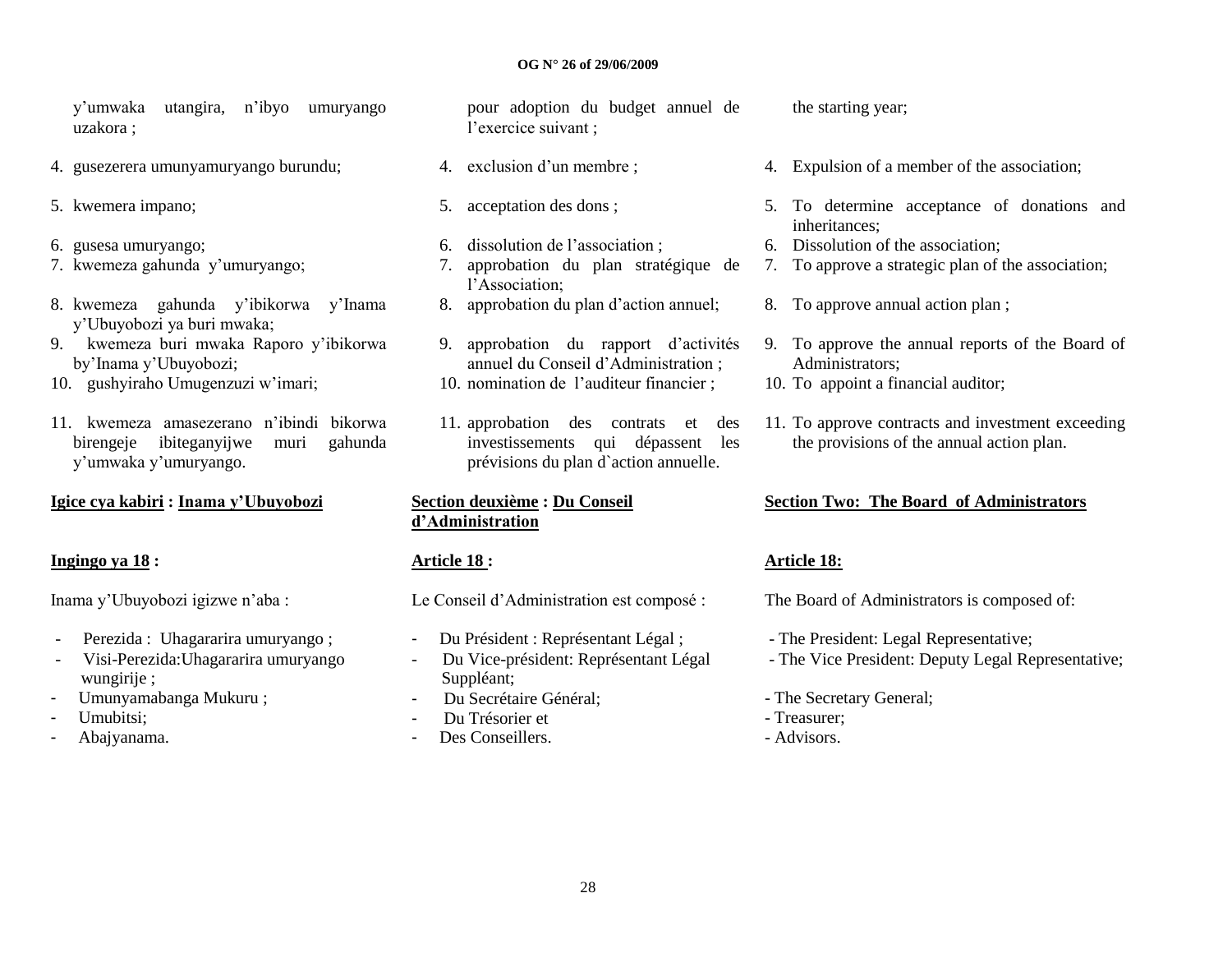#### **Ingingo ya 19 :**

Abagize Inama y'Ubuyobozi batorwa n'Inteko Rusange. Manda yabo imara imyaka itatu ishobora kongerwa inshuro imwe.

Iyo umwe mu bagize Inama y'Ubuyobozi yeguye ku bushake cya avanyweho n'Inteko Rusange cyangwa yitabye Imana, umusimbuye arangiza manda ye.

#### **Ingingo ya 20 :**

Inama y'Ubuyobozi iterana igihe cyose bibaye ngombwa, ariko byanze bikunze rimwe mu gihembwe, ihamagawe kandi ikayoborwa na Perezida, cyangwa Visi-Perezida igihe Perezida adahari.

Iterana kandi igafata ibyemezo ku buryo bwemewe iyo 2/3 by'abayigize bahari, ibyemezo byayo bifatwa ku bwiganze busesuye bw'amajwi, iyo 2/3 bidahari abahari bose bafata ibyemezo.Iyo amajwi angana, irya Perezida rigira uburemere bw'abiri.

#### **Ingingo ya 21 :**

Inshingano z'Inama y'Ubuyobozi ni izi Le Conseil d'Administration est chargé de : zikurikira: :

1. gushyira mu bikorwa ibyemezo n'ibyifuzo by'Inteko Rusange;

#### **Article 19 :**

Les membres du Conseil d'Administration sont élus parmi les membres effectifs par l'Assemblée Générale, pour un mandat de trois ans renouvelable une fois.

En cas de démission volontaire ou forcée prononcée par l'Assemblée Générale ou de décès d'un membre du Conseil d'Administration au cours du mandat, le successeur élu achève le mandat de son prédécesseur.

#### **Article 20 :**

Le Conseil d'Administration se réunit autant de fois que de besoin, mais obligatoirement une fois le trimestre, sur convocation et sous la direction du Président ou à défaut, du Vice-Président.

Il siège lorsque la 2/3 de ses membres sont présents, Ses décisions sont prises à la majorité absolue des voix lorsqu'il n'y a pas de consensus. En cas de parité de voix, celle du Président compte double.

#### **Article 21 :**

1. mettre en exécution les décisions et les recommandations de l'Assemblée Générale ;

#### **Article 19:**

Members of the Board of Administrators are elected by the General Assembly for a period of 3 years. Their mandate can be renewed once.

In case of resignation, expulsion by the General Assembly or death of a member of the board of administrators, the successor shall run the mandate of the former.

#### **Article 20:**

The Board of Administrators shall convene meetings any time deemed necessary. However, whatever the case, it must be convened once in a trimester and presided over by the President or his Vice President.

The meeting takes place if 2/3 of its participants are present, while decisions are taken by an absolute majority of votes. In the case of equality of votes, that of the president counts double.

## **Article 21:**

The responsibilities of the Board of Administrators shall be:

1. To ensure implementation of the decisions and recommendations of the General Assembly;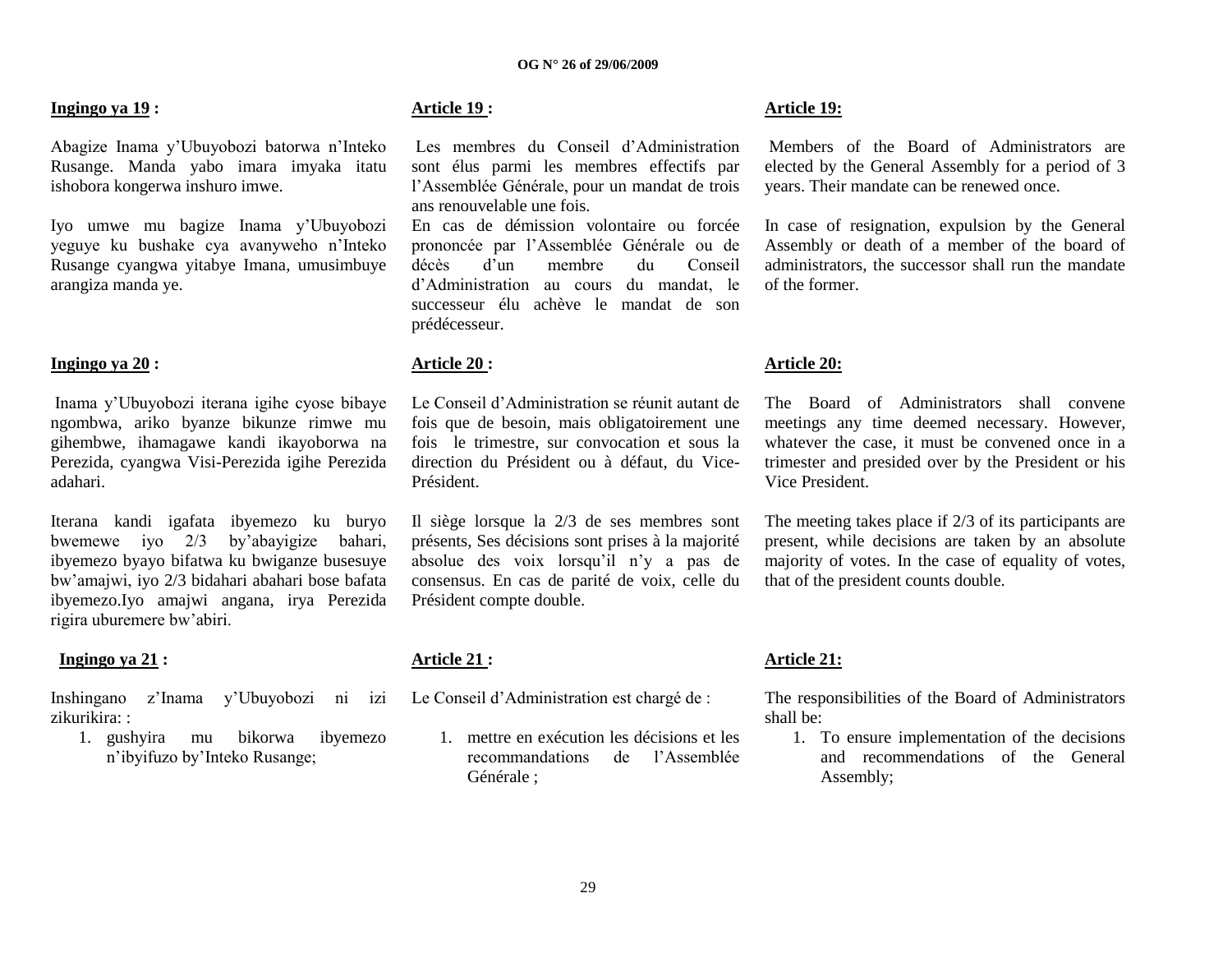- 2. kwita ku micungire ya buri munsi y'umuryango ;
- 3. gukora raporo y'ibyakozwe mu mwaka urangiye ;
- 4. gutegura ingengo y'imari igomba gushyikirizwa Inteko Rusange ;
- 5. gushyikiriza inteko rusange ibingomba guhindurwa mu ngingo z'amategeko shingiro n'ay'umwihariko,
- 6. gutegura inama z'Inteko Rusange ;
- 7. kugirana imishyikirano y'ubufatanye n'ubutwererane n'abaterankunga;
- 8. gushaka, gushyiraho no gusezerera abakozi bo mu nzego zitandukanye z'umuryango;
- 9. gukurikirana ishyirwa mu bikorwa ry'Intego z'Umuryango;
- 10. kwemeza amasezerano n'ibindi bikorwa bitarengeje agaciro gateganywa n'amategeko y'umwihariko;
- 11. gutegura gahunda z'ibikorwa fatizo zigomba gushyikirizwa Inteko Rusange no gukurikirana ishyirwa mu bikorwa ryazo;
- 12. guhagarika umunyamuryango by`agateganyo.
- 2. s'occuper de la gestion quotidienne de l'association ;
- 3. rédiger le rapport annuel d'activités de l'exercice écoulé ;
- 4. élaborer les prévisions budgétaires à soumettre à l'Assemblée Générale ;
- 5. proposer à l'assemblée générale les modifications aux statuts et au règlement d'ordre intérieur ;
- 6. préparer les sessions de l'Assemblée Générale ;
- 7. négocier les accords de coopération et de financement avec des partenaires ;
- 8. recruter, nommer et révoquer le personnel de divers services de l'association ;
- 9. veiller à la mise en œuvre des objectifs de l'Association;
- 10. approuver des contrats et des investissements qui ne dépassent pas les limites prévues par le règlement d'ordre intérieur;
- 11. élaborer les plans stratégiques et opérationnels à soumettre à l'Assemblée Générale et en assurer l'exécution ;
- 12. suspension d'un membre.
- 2. To assure the everyday running of the association;
- 3. To prepare annual report for the previous year;
- 4. To prepare the budget to be submitted to the General Assembly;
- 5. To propose and submit to the General Assembly amendments to the constitution and internal rules and regulations;
- 6. To prepare General Assembly sessions;
- 7. To carry out negotiations of cooperation and financial agreements with partners;
- 8. To recruit or dismiss personnel working for the club;
- 9. To ensure the implementation of the association's goals;
- 10. To approve contracts and investments of the association not exceeding the amount provided for by the internal rules and regulations;
- 11. To prepare and ensure the implementation of strategic and operational plans to be submitted to the General Assembly;
- 12. Suspension of a member.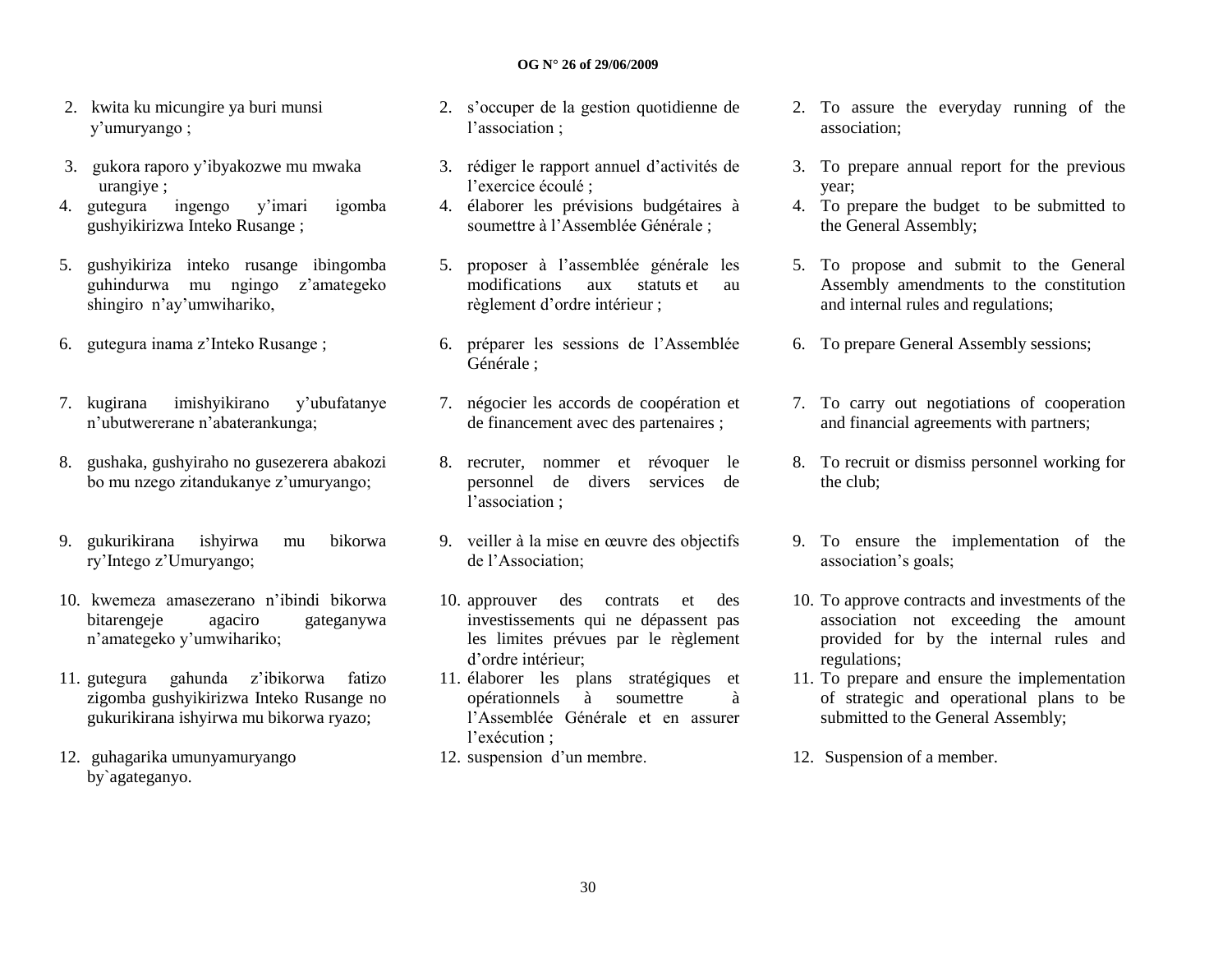#### **OG N° 26 of 29/06/2009**

#### **Igice cya gatatu :**

#### **Ubugenzuzi bw'Imari**

#### **Ingingo ya 22 :**

Inama y'Ubuyobozi ishyiraho buri mwaka abagenzuzi w'imari wohanze bafite inshingano yo kugenzura imicungire y'imari n'indi mitungo by'umuryango, bagakorera raporo Inteko Rusange. Bafite uburenganzira bwo kureba mu bitabo n'izindi nyandiko zibaruramari ariko atabijyanye hanze y'ibiro bibikwamo.

## **UMUTWE WA IV :**

#### **UMUTUNGO**

#### **Ingingo ya 23 :**

 Umuryango ushobora gutunga ibintu byimukanwa n'ibitimukanwa ukeneye kugirango ugere ku ntego zawo.

## **Ingingo ya 24 :**

Umutungo w'umuryango ugizwe n'umusanzu w'abanyamuryango n`impano mu kuzuza inshingano zawo.

#### **Ingingo ya 25 :**

Umuryango ushobora gushora umutungo wawo mu bikorwa byose byatuma ugera ku ntego

#### **Section troisième :**

#### **Du Commissariat aux Comptes**

#### **Article 22 :**

L'Assemblée générale nomme annuellement des commissaires aux comptes ayant pour mission de contrôler en tout temps la gestion des finances et autre patrimoine de l'association et lui en faire rapport ; ils ont l'accès sans les déplacer, aux livres et aux écritures comptables de l'association.

#### **CHPITRE IV :**

#### **DU PATRIMOINE**

#### **Article 23 :**

L'Association peut posséder des biens meubles et immeubles nécessaires à la réalisation de ses objectifs.

#### **Article 24 :**

Le patrimoine de l'association est composé par les cotisations des membres et les dons pour la réalisation de ses objectifs.

#### **Article 25 :**

L'association peut affecter ses ressources dans ce qui concourt directement ou indirectement à

## **Section Three**

#### **Financial Auditor**

#### **Article 22:**

The General Assembly appoints auditors annually to audit the financial management and other property of the association and make a report for the General Assembly. They have the right to access all books and other documents of accounts but they do not take them out of their office of custody.

## **CHPITRE IV :**

#### **PROPERTY**

#### **Article 23:**

The Organization may possess movable and immovable goods for the purpose of achieving its objectives.

#### **Article 24:**

The Organization's property is composed of membership fees and donations for financing its activities.

## **Article 25**

The organization shall allocate its resources directly or indirectly in any activities in relation to the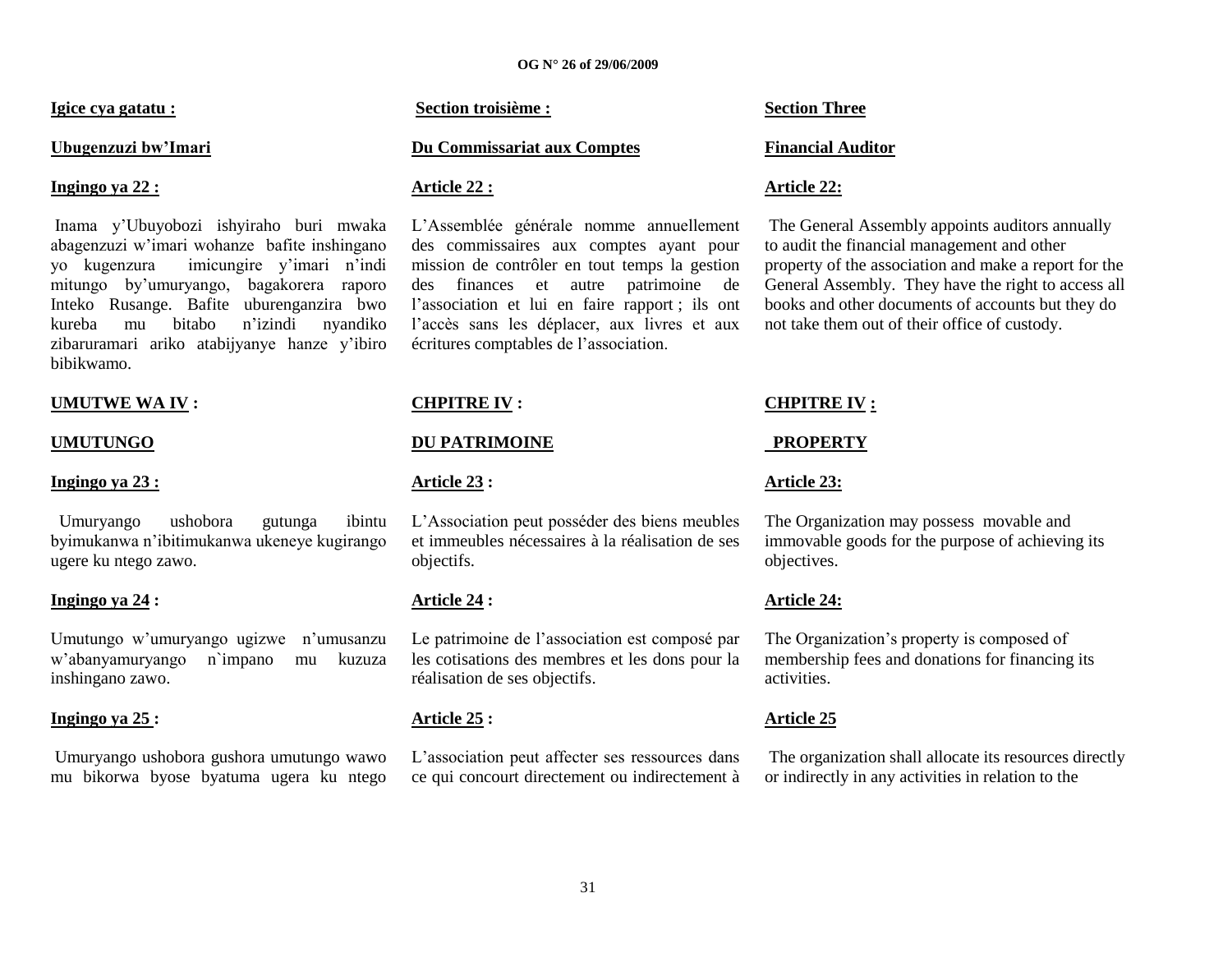zawo. Nta munyamuryango ushobora kuwiyitirira cyangwa ngo agire umugabane asaba igihe asezeye mu muryango, iyo yirukanywe cyangwa iyo umuryango usheshwe. Ushobora no gukoresha inguzanyo iyo bibaye ngombwa.

## **Ingingo ya 26 :**

Igihe umuryango usheshwe, hamaze gukorwa ibarura ry'ibintu byimukanwa n'ibitimukanwa by'umuryango no kwishyura imyenda, umutungo usigaye uhabwa undi muryango bihuje intego.

#### **UMUTWE WA V :**

# **GUHINDURA AMATEGEKO N'ISESWA RY'UMURYANGO**

#### **Ingingo ya 27 :**

Aya mategeko ashobora guhindurwa byemejwe n'Inteko Rusange ku bwiganze busesuye bw'amajwi y'abanyamuryango bateraniye mu nama kandi bisabwe n' Inama y'Ubuyobozi cyangwa 2/3 by'abagize Inteko rusange.

#### **Ingingo ya 28 :**

Byemejwe ku bwiganze bwa 2/3 by'abanyamuryango, Inteko Rusange ishobora kwemeza ko umuryango useswa, ufatanya n'undi muryango cyangwa kuwomeka ku wundi

la réalisation de son objet. Aucun membre ne peut s'en arroger le droit de possession ni en exiger une part quelconque en cas de démission, d'exclusion ou de dissolution de l'association.

#### **Article 26 :**

En cas de dissolution, après inventaire des biens meubles et immeubles de l'association et apurement du passif, l'actif du patrimoine sera cédé à une autre association poursuivant les objectifs similaires.

#### **CHAPITRE V :**

#### **MODIFICATION DES STATUTS ET DISSOLUTION, FUSION OU AFFILIATION DE L'ASSOCIATION**

#### **Article 27 :**

Les présents statuts peuvent faire objet de modification sur décision de l'Assemblée Générale prise à la majorité absolue de ses membres présents, soit sur proposition du Conseil d'Administration, soit à la demande de 2/3 de l'Assemblée Général.

#### **Article 28:**

 Sur décision de la majorité de 2/3 des membres effectifs, l'Assemblée Générale peut prononcer la dissolution de l'association, la fusion ou l'affiliation à toute autre association realizations of its objective. No member of the association shall seek neither the right of possession nor qualify for shares in case of resignation, expulsion or dissolution of the organization.

#### **Article 26:**

In case of dissolution, after making a list of the associations movable and immovable properties and assets and liabilities; the patrimony shall be given to another association with similar objectives.

#### **CHAPTER V:**

#### **MODIFICATION OF STATUTES AND ASSOCIATION DISSOLUTION**

#### **Article 27**

These statutes may be amended upon decision of the general assembly by absolute majority of members present, or upon recommendation of the Board of Administrators or upon request by a 2/3 of the ordinary members.

#### **Article 28**

The association can be dissolved upon request of two thirds of ordinary members. The general assembly may declare the dissolution of the association, fusion or annex it to another association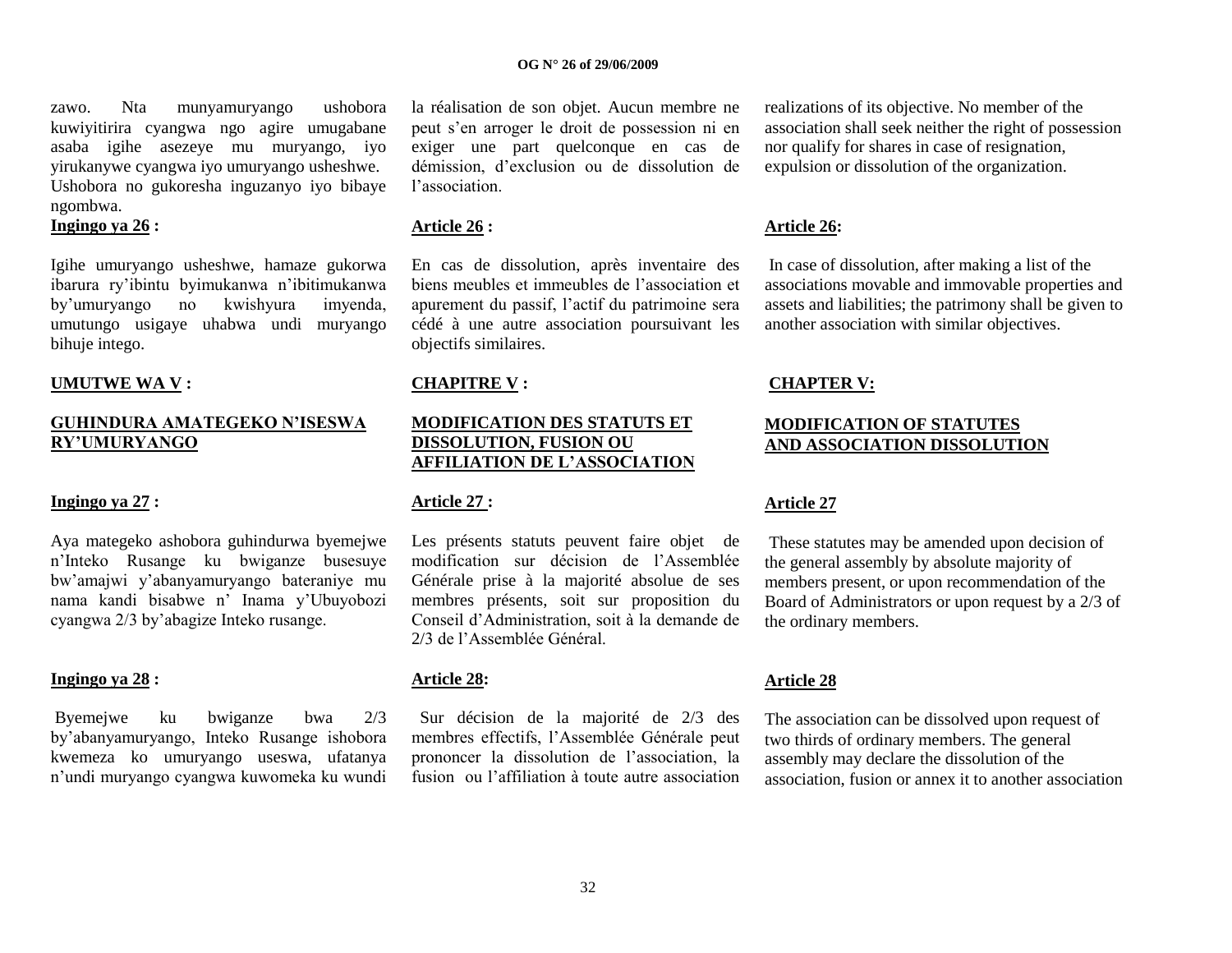bihuje intego.

# **Ingingo ya 29 :**

Imirimo y'iseswa ry'umuryango ikorwa n'abo Inteko Rusange yabihereye ububasha. Ishyirwaho ry'abashinzwe iseswa ry'umuryango rikuraho Manda y'Inama y'Ubuyobozi.

# **VI. INGINGO ZISOZA**

#### **Ingingo ya 30 :**

Uburyo aya mategeko shingiro ashyirwa mu bikorwa kimwe n'ibindi bidateganyijwe nayo bizasobanurwa ku buryo burambuye mu mategeko y'umwihariko azategurwa n'Inama y'Ubuyobozi kandi akemezwa n'Inteko Rusange.

# **Ingingo ya 31 :**

 Ibidateganijwe muri aya mategeko, Umuryango CERCLE SPORTIF DE KIGALI, uzakurikiza amabwiriza ngengamikorere n'amategeko yerekeye imiryango idaharanira inyungu mu Rwanda.

# **Ingingo ya 32 :**

Aya mategeko yemejwe kandi ashyizweho umukono n'abanyamuryango.

Bikorewe i Kigali, kuwa 01 Nzeri 2008

poursuivant un but analogue.

# **Article 29 :**

La liquidation s'opère par les soins des liquidateurs désignés par l'Assemblée Générale. La nomination des liquidateurs met fin au mandat du Conseil d'Administration.

## **VI. DISPOSITIONS FINALES**

# **Article 30 :**

Les modalités d'exécution des présents statuts et tout ce qui n'y est pas prévu seront déterminés dans un règlement d'ordre intérieur élaboré par le Conseil d'Administration et approuvée par l'Assemblée Générale.

#### **Ingingo ya 31 :**

Pour tout ce qui n'est pas prévu par les présents statuts, le CERCLE SPORTIF DE KIGALI se réferera aux dispositions legales et réglementaires relatives aux associations sans but lucratif.

# **Article 32:**

Les présents statuts sont approuvés et adoptés par les membres effectifs de l'association.

Fait à Kigali, le 01 septembre 2008

with similar objective.

# **Article 29:**

Activities of liquidator are conducted by those authorized by the general assembly The nomination of liquidators puts end to the mandate of the Board of Administrators.

# **VI FINAL PROVISIONS**

## **Article 30:**

The modalities of execution of these provisions and those not provided under it shall be elaborated in the internal rules and regulations to be prepared by the Board of Administrators and approved by the general assembly.

# **Article 31:**

Other aspects not provided for in this statute, CERCLE SPORTIF DE KIGALI shall refer to the current laws and regulations governing non-profit making organization.

# **Article 32:**

These statutes are approved and adopted by effective members of organization.

Done at Kigali, on 1<sup>st</sup> September 2008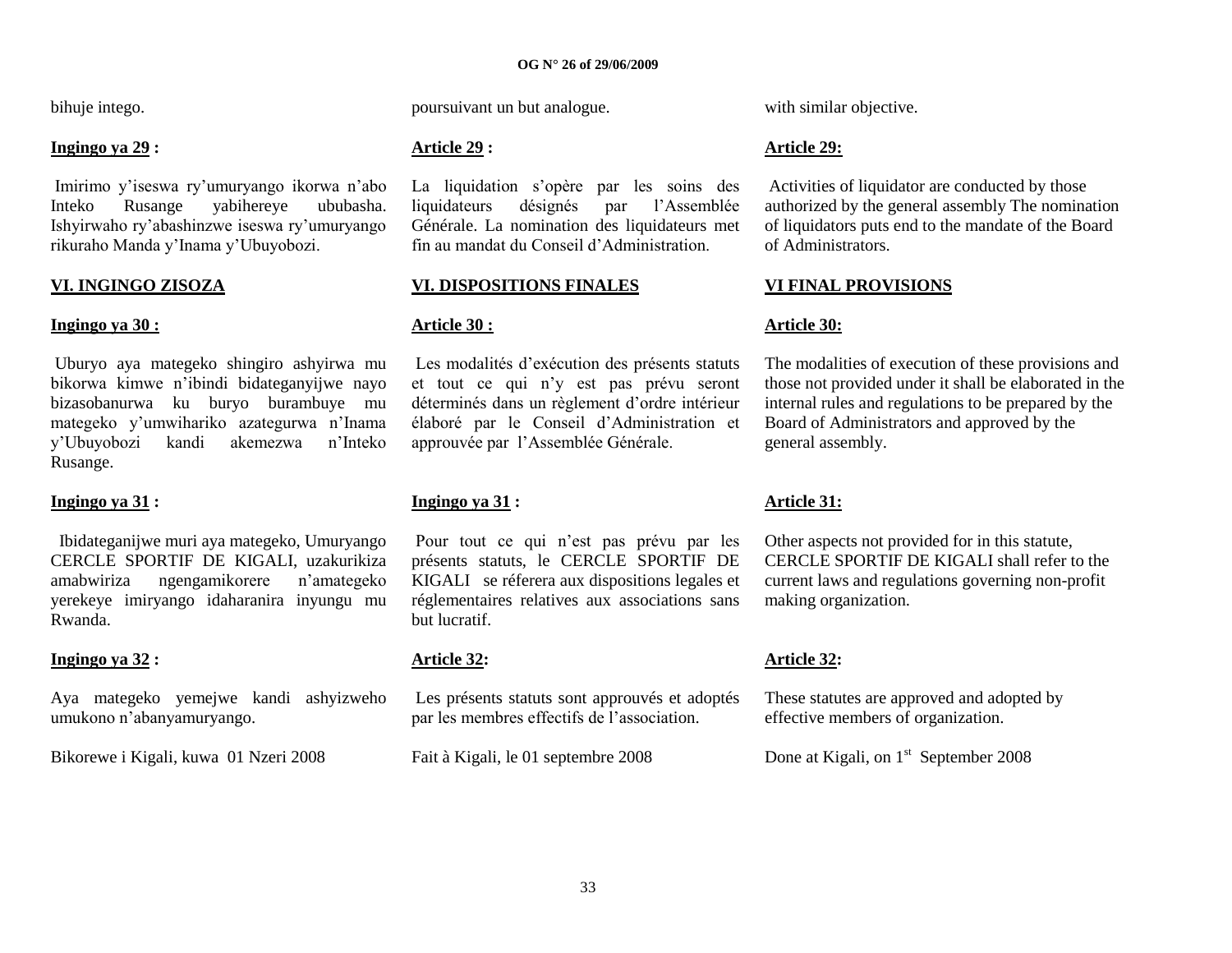| Umuyobozi: | Dennis Karera<br>(sé)                              | <b>Président:</b> | Dennis Karera<br>(sé)                   | Chairman: | Dennis Karera<br>(sé)                 |
|------------|----------------------------------------------------|-------------------|-----------------------------------------|-----------|---------------------------------------|
|            | <b>Umuyobozi Wungirije: Oscar Rurangwa</b><br>(sé) |                   | Vice Président : Oscar Rurangwa<br>(sé) |           | Vice Chairman: Oscar Rurangwa<br>(sé) |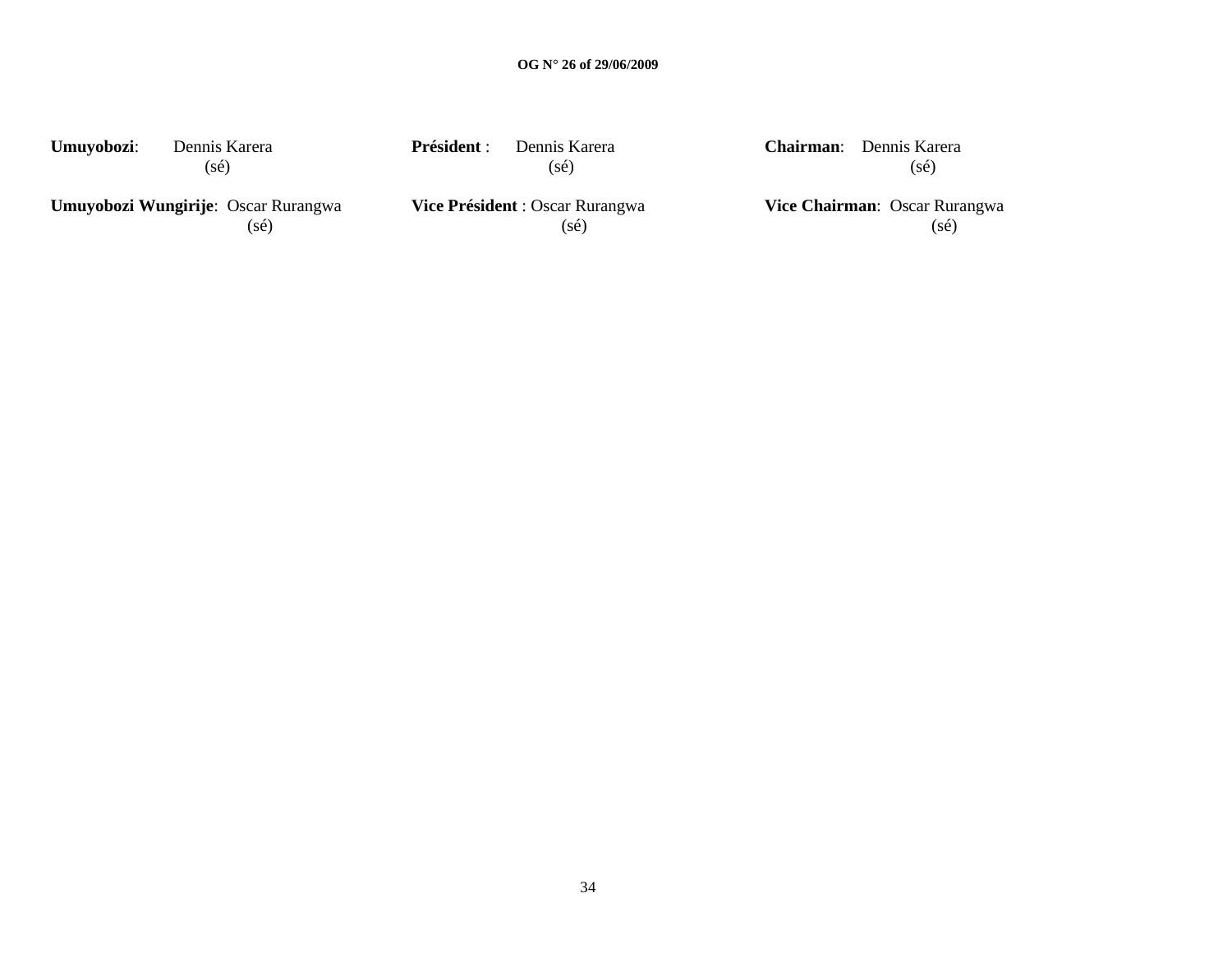#### **OG N° 26 of 29/06/2009**

## **PROCES VERBAL DE L'ASSEMBLEE GENERALE EXTRAORDINAIRE DE L'ASSOCIATON « CERCLE SPORTIF DE KIGALI » DU 01/09/2008**

L'an deux milles huit, le premier du jour du mois de septembre, s'est tenu à Kigali, depuis 18h40. L'Assemblée Général Extraordinaire de l'Association « Cercle Sportif de Kigali » (C.S.K) en sigle, sous la direction de Monsieur KARERA Dennis.

A l'ordre du jour figuraient trois points, à savoir :

-Création de l'Association

- Adoption des statuts devant régir l'Association et

- Election des membres d'Administration

## **Première résolution :**

Les participants à la réunion se sont convenus de créer une Association sans but lucratif dénommée « Cercle Sportif de Kigali » C.S.K en sigle.

### **Seconde résolution :**

Les membres effectifs présents à l'Assemblée ont examiné les statuts, article par article, et les ont enfin adoptés.

### **Troisième résolution :**

Les membres effectifs présents à l'Assemblée ont procédé à l'élection des membres du Conseil d'administration.

| <b>NOMS ET PRENOMS</b> | <b>FONCTION</b>     |
|------------------------|---------------------|
| <b>KARERA Dennis</b>   | Président           |
| <b>RURANGWA Oscar</b>  | Vice-Présidant      |
| SEMIGABO Eugène        | Secrétaire Générale |
| RWABUYONZA Jean Paul   | Trésorier           |
| <b>MUKAMA</b> Augustin | Conseiller          |
| RUSAMAZA Alphonse      | Conseiller          |

La réunion a pris fin à 20h00

Fait à Kigali, le 01 septembre 2008

Président de la réunion Secrétaire de la réunion

 $(s\acute{e})$  (sé)

KARERA Dennis Eugène SEMIGABO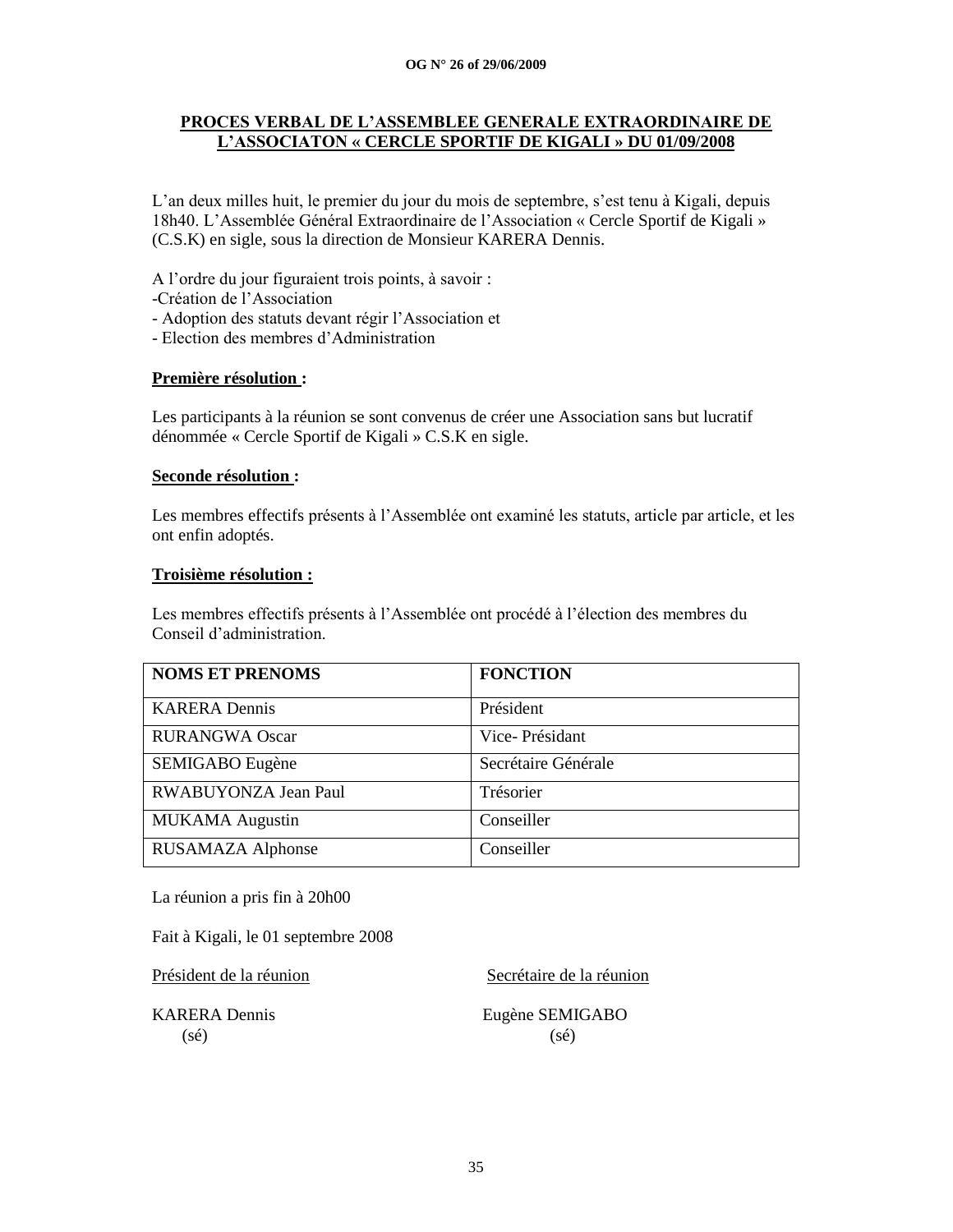# THE COMPANIES ACT.1956 COMPANY LIMITED BY SHARES **MEMORANDUM OF ASSOCIATION**  $\Omega$ F

## **Angelique International Limited**

- I. The Name of theCompany is: ANGELIQUE INTERNATIONAL LIMITED.
- II. The Registered Office of the Company will be situated in the National Capital Territory of Delhi.
- III. The objects for which the Company is established are:

# **(A) THE MAIN OBJECTS TO BE PURSUED BY THE COMPANY ON ITS INCORPORATION ARE:**

- 1. To carry on the business of manufacture, export and import, trade of all kinds of apparels, garments, made ups, knitwears, hosiery goods, fabrics, yarn handicrafts, carpets, durries, whether made of cotton, synthetic fibre, wool, leather, jute or any other material.
- 2. To carry on the business as importers, exporters, buyers, sellers, distributors, agents, brokers, factors, traders, stockists, commission agents, merchants and dealers of merchandise, plant, machineries, equipments, tools, spares, appliances, apparatus, products, substance, material, commodities, goods, products and articles, whether in the form of manufactured or semi-manufactured or otherwise, of all kinds and description as well as third country trade.
- 3. To carry on business in India or abroad as consultants, contractors, suppliers, exporters of various goods, machinery, equipment, technologies and all kinds of projects including industrial projects and projects in the areas of power, health, education, railways, agriculture, oil and gas, infrastructure, mine and drilling, information technology, water and sewerage and/or any other; and also to set up such projects on turnkey basis providing complete solutions from concept to commissioning including concept, detailed engineering, project management, supply, installation and commissioning of machinery and equipment, training and technology transfer.
- 4. To carry on business as provider of all sorts of services to companies, firms, individuals or any other persons or association/group of persons including any kind of value added or other services in the software and/or information technology sector including services to Cellular mobile users on franchise or commission basis or otherwise, either directly or indirectly or to carry on any other business related thereto or similar therewith.
- 5. To acquire, purchase, merge/amalgamate or enter into a joint venture or partnership or associate in any other way with any other Company, firm or association whether in India or abroad for the purpose of attaining any of the main objects of the Company.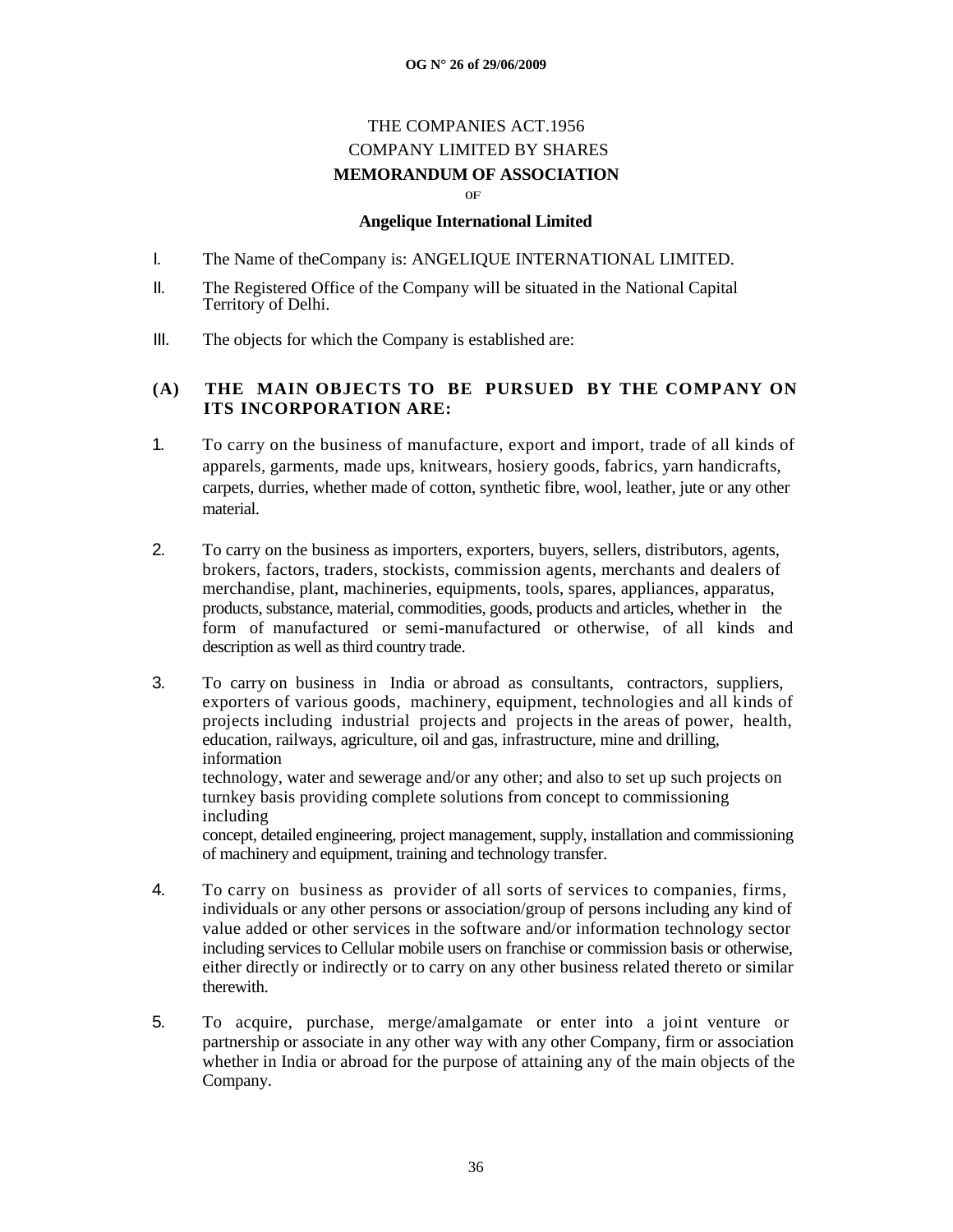# **(B) OBJECTS INCIDENTAL OR ANCILLARY TO THE ATTAINMENT Of THE MAIN OBJECTS ARE:-**

- 1. To acquire and undertake the whole or any part of the business, goodwill and assets of any person, firm or company carrying on or proposing to carry on any business which this Company is authorised to carry on and as part of the consideration for such acquisition, to undertake all or any of the liabilities of such person, firm or Company or to acquire an interest in, amalgamate with or enter into any arrangements for sharing profit or for co-operation or for mutual assistance with any such person, firm or company and to give or accept by way of consideration for any of the acts or things aforesaid or property acquired by any shares, debentures, debenture-stock or securities, that may be agreed upon and to hold, and to retain or mortgage any shares, debenture-stock or securities so received.
- 2. To acquire, build, construct, alter, maintain, enlarge, remove or replace and to work, manage and control any buildings, offices, shops, machinery and conveniences which' may seem necessary to advance the interests of the company and to join with any other such person or company in doing any of these things.
- 3. To expend money in experimenting on and testing and improving or seeking to improve any patents, rights, intentions, discoveries, processes or information of the Company or which the Company may acquire or propose to acquire.
- 4. To enter into arrangements with any Government or Authorities, Municipal, local or otherwise, that may appear to the Company conducive to the Company's main objects or any of them and to obtain from any such Government or Authorities, any rights, privileges and concessions which the Company may think desirable to obtain and to carry out, exercise and comply with any such arrangements, rights, privileges and concessions.
- 5. To purchase, take on lease in exchange, hire or otherwise acquire any movable or immovable property such as land, buildings, basements, stockin-trade, plant and machinery or every kind and any right or privilege which the Company may think necessary or convenient forthe purposes of its main business.
- 6. Subject to Section 58-A, 292, 293, 295 and 370 of the Companies Act, 1956, and Regulations made thereunder and the directions issued by Reserve Bank of India, to borrow, raise or secure the payment of money or to receive money on deposit at interest for any of the purposes of the Company and at such time or times as may be thought fit by promissory notes, by taking credits in or opening current accounts with any person, firm, bank, company or financial Institutions and whether with or without any security or by such other means as the directors may in their absolute discretion deem expedient and in particular by the issue of debentures or debenture-stock perpetual or otherwise and as security for any such money so borrowed, raised, received and if any such debentures or debenture-stock so issued, to mortgage, pledge or charge the whole or any part of the property and the assets of the Company both present and future, including its uncalled capital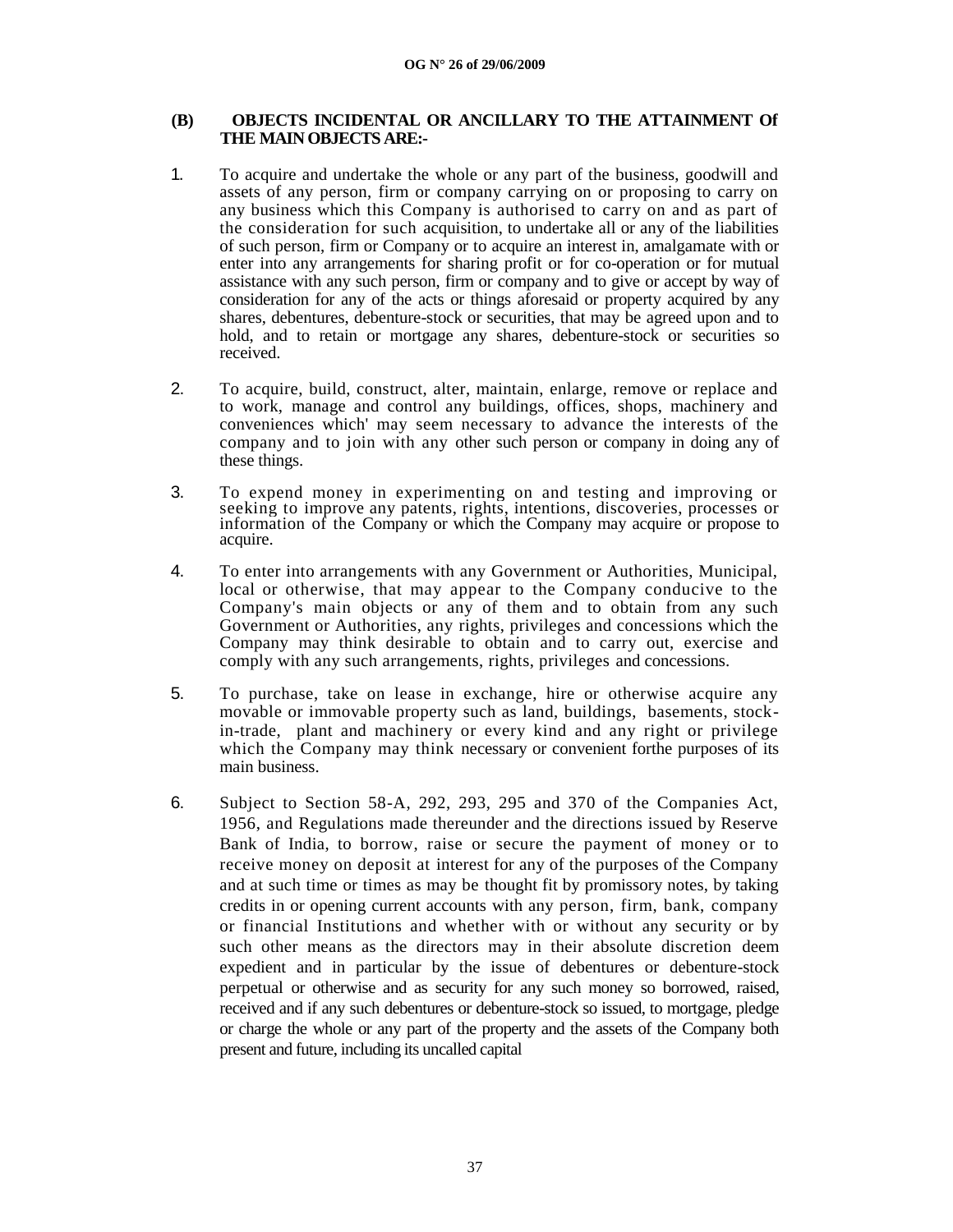#### **OG N° 26 of 29/06/2009**

by special assignment or otherwise or to transfer or convey the same absolutely or in trust and to give the lenders powers of sale and other powers as may seem expedient and to purchase, redeem or payoff any such securities, provided that the Company shall not carry on banking business as defined in Banking Regulation Act, 1949.

7. To acquire and dispose of copyrights, rights representation, licences and any other right or interest in any book, paper, pamphlet, drama, play, poem, song composition (musical or otherwise), picture, drawing, work of art or photograph, and to print

publish or cause to be printed or published any thing of which the company has a copyright or right to print or publish and to sell, distribute and deal with any matter so

printed or published in such manner as the Company may think fit and to grant licenses or rights in respect of any property of the company to any other such person, firm or company related thereto.

- 8. To establish for any of the purpose of the Company any branches or to establish any firm or firms or promote any company or companies or divisions thereof at places in or outside India as the Company may think fit.
- 9. To promote or assist in the promotion of any company or companies or division or divisions for the purpose of acquiring all or any of the properties, rights and liabilities of the company.
- 10. To invest other than investment in company's own shares and deal with the money of the Company not immediately required in any manner as may, from time to time, be determined by the Board.
- 11. To advance money or give credit to such persons or companies and on such terms as may be expedient and in particular to customers of and others having dealings with the Company and to guarantee the performance of any contract or obligation and the payment of money by any such persons or companies provided that the company shall not doany banking business, as defined in Banking Regulation Act, 1949.
- 12. To remunerate any person or company for services rendered or to be rendered in or about the formation or promotion of the Company or the conduct of its business subject to the provisions of section 314 of the Act.
- 13. To open account with any banks or financial institutions and to draw, make, accept, endorse, discount, execute and issue promissory notes, bills of exchange, letters of credit, hundies, bills of lading, railway receipts, warrants, debentures and such other negotiable or transferable instruments of all descriptions and to buy the same.
- 14. To procure the company to be registered or recognized in any part of the world or in India.
- 15. To lease, mortgage or otherwise dispose of the property, assets or any undertaking of the company or any part thereof for such consideration as the Company may think fit.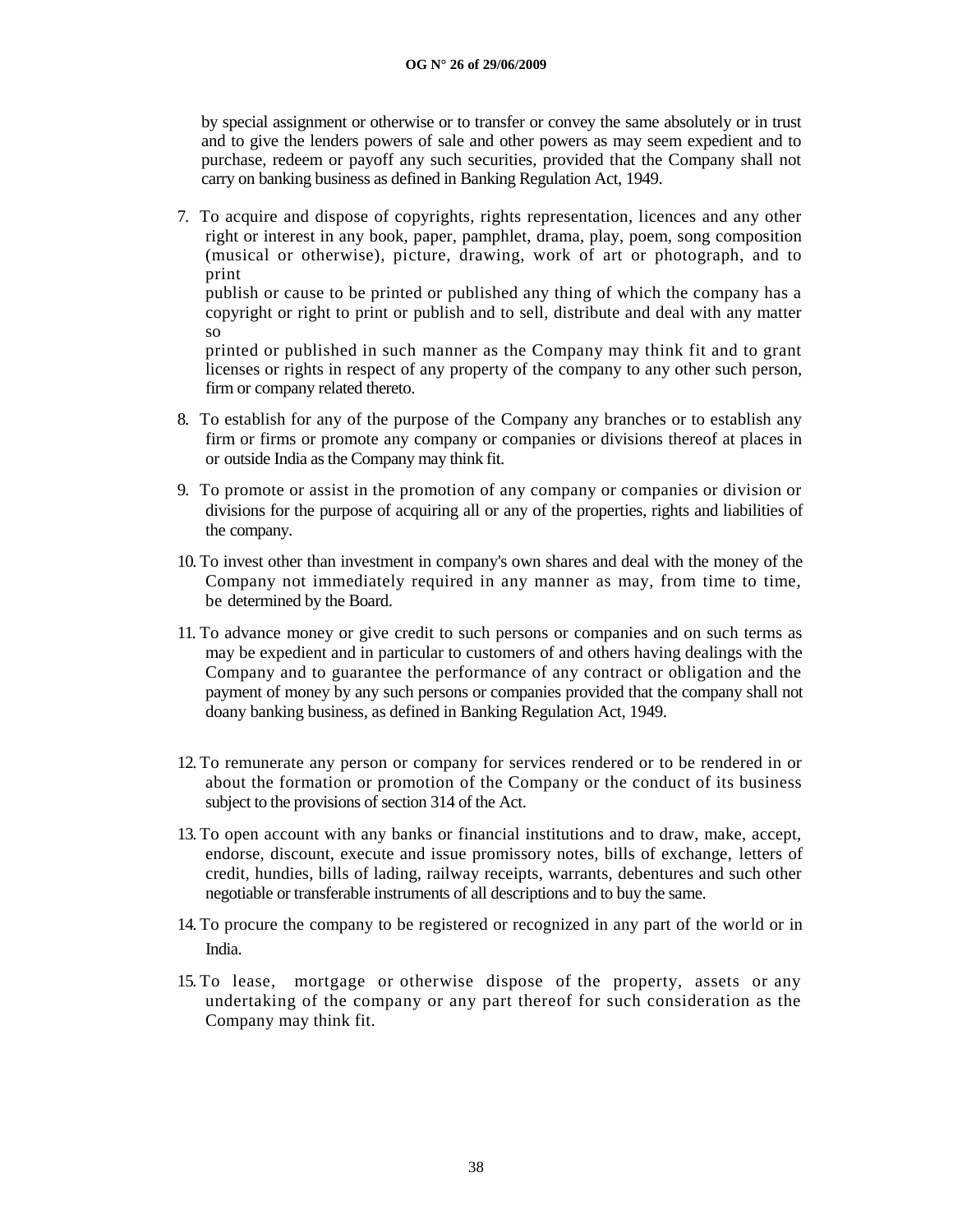- 16. To distribute, among the members in specie or in kind any property of the Company in the event of winding up of the Company or any proceeds of sales or disposal of any property of any Company, subject to the provisions ofthe Companies Act, 1956.
	- 17.To give publicity to the business and production of the Company by means of advertisement in the press pamphlets, handbills, circulars, cinema slides or by publication of books, pamphlets, catalogues,  $c$ inema slides or by publication of books, instruction books, technical articles, periodicals and exhibition of works of art by granting rewards, prizes and donations or by participating in trade fairs, technical conference symposia, a or in any such other suitable manner of all kinds.
	- 18.To establish or support or aid in establishment or support of associations, institutions, funds trusts and conveniences calculated to benefit the employees or ex-employees of the Company or the dependents of such persons and to grant pensions and allowances and to subscribe or guarantee money for charitable or benevolent objects or for any exhibition or forany public, general or useful objects.
	- 19.To pay all costs, charges, expenses incurred in connection with incorporation of the Company, including preliminary expenses of any kind and incidental to the formation and incorporation of the company, costs, charges and expenses of negotiating contracts and arrangements made prior to and in anticipation of the formation and incorporation ofthe company.
	- 20. To do all or any of the above things and all such other things as are incidental or may be thought conducive to the attainment of the above objects or any of them in any part of the world and either as principals, agents, consultants, contractors, trustees or otherwise and by or through trustees, agents, consultants or otherwise and either alone or in conjunction with others.
	- 21. To form, incorporate, promote any company or companies whether in India or elsewhere, having amongst its or their objects the acquisition of all or any of the assets or control, management or development of the Company or any other object or objects which in the opinion of the Company could or might assist the company in the management of its business or the development of its properties or otherwise prove advantageous to the Company and to pay all or any of the costs and expenses incurred in connection with any such promotion or incorporation and to remunerate any person or company in any manner it shall think fit for services rendered or to be rendered, in obtaining subscription for or placing or assisting to place or to obtain subscription for orforguaranteeing the subscription of orthe placing of any shares in the capital of the company or any bonds, debentures, obligations or securities of any other such Company held or owned by the company or in which the company has any interest in or about the formation or promotion of the Company or the conduct of its business or in or about the promotion of any other such company in which the Company may have an interest.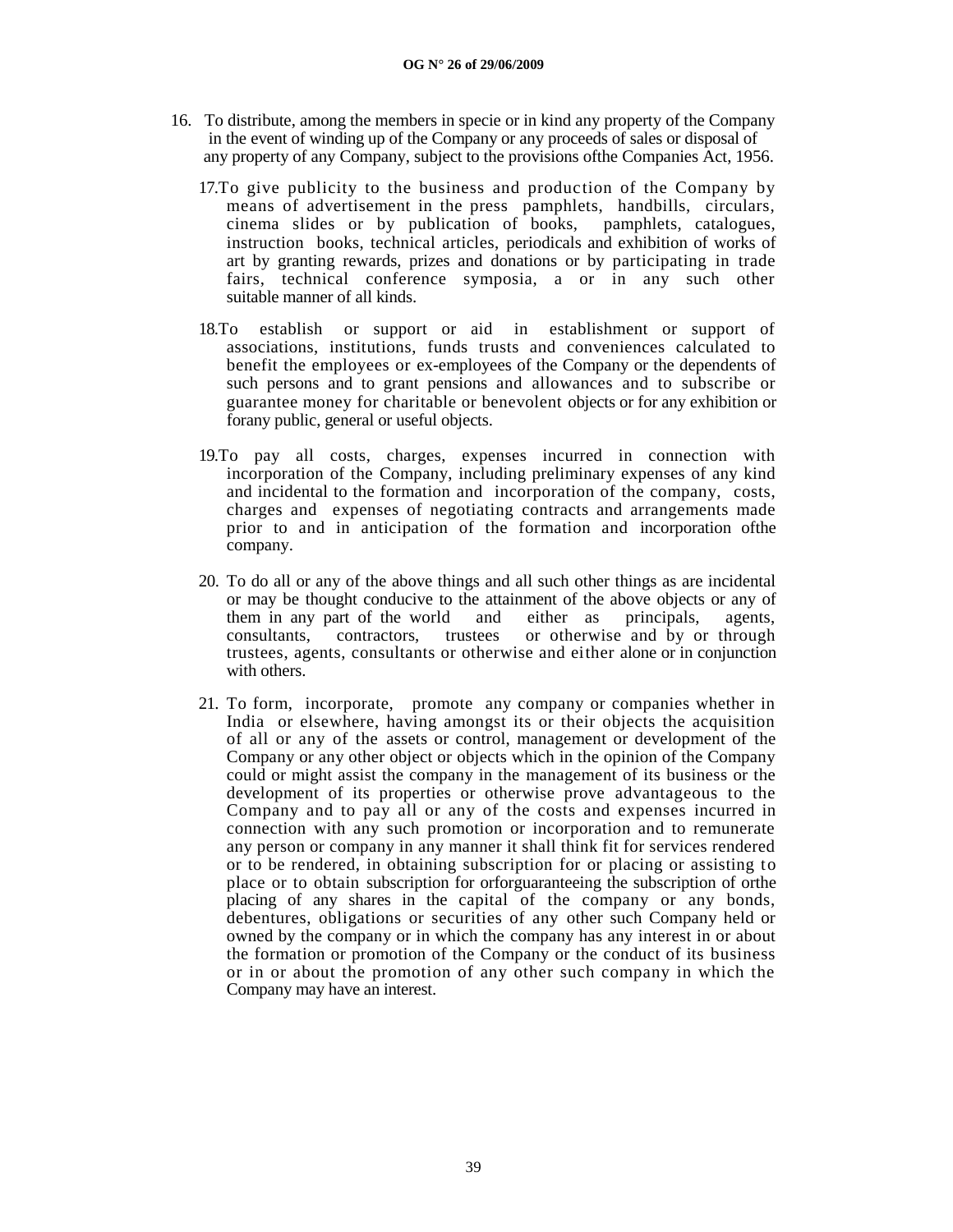- 22. To undertake and execute any trust, the undertaking of which may seem to the Company desirable and either gratuitously or otherwise and vest any real or personal property, rights or interests acquired by or belonging to the Company in any person or Company on behalf of or for the benefit of the Company and with or without any declared trust in favour of the Company.
- 23. Subject to the provisions of Section 293, 293A & 293B of the Companies Act, 1956, to subscribe or guarantee money for any national, charitable, benevolent, public general or useful object or for any exhibition.
- 24.To establish and maintain or procure the establishment and maintenance of any contributory or non-contributory pension or superannuation funds for the benefit of and give or procure the giving of donations, gratuities, pensions, allowances or emoluments to any persons who are or were at any time in the employment or service of the Company or is allied to or associated with the company or with any such subsidiary Company or who are or were at any time Directors or officers of the company as aforesaid and the wives, widows, families and dependants of any such persons and also establish and subsidise and subscribe to any institutions, associations, clubs or funds calculated to be for the benefit of or to advance the interest and well being of the company or of any such other company as aforesaid and make payments to or towards the insurance of any such persons as aforesaid and do any of the matters aforesaid, either alone or in conjunction with any such other company as aforesaid.
- 25. To undertake financial and commercial obligations, transactions and operations of all kinds, in connection with the business of the Company.
- 26. To guarantee the payment of money unsecured or secured or payable under or in respect of promissory notes, bonds, debentures, debenture-stock, contracts, mortgages, charges, obligations, instruments and securities of any company or of any authority, supreme, municipal, local or otherwise or any persons whomsoever whether incorporated or not incorporated and to guarantee or become sureties for the performance of any contracts or obligations as may be necessary for the purpose of the Company.
- 27. To apply for, purchase or otherwise acquire and protect, prolong and renew in any part of the world, any patent, patents rights, brevets d'inventions, trade marks, designs, licences, protections, concessions and the like conferring any exclusive or non exclusive or limited right to their use or of any information as to any invention, process or privilege which may seem necessary use for any of the purposes of the Company or the acquisition of which seem calculated directly or indirectly to benefit the company and to use, exercise, develop or grant licences or privileges in respect of the property, rights and information so acquired.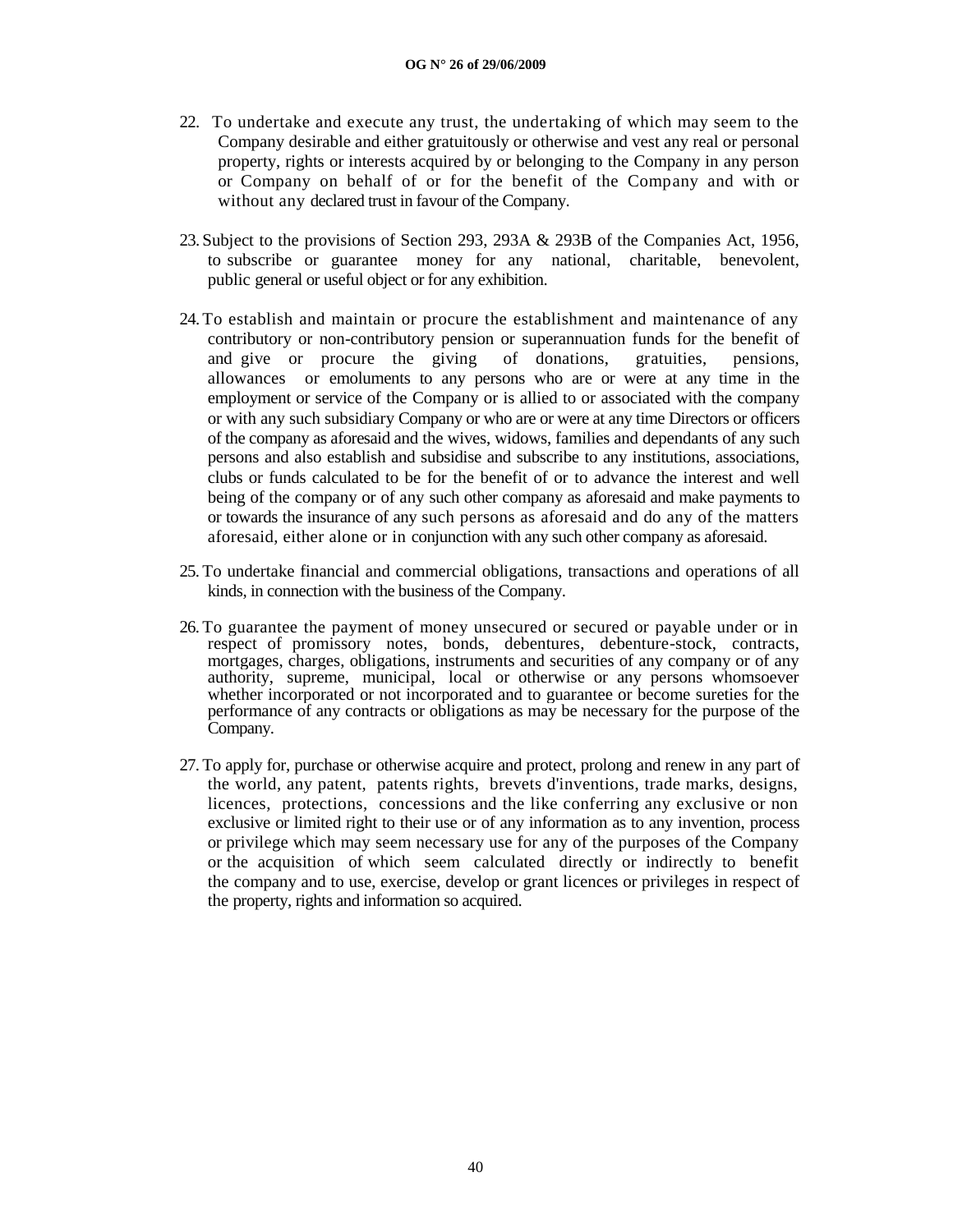# **(C) THE OTHER OBJECTS ARE:.**

- 1. To carry on the business as tourist agents, and contractors and to facilitate traveling and to provide for tourists and travellers and promote the provision of conveniences of all kind in the way of or through tickets, circular tickets, sleeping cars or berths, reserved places, hotel and lodging accommodation, guides, safe deposits, enquiry bureau, libraries, lavatories, reading room, baggage transport and otherwise.
- 2. To let up steel furnaces and continuous casting and rolling mill plant for producing steel and alloy steel billets and all kinds and sizes of the re-rolled sections such as flats, angles, rounds, squares, hexagons, octagons, rails, joists, channels, strips, sheets, plates, deformed bars, plain and cold twisted bars, bright bars, shaftings and steel structurals.
- 3. To carry on the businesses of manufacturers, processors, importers exporters of and dealers in all kinds of ferrous and non-ferrous material meant for any industrial or non-industrial use and to carry on the business in cold or hot rolling, re-rolling, slitting, edgemilling, sheeting, stamping, pressing, extruding, forging, drawing, flattening, straightening, heat treatment of all kinds of steel and such other metals or any other such strips, sheets, foils, tapes, wires, rods plates and any such other sections, shapes or forms of all kinds.
- 4. To carry on the business of mine owners, manufacturers, importers and exporters of, traders and sellers in particular china clay, ball clay, quartz, felspar, fire clay, gypsum, bauxite, kyanite, stalite, bentonite, silliminite, dolomite, magnesite, calcite, lime stone chrome, zirconium, graphite, manganese, red oxide, yellow ochre, lisselghure or other associate minerals and chemicals needed for manufacturing producing and dealing in all ceramic products particularly pottery products and refractory products such as fire bricks, silica refractories, in insulating refractories, magnesite refractories, fire cements and mortars, bricks, tiles, sewer pipes, drain pipes, lime, cement, artificial stones, glass and enamel product and such other products, articles and things made synthetically or made, composed or prepared wholly or in part of any mineral or such other substance or substances there of.
- 5. To carry on the businesses of manufacturers, processors and importers of and dealers in gases of all types meant for any industrial or non-industrial use.
- 6. To carry on the businesses of manufacturers, processors and importers, exporters of and dealers in gas cylinders, graphite electrodes, welding rods and materials and all types of components, materials and things used in the same.
- 7. To carry on the business of suppliers of plant, machinery and equipment, stores, tools, gadgets, devices, contraptions, instruments, spares and components and to develop, acquire, supply plans, drawing, estimates, project reports and knowhow for industries business, companies, services and public bodies and Governments.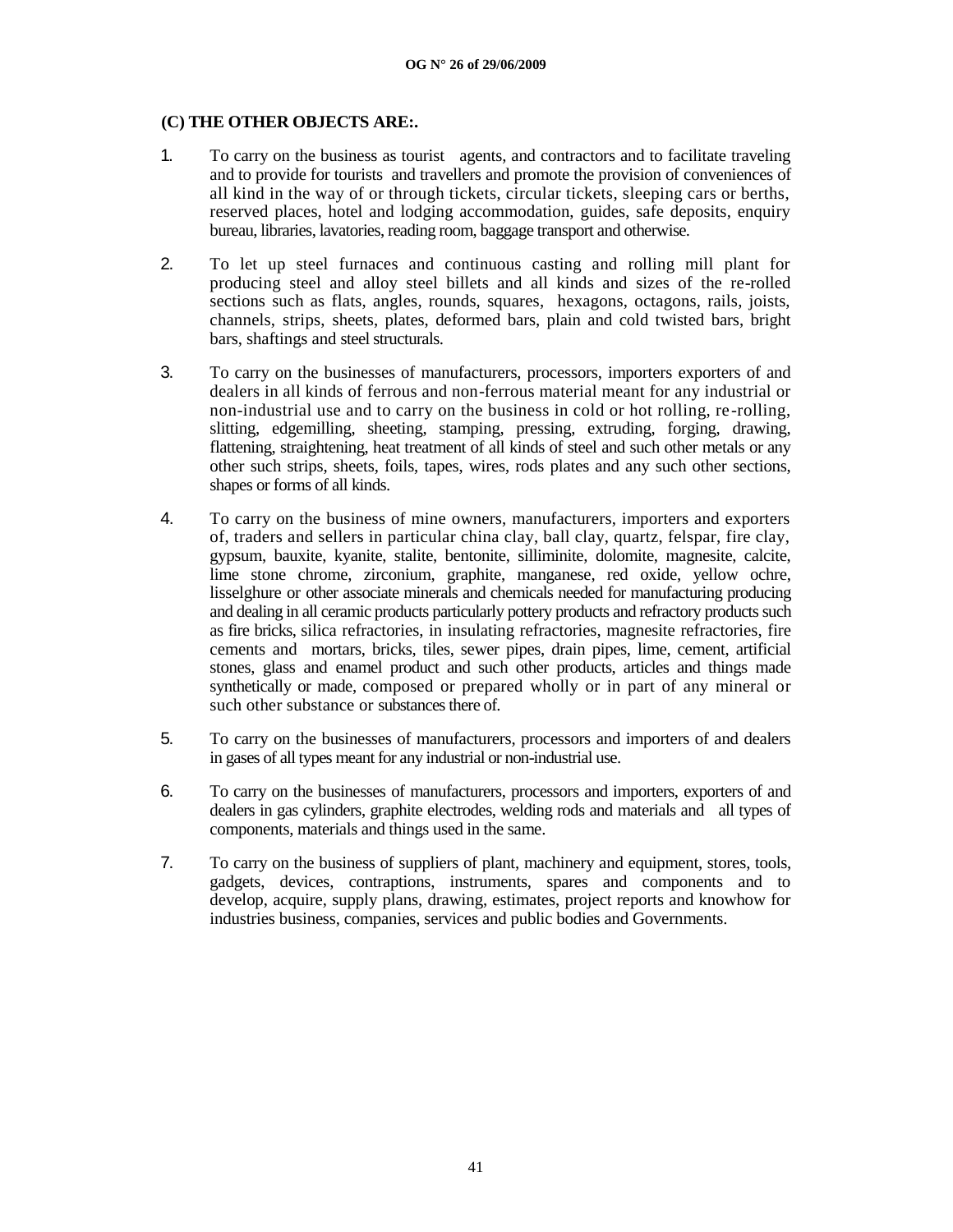#### **OG N° 26 of 29/06/2009**

- 8. To carry on the business of running motor lorries, motor taxis, motor omnibuses and conveyances of all kinds and on such lines and routes as the Company may think fit and to transport passengers and goods and to do the business of common carriers.
- 9. To carry on the business as brewers, distillers and manufacturers of and merchants and dealer in vinegar, acetic acid, glucose, wines, spirits, beers, porter, malt, hops, grain, meal, yeast, aerated water, carbonic acid gas, mustard pickles, sauces, condiments of all kinds, cocoa, coffee preservers and all or any other such commodities and things related thereto.
- 10. To carry on the business of cold storage of fruits, vegetables, seeds, fish, meat, agricultural products, milk and dairy products and such other perishable items of all types.
- 11. To carry on the business of manufactures and dealers in tractors, automobiles, earth moving equipments, internal combustion engines, boilers, locomotives and compressors.
- 12. To manufacture and/or deal in automobile parts, spare parts and components of machineries and to act as agents for manufacturers of various parts and components.
- 13. To cultivate, grow, produce or deal in any agriculture, vegetables or fruit products, and to carry on the businesses of farmers, dairymen, milk contractors, dairy farmers, millers, surveyor, and vendors of milk products, condensed milk and powdered milk, cream, cheese, butter, poultry, fruits, vegetables, cash crops and provisions of all kinds, growers of and dealers in corn, hay and straw, seedsmen, and nurserymen and to buy sell, manufacture and trade in any goods usually traded in any of the above businesses or any other such business as staple foods and medicinal preparations from milk, vegetable and animal products or any substitute for any of them associated with the farming interests.
- 14. To carry on the manufacturer and sale of medicines and preparations and to carry on the business of manufacturers, buyers and sellers of and dealers in all kinds of medicines and medical preparations and drugs and obtain patents for them.
- 15. To carry on the business of wholesale and retail in all kinds of merchandise such as textile yarn, steel, spices, dry fruits, chemicals, dye chemicals and grains.
- 16. To carry on the business of purchase and sale of petroleum and petroleum products, to act as dealers in and distributors for petroleum companies, to run service station for the repairs and servicing of automobiles and manufacture or deal in fuel oils, cutting oils and greases.
- 17. To carry on the business of manufacturers of and dealers in all types of rubber and plastic goods particularly industrial rolls, rollers, sheets, belting and consumer goods such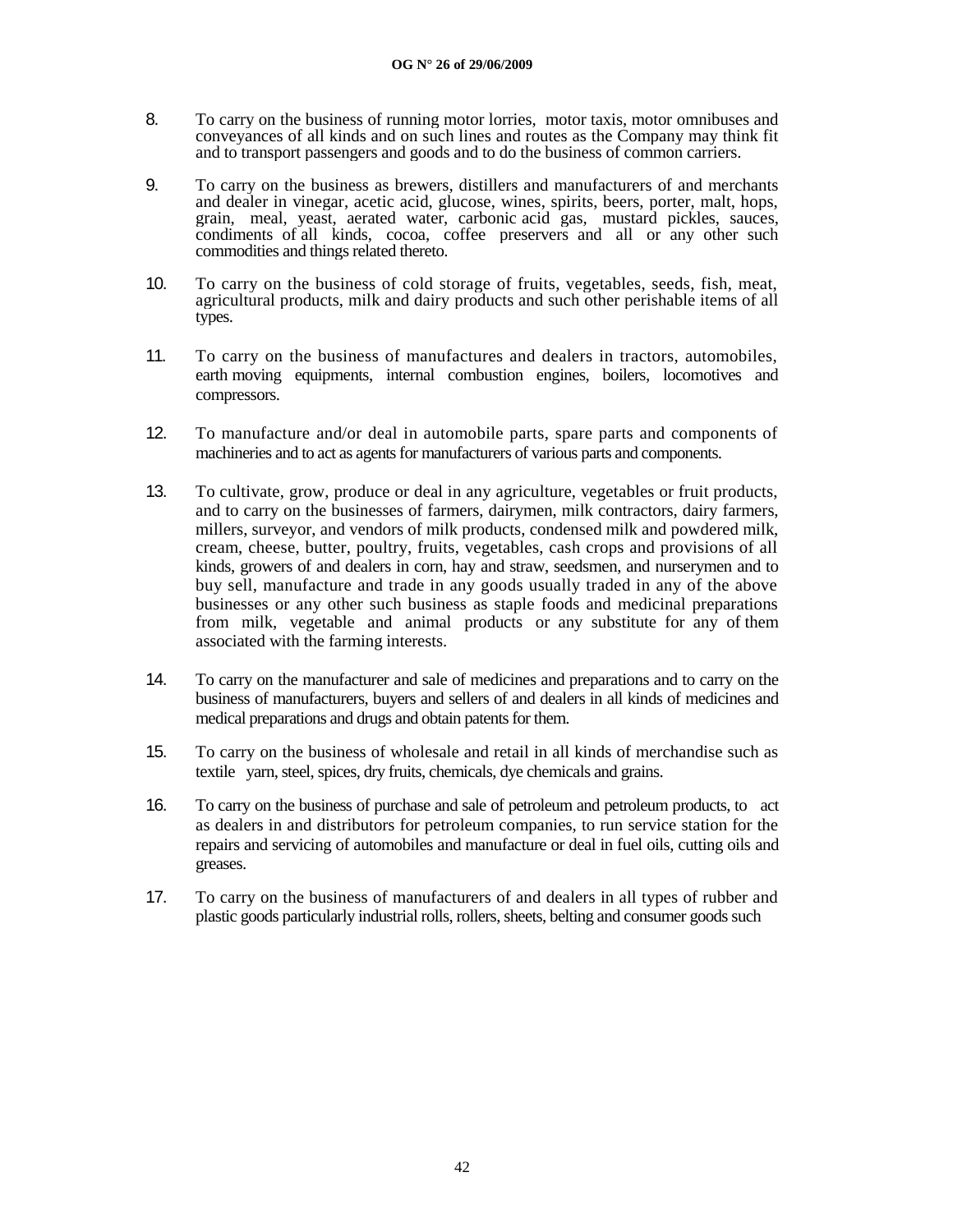#### **OG N° 26 of 29/06/2009**

as tyres, tubes and other such allied products thereof, chappals, shoes, toys, medical and surgical goods and all other such kinds of products related there to.

- 18. To carry on the trade' or business of manufacturer of ferro manganese, colliery proprietors, coke manufacturers, miners, smelters, engineers and tin plate makers in all their respective branches. To carry on the business of electrical engineers, electricians, contractors, suppliers of and dealers in electric and other appliances, electric motors, fans, lamps, furnaces, household appliances, batteries, cables, wirelines, dry cells, accumulators, lamps and works and' to generate, accumulate, distribute and supply electricity for the purpose of light, heat, motive power and for all other purposes for which electrical energy can be employed and to manufuture and deal in all apparatuses and things, required for or capable of being used in connection with the generation, distribution, supply, accumulation and employment of electricity, including in the term electricity all power that may be directly or indirectly derived therefrom or may be incidentally hereafter discovered in dealing with electricity.
- 19. To carry on the business of machinists, makers of machinery, manufacturers of pressed bowls, mechanical engineers, marine engineers, iron founders, brass founders, iron and steel converters, engineers, iron founders, brass founders, iron and steel converters, metallurgists, smiths and iron masters, steel makers, blast furnace proprietors, repairers, boiler makers, sand-blast proprietors, consulting engineers, asbestos manufacturers, spanners, annealers, enamellers, electric and chromium platers, polishers, painters, garage proprietors, blacksmiths, tin smiths, iron mongers, alloy makers, metal platers, wire weavers and to buy, sell, manufacture, repair, alter, convert, let on hire and deal in plant, machinery, tools, implements, utensils, rolling stock and hardware of all kinds.
- 20. To manufacture, buy and sell machinery, store, engineering products of all kinds and description and to carry on the business of suppliers of and dealers in all types of machinery and in all products intended for use in foundry and treatment of metals.
- 21. To carry on the business of manufacturers of or dealers in glass products such as sheet and plate glass, glass wool and laboratory wares.
- 22. To carry on the business of manufacturers of or dealers in textiles such as man made fibers, cotton, silk, Jute woollen and synthetics.
- 23. To carry on the business of manufacturers of or dealers in industrial machinery of all types, including bearings, speed reduction units, pumps, machine tools and agricultural machinery and earth moving machinery including road rollers, bulldozers, dumpers, scrapers, loaders, shovels and drag lines and light engineering goods such as cycles and sewing machines and their components.
- 24. To carry on the business as manufacturers, stockists, importers and exporters of and dealers in engineering drawing sets, builders, hardware steel rules, measuring tapes, cutting tools, hand tools, precision measuring tools, machine tools, garage tools, hardware tools,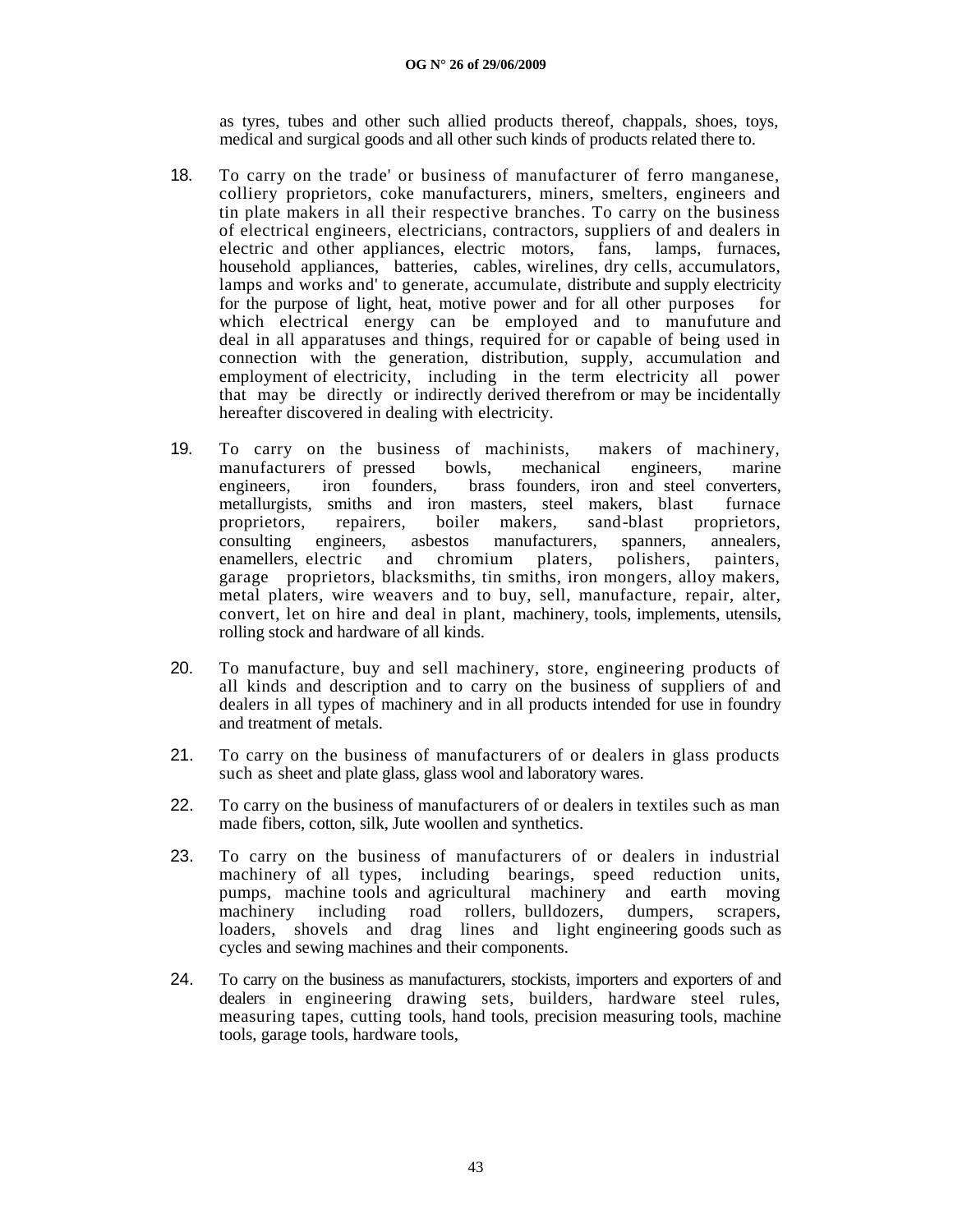instruments, apparatus and other such machinery, plants, equipment, articles appliances, their component parts, accessories and allied things.

- 25. To carry on the business as manufacturers, stockists, exporters and importers of and dealers in bolts, nuts, nails, rivets, hinges, hooks and all other such hardware items of all types and descriptions.
- 26. To carry on the business as manufacturers, stockists, importers, exporters, repairers of and dealers in dynamos, motors, armatures, magnets, batteries, conductors, insulators, transformers, converters, switch boards, cookers, engines, guns, presses, insulating material and generally electrical plant, appliances and supplies of every description.
- 27. To carry on the business as manufacturers, stockists, importers and exporters of wearable and unwearable fabrics, high density polythene and polypropylene, woven sacks, tarpauline of various qualities and types.
- 28. To carry on the business as stockists, importers and exporters of general goods, suppliers, commission agents and clearing and forwarding agents.
- 29. To carry on the business as manufacturers of or dealers in or as stockists,, importers and exporters of bottles, jars, fibrite boxes, corrugated containers, aluminium foils of all types, wooden drums, packing cases, rods, wires, ropes, strips conductors, equipment required for generation, distribution and transmission of electric energy, cables, motors, fans, lamps furnaces, batteries and accumulators.
- 30. To procure or develop and supply technical know-how for the manufacture or processing of goods, materials or in the installation or erection of machinery or plant for such manufacture or processing or in the working of mines, oil wells or other sources of mineral deposits or in search for or discovery or testing of mineral deposits or in carrying out any operations relating to agriculture, animal husbandry, dairy or poultry farming, forestry or fishing or rendering services in connection with the provision of such technical know - how.
- 31. To carry on the business of manufacturers and dealers in all kinds of packaging, packing requisites and cartons made of cardboard, strawboard, wood, glass or any other such material, of all types metal, glass or plastic containers as also containers of any other such material related thereto.
- 32. To carry on the business of importers, exporters, stockists, suppliers, and manufactures of and dealers in commercial, industrial and domestic plastics and plastic products of any nature substance and form and of any raw material such as styrene, vinyl chloride, poly-vinyl, polyethylene, polyoleifins, vinyl acetate and copolmers polymens and other allied materials, acrylics and polyesters, polycarbonates and polyethers and epoxy resins and compositions, silicon resins and P.F. U.F. and such other thermoplastic moulding compositions In prefabricated sections and shapes, cellulosic plastics and other thermosetting and thermoplastic materials (of synthetic or natural origin), colouring materials, plastic and resins materials and adhesive compositions.
- 33. To carry on the business, of manufacturers, importers and exporters traders and dealers in or otherwise engage in ceramic, refractory and plastic (such as PVC, PE bakelite, urea, formaldehyde and othersuch similar chemical compositions,) products o f all classes, such as fibre glass, glass wool, fire clay, refractories, insulations, cement of all types, glass, chinawares, porcelain wares, earthenwares, stonewares, terracotta, plastic moulding and extrusions and all types of any such class such as crockerywares, tablewares, glasswares, figures, and statues, artificial teeth, electrical insulators, sanitarywares, glazed or unglazed tiles, laboratory, hospital and industrial requisites, sparking plugs, drainage and water supply pipes, refractory and insulation cements, bricks and other shapes and linings and all other such types and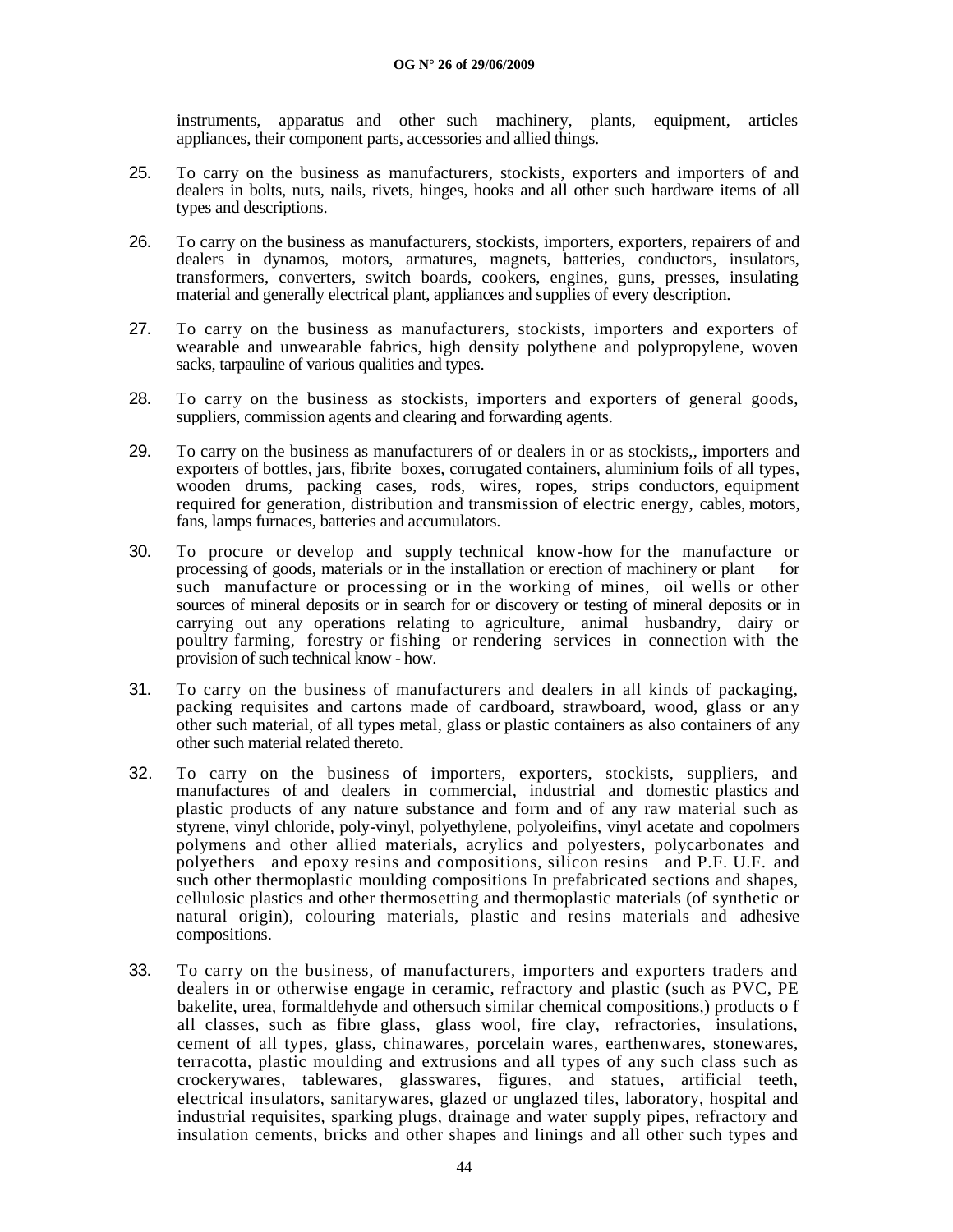kinds or any class of plastic, heavy clay and ceramic products.

- 34. To carry on the businesses of goldsmiths, silversmiths, jewellers, gem and diamond merchants and of manufacturing and dealing in clocks, watches, jewellery and cutlery and their components and accessories and producing, acquiring, importing, exporting and trading in metals, bullion, gold ornaments, silver, silver utensils, diamonds, precious stones, paintings, coins, manuscripts, curios, antiques and objects of art.
- 35. To carry on the business of cotton spinners and doublers, flax hemp and jute spinners, linen and cloth manufacturers, flax hemp, jute and wool merchants, wood combers, worsted spinners, woollen spinners, yarn merchants, worsted stuff manufacturers, bleachers and dyers and makers of vitriol, bleaching and dyeing materials.
- 36. To carry on the businesses of manufacturers, processors, importers, exporters of and dealers in ceramics and refractories and allied articles of all types, categories, grades, standards and qualities.
- 37. To carry on the business of hotel, restaurant, cafe, tavern, beer house, restaurant room, boarding and lodging house keepers, licensed victuallers, wine, beer and spirit merchants, malsters, manufacturers of aerated, mineral and artificial waters and other drinks, purveyors, caterers for public amusements, generally coach, cab, carriage and motorcar proprietors, livery, stable and garage keepers, jobmasters, importers and brokers of food, live and dead stock, hairdressers, perfumers, chemists, proprietors of clubs, baths, dressing room, laundries, reading, writing and newspaper rooms, libraries, grounds and places of amusements and recreation sport, entertainment and instructions of all kinds, tobacco and cigar merchants, agents for railway, road, air and shipping companies and carriers, theatrical and opera -box office proprietors general agents and to provide services and facilities of all kinds on a commercial basis that may be required for the tourist and entertainment industry.
- 38. To carry on the businesses of transport, cartage and haulage contractors, garage proprietors, owners and charterers of road vehicles, aircrafts, ships, tugs, barge and boats of every description, lightermen, carriers of goods and passengers by road, rail, water or air, carmen, cartage contractors, stevedors, wharfingers, cargo superintendents, packers, haulers, warehousemen, store-keepers and job masters.
- 39. To establish run, maintain, operate, promote the business of interior decorators furniture and carpet designers and manufacturers, boutique, operators of fashion centres, fashion shows and to make, acquire, deal in anyway in handicrafts, objects of art, precious stones, jewellery, whether artificial or otherwise and article' wherein precious stones may be used, in textile fabrics and to manufacture and deal in any products as are dealt in by boutiques, fashion shows and interior decorators.
- 40. To establish experimental farms and research stations anywhere in India for conducting experiments, test and research for developing better qualities foodgrains and agricultural products and for developing milch strain in cattler by cross breeding or otherwise and increasing egg laying capacity in poultry and also for finding other such ways and means of improving other such agricultural crops, produce seeds, fodder crops and cattle feed of all kinds.
- 41. To carry on the business as general, commercial, colour craft and process printers, lithographers, photographers, engravers, die-makers, publishers of newspapers, books, magazines, art and musical production, plan and chart printers, press and advertising agents, contractors, ink, dye, colour and chemical manufacturers, manufacturers of metal and other signs and manufacturers of and dealers of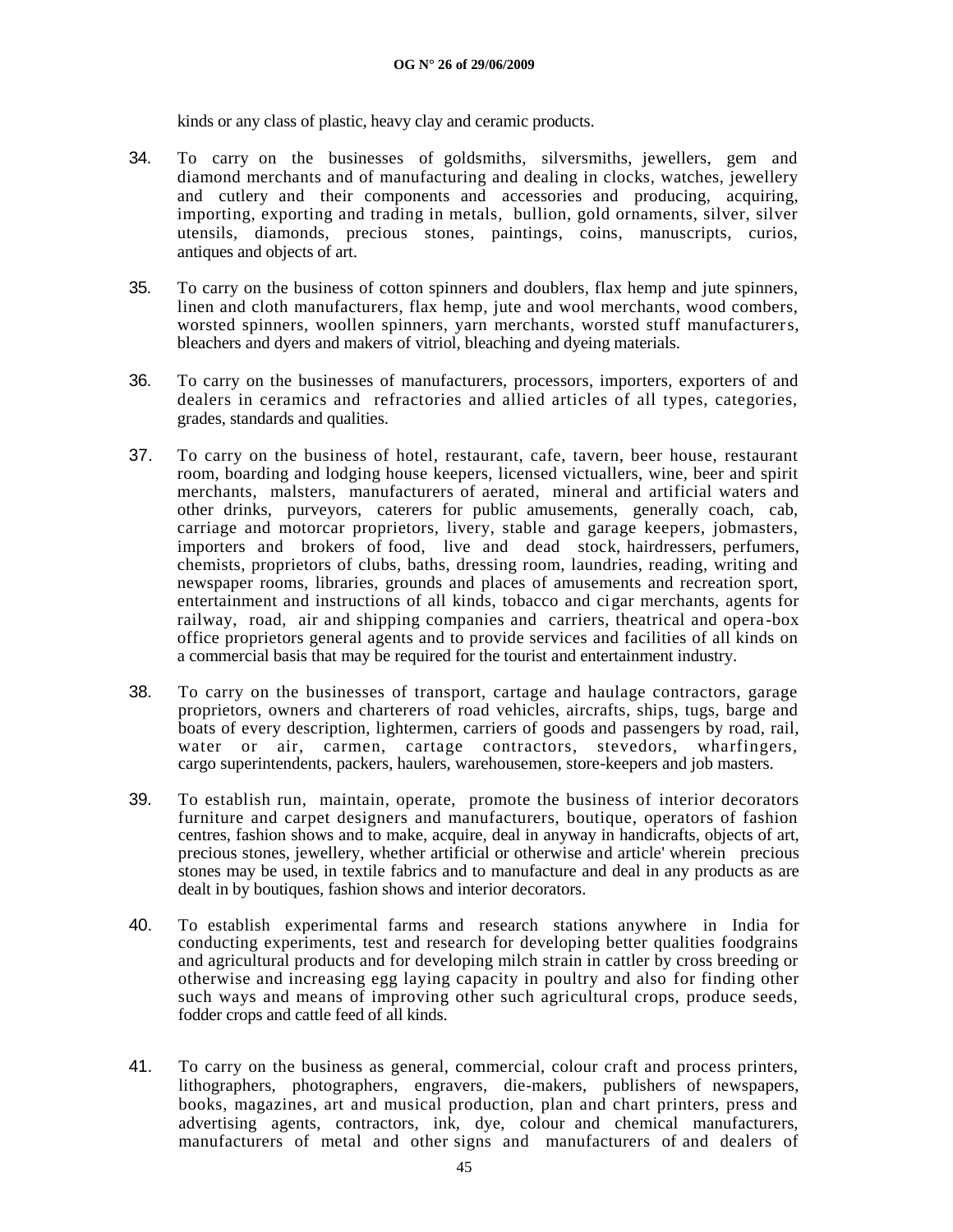containers and components and machinery and manufacturers of and dealers in printing machinery, type and all printers supplies, book binders and stationers and dealers in all kinds of supplies and equipment for mercantile and such other uses thereof.

- 42. To carry on the business of manufacturers of and dealers in all kinds and classes of paper and pulp such as sulphate and sulphite wood pulp, mechanical pulp and soda pulp and papers such as transparent, vellum, writing, printing, glazed, absorbent, newsprinting, wrapping, tissue, cover, blotting, filter, bank or bond, badami, brown, buff or coloured, lined, azure laid, grass or water proof, hand made parchment, drawing, craft, carbon, envelope and box and straw duplex and triplex boards and all kinds of articles in the manufacture of which in any form of pulp, paper or board is used.
- 43. To promote, establish, acquire and run or otherwise carry on the business of any plastic or rubber industry or business of manufacture of materials in such for use in industries or business such as wax, paper, bakelite, plywood, celluloid, products chemicals of all sorts and such other articles or things and similar or allied products or process thereof and to sell, purchase or otherwise acquire or deal in materials or things in connection with such trade, industry or manufacture.
- 44. To carry on the business of providing comparative information about the characteristics interest or other attributes of individuals, communities, organisations, countries or other social units and of any articles or commodities or economic trends or persons whatsoever; to design, invent, prepare, own, make use of, lease, or otherwise dispose of and to deal in and with computers, data processing machines, tapes, cards, memory equipment or any other equipment and materials of every kind and description useful in connection with this business, to licence or otherwise authorise others to engage in the foregoing, and to engage in general research and development in areas related to or involving the foregoing.
- 45. To carry on development and research work and to manufacture, calcine, refine, process, import, export, buy, sell and deal in petroleum coke and coltar, anthracite coal and to draw out, manufacture and deal in coaltar, canlion products and other such by-products as may be possible and to utilise waste gases for industrial uses and purposes.
- 46. To carry on the business of manufacturers, processors, importers, exporters of and dealers in pesticides and allied articles of all types, categories, grades, standards and qualities.
- 47. To carry on the business of advertising contractors and agents to acquire and dispose of advertising time, space or opportunities in any media, to undertake advertising and promotional companies of every nature, to acquire and provide promotional requisites of every kind and description.
- 48. To carry on the business as auctioneers, house agents, land and estate agents, appraisers, valuers, brokers, commission agents, surveyors and general agents and to purchase or otherwise acquire and to sell, let or otherwise dispose of and deal in, real and property of every description.
- 49. To carry on the business of manufacturers of and dealers and workers in cement, lime, plasters, whiting, clay, gravel, sand, minerals, earth, coke, fuel, artificial stone and builders requisites and conveniences of all kinds and of engineers, ship, barge, lighter and truck owners, quarry owners, builders, general contractors and carriers.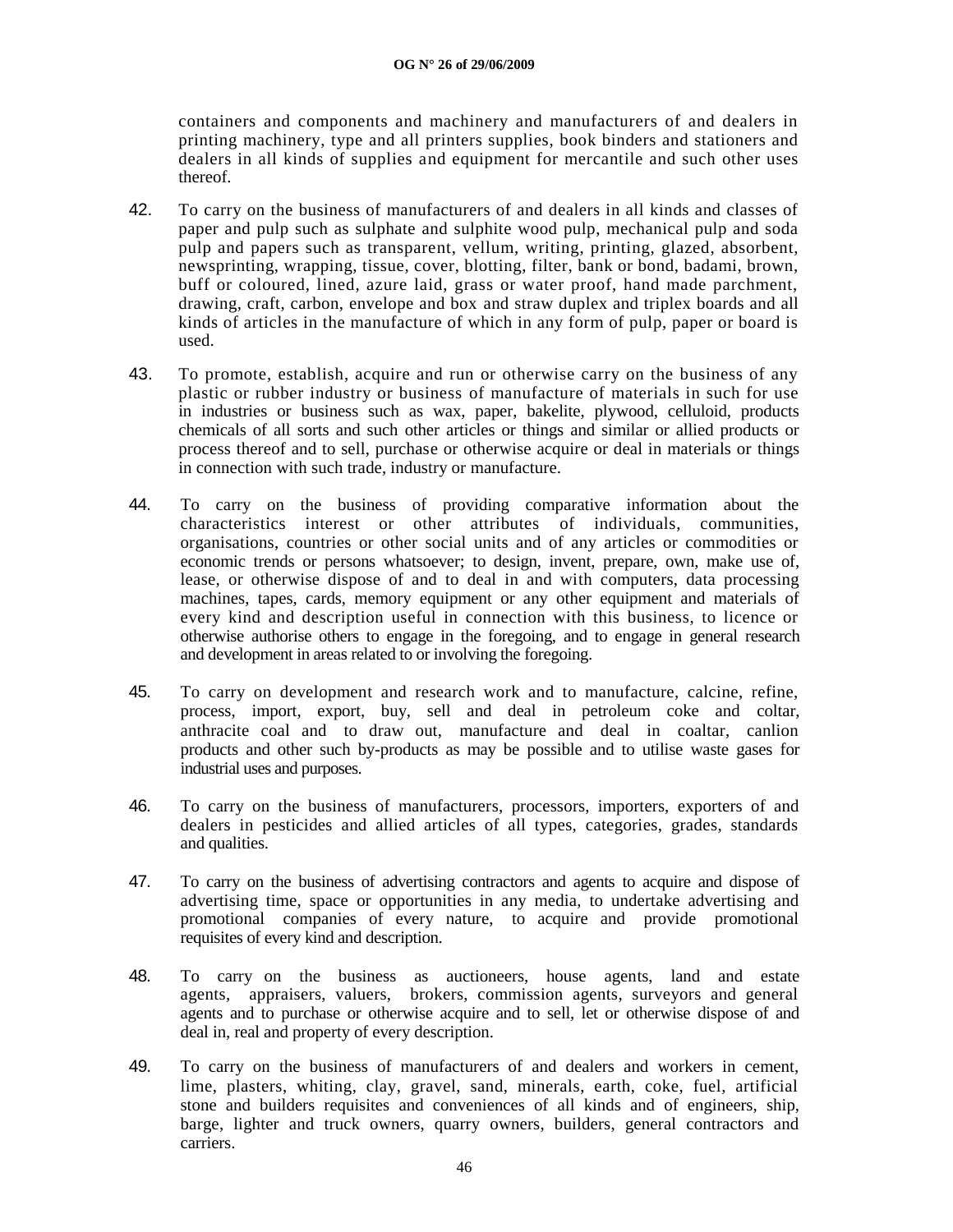- 50. To carry on the business whether together or separately of proprietors, managers and renters of cinemas, theatres, music halls, concert and dance halls, discotheques and other places of amusement and entertainment of every kind and of film producing studios, recording studios and radio and television studios.
- 51. To carry on the business of exhibiting cinematograph films and of organising the production, management and performance of plays, dramas, comedies, operas burlesques, pantomimes revues, musical and such other places, ballets, shows, radio and television entertainments, sonnet lumiere and such other amusements and entertainments of every kind and of organizing, managing and holding concerts, recording sessions and dances.
- 52. To carry on the business of film producers, film renters, film hires and distributors.
- 53. To purchase, hire or otherwise acquire any photographic, recording and such other apparatus in connection with cinematograph shows and exhibitions and radio and television entertainments and to manufacture films and such other appliances and machines in connection with mechanical or electrical representation or transmission of pictures, music and radio.
- 54. To carry on the business as proprietors of clubs, gaming rooms, card rooms and billiard rooms and generally as amusement caterers and organisers, promoters, providers and manager of all kinds of entertainments, amusements, recreations, games, sports, competitions and pastimes, licensed victuallers, restaurant and refreshment room proprietors and to deal in food, drink and refreshments, wine and sprit dealers, printers, publishers, magazine and periodical proprietors and book sellers.
- 55. To carry on the business of railway automobile or such other wagon or coach builders, carriage, car, cart and wagon or such other vehicle builders, iron founders, mechanical engineers and manufacturers of implements and machinery, iron and brass founders, metal workers, boiler makers, millwrights, machinists, smiths, wood workers, builders, painter engineers and gas makers.
- 56. To carry on the business as manufacturers and dealers in and seller of all or any type of electronic components, raw materials and equipments, audio products, electronic calculators, digital products, micro processor based system, minicomputers, communication equipment and process control equipment, instrumentation and industrial and professional grade electronic equipments.
- 57. To engage, provide and employ or to act as agents in the engaging, providing and employing of artists, actors, singers, dancers, variety performers, sportsmen, lecturers, instructors, entertainers and any such other persons or companies for the production, transmission, representation and performance of film plays, stage plays, operas, burlesques, vaudevilles, pantomimes, ballets, concerts, exhibitions, sports, entertainments, performances and amusements of any kind.
- 58. To employ persons to write, compose, adopt or arrange plays, cinematograph and moving pictures, plays, sketches, songs, music, dances and any such other theatrical, musical or variety compositions and to enter into agreements with authors, composers and lyric writers or such other persons for the dramatic or such other rights of operas stage plays, operettas, revues, burlesques, vaudevilles,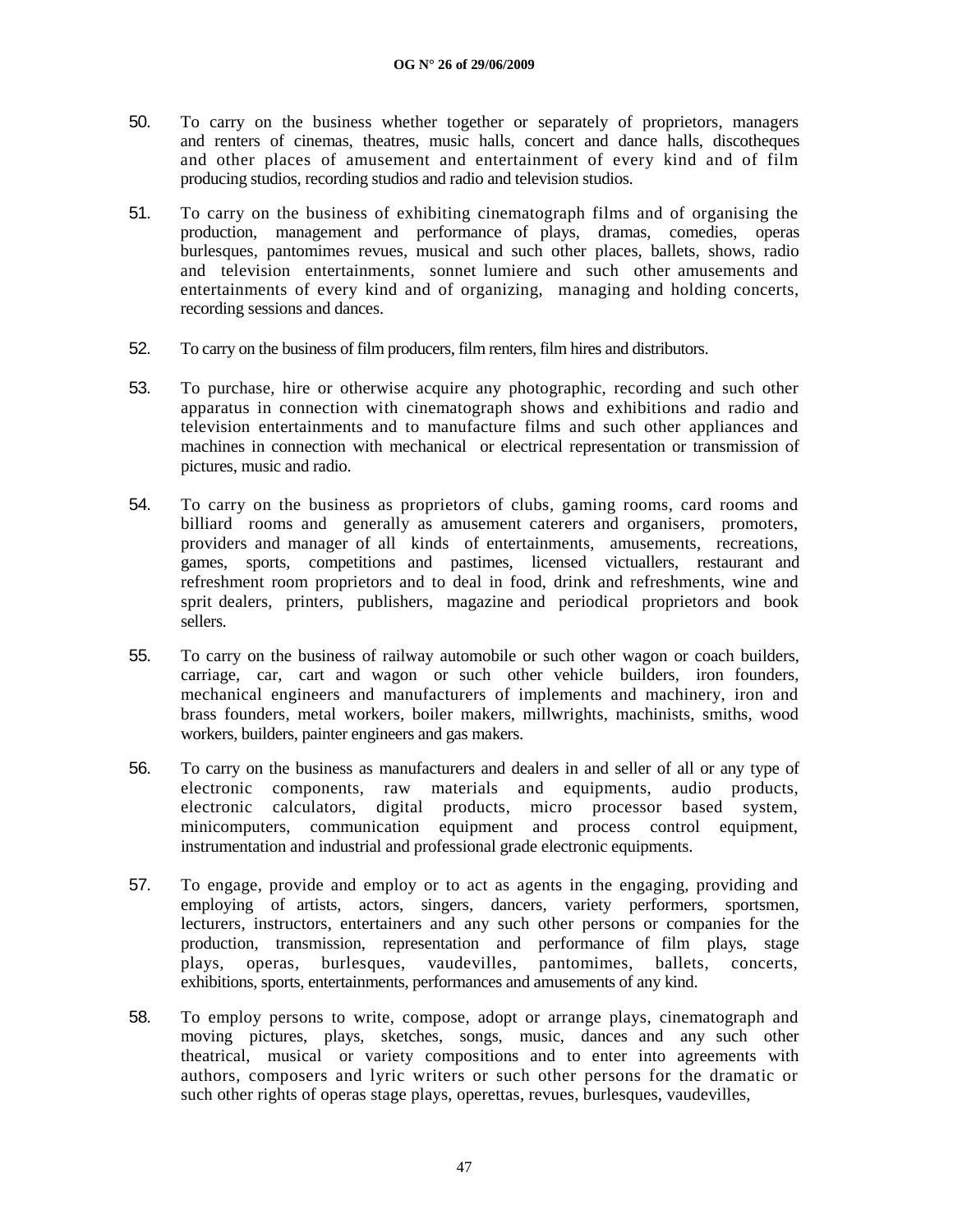ballets pantomimes spectacular, pieces, musical compositions, cinematograph and moving pictures, plays, scenarios and such other musical and dramatic performances and entertainments, or for the representation thereof in any part of the world.

- 59. To carry on the business of garage proprietors and of a service station for motor vehicles of all kinds.
- 60. To carry on the business of investment, finance, financial consultants, merchant banking, portfolio management, Registrar to the issues, underwriters, managers, advisors, brokers, dealers, traders of shares, stocks, debentures and securities of all kinds. To carry on the business of leasing and hire purchase of all types of movables and **Immovables**
- 61. To carry on the business of advisers on problems relating to the administration and organization of industry and business and the training of personnel for industry and business and to carry on the businesses of industrial, business and personnel consultants and to advise upon the means and methods for extending, developing and improving all types of businesses or industries and all systems or processes relating to the production, storage, distribution, marketing and sale of goods and / or relating to the rendering of services.
- 62. To start, acquire, print, publish and circulate or otherwise deal with any newspaper or newspapers or such other publications of all types and to carry on the business of newspaper proprietors and general publishers.
- 63. To carry on the business as business consultants, market research consultants, business transfer agents, valuers and estate agents and to act as intermediaries in the introduction of sellers, purchasers, partners and employees.
- 64. To carry on the business as suppliers of trained sales staff for temporary or permanent employment and to establish and maintain an employment agency.
- 65. To acquire whether by purchase, lease, exchange or otherwise office premises and accommodation for the purpose of leasing the same or making the same available to any person, firm or company.
- 66. To conduct, hire, purchase or otherwise acquire and work ships and vessels of any class and to establish and maintain lines or regular services of ships or other vessels and to carry on the business of ship owners and to enter into contracts for the carriage of mails, passengers, goods, and cattle by any means and either by its own vessels and such other forms of transportation of all types or by or over the vessels and modes of transportation of others.
- 67. To acquire concessions or licences for the establishment and working of lines of ship or other vessels between any parts of the world or for the formation or working of any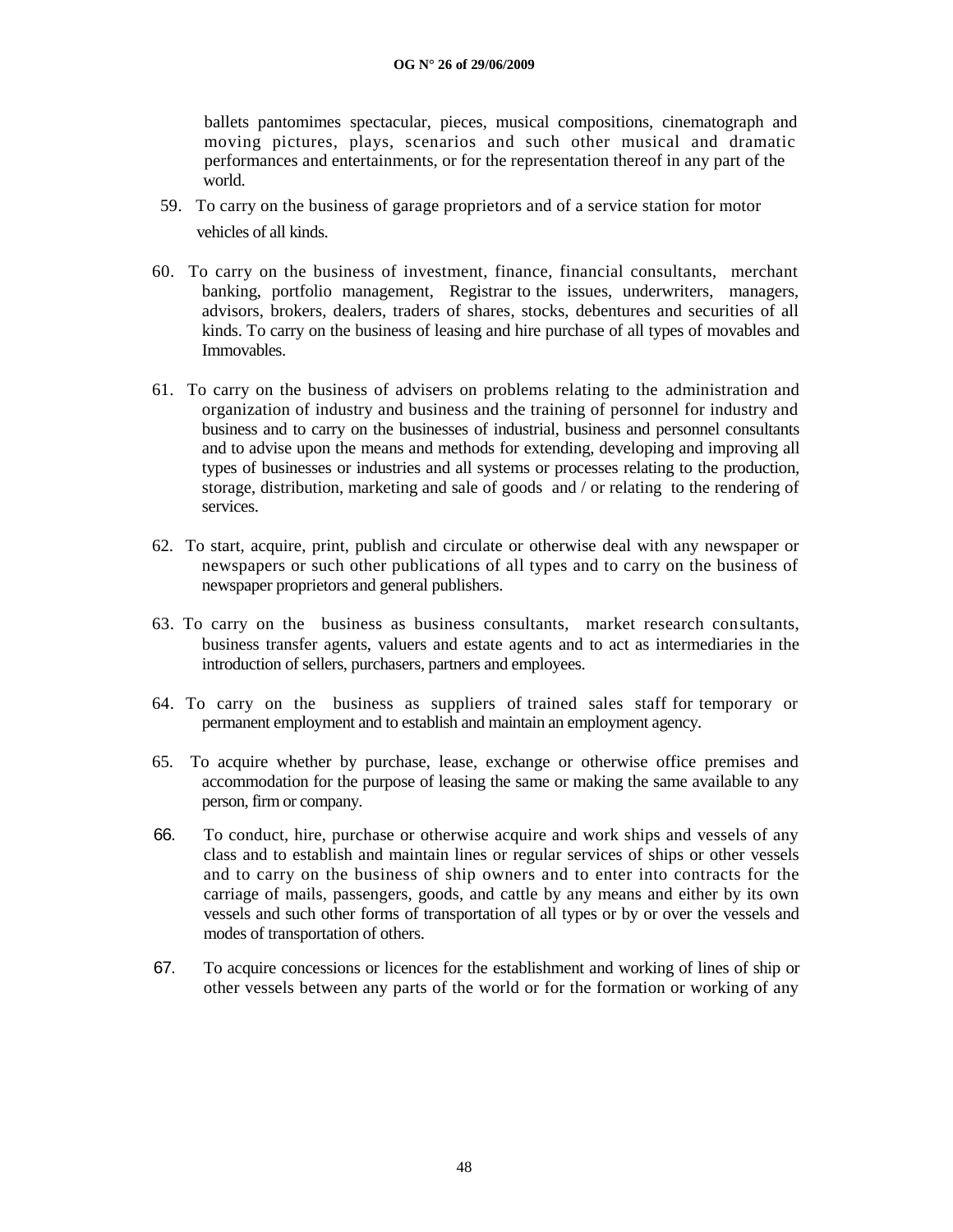railway or tramway, wharf, pier, dock or such other works or for the working of any coaches or other such public conveyances with the benefit of any subsidy attached to any such concession or licence or otherwise.

- 68. To purchase, otherwise acquire and to carry on the business or businesses of steamship owners, shipowners, smack owners, trawlers, deep-sea fishers, fishers, fish curers, fish salesmen, wholesale and retail fish merchants, wholesale and retail game and poultry merchants, ice manufacturers, cold storage keepers, warehousemen, codliver oil manufacturers, oil merchants and refiners, utilisers of fish refuse, manure manufacturers, anchor and chain makers, wire rope makers, rope makers, mast and block makers, ship chandliers, marinea store keepers, compass and nautical instrument makers, marine engineers, engineers, dry-dock keepers, ship keepers, boat builders, ship and boat repairers, ship and boat out-fitters, ship breakers, ship agents, salvors, wreck removers, wreck raisers, divers, auctioners, valuers, assessors, stevedores, wharfingers, carriers and forwarding agents.
- 69 (a). To undertake, carry out, promote and sponsor rural development, agricultural development and scientific research programmes and to assist execution and promotion of such programmes, sponsored by any such other institution, organisation, trust of association either directly, or through any agency by contributing, participating, and/or donating in cash or in kind as approved by the Central Govt. or State Government or any other such appropriate authority, related thereto.
- (b). To obtain the necessary approval from the prescribed authority under the Income Tax Act, 1961 or any other law for the time being in force in India or abroad and also to accept donation, grant, aid and contribution in cash or in kind from any person, association, institution, co-operative society, companies and Central or State governments to wards such programmes.
- 70. To assist, carry on and undertake the business of investment hire purchase of all immovables and movables borrowings and lending by way of inter corporate deposits, foreign currency, leading and borrowings, financing to industrial enterprises, bill discounting, to represent tieup and/or undertake to tieup with foreign banking companies, to tieup for project and working capital

finance syndication of finance arrangements.

- 71. To act as Share broker, Sub-broker and deal in Shares, Stocks, Bonds, Debentures and other Securities. To take the dealership of OTC and membership of stock exchanges and National Stock Exchange Including OTC or such other association and to act as moneychangers.
- 72. To establish, undertake and carry on the business of providing all sorts of financing services to companies, firms, individuals or any deviated forms thereof and for that purpose to carry on and undertake financing, hire purchase leasing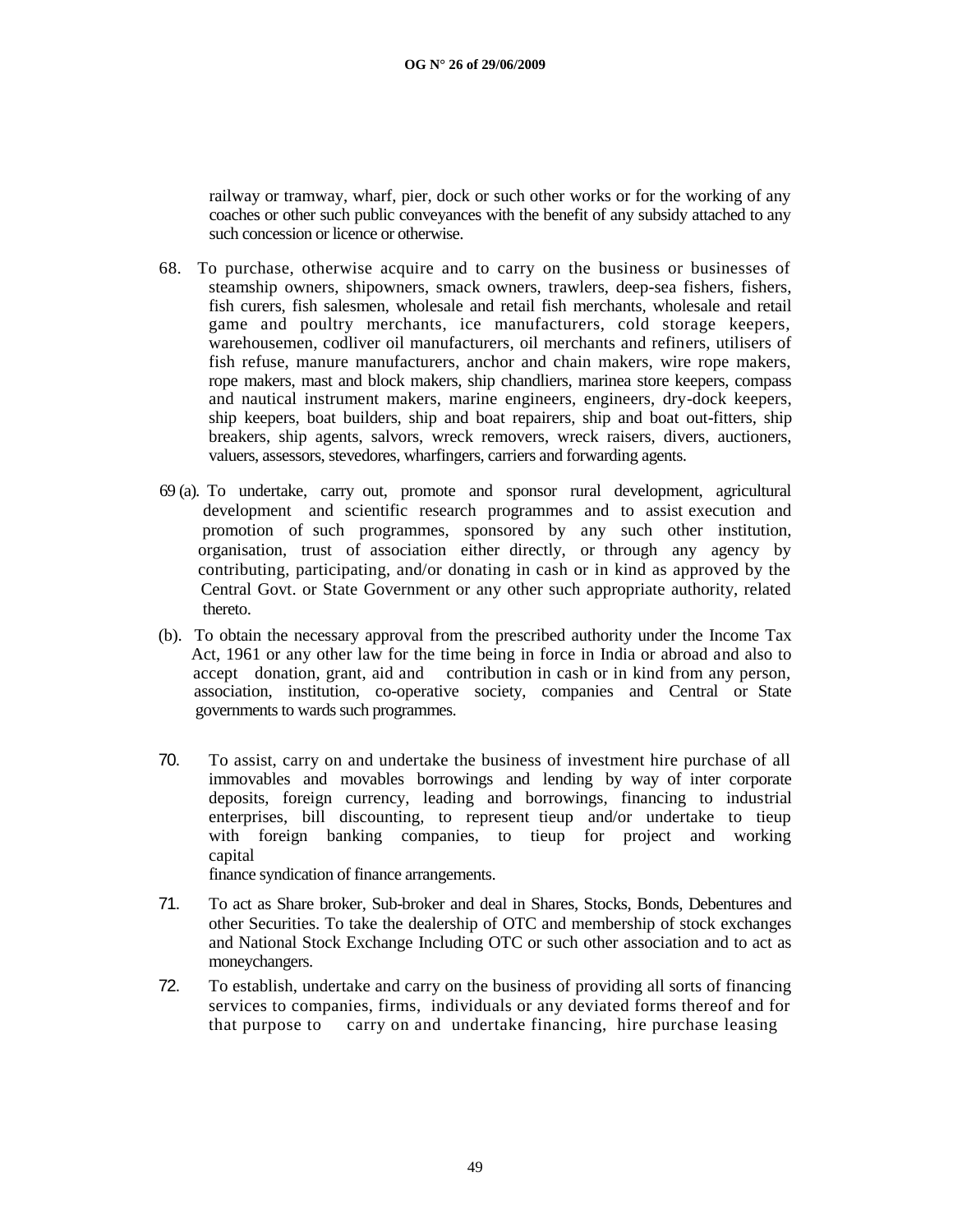and subsidising operations of all kinds and upon such terms that the company may think fit, in all forms of moveable or immovable properties such as lands, buildings, plant, machinery automobiles, equipments and all consumer, commercial and industrial items and to extend guidance to companies, firms individuals, or undertaking in procuring capital, long term and short term loans, leasing and hire purchase, suppliers or buyers credits or other financial facilities from any Bank, financial institution body corporate, undertaking, individuals, body of individuals or any person, whether in India or aborad.

- 73. To carry on the business of leasing, letting on hire purchase or easy instalments system and to acquire and provide on lease hire purchase basis all types and kinds of industrials and office plants, equipments, machineries, vehicles, buildings and real-estates.
- 74. To carry on the Business of Finance, Leasing, Investment, Share brokers. Merchant Bankers, hire purchase dealers, portfolio Managers, Finance Consultants, Public issues Managers, Underwriters and to deal in any other allied incidental activities and to act as Registrar and Transfer Agents.
- IV. The Liability of the members is Limited.
- V. The Authorised Share Capital of the Company is Rs. 5,00,00,000 (Rupees Five Crores) divided into 50,00,000 '(Fifty Lacs ) Equity Shares of Rs. 10/- (Rupees Ten) each.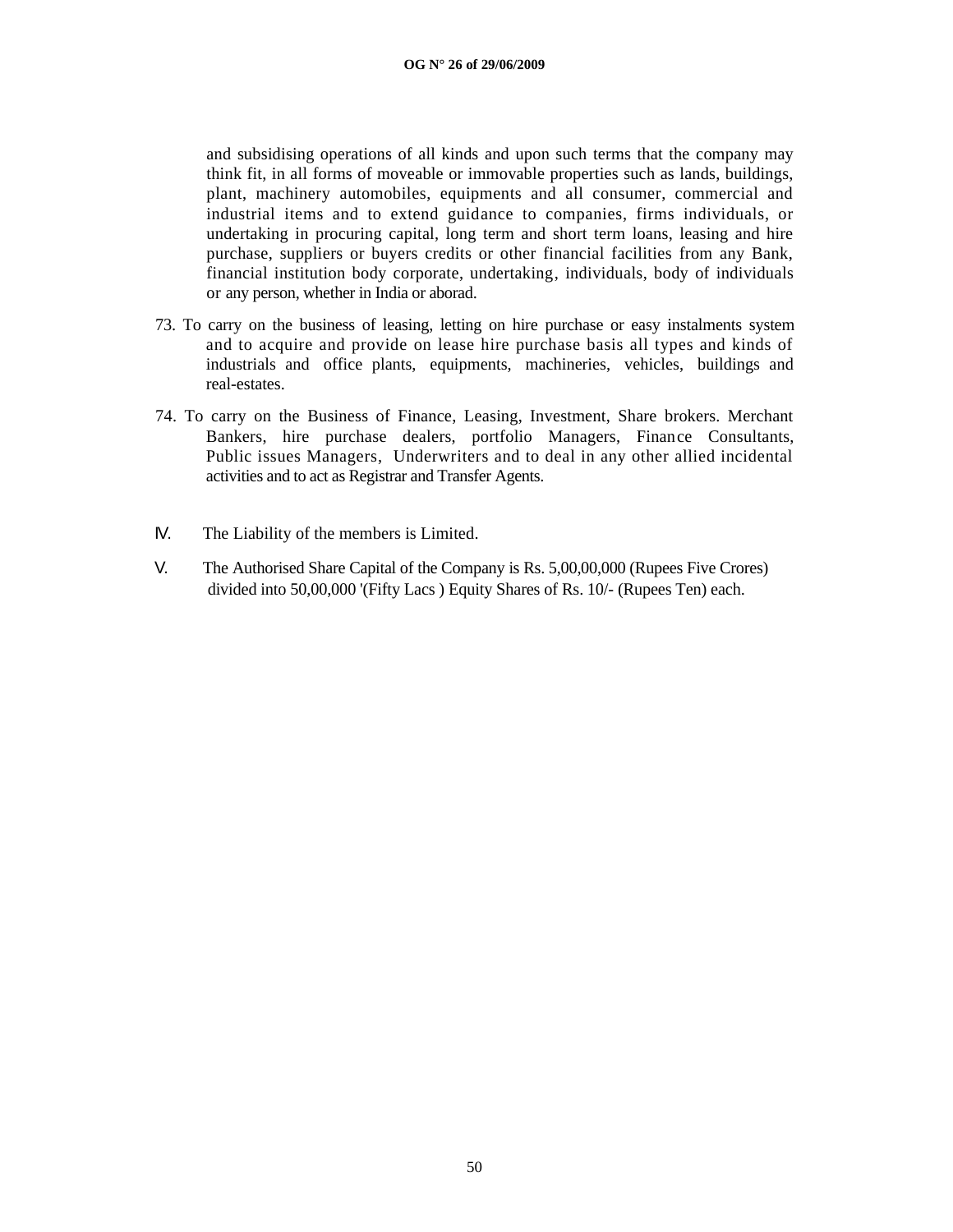We, the several persons whose names and addresses are subscribed below are desirous of being formed Into a Company in pursuance of this Memorandum of Association and we respectively agree to take the number of shares in capital of the Company, set opposite our respective names:-

| No. | Name. Description.<br>Occupation and<br>Address<br>of the Subscribers                                                     | Number<br>of<br>Equity<br>Shares taken<br>each<br>by<br>Subscriber | Signatu<br>re<br>of<br>Subscri<br>ber | Signature of<br>Witness<br>with address<br>and<br>Occupation                                |
|-----|---------------------------------------------------------------------------------------------------------------------------|--------------------------------------------------------------------|---------------------------------------|---------------------------------------------------------------------------------------------|
| 1.  | <b>DAYA</b><br>KRISHNAGOYAL S/o<br>Sri Harbilas Goyal D-<br>1088, New Friends<br>Colony New Delhi-                        | 10<br>(Ten)                                                        | Sd/-                                  | $CO - g$ .<br>£co ^ TJ «<br>$= 3$<br>$. \% \pm G >$                                         |
| 2.  | 110085 (Business)<br>PREMILA GOYAL<br>W/o D. K. Goyal<br>D-1086. New Friends<br>Colony<br>New Oelhi-110065.               | 10<br>(Ten)                                                        | Sd/-                                  | 88<br>$\mathbf f$<br>$\bf CO$<br>ED                                                         |
| 3.  | (Business)<br>RAJIV KUMAR GUPTA<br>Slo Shri Shri RamGupta<br>S-369, Greater Kailash-ll<br>New Delhi-110048                | 10<br>(Ten)                                                        | Sd/-                                  | or all the subscribers                                                                      |
| 4.  | (Business)<br>AJAY KRISHNA<br>GOYAL Slo Shri D. K.<br>Goyal D-1086, New<br>Friends Colony New<br>Delhi-110065 (Business)  | 10<br>(Ten)                                                        | Sd/-                                  | <b>HESHWARI</b><br>Maheshwa<br>Accountant<br>nohar Park<br><b>Delhi-110048</b><br>No. 71188 |
| 5.  | SANJAY KRISHNA<br>GOYAL S/o Shri D. K.<br>Goyal D-1086, New<br>Friends Colony New<br>Delhi-110065 (Business)              | 10<br>(Ten)<br>10                                                  | Sd/-                                  |                                                                                             |
| 6.  | <b>CHARU GOYAL</b><br>W/oA. K. Goyal<br>D-1086, New Friends<br>Colony<br>New Delhi-110065                                 | (Ten)<br>10                                                        | Sd/-                                  |                                                                                             |
| 7.  | (Business)<br><b>JAISHREE GOYAL</b><br>W/o S. K. Goyal<br>D-1086, New Friends<br>Colony<br>New Delhi-110065<br>(Business) | (Ten)                                                              | Sd/-                                  |                                                                                             |
|     |                                                                                                                           | 70<br>(Seventy Equity)<br><b>Shares</b>                            |                                       |                                                                                             |

Place: NEW DELHI 14/12/1995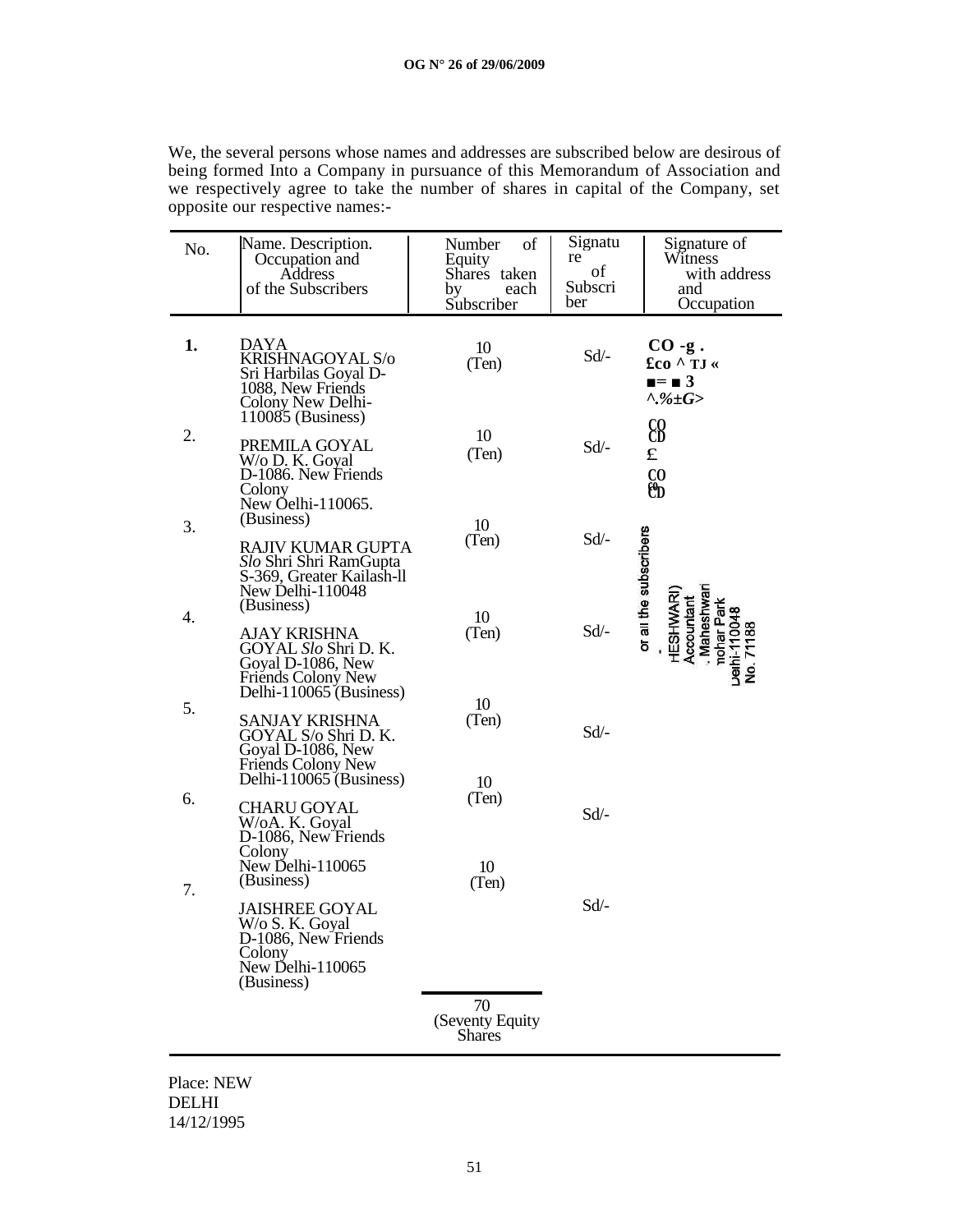# (THE COMPANIES ACT, 1956) (COMPANY LIMITED BY SHARES)

# **ARTICLES OF ASSOCIATION**

# *OF*

# **ANGELIQUE INTERNATIONAL LIMITED**

- 1. In these Regulations unless the context otherwise require:
	- (a) "the Company" or " this Company" means **ANGELIQUE INTERNATIONAL LIMITED.**
	- (b) "the Act" means the Companies Act, 1956" and every statutory modification or re-enactment thereof and references to Sections of the Act shall be deemed to mean and include references to sections enacted in modification or replacement thereof.
	- (c) "these Regulations" means these Articles of Association as originally framed or as altered, from time to time.
	- (d) "the office" means the Registered Office for the time being of the Company.
	- (e) "the seal" means the common seal of the Company.
	- (f) Words imparting the singular shall include the plural and vice versa, word, imparting the masculine gender shall Include the feminine gender and words imparting persons shall include bodies corporate and all other persons recognised by law as such.
	- (g) "month" and "year" means a calender month and a calendar year respectively.
	- (h) Expressions referring to writing shall be construed as including references, to, printing .lithography, photography and other modes of representing or reproducing words in a visible form.
	- (I) Unless the context otherwise requires, the words or expressions contained in these regulations shall bear the same meaning as in the Act or any statutory modifications thereof, in force at the date at which these regulations, become binding on the Company.
	- 2. The regulations contained in Table A In Schedule I to the Companies Act, 1956 shall not apply to the Company and the Regulations herein contained shall be the regulations for the management of the Company and for the observance of its members and their representatives. They shall be binding on the Company and its members as if they are, the terms of an agreement between them.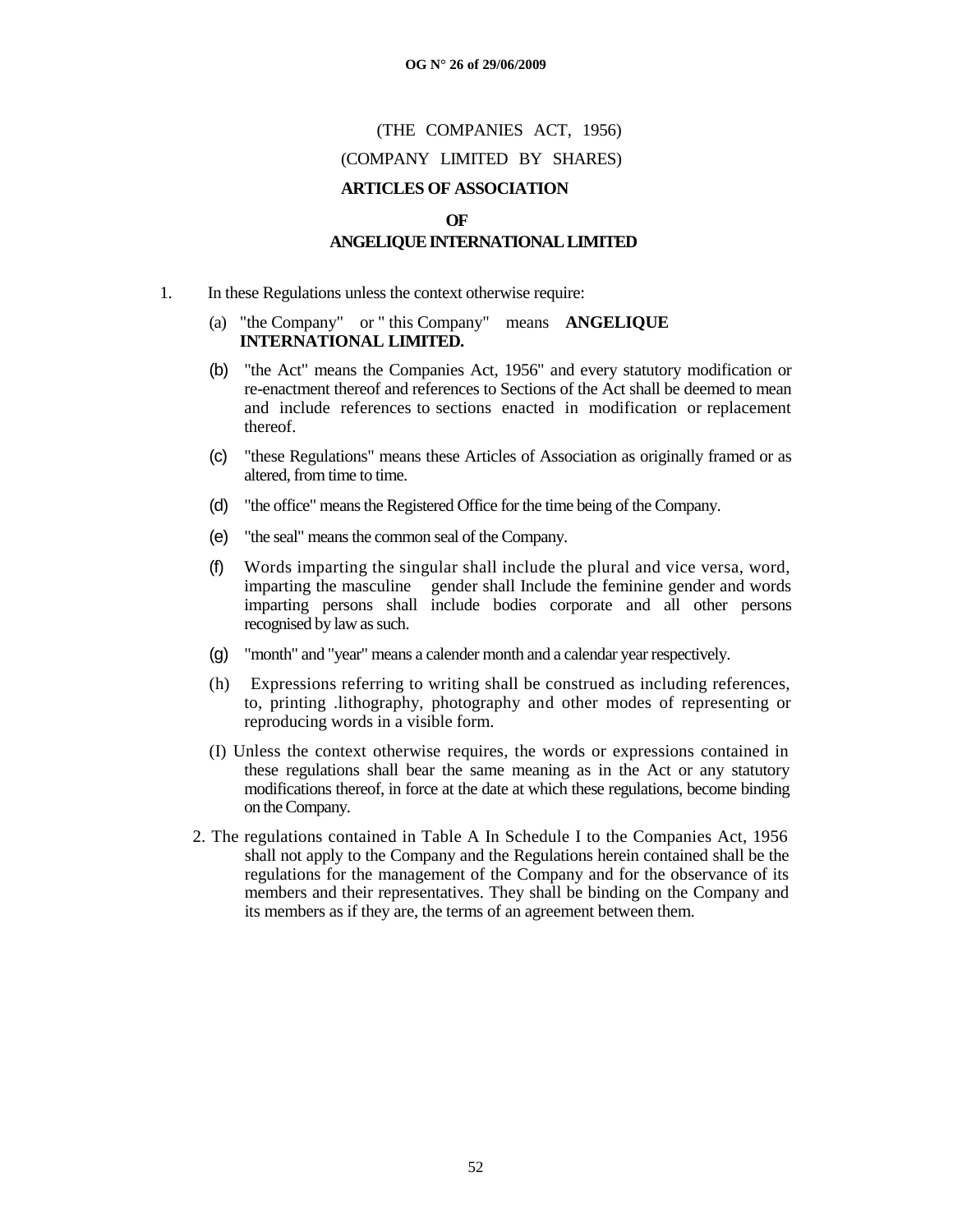## **SHARE CAPITAL**

- 3. The Authorised Share Capital of the Company is Rs. 5,00,00,000/-(Rupees Five Crores) divided into 50,00,000 (Fifty Lacs) Equity Shares of Rs. 10/- (Rupees Ten)each.
- 4. Subject to the provisions of these Articals and of the Act of these the shares shall be under the control of the Board of Directore, who may allot or otherwise dispose off the same to such persons, on such terms and conditions and at such time as they think fit and with full power to give any person the option to call or be allotted shares of the Company of any class, either at a premium or at par or at, a discount and for such time and for such consideration as the Board of Directors think fit (subject to the provisions of Sections 78 and 79 of the

Act), provided that option or right to call of shares shall not be given to any person except with the sanction of the Company in General Meeting. The Board shall cause to be made the returns as to allotment provided for in Section 75 of the Act.

- 5. Any application signed by or on behalf of an applicant for shares in the Company, followed by an allotment of any shares there in, shall be an acceptance of shares within the meaning of these Articles; and every person who thus or otherwise, accepts any shares and whose name is on the register shall, for the purposes of these Articles, be a member.
- 6. (1) If at any time the share capital is divided into different classes of shares, the rights attached to any class (unless otherwise provided by the terms of issue of the shares of that class) may, subject to the provisions of Sections 106 and 107 of the Act and whether or not the company is being wound up be varied with the consent in writing of the holders of three fourths of the issued shares of that class or with a sanction of a resolution passed at a separate meeting of the holders of the shares of that class.
	- (2) Subject to the provisions of Section 170 (2) (a) and (b) of the Act, to every such separate meeting, the provisions of these regulations relating to meetings shall mutatis mutandis apply, but so that the necessary quorum shall be five persons at least holding or representing by proxy or one-third of the issued shares of the class in question.
- 7. The rights conferred upon the holders of the shares of any class issued with preferred or other rights shall not unless otherwise provided by the terms of issue of the shares of that class be deemed to be varied by the creation or issue of further shares ranking pari passu therewith.
- 8. (1) The company may exercise the powers of paying commissions conferred by Section 76 of the Act, provide that the rate percent or the amount of the commission paid or agreed to be paid shall be disclosed in the manner required by the Section.
	- (2) The rate of commission shall not exceed rate of 5% (five percent)

of the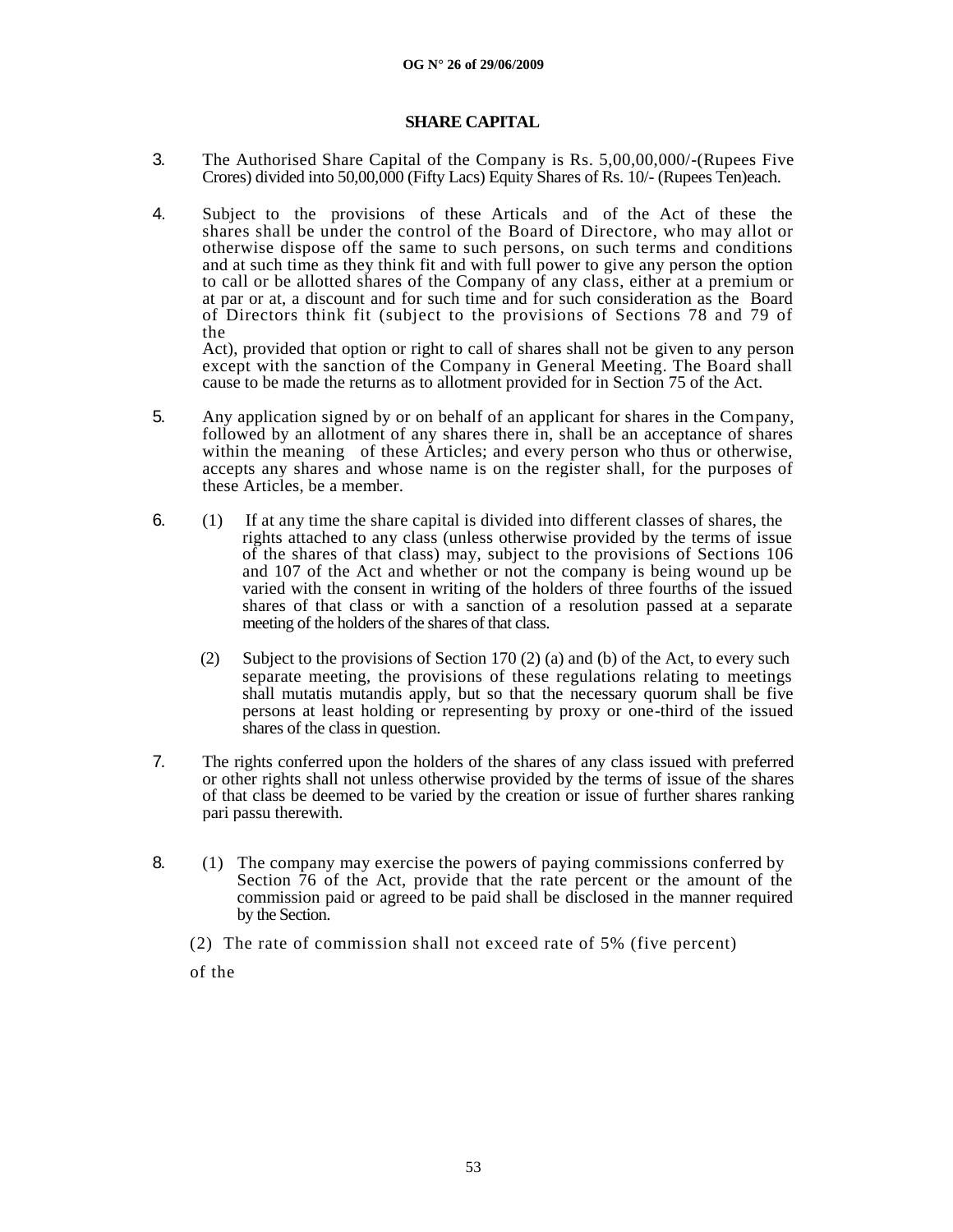price at which the shares in respect whereof the same is paid are issued or an amount equal to 5% (five percent) of such price, as the case may be and in the case of debentures  $2^{1/2}\%$  (two and a half percent) of the price at which the debentures in respect whereof thesame is paid are issued oran amount equal to21/2% (two andahalfpercent) of s u c h price, as the case may be.

- (3) The commission may be satisfied by payment in cash or by allotment of fully or partly paid shares or partly in one way and partly in the other.
- (4) The Company may also, on any issue of shares, pay such brokerage as may be lawful.
- 9. Subject to section 187 C of the Act, no person shall be recognised by the Company as holding any share upon any trust and the Company shall not be bound by or be compelled in any way to recognised (even when having notice thereof) any equitable, contingent future or partial interest in any share or any interest in any fractional part of a share or any other rights in respect of any share except an absolute right to the entirety thereof in the registered holder.
- 10. (1) Every person whose name is entered as a member in the register of

Members shall be entitled to receive within three months after allotment (or

within such other period as the conditions of issue shall provide) or within one

month after the application for the transfer of registration is received by the

Company.

- (a) one certificate for all his shares without payment, or
- (b) several certificates, each for one or more of his shares, provided that any sub division, consolidation or splitting of certificates required in marketable lots shall be done by the Company free of any charges.
- (2) Every Certificate shall be under the seal and shall specify the shares to which it relates and the amount paid up thereon.
- (3) In respect of any share or shares held jointly by several persons, the Company shall not be bound to issue more than one certificate, and delivery of a certificate for a share to one of several joint holders shall be sufficient delivery to all such holders.
- 11. The company agrees, that it will not charge any fees exceeding those which may be agreed upon with the Stock Exchange.
	- (1) for issue of new certificates in replacement of those that are torn, defaced, lost or destroyed.
	- (2) for sub-division and consolidation of shares and debenture certificates and for sub division of Letters of Allotment and Split, Consolidation, Renewal and Pucca Transfer Receipts into denominations other than those fixed for the market units of trading.
- 12. The Company may issue such fractional certificates as the Board may approve in respect of any of the shares of the Company on such terms as the Board thinks fit as to the period within which the fractional certificates are to be converted into share certificates.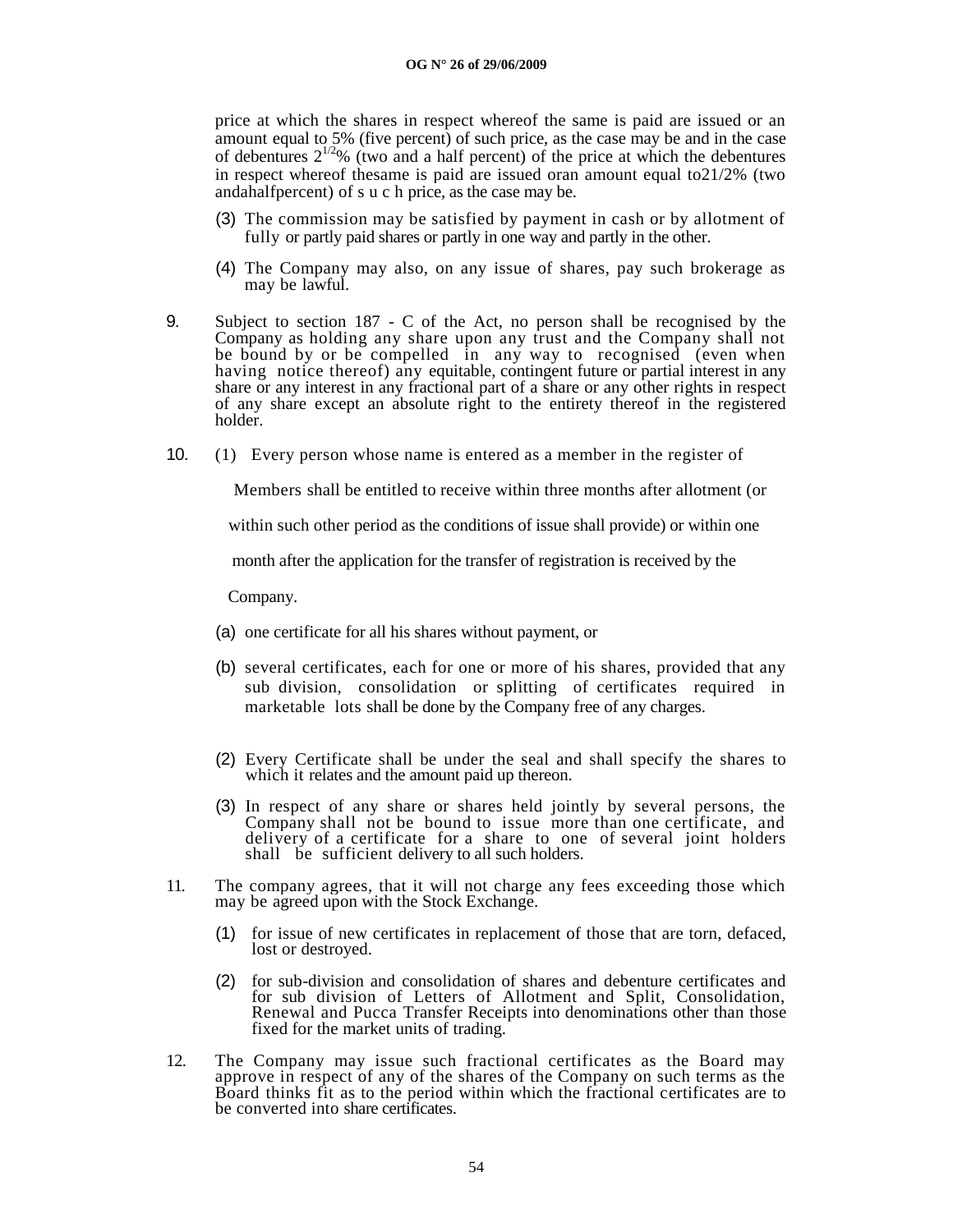13. If any share stands in the names of two or more persons, the person first named in the register of members shall, as regards receipt of dividends, the service of notices and subject to the provisions of these Articles, all or any other matter connected with the Company except the issue of share certificates, voting at meeting and the<sup>1</sup> transfer of the share, be deemed the sole holder thereof.

## **LIEN**

- 14. (1) The Company shall have a first and paramount lien upon every share (not being a fully paid up share) for all money (whether presently payable or not) called or payable at a fixed time in respect of that share, Unless otherwise agreed the registration of a transfer of a share shall" operate as a waiver of the Company's lien if any, on such shares. The Board of Directors may at any time declare any shares to be wholly or in part to be exempt from the provisions of this article.
	- (2) The Company's lien, if any, on a share shall extend to all dividends payable thereon, subject to section 205A of the Act.
- 15. The Company may sell, in such manner as the Board thinks fit, any share on which the Company has a lien provided that no sale shall be made :-
	- (a) Unless a sum in respect of which the lien exists is presently payable; or

(b) Until the expiration of thirty days after a notice in writing demanding payment of such part of the amount, in respect of which the lien exists as is presently payable, have been given to the registered holder for the time being of the share or the person entitled thereto by reason of his death or insolvency and stating that amount so demanded if not paid within the period specified at the Registered Office of the Company, the said shares shall be sold.

- 16. (1) To give effect to any such sale, the Board may authorise some person to transfer the shares sold to the purchaser thereof.
	- (2) The purchaser shall be registered as the shareholder of the shares comprised in any such transfer.
	- (3) The purchaser shall not be bound to see to the application of the purchase money, not shall his title to the share be affected by any irregularity or invalidity in the proceedings in reference to the sale.
- 17. (1) The proceeds of the sale shall be received by the Company and applied in payment of the whole or a part of the amount in respect of which the lien exist as is presently payable.
	- (2) The residue, if any, shall, subject to a like lien for sums not presently payable as existed upon the shares at the date of sale, be paid to the person entitled to the shares at the date of the sale.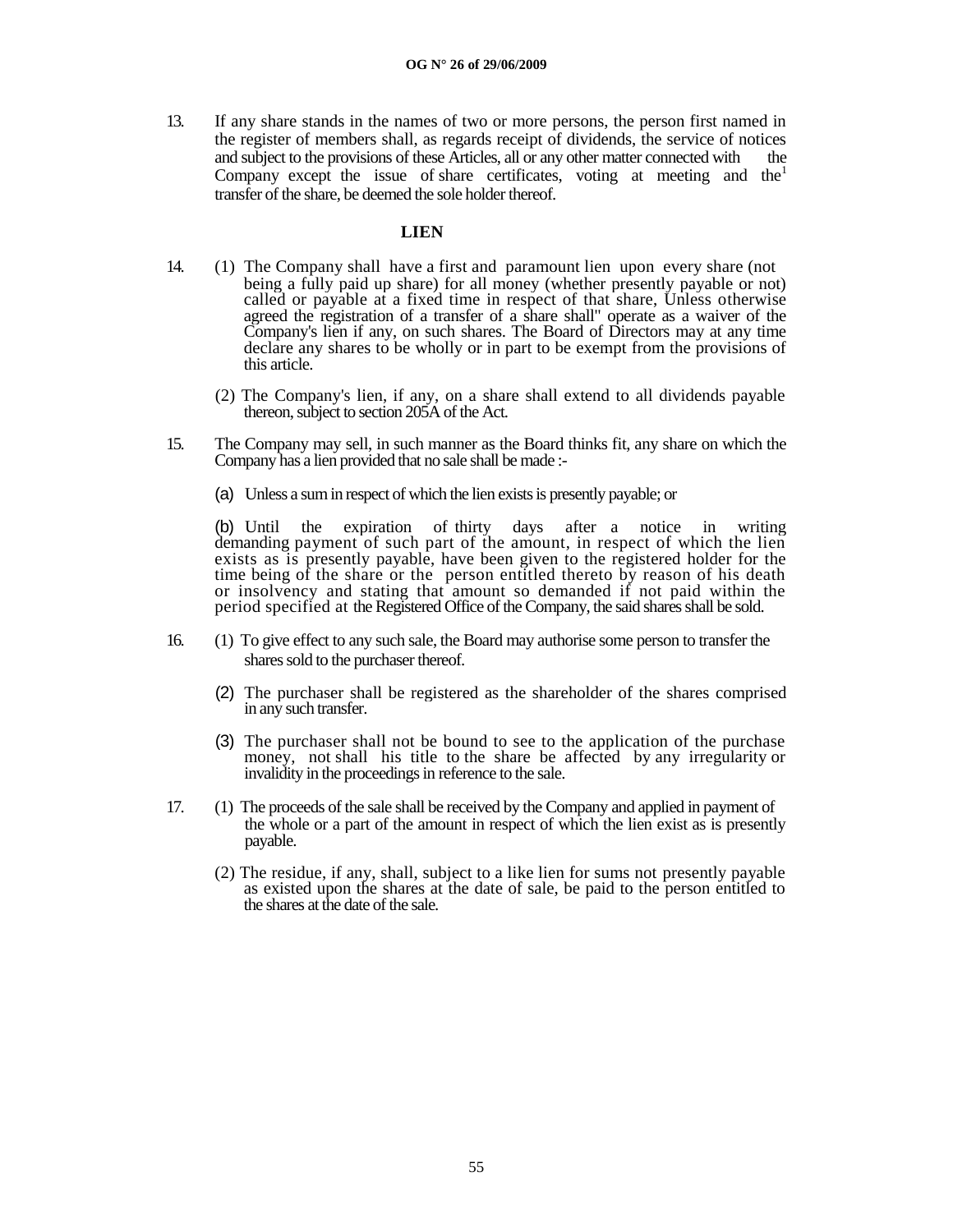### **CALLS OF SHARES**

- 18. (1) The Board of Directors may, from time to time, make calls upon the members in respect of money unpaid on their shares (whether on account of the nominal value of the shares or by way of premium) and not by the condition of allotment thereof made payable at fixed times.
	- (2) Each member shall, subject to receiving at least thirty days notice specifying the time or times and place of payment of the call money pay to the company at the time or times and place so specified, the amount called on his shares.
	- (3) A call may be revoked or postponed at the discretion of the Board.
- 19. A call shall be deemed to have been made at the time when the resolution of the Board authorising the call was passed. Call money may be required to be paid by instalments.
- 20. The joint holders of a share shall be jointly and severally liable to pay all call in respect thereof.
- 21. (1) If a sum called in respect of a share is not paid before or on the day appointed for payment thereof, the person from whom the sum is due shall pay interest thereon from the day appointed for payment thereof to the time of actual payment at such rate of interest as the Board may determine.
	- (2) The Board shall be at liberty to waive payment of any such interest wholly or in part.
- 22. (1) Any sum which by the terms of issue of a share become payable on allotment or at any fixed date, whether on account of the nominal value of the share or by way of premium, shall for purpose of these regulations be deemed to be a call duly made and payable on the date on which by the terms of issue such sum becomes payable.
	- (2) In case of non-payment of such sum, all the relevant provisions of these regulations as to payment of interest and expenses, forfeiture or otherwise shall apply as if such sum had become payable by virtue of a call duly made and notified.
- 23. Subject to the provisions of Section 92 and 292 of the Act, the Board:-
	- (a) may, if it thinks fit, receive from any member willing to advance all or any part of the money uncalled and unpaid upon any shares held by him; and
	- (b) if it thinks fit, may pay interest upon all or any of the moneys advanced on uncalled and unpaid shares (until the same would but for such advance become presently payable) at such rate not exceeding, unless the company in general meeting shall otherwise direct, 9% (nine percent) per annum as may be agreed upon between the Board and the members paying the sums or advances, Money so paid in advance shall not confer a right to dividend or to participate in profits.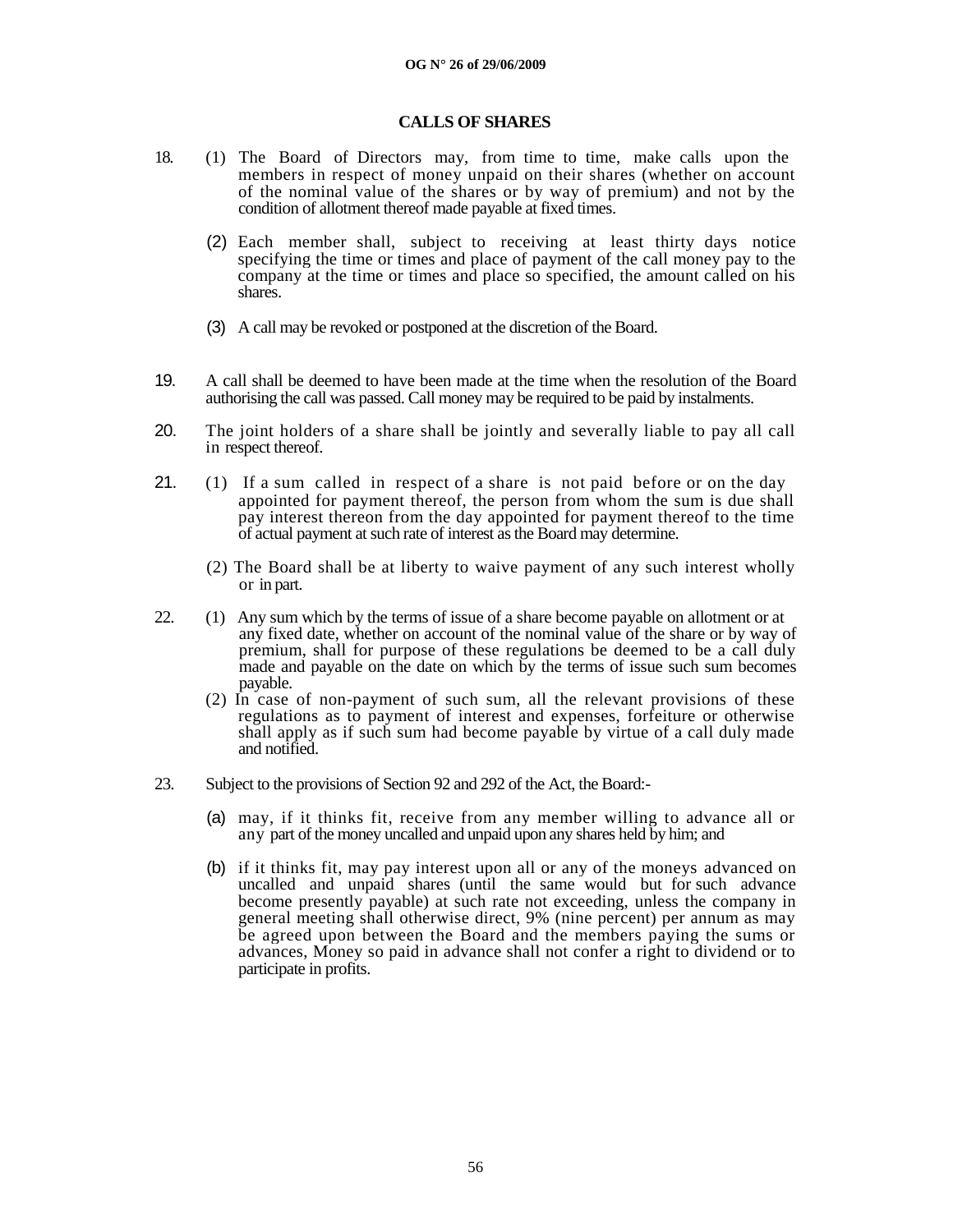#### **OG N° 26 of 29/06/2009**

- 24. On the trial or hearing of any suit or proceedings brought by the Company against any member or his representative to recover any debt or money claimed to be due to the Company in respect of his share, it shall be sufficient t o prove that the name of the defendant is or was, when the claim arose, on the register of members of the Company as a holder or one of the holders of the number of shares in respect of which such claim is made and that the amount claimed is not entered as paid in the books of the Company and it shall not be necessary to prove the appointment of the Directors who resolved to make any call, nor that a quorum of Directors was present at the Board Meeting at which any call was resolved to be made, nor that the meeting at which any call was resolved to be made was duly convened or constituted nor any other matter, but the proof of the matters aforesaid shall be conclusive evidence of the debt.
- 25. Neither the receipt by the Company of a portion of any money which shall, from time to time, be due from any member to the company in respect of his shares, either by way of principal or interest, nor any indulgence granted by the Company in respect of the payment of any such money, shall, preclude the Company from thereafter proceeding to enforce a forfeiture of such shares as hereinafter provided.

### **TRANSFER AND TRANSMISSION OF SHARES**

- 26. The Company shall keep a "Register of Transfers", and therein shall fairly and distinctly enter particulars of every transfer of transmission of any share.
- 27. (1) The instrument of transfer of any share in the Company shall be executed by or on behalf of both the transferor and the transferee.
	- (2) The transferor shall be deemed to remain a holder of the share until the name of the transferee is entered in the register of members in respect thereof.
- 28. The instrument of transfer shall be in writing and all the provisions of Section 108 of the Companies Act, 1956 and of any modification thereof for the time being shall be complied with in respect of all transfers of shares and registration thereof.
- 29. Unless the Directors decide otherwise, when an instrument of transfer is tendered by the transferee, before registering any such transfer, the, Directors shall give notice by letter sent by registered acknowledgments due post to the registered holder that such transfer has been lodged and that unless objection is taken the transfer will be registered. If such registered holder fails to lodge an objection in writing at the office within ten days from the posting of such notice to him, he shall be deemed to have admitted the validity of the said transfer. Where no notice is received by the registered holder, the Directors shall be deemed to have decided not to give notice and in any event the non-receipt by the registered holder of any notice shall not entitle him to make any claim of any kind against the Company or the Directors in respect of such non-receipt.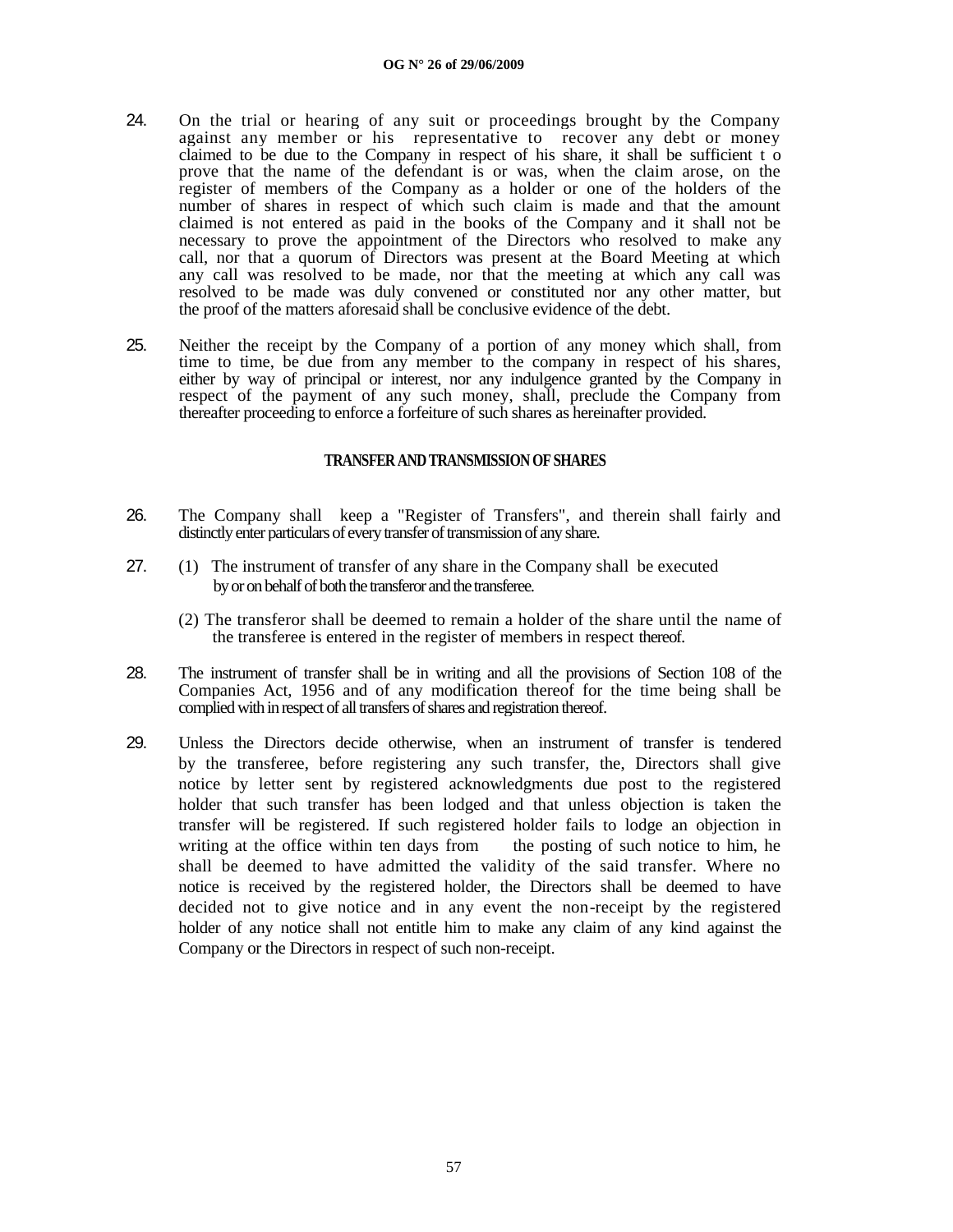## **TRANSFER OF SHARES**

- 30. The Board of Directors may, subject to the right of appeal conferred by Section 111 of the Companies Act, 1956, decline to register: -
	- (a) the transfer of a share not being a fully paid up share, to a person of whom they do not approve; or

(b) any transfer of the share on which the Company has a lien, provided that the registration of transfer shall not be refused on the ground of transferor being either alone or jointly with any person or persons indebted to the company on any account excepta lien.

- (c) Notice of refusal to transfer shares to transferor or transferee shall be sent within 30 days.
- 31. The Board may also decline to recognise any instrument of transfer unless-
	- (a) the instrument of transfer is accompanied by the certificate of the shares to which it relates, and such other evidence as the board may reasonably require to show the right of the transferor to make the transfer; and
	- (b) the instrument is in respect of only one class of shares.
- 32. All instruments of transfer which shall be registered shall be retained by the Company, but may be destroyed upon the expiration of such period as the Board may from time to time determine. Any instrument of transfer which the Board declines to register shall (except in any case of fraud) be returned to the person depositing the same.
- 33. (1) the registration of transfers may be suspended at such times and for such periods as the Board may, from time to time, determine:

provided that such registration shall not be suspended for more than forty-five days in the aggregate in any year or for more than thirty days at any one time.

- (2) There shall be no charge for:
- (a) registration of shares or debentures;
- (b) sub-division and/or consolidation of shares and debenture certificates and subdivision of Letters of Allotment and split consolidation, renewal and pucca transfer receipts into denominations corresponding to the market unit of trading;
- (c) sub-division of renouncible Letters of Right;
- (d) issue of new certificates in replacement of those which are decrepit or wornout or where the cages on the reverse for recording transfers have been fully utilised;
- (e) registration of any Powers of Attorney, Letter of Administration and similar other documents.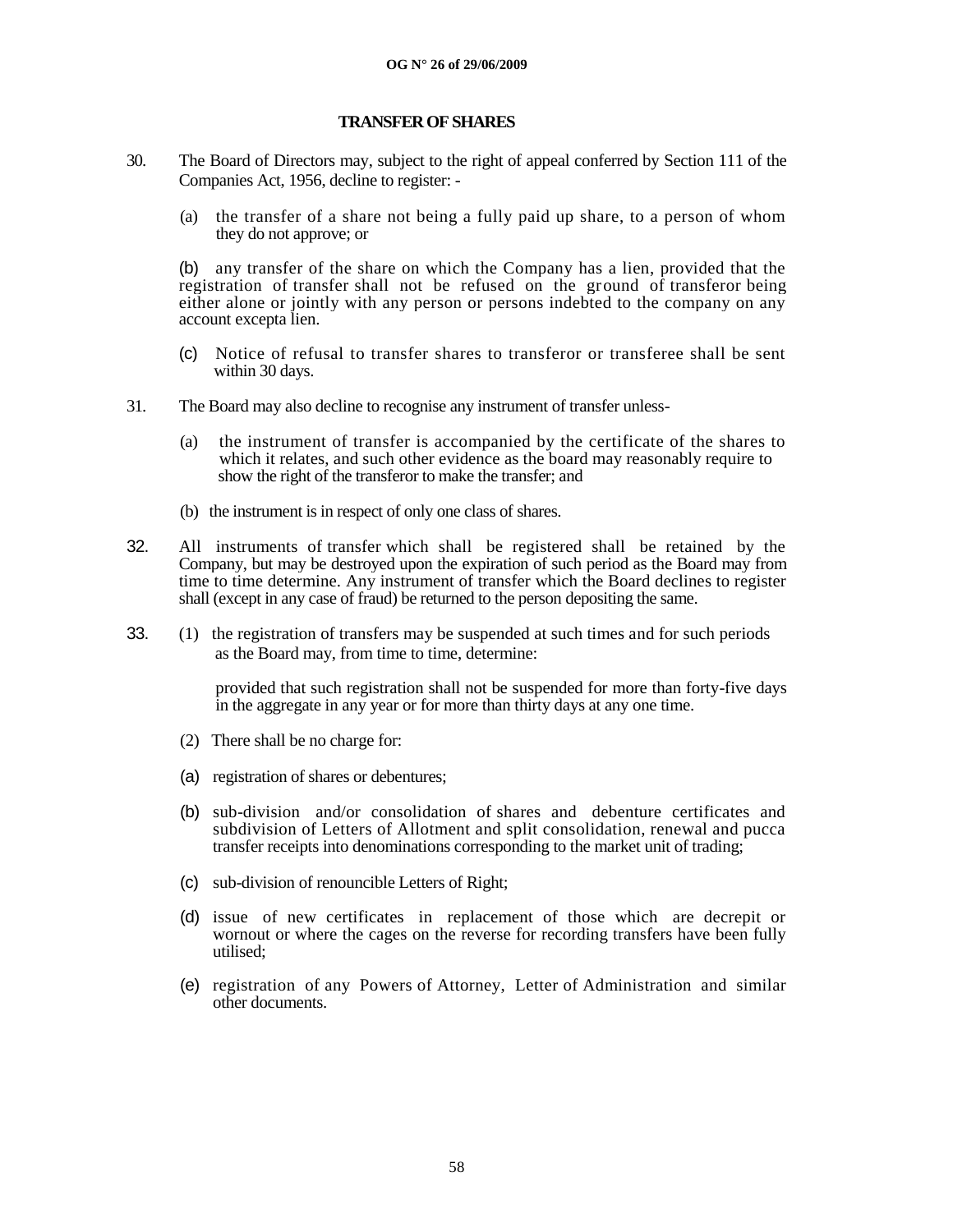# **TRANSMISSION OF SHARES**

- 34. 1. On the death of a member, the survivor or survivors where the member was a joint holder and his legal representative where he was a sole holder shall be the only person recognised by the company as having any title to his Interest in the shares.
	- 2. Nothing In clause (1) shall release the estate of a deceased joint holder from any liability In respect of any share which had been jointly held by him with other persons.
- 35. 1. Any person becoming entitled to a share in consequence of the death or insolvency of a member may, upon such evidence being produced as may from time to time properly be required by the Board and subject as hereinafter provided elect, either;
	- (a) to be registered himself as holder of the share; or
	- (b) to make such transfer of the shares as the deceased or insolvent member could have made.
	- 2. The Board shall, in either case, have the same right to decline or suspend registration as it would have had, if the deceased or insolvent member had himself transferred the share before his death or insolvency.
- 36. 1. If the person so becoming entitled, shall elect to be registered as holder of the share himself, he shall deliver or send to the Company a notice in writing signed by him stating that he so elects.
	- 2. If the person aforesaid shall elect to transfer the share, he shall testify his election by executing a transfer of the share.
	- 3. All the limitations, restrictions and provisions of these regulations relating to the right to transfer and the registration of transfers of shares shall be applicable to any such notice or transfer as aforesaid as if the death or insolvency of the member had not occurred and the notice of transfer were a transfer signed by that member.
- 37. On the transfer of the share being registered in his name a person becoming entitled to a share by reason of the death or insolvency of the holder shall be entitled to the same dividends and other advantages to which he would be entitled if he was the registered holder of the share and that he shall not, before being registered as a member In respect of the share, be entitled in respect of it to exercise any right conferred by membership in relation to meetings of the Company;

Provided that the Board may, at any time, give notice requiring any such person to elect either to be registered himself or to transfer the share and if the notice is not complied with within 90 (ninety) days, the Board may thereafter withhold payment of all dividends,bonus or other moneys payable in respect of the share, until the requirements of the notice have been complied with.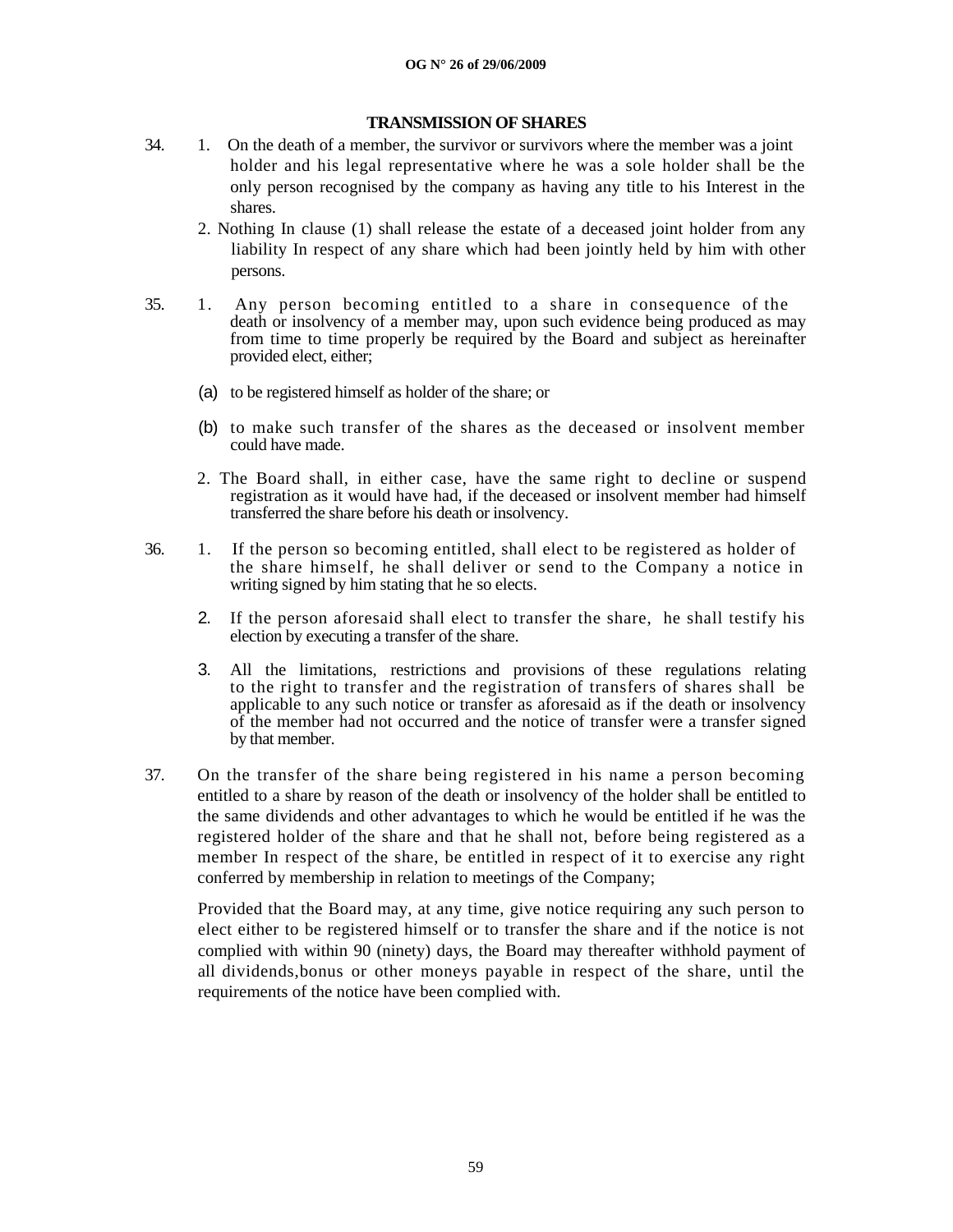- 38. Where the company has knowledge through any of its principal officers within the meaning of Section 2 of the Estate Duty Act, 1953 of the death of any member or of debenture holder in the Company, it shall furnish to the controller within the meaning of such section, the prescribed particulars in accordance with that Act and the rules made thereunder and It shall hot be lawful for the Company to register the transfer of any shares or debentures standing in the name of the deceased, unless the transferor has acquired such shares for valuable consideration or a certificate from the Controller is produced before the Company to the effect that the Estate Duty in respect of such shares or debentures has been paid or will be paid or that none is due, as the case may be.
- 39. The company shall incur inability whatever in consequence of its registering or giving effect, to any transfer of share made or purporting to be made by any apparent legal owner thereof (as shown or appearing in the register of members) to the prejudice of persons having or claiming any equitable right, title or interest to or in the said shares, notwithstanding that the Company may have had notice of such equitable right, title or interest or notice prohibiting registration of such transfer and may have entered such notice or referred thereto, in any book of the Company, and the Company shall not be bound or required to regard or attend or give effectto any notice which may be given to it of any equitable right, title or interest or be under any liability for refusing or neglecting so to do, though it may have been entered or referred to in some book of the Company but the company though not bound so to do, shall be at liberty to regard and attend to any such notice and give effect thereto if the Board shall so think fit.

# **FORFEITURE OF SHARES**

- 40. If a member fails to pay any call or instalment of a call, on the day appointed for payment thereof, the Board may, at any time thereafter during such time as any part of the call or instalment remains unpaid, serve a notice on him requiring payment of so much of the call 'or instalment as is unpaid together with any interest which may have accrued and all expenses that may have been incurred by the Company by reason of such non-payment.
- 41. The notice aforesaid shall :-
	- (a) name a further day (not earlier than the expiry of 30 (thirty) days from the date of service of notice) on or before which the payment required by the notice is to be made; and
	- (b) state that, in the event of non-payment on or before the day so named, the shares in respect of which the call was made, will be liable to be forfeited.
- 42. If the requirements of any such notice as aforesaid are non complied with, any share in respect of which the notice has been given may, at any time, thereafter before the payment required by the notice has been made, be forfeited by a resolution of the Board to that effect. Such forfeiture shall include all dividends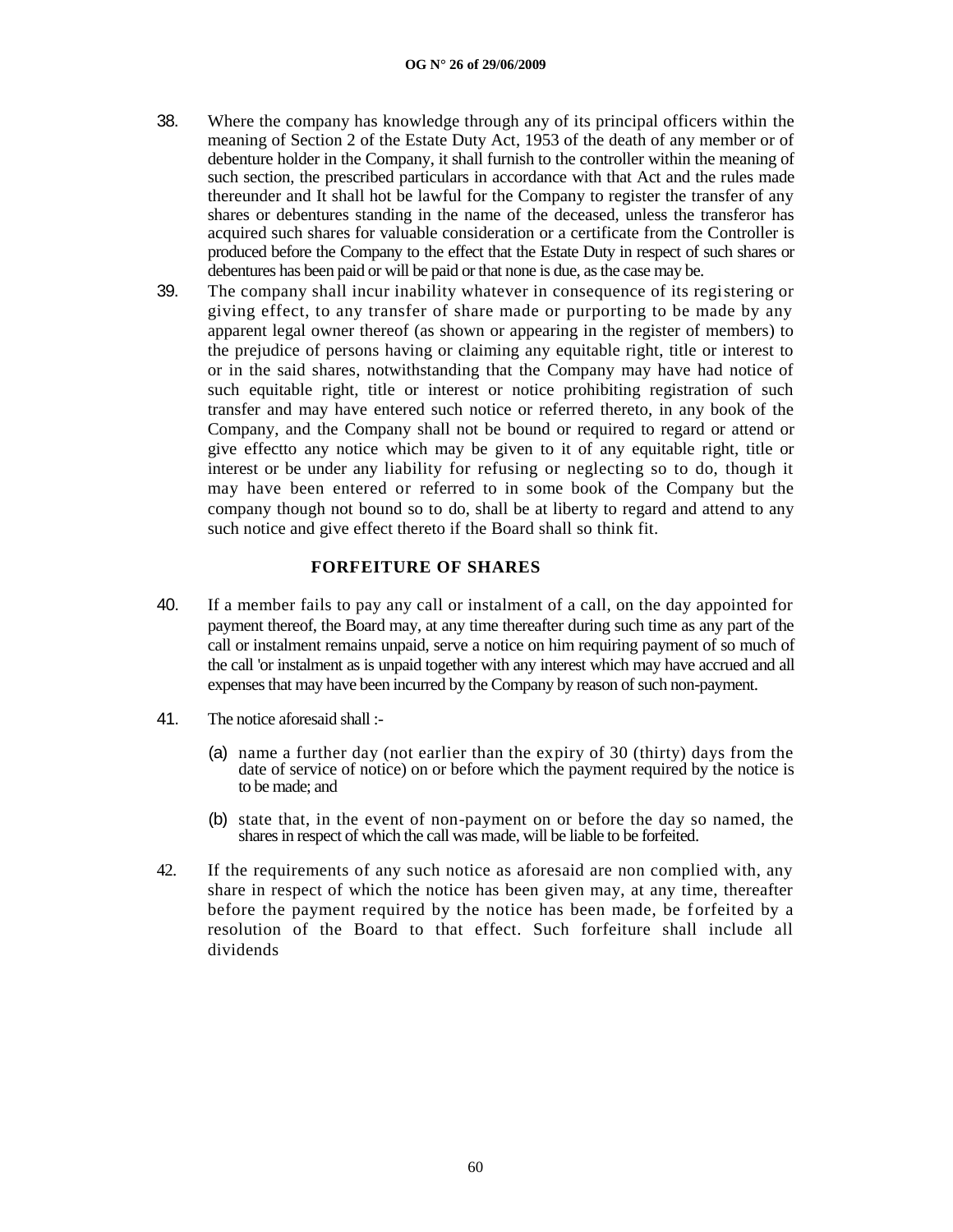declared in respect of the forfeited shares and not actually paid before the date of forfeiture, which shall be the date on which the resolution of the Board is passed forfeiting the shares.

43. 1. Aforfeited share may be sold or otherwise disposed of on such

terms and in such manner as the Board thinks fit.

- 2. At any time before a sale or disposal, as aforesaid, the Board may annul the forfeiture on such terms as it thinks fit.
- 44. 1. A person whose shares have been forfeited shall cease to be a

 Member in respect of the forfeited shares, but shall, notwithstanding the forfeiture, remain liable to pay to the Company all moneys which, at date of forfeiture, were presently payable by him to the Company in respect of the shares together with interest thereon from the time of forfeiture until payment at the rate of 9% (nine percent) per annum.

- 2. The liability of such person shall cease if and when the Company shall have received payments in full of all such money in respect of the shares.
- 45. 1. A duly verified declaration in writing that the declarant is a

 director or the secretary of the company and that a share in the company has been duly forfeited on a date stated in the declaration, shall be conclusive evidence of the facts stated therein stated as against all persons claiming to be entitled to the share.

- 2. The company may receive the consideration, if any, given for the share on any sale or disposal thereof and may execute a transfer of the share in favourof the person to whom the share is sold ordisposed of.
- 3. To transferee shall thereupon be registered as the holder of the share.
- 4. The transferee shall not be bound to see to the application of the purchase money, if any, nor shall his title to the share be affected by any irregularity or invalidity in the proceedings in reference to the forfeiture, sale or disposal of the share.
- 46. The provisions of these regulations as to forfeiture shall apply, in the case of non payment of any sum which, by the terms of issue of a share, becomes payable at a fixed time, whether on account of the nominal value of the share or by way of premium, as if the same had been payable by virtue of a call duly made and notified.
- 47. The forfeiture of a share shall involve the extinction of all interest in and also of all claims and demands against the Company in respect of the share, and all other rights incidental thereto except only such of those rights as by these Articles are expressly saved.
- 48. Upon any sale, after forfeiture or for enforcing a line in purported exercise of powers hereinbefore given , the Board may appoint some person to execute an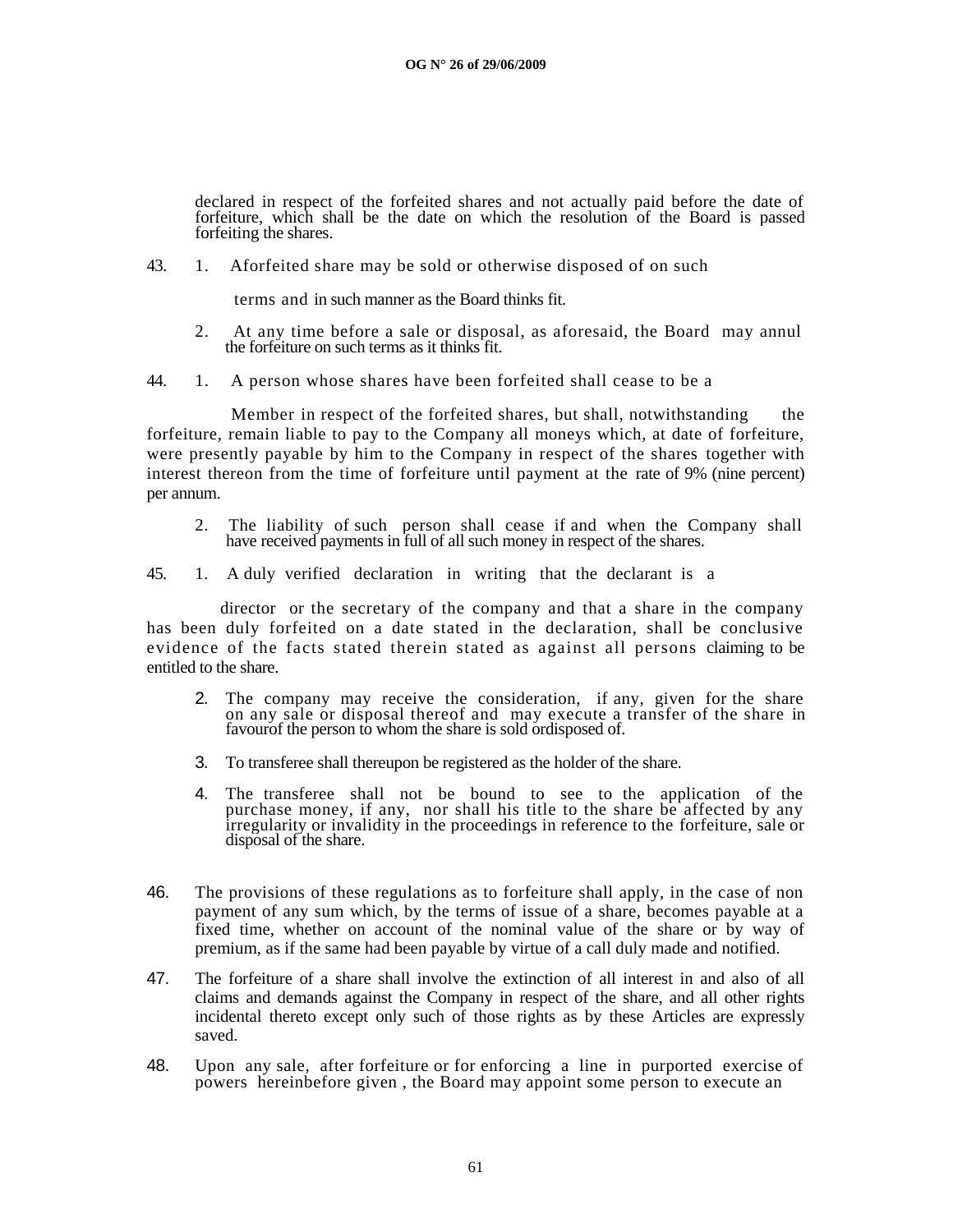#### **OG N° 26 of 29/06/2009**

instrument of transfer of the shares sold and cause the purchaser's name to be entered in the Register In respect of the shares sold and the purchaser shall not be bound to see to the regularity of the proceedings or to the application of the purchase money and after his name has been entered in the Register In respect of such shares, the validity, of the sale shall not be impeached by any person and the remedy of any person aggrieved by the sale shall be In damages only and against the Company exclusively.

- 49. Upon any sale, re-allotment or other disposal under the provisions of these Articles relating to lien or to forfeiture, the certificate or certificates originally issued in respect of the relative shares shall (unless the same shall on demand by the Company have been previously surrendered to It by the defaulting member) stand cancelled and become null and void and of no effect. When any shares, under the powers in that behalf herein contained are sold by the Board and the certificate in respect thereof has not been delivered up to the Company by the former holder of such shares, the Board may issue a new certificate for such shares distinguishing it in such manner as it may think fit. from the certificate not so delivered.
- 50. The directors may, subject to the provisions of the Act, accept from any member on such terms and conditions as shall be agreed, a surrender of his shares or stock or any part thereof.

# **CONVERSION OF SHARES INTO STOCK**

- 51. The company may, by an ordinary resolution :-
	- (a) convert any paid-up shares into stock; and
	- (b) reconvert any stock into paid-up shares of any denomination authorised by these regulations.
- 52. The holders of stock may transfer the same or any part thereof in the same manner as, and subject to the same regulations under which, the shares from which the stock arose might before the conversion have been transferred or as near thereto as circumstances admit:

Provided the Board may from time to time, fix the minimum amount of Stock transferable, so, however, that such minimum shall not exceed the nominal amount of the shares from which the stock arose.

- 53. The holders of stock shall, according to the amount of stock held by them, have the same rights, privileges and advantages as regard dividends voting and meeting of the Company, and other matters, as if they held the shares from which the stock arose; but no such privilege or advantage (except participation in the dividends and profits of the Company and in the assets on winding up) shall be conferred by an amount of stock which would not, if existing in shares, have conferred that privilegeor advantage.
- 54. Such of the regulations of the Company (other than those relating to share warrants), as are applicable to paid-up shares shall apply to stock and the words "share" and "shareholders" in those regulations shall Include "stock" and @ stockholders" respectively.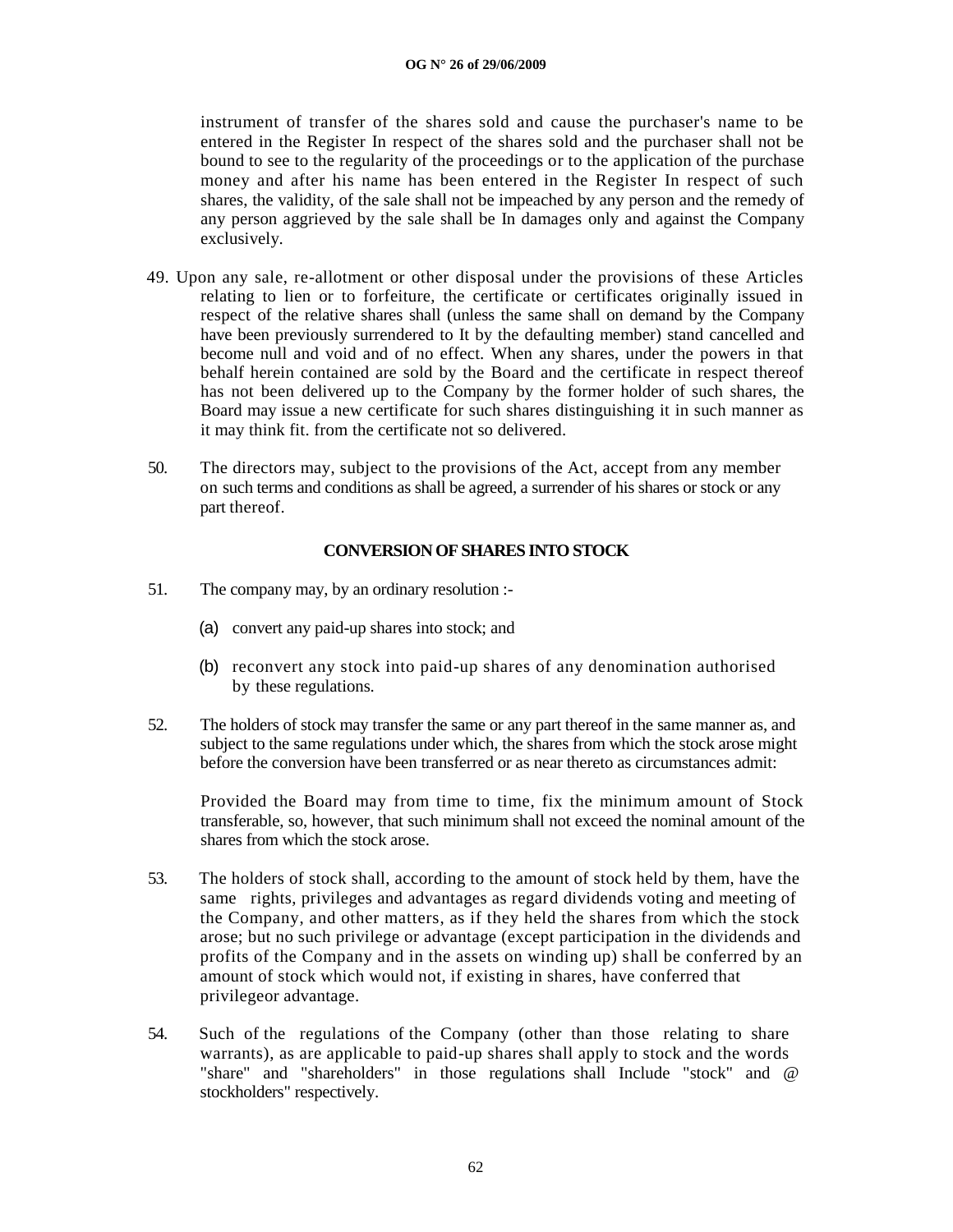#### **OG N° 26 of 29/06/2009**

## **SHARE WARRANTS**

- 55. The company may issue share warrant, subject to and in accordance with, the provisions of Sections 114 and 115 of the Act and accordingly the Board may in its discretion, with respect to any share which is fully paid up, on application in writing signed by the person registered as holder of the share and authenticated by such evidence (if any) as the Board may, from time to time, require as to the identity of the person signing the application and on receiving the certificate (if any) of the share and the amount of the stamp duty on the warrant and such fee as the Board may, from time to time, require, issue a share warrant.
- 56. 1. The bearer of the share warrant may at any time deposit the warrant at the office of the company and so long as the warrant remains so deposited, the depositor shall have the same right of signing a requisition for calling a meeting of the Company and of attending and voting and exercising, the other privileges of a member at any meeting held after the expiry of two clear days from the time of deposit, as if his name were inserted in the register of members as the holder of the shares included in the deposited warrant.
	- 2. Not more than one person shall be recognised as depositor of the share warrant.
	- 3. The company shall, on two days written notice, return the deposited share warrant to the depositor.
- 57. 1. Subject as herein otherwise expressly provided, no person shall, as bearer of a share warrant, sign a requisition for calling meeting of the company or attend or vote or exercise any other privilege of a member at a meeting of the Company or be entitled to receive any notice from the Company.
	- 2. The bearer of a share warrant shall be entitled in all other respects to the same privileges and advantages as if he was named in the register of member as the holder of the shares included in the warrant and he shall be deemed to be a member of the Company in respect thereof.
- 58. The Board may, from time to time, make rules as to the terms on which (if it shall think fit) a new share warrant or coupon may be issued by way of renewal in case defacement, loss or destruction of the original.

# **ALTERATION OF CAPITAL**

- 59. The Company may, from time to time, by ordinary resolution increase its share capital by such sum, to be divided into shares of such amount, as the resolution shall specify.
- 60. The Company may, by ordinary resolution in general meeting:-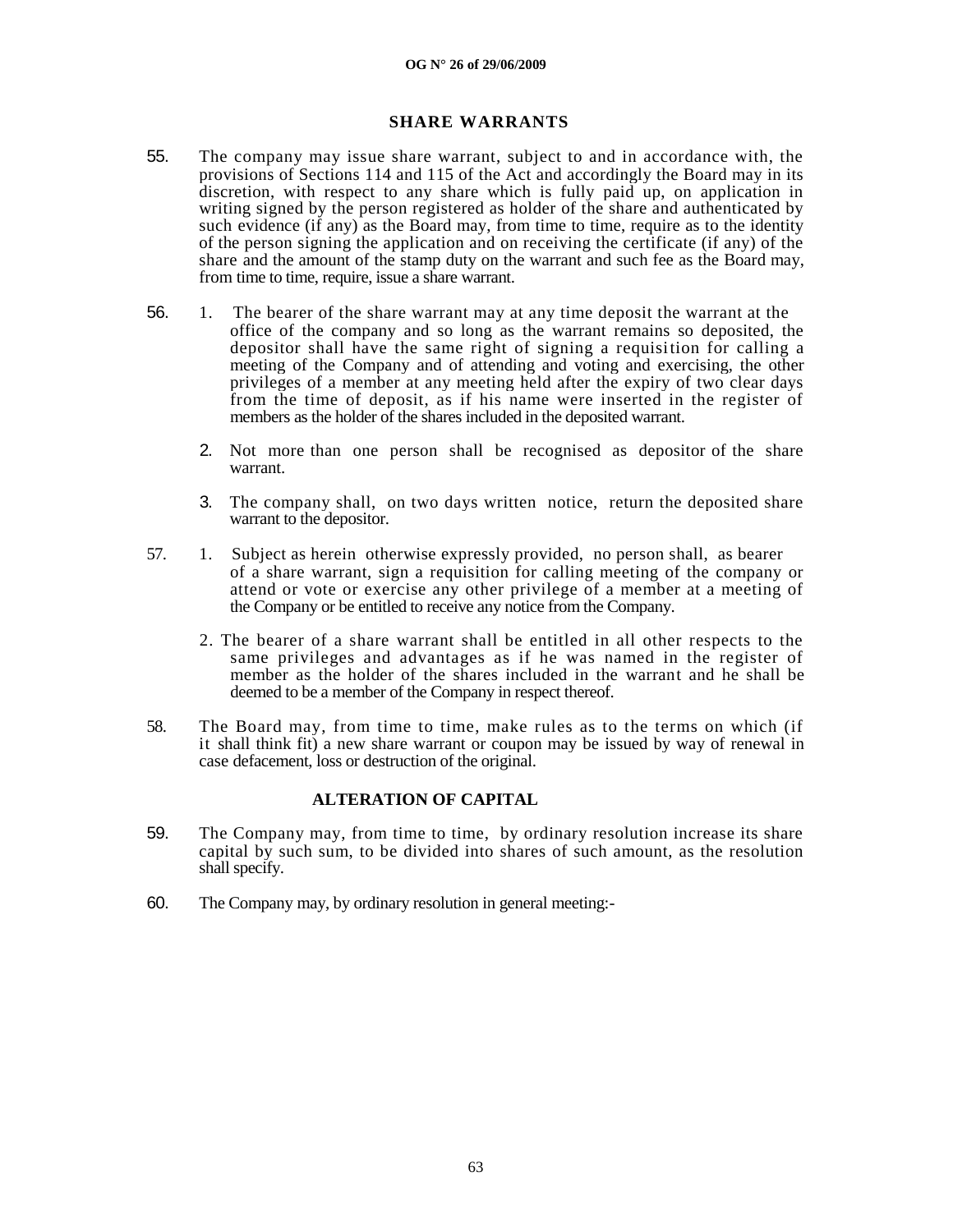- a. consolidate and divide all or any of its capital into shares of larger amounts than its existing shares;
- b. sub-divide its shares or any of them, into shares of smaller amounts than is fixed by the Memorandum of Association, so however, than in the subdivision the proportion between the amount paid and the amount, if any, unpaid on each reduced share shall be the same as it was in the case of the share from which the reduced share is derived;
- c. cancel any share which, at the date of the passing of the resolution in that behalf, have not been taken or agreed to be taken by any person and diminish the amount of its share capital by the amount of the shares so cancelled.
- 61. The Company may, from time to time, by special resolution and on compliance with the provisions of Section 100 to 105 of the Act, reduce its share capital and any capital fund reserve or share premium account.
- 62. The Company shall have power to establish Branch Offices, subject to the provisions of Section 8 of the Act or any statutory modifications thereof.
- 63. The Company shall have power to pay interest out of its capital on so much of shares which were issued for the purpose of raising money to defray the expenses of the construction of any work or building or the provisions of any plant for the company in accordance with the provisions of Section 208 of the Act.
- 64. The Company, if authorised by a special resolution passed at a General Meeting may amalgamate or cause itself to be amalgamated with any other person, or body corporate, subject however, to the provisions of Section 391 to 394 of the Act.

### **BUYBACK OF SHARES**

64A. Notwithstanding anything contained in other Articles and subject to the provisions of Sections 77Aand 77B of the Act and subject to the Securities and Exchange Board of India ( Buy-back of Securities) Regulations 1998 and further subject to any other rules, regulations and approvals as may be in force or required any time and from time to time, the Company may acquire, purchase, own, resale, reissue any of its fully paid/partly paid shares and other securities as may be specified under the Act and any other applicable rules and regulations from time to time and make payment thereof out of funds at its disposal or in any other manner as may be permissible in respect of such acquisition/ purchase or buy-back on such terms and conditions and at such time or times in one or more instalments as the Board in its discretion decide and deem fit. Such shares which are to be bought back by the Company may either be extinguished and destroyed or re-issued as may be permitted under the Act or regulations as may prevail at the relevant time, subject to such terms and conditions as may be decided by the Board and subject to the rules and regulations governing such issue and subject further to a special resolution being passed by the Shareholders to this effect.

### **GENERAL MEETINGS**

65. All General Meetings other than the Annual General Meetings of the Company shall be called Extraordinary General Meetings.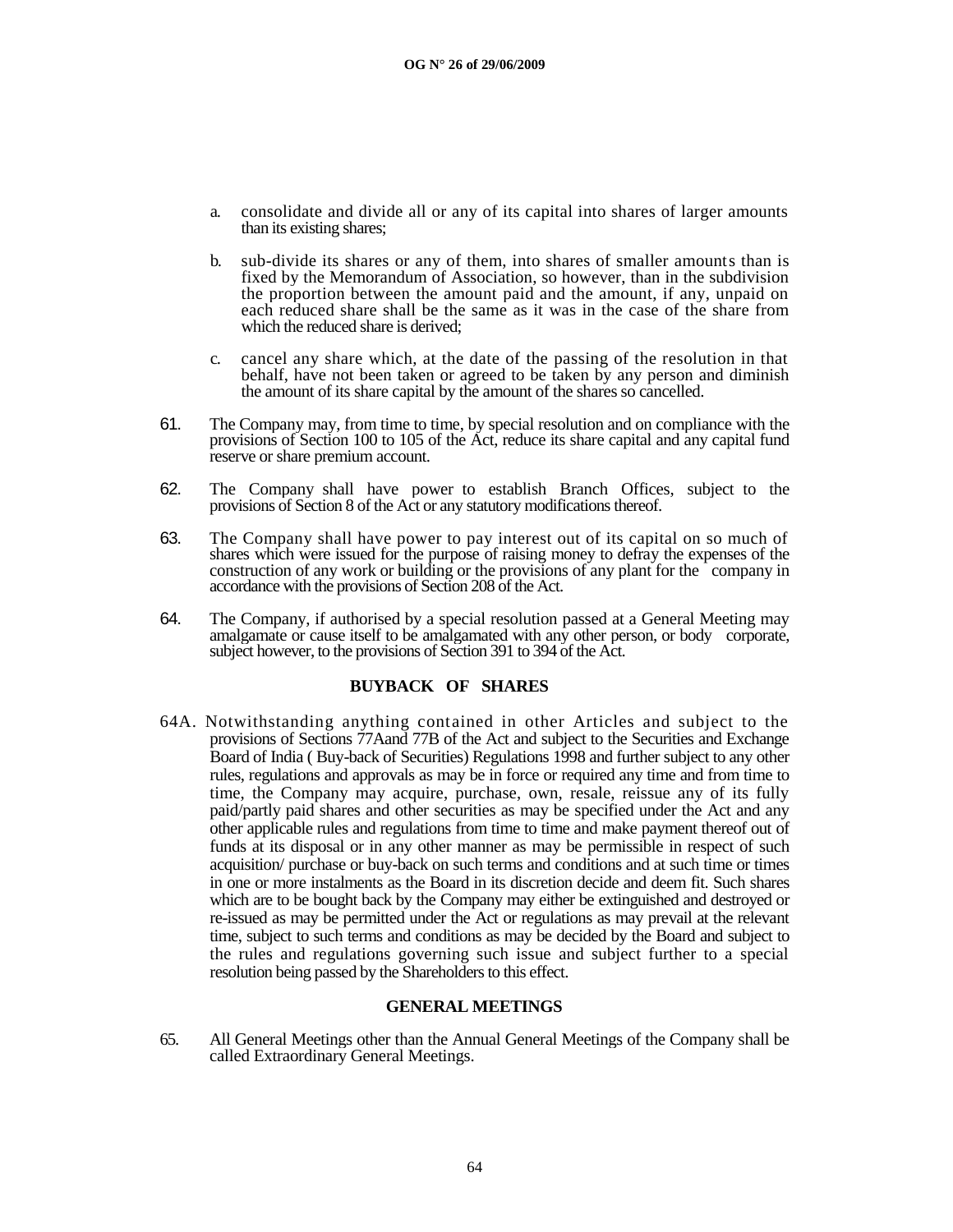66. 1.The Board may, whenever it thinks fit, call an Extraordinary General meeting.

> 2. If at any time there are not within India Directors capable of acting who are sufficient in number to form a quorum any Director or any two members of the Company may call an extraordinary general meeting in the same manners, as nearly as possible, to that in which such a meeting may be called by the Board.

## **CONDUCT OF GENERAL MEETINGS**

67. No general meeting, annual or extraordinary, shall be competent to enter upon, discuss or transact any business which has not been stated in the notice by which it was convened or called.

68. 1. No business shall ba transacted at any general meeting, unless a quorum of members is present at the time when the meeting proceeds to business.

2. Save as otherwise provided in Section 174 of the Act, a minimum of five members present in person shall be the quorum. A body corporate, being a member, shall be deemed to be personally present if it is represented in accordance with Section 187 of the Act.

## **CONDUCT OF MEETINGS**

69. The Chairman, if any, of the Board shall preside as Chairman at every General Meeting ofthe Company.

70. If there is no such Chairman or if he is not present within fifteen minutes of the time appointed for holding the meeting or is unwilling to act as Chairman of the meeting the, Directors present shall elect one of their members to be the Chairman ofthe meeting.

71. If at any meeting no Director is willing to act as Chairman or if no Director is present within 15 (fifteen) minutes of the time appointed for holding the meeting, the members present shall choose one of their members to be the Chairman of the meeting.

72. No business shall be discussed at any general meeting except the election of a Chairman, whilst the chair is vacant.

73. 1. The Chairman may with the consent of any meeting atwhich a quorum is present and shall, if so directed by the meeting, adjourn the meeting, from time to time and place to place.

2. No business shall be transacted at any adjourned meeting, other than the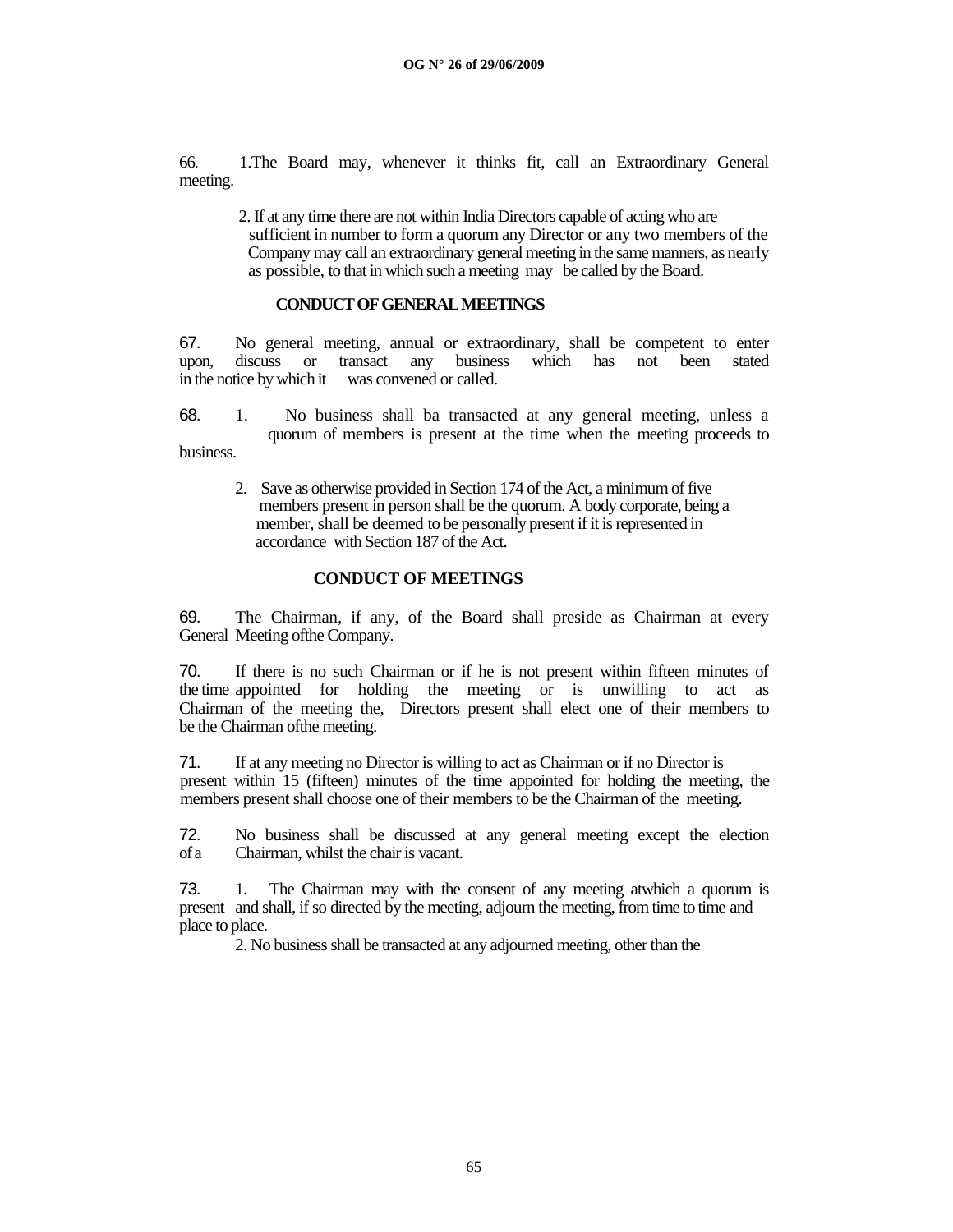# **VOTES OF MEMBERS**

76. Subject to any rights or restrictions for the time being attached to any class or classes of shares:-

a. on a show of hands, every member present in person shall have one vote; and

b. on a poll, the voting rights of members shall be as laid down in Section 87of the Act.

- 77. In the case of joint holders, the vote of the senior who tenders a vote whether in person or by proxy, shall be accepted to the exclusion of the votes of the other joint holders. For this purpose, seniority shall be determined by the order in which the names of joint holders stand in the register of members.
- 78. A member of unsound mind or in respect of whom an order has been made by any court having jurisdiction in lunacy, may vote, whether on a show of hands or on a poll by his committee or other legal guardian, and any such committee or guardian may on a poll, vote by proxy, provided that such evidence as the Board may require of the authority of the person claiming to vote shall have been deposited at the office not less than 24 h o u r s before the time of holding the meeting or adjourned meeting at which such person claims to vote on poll.
- 79. No member shall be entitled to vote at any general meeting unless all calls, and other sums presently payable by him in respect of shares in the Company or in respect of shares on which the Company has exercised any right to lien, have been paid.

80. 1. No objection shall be raised to the qualification of any voter, except at the meeting or adjourned meeting at which the vote objected to is given or rendered and every vote not disallowed at such meeting shall be valid for all purposes.

- 2. Any such objection made in due time shall be referred to the Chairman of the meeting whose decision thereon shall be final and conclusive.
- 81. The instrument appointing a proxy and the power of attorney or other authority, if any, under which it is signed or a notarially certified copy of that power or authority shall be deposited at the registered office of the Company, not less than 48 hours before the time for holding the meeting or adjourned meeting at which the person named in the instrument proposes to vote, or in the case of a poll, not less than 24 hours before the time appointed for the taking of the poll; and in default the instrument of proxy shall not be treated valid.
- 82. AninstrumentappointingaproxyshallbeineitheroftheformsinSchedulelXtothe Act o r in a form as near thereto as circumstances admit.
- 83. A vote given in accordance with the terms of an instrument of proxy shall be valid notwithstanding the previous death or insanity of the principal or the revocation of the proxy or of the authority under which the proxy was executed or the transfer of the shares in respect of which the proxy is given, if no intimation in writing of such death,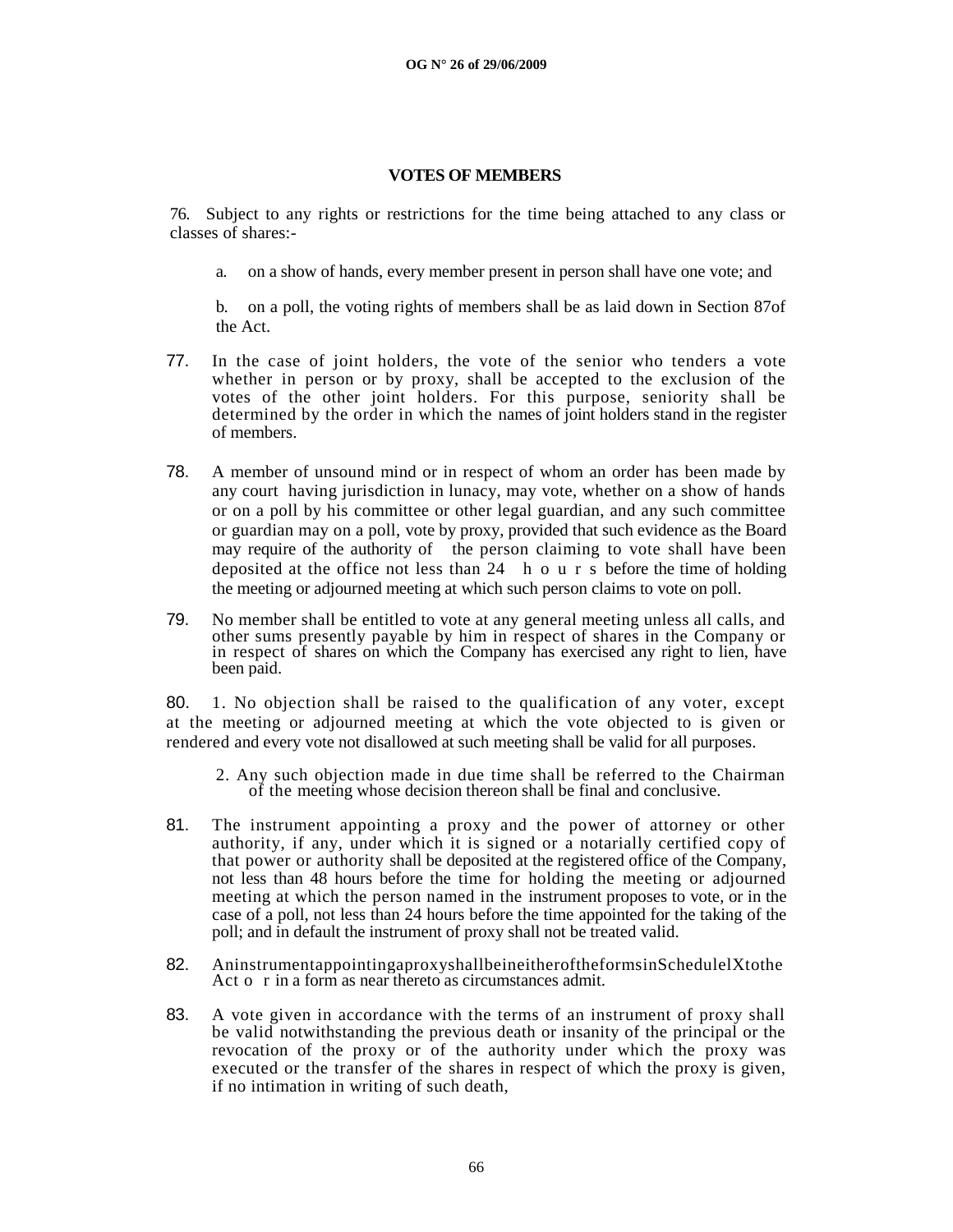insanity, revocation or transfer shall have been received by the Company at its office before the commencement of the meeting or adjourned meeting at which the proxy is used.

# **BOARD OF DIRECTORS**

- 84. The number of Directors of the Company shall not be less than three and not more than twelve.
- 85. The following shall be the First directors of the Company:
	- **(1) Mr. Daya Krishna Goyal**
	- **(2) Mrs. Premila Goyal**
	- **(3) Mr. Rajiv Kumar Gupta**
	- **(4) Mr. Ajay Krishna Goyal**
	- **(5) Mr. Sanjay Krishna Goyal**
- 86. At every Annual General Meeting of the Company one third of such of the Directors for the time being as are liable to retire by rotation in accordance with the provisions of Section 255 of the Act or if their number is not three or a multiple of three, then the number nearest to one third shall retire from office in accordance with the provisions of Section 256 of the Act.
- 87. 1. Subject to the provisions of the Companies Act, 1956 and Rules made thereunder, each Director other than the Managing Director or any other Director who is in whole time employment of the Company, shall be paid sitting fees for each meeting of the Board or a committee thereof, attended by him a sum not exceeding the limits as specified from time to time in the Act and Rules,
	- 2. Subject to the provisions of Sections 309, 310 and 314 of the Act, the Directors shall be paid such further remuneration, whether in the form of monthly payment or by a percentage of profit or otherwise, as the company in General meeting may, from time to time, determine and such further remuneration shall be divided among the Directors in such proportion and in such manner as the Board may, from time to time, determine and in default of such determination, shall be divided among the Directors equally or if so determined paid on a monthly basis.
	- 3. The remuneration of the Directors shall, in so far as it consists of a monthly payment, be deemed to accrue from day to day,
	- 4. Subject to the provisions of Sections 198, 309, 310 and 314 of the Act, if any Director be called upon to perform any extra services or make special exertions or efforts (which expression shall include work done by a Director as a member of any committee formed by the Directors) the Board may pay such Director special remuneration for such extra services or special exertions or efforts either by way of a fixed sum or by percentage of profit or otherwise and may allow such Director at the cost and expense of the Company such facilities or amenities (such as rent free house, free medical aid and free conveyance) as the Board may determine from time to time.
	- 5. In addition to the remuneration payable to them in pursuance of the Act, the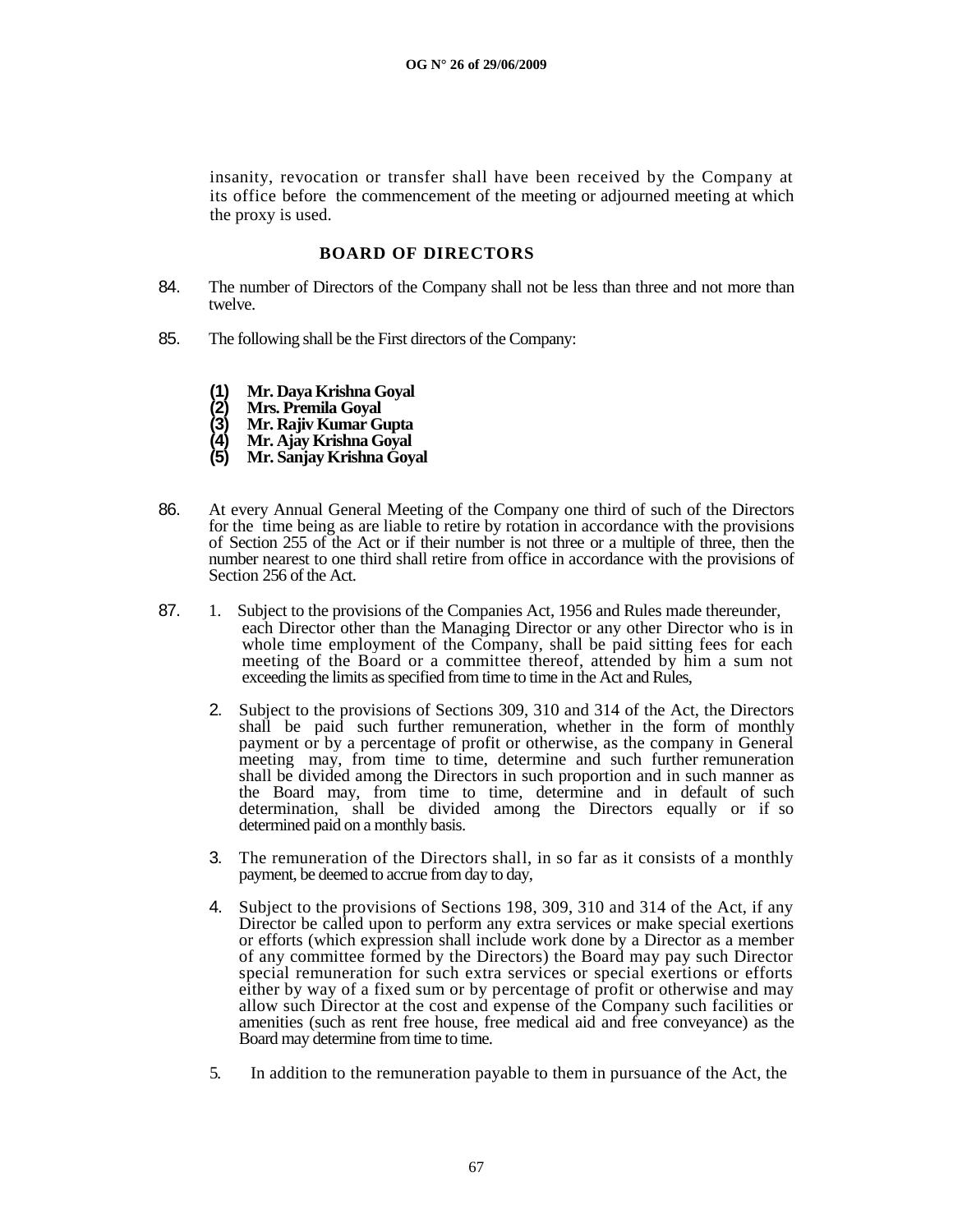Directors may be paid in accordance with Company's rules to be made by the Board all travelling, hotel and other expenses properly incurred by them: -

a. In attending the returning from meetings or adjourned meeting of the Board of

Directors or any committee thereof; or

- b. In connection with the business of the Company.
- 88. The Directors shall not be required to hold any qualification shares in the Company.
- 89. The Board of Directors shall have power to appoint additional Directors in accordance with the provisions of Section 260 of the Act.
- 90. If it is provided by any trust deed securing or otherwise in connection with any issue of debentures of the company that any person or persons shall have power to nominate a Director of the Company then in the case of any and every such issue of debentures, the persons having such power may exercise such power, from time to time and appoint a Director accordingly. Any Director so appointed is herein referred to as a Debenture Director A Debenture Director may be removed from office at any time by the person or persons in whom for the time being is vested the power under which he was appointed and another Director may be appointed in his place. A Debenture Director shall not be liable to retire by rotation, but he shall be counted in determining the number of retiring Directors.
- 91. In the course of its business and for its benefit the Company shall, subject to the provisions of the Act, be entitled to agree with any person, firm, corporation, government, financing institution or other authority that he or it shall have the right to appoint his or its nominee on the Board of Directors of the Company upon such terms and conditions as the Directors may deem fit. Such nominees and their successors in office appointed under this Article shall be called Special Directors. Special Directors shall be entitled to hold office until requested to retire by the government, authority, person, firm, institution or corporation who may have appointed them and will not be bound to retire by rotation. As and whenever a Special Director vacates office whether upon request as aforesaid or by death, resignation or otherwise the government, authority, person, firm, institution or corporation who appointed such Special Director may if the agreement so provide, appoint another Director in his place. But he shall be counted in determining the number of retiring Directors.
- 92. Subject to the provisions of Section 313 of the Act, the Board of Directors shall have power to appoint an alternate Director to act for a Director during his absence for a period of not less than three months from the State in which meetings of the Board are ordinarily held.
- 93. A Director may be or become a director of any company promoted by the company or in which it may be interested as a vendor, shareholder or otherwise and no such Director shall be accountable for any benefits received as director or shareholder of such company. Such Director before receiving or enjoying such benefits in cases in which the provisions of Section 314 of the Act are attracted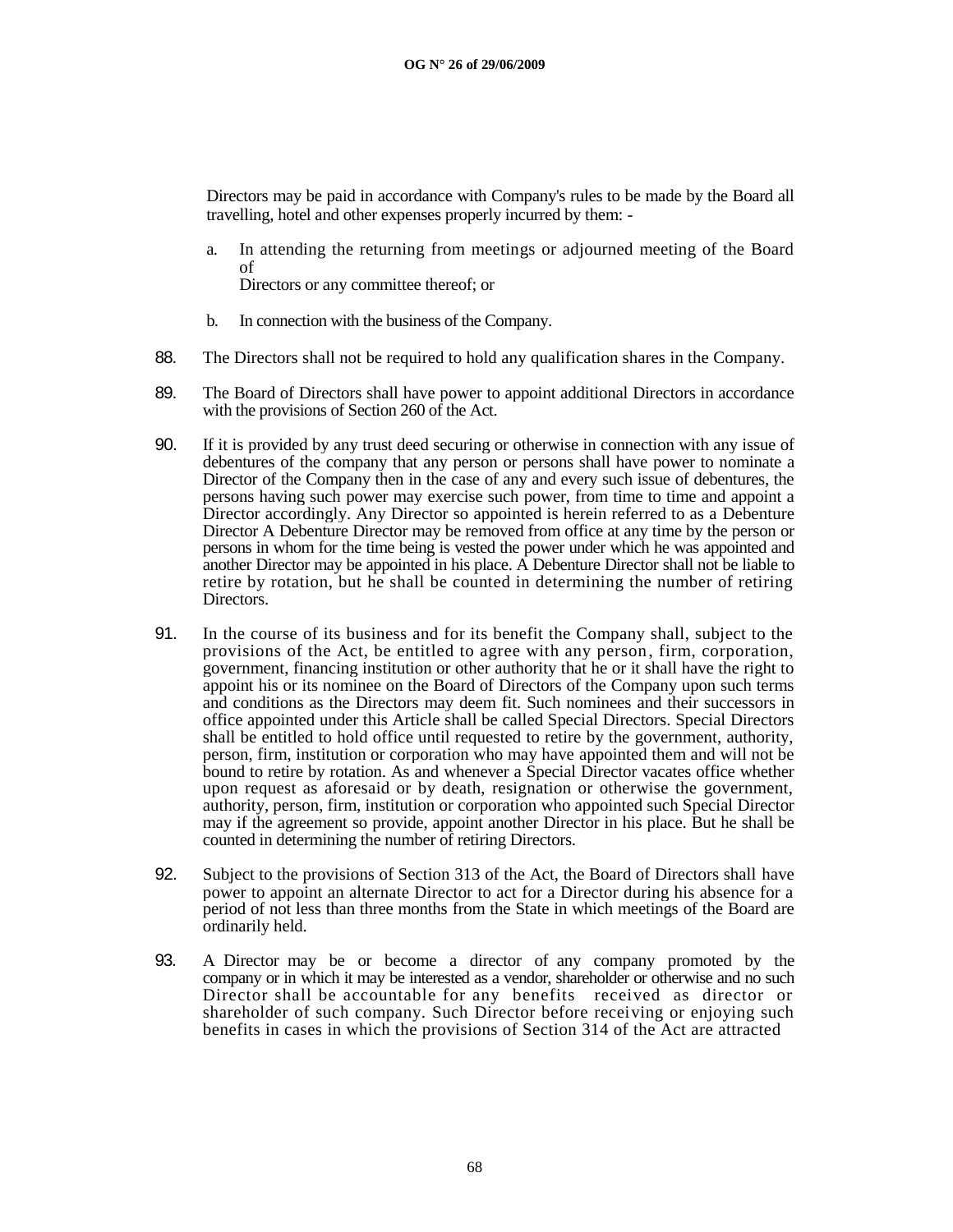will ensure that the same have been complied with.

- 94. Every nomination, appointment or removal of a Special Director shall be in writing and accordance with the rules and regulations of the government, corporation or any other institution. A Special Director shall be entitled to the same rights and privileges and be subject to same obligations as any other Director of the company.
- 95. The office of a Director shall become vacant:-
	- (i) on the happening of any of the events provided for in Section 283 of the Act;
	- (ii) on contravention of the provisions of Section 314 of the Act, or any statutory modifications thereof;
	- (iii) if a person is a Director of more than twenty companies at a time;
	- (iv) in the case of alternate Director on return of the original Director to the State, in terms of Section 313 of the Act; or
	- (v) on resignation of his office by notice in writing and is accepted by the Board.
- 96. Every Director present at any meeting of the Board or a committee thereof shall sign his name in a book to be kept for that purpose, to show his attendance thereat.

## **POWERS OF BOARD OF DIRECTORS**

- 97. The Board of Directors may pay all expenses incurred in the formation, promotion and registration of the company.
- 98. The company may exercise the powers conferred by Section 50 of the Act, with regard to having an official seal for use abroad and such powers shall be vested in the Board.
- 99. The Company may exercise the powers conferred on it by Section 157 and 158 of the Act with regard to the keeping of a foreign register; and the Board may (subject the provisions of those Sections) make and vary such regulations as it may think fit with respect to the keeping of any such register.
- 100. The Directors may enter into contracts or arrangements on behalf of the company subject to the necessary disclosures required by the Act being made wherever any Director is in any way, whether directly or indirectly concerned or interested in the contract or arrangement.

## **BORROWING POWER**

101. Subject to the provisions of sections 58A, 292 and 293 of the Act, and Regulations made thereunder and directions issued by the R.B.I, the Directors may exercise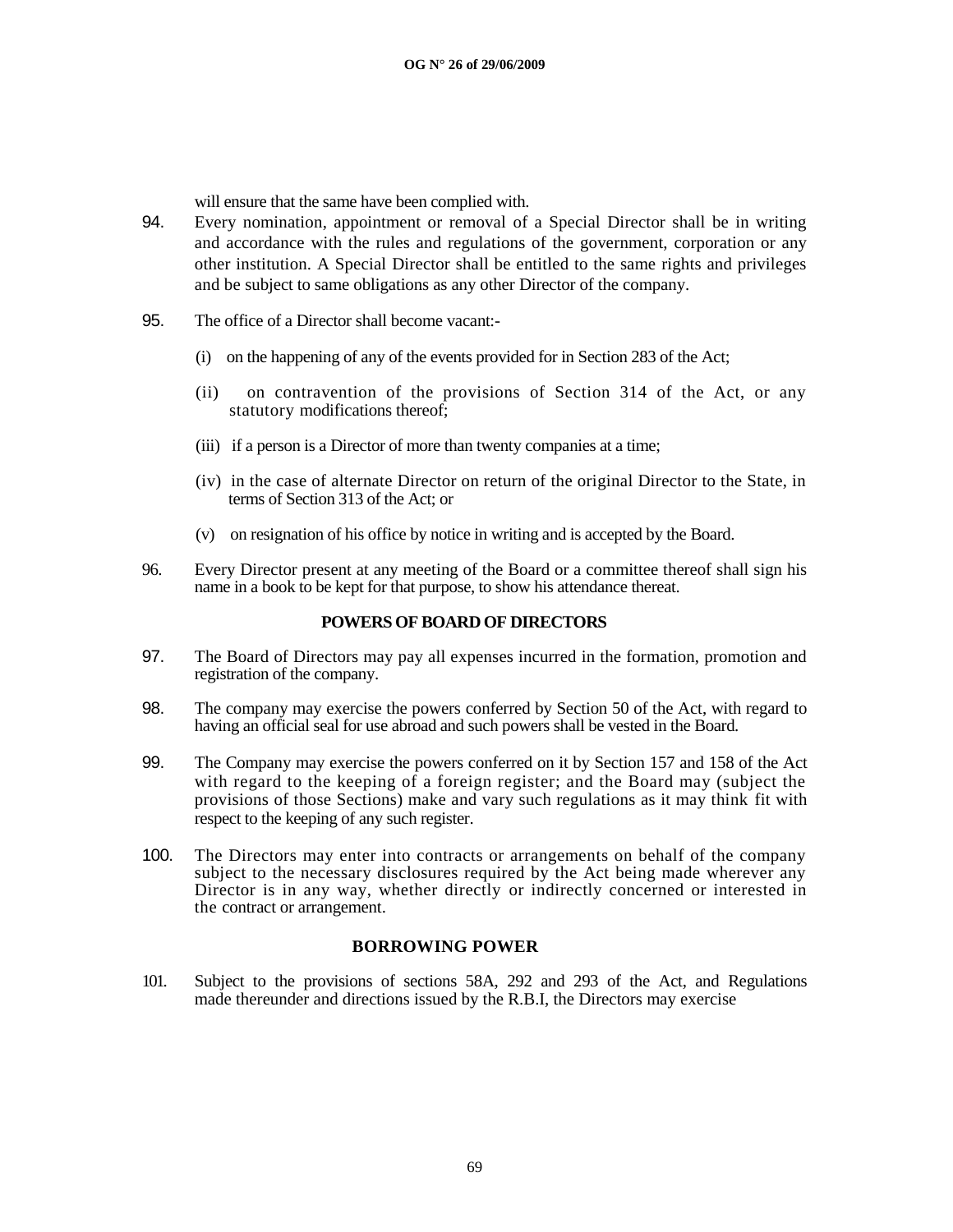all the powers of the Company to borrow money and to mortgage or charge its undertaking, property (both present and future) and uncalled capital, or any part thereof and to issue debentures, debenture-stock and other securities whether outright or as security for any debt, liability or obligation of the Company or of any third party.

- 102. The payment or repayment of moneys borrowed as aforesaid may be secured in such manner and upon such terms and conditions in all respects as the Board may think fit and in particular by a resolution passed at a meeting of the Board (and not by circulation) by the issue of debenture or debenture stock of the Company, charged upon all or any of the property of the Company (both present and future), including its uncalled capital for the time being.
- 103. Any debentures, debenture-stock or other securities may be issued at a discount, premium or otherwise, may be made assignable free from any equities between the company and person to whom the same may be issued and may be issued on the condition that they shall be convertible into shares of any authorised denomination, and with privileges and conditions as to redemption, surrender, drawings, allotment of shares, attending (but not voting) at general meetings, appointment of Directors and otherwise, provided that debentures with the right to allotment of or conversion into shares shall not be issued except with the sanction of the company in General meeting.
- 104. All cheques, promissory notes, drafts, hundies, bills of exchange and other negotiable instruments and all receipts for moneys paid to the Company, shall be signed, drawn, accepted, endorsed or otherwise executed, as the case may be, by such person and in such manner as the Board may, from time to time, by resolution determine.

# **PROCEEDINGS OF THE BOARD**

- 105. Subject to Section 287 of the Act, the quorum for a meeting of the Board of Directors shall be one third of its total strength (any fraction contained in that one third being rounded off as one) or two Directors, whichever is higher; provided that where at any time the number of interested Directors exceeds or is equal to two thirds of the total strength, the number of the remaining Directors, that is to say, the number of Directors, who are not interested, present at the meeting, being not less than two, shall be the quorum during such time.
- 106. If a meeting of the Board could not be held for want of quorum, whatever number of Directors, not being less than two, shall be present at the adjourned meeting, notice whereof shall be given to all the Directors, shall form a quorum.
- 107. 1. Save as otherwise expressly provided in the Act, questions arising at any meeting of the Board shall be decided by a majority of vote.
	- 2. In case of an equality of votes, the Chairman of the meeting shall have a second or casting vote.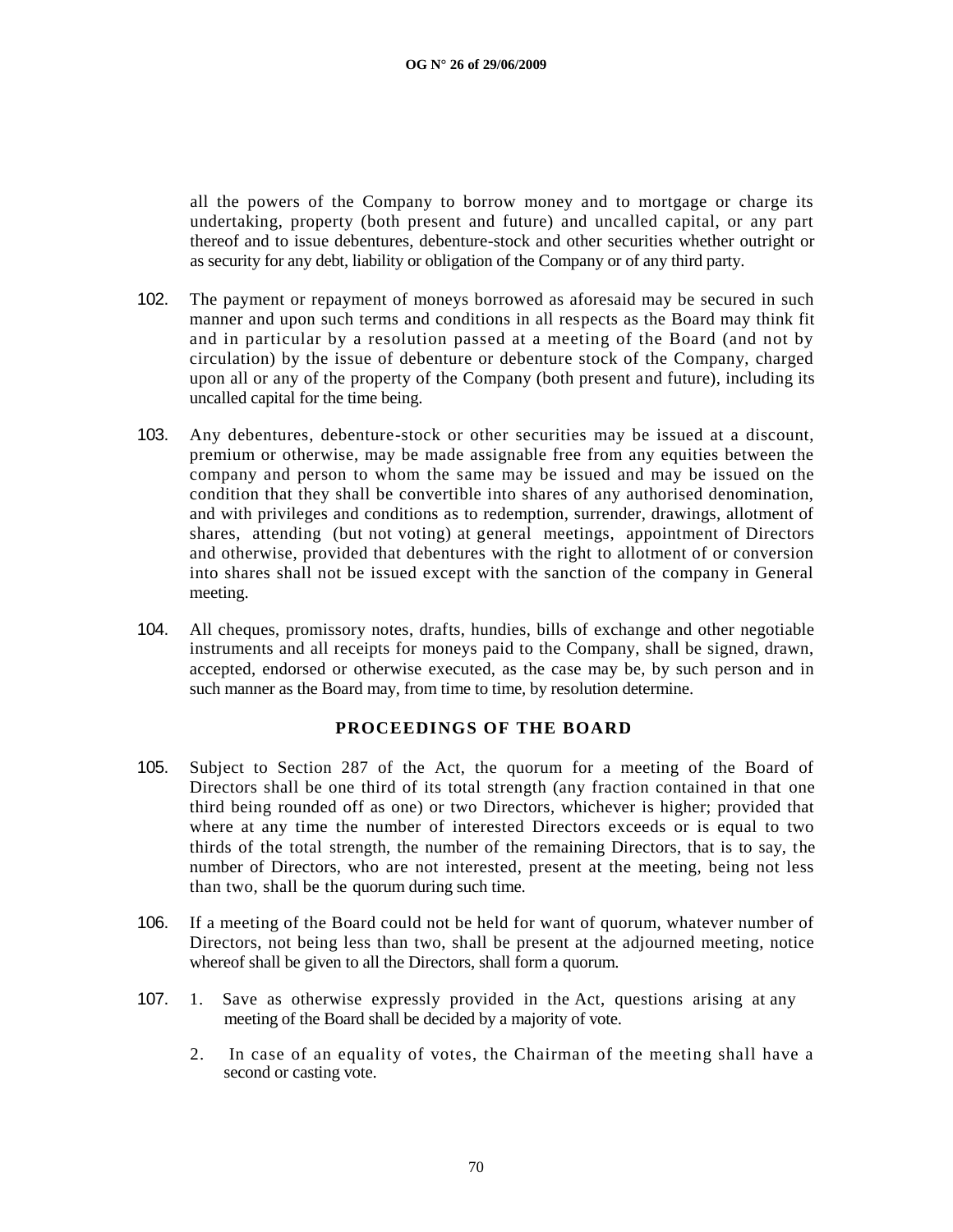- 108. The continuing Directors may act notwithstanding at any vacancy in the Board, but if and so long as their number is reduced below the quorum fixed by the Act for a meeting of the Board, the continuing Directors or Director may act for the purpose of increasing the number of Directors to that fixed for the quorum or for summoning a General Meeting of the Company, but for no other purpose.
- 109. 1. Save as provided in Article 93, the Board may elect one of its members as Chairman of its meetings and determine the period for which he is to hold office as such.
	- 2. If no such Chairman is elected or if at any meeting the Chairman is not present within fifteen minutes after the time appointed for holding the meeting, the Directors present may choose one of their members to be Chairman of the meeting.
- 110. Subject to the restrictions contained in Section 292 and 293 of the Act, the Board may delegate any of its powers to committees of the Board consisting of such member or members of its body as it thinks fit and it may, from time to time, revoke such delegation and discharge any such committee of the Board either wholly or in part, and either as to persons or purposes, but every committee of the Board so formed shall in the exercise of the powers so delegated conform to any regulations that may from time to time be imposed on it by the Board. All acts done by any such Committee of the Board in conformity with such regulations and in fulfilment of the purposes of their appointment but not otherwise, shall have the like force and effect as if done by the Board.
- 111. The meetings and proceedings of any such committee of the Board, consisting of two or more members shall be governed by the provisions herein contained for regulating the meetings and proceedings of the Directors so for as the same are applicable thereto and are not superseded by any regulations made by the Directors under the last preceeding Article.
- 112. 1. A committee may elect a chairman of its meetings.
	- 2. If no such chairman is elected or if at any meeting the chairman is not present within five minutes of the time appointed for holding the meeting, the members present may choose one of their members to be chairman of the meeting.
- 113. 1. A committee may meet and adjourn as itthinks proper.

2. Questions arising at any meeting of a committee shall be determined by a majority of votes of the members present and in case of an equality of votes, the Chairman shall have, a second or casting vote.

114. All acts done by any meeting of the Board or by a committee thereof or by any person acting as a Director shall, notwithstanding that it shall afterwards be discovered that there was some defect in the appointment or continuance in office of any such Director or persons acting as aforesaid; or that they or any of them were disqualified or had vacated office or were not entitled to act as such, or that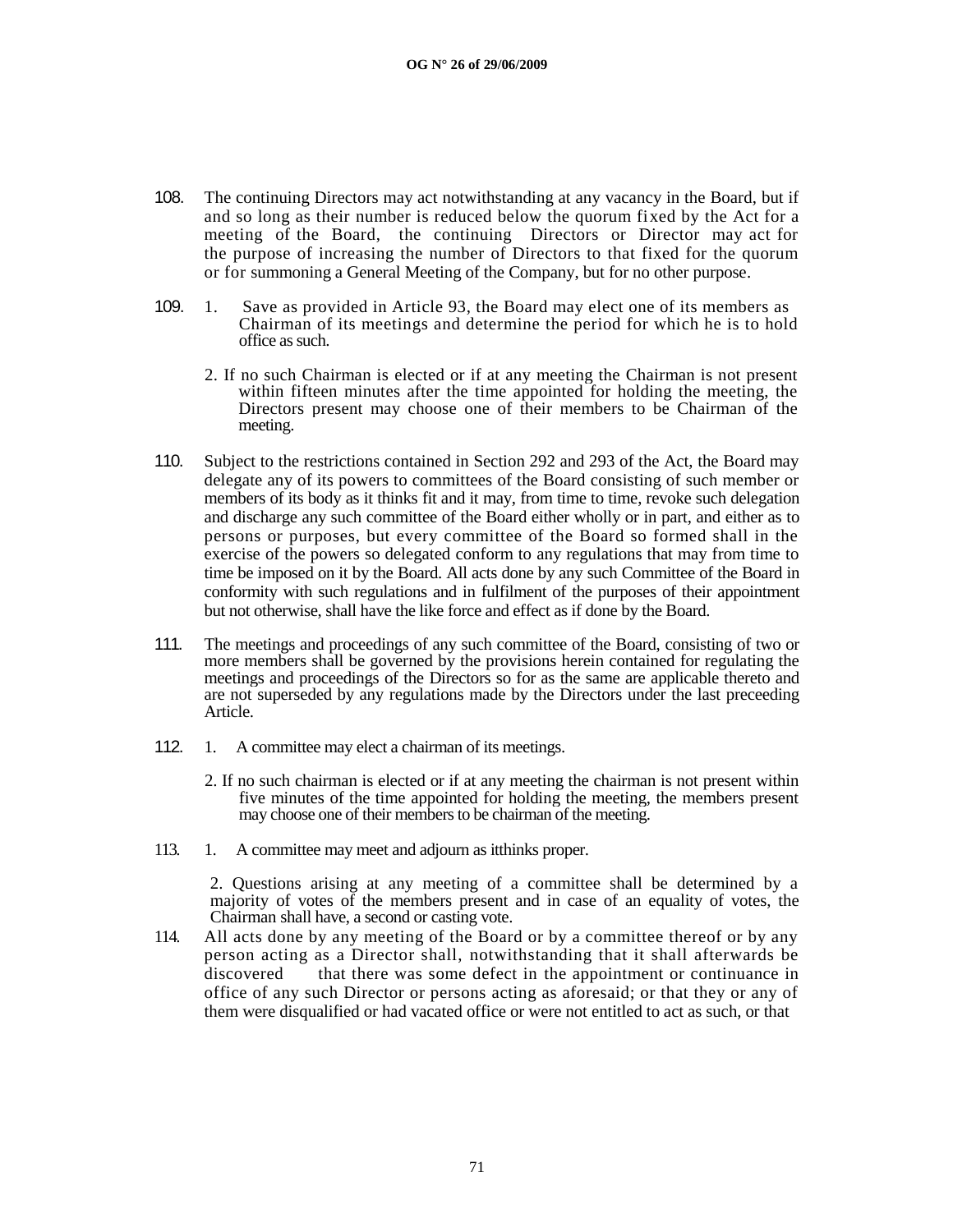the appointment of any of them had been terminated by virtue of any provisions contained in the Act or in these Articles, be as valid as if every such person had been duly appointed, had duly continued in office, was qualified, had continued to be a Director, his appointment had not been terminated and he had been entitled to be a Director provided that nothing in this Article shall be deemed to give validity to any act done by a Director after his appointment has been shown to the company to be invalid or to have terminated.

115. Subject to Section 289 of the Act and except a resolution which the Act requires specifically to be passed in any board meeting, a resolution in writing, signed by the majority members of the Board or of a committee thereof, for the time being entitled to receive notice of a meeting of the Board or committee, shall be as valid and effectual as if it had been passed at a meeting of the Board or committee, duly convened and held.

# **MANAGING DIRECTOR (S) AND WHOLE TIME DIRECTOR (S)**

116. Subject to provisions of Sections 197A, 269,198 and 309 of the Act, the Board of Directors may, from time to time, appoint one or more of their body to the office of Managing Director/s or whole time Director/s fora period not exceeding 5 (five) years at a time and on such terms and conditions as the Board may think fit and subject to the terms of any agreement entered into with him, may revoke such appointment, and in making such appointments the Board shall ensure compliance with the requirements of the Companies Act, 1956 and shall seek and obtain such approvals as are prescribed by the Act, \provided that a Director so appointed, shall not be whilst holding such office, be subject to retirement by rotation but his appointment shall be automatically determined if he ceases to be a Director, However, he shall be counted in determining the number of retiring Directors.

117. The Board may entrust and confer upon Managing Director/s or Whole time Director/s any of the powers of management which would not otherwise be exercisable by him upon such terms and conditions and with such restrictions as the Board, may think fit, subject always to the superintendence, control and direction of the Board and the Board may, from time to time, revoke, withdraw, alter or vary all or any of such powers.

## **SECRETARY**

118.1. Subject to section 383A of the Act, a Secretary of the Company may be appointed by the Board on such terms, at such remuneration and upon such conditions as it may think fit, and any secretary so appointed may be removed by the Board.

- 2. A Director may be appointed as a Secretary.
- 119. Any provision in the Act or these regulations requiring or authorising a thing to be done by or to a Director and the Secretary shall not be satisfied by its being done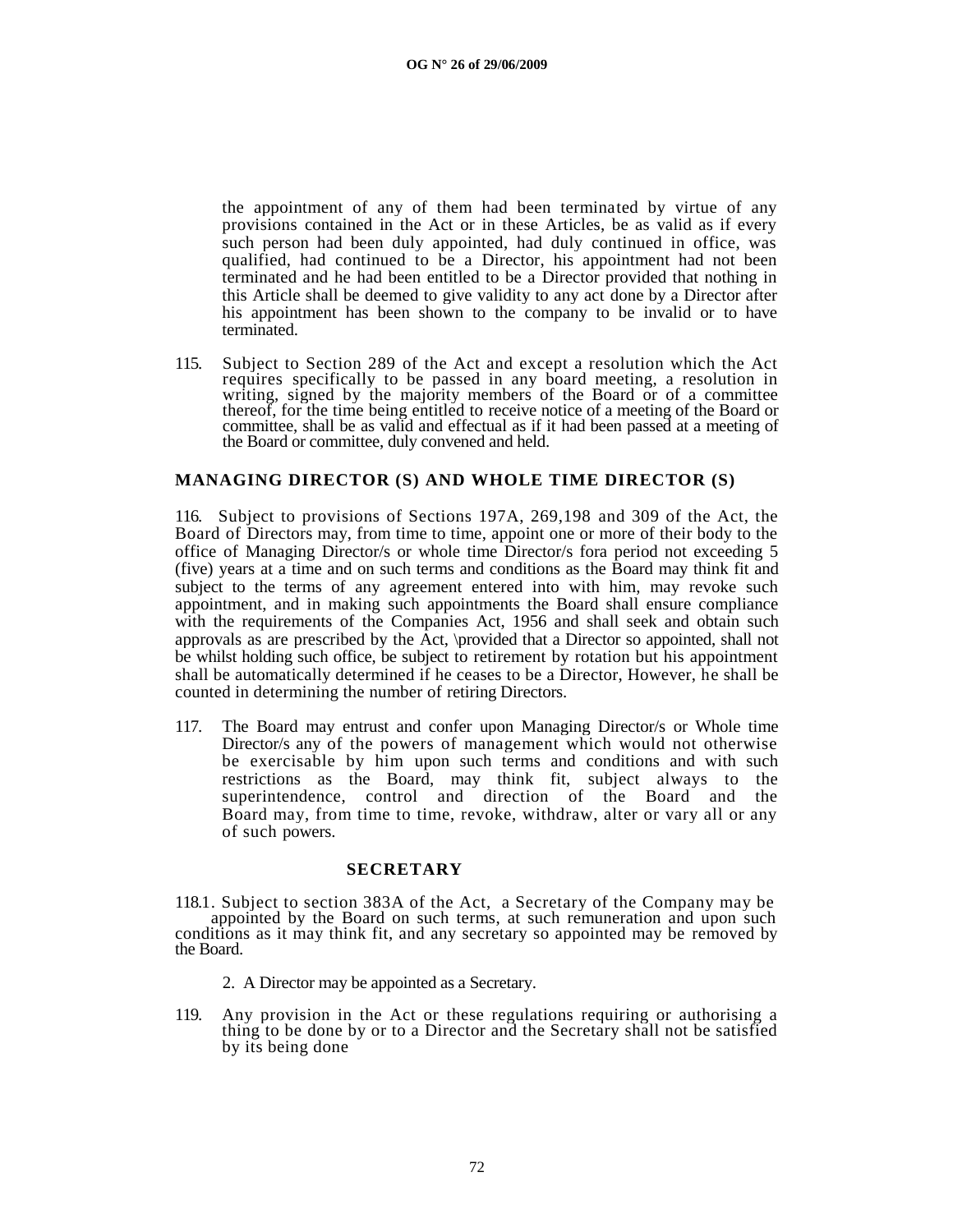by orto the same person acting both as Director and as, or in place of the Secretary.

## **THE SEAL**

- 120. 1. The Board shall provide a common seal for the purposes of the Company and shall have power, from time to time, to vary or cancel the same and substitute a new seal in lieu thereof. The Board shall provide for the safe custody of the seal for the time being.
	- 2. Subject to any statutory requirements as to Share Certificates or otherwise, the seal of the Company shall not be affixed to any instrument except by authority of a resolution of the Board or of a Committee of the Board authorised by it in that behalf and except in the presence of at least one Director and of the Secretary or of two Directors who shall sign every instrument to which the seal of the Company is so affixed in their presence. This is, however, subject to Rule 6 of the Companies (Issue of Share Certificates) Rules, 1960.
	- 3. The Board shall also be at liberty to have an official seal in accordance with Section 50 of the Act, for use in any territory, district or place outside India. The Company shall, however, comply with Rule 6 of the Companies (Issue of Share Certificates) Rules, 1960.

### **DIVIDENDS AND RESERVES**

- 121. The Company in general meeting may declare dividends but no dividend shall exceed the amount recommended by the Board.
- 122. The Board may, from time to time, pay to the members such interim dividends as appear it to be justified by the profits earned by the company.
- 123. 1. The Board may, before recommending any dividend, set aside out of the profits of the Company, such sums, as it may think proper, as reserve or reserves which shall at the discretion of the Board, be applicable for any of the purposes to which the profits of the Company may be properly applied, including provision for meeting contingencies or for equalising dividends and pending such applications may at the like discretion either be employed in the business of the Company or be invested in such investments (other than shares of the Company) as the Board may, from time to time, thinkfit.
	- 2. The Board may also carry forward any profits which it may think prudent not to divide, without setting them aside as a reserve.
- 124. 1. Subject to the rights of the persons, if any, holding shares with special rights as to dividends, all dividends shall be declared and paid according to the amounts paid or credited as paid on the shares in respect whereof the dividend is paid.
	- 2. No amount paid or credited as paid on a share in advance of calls shall be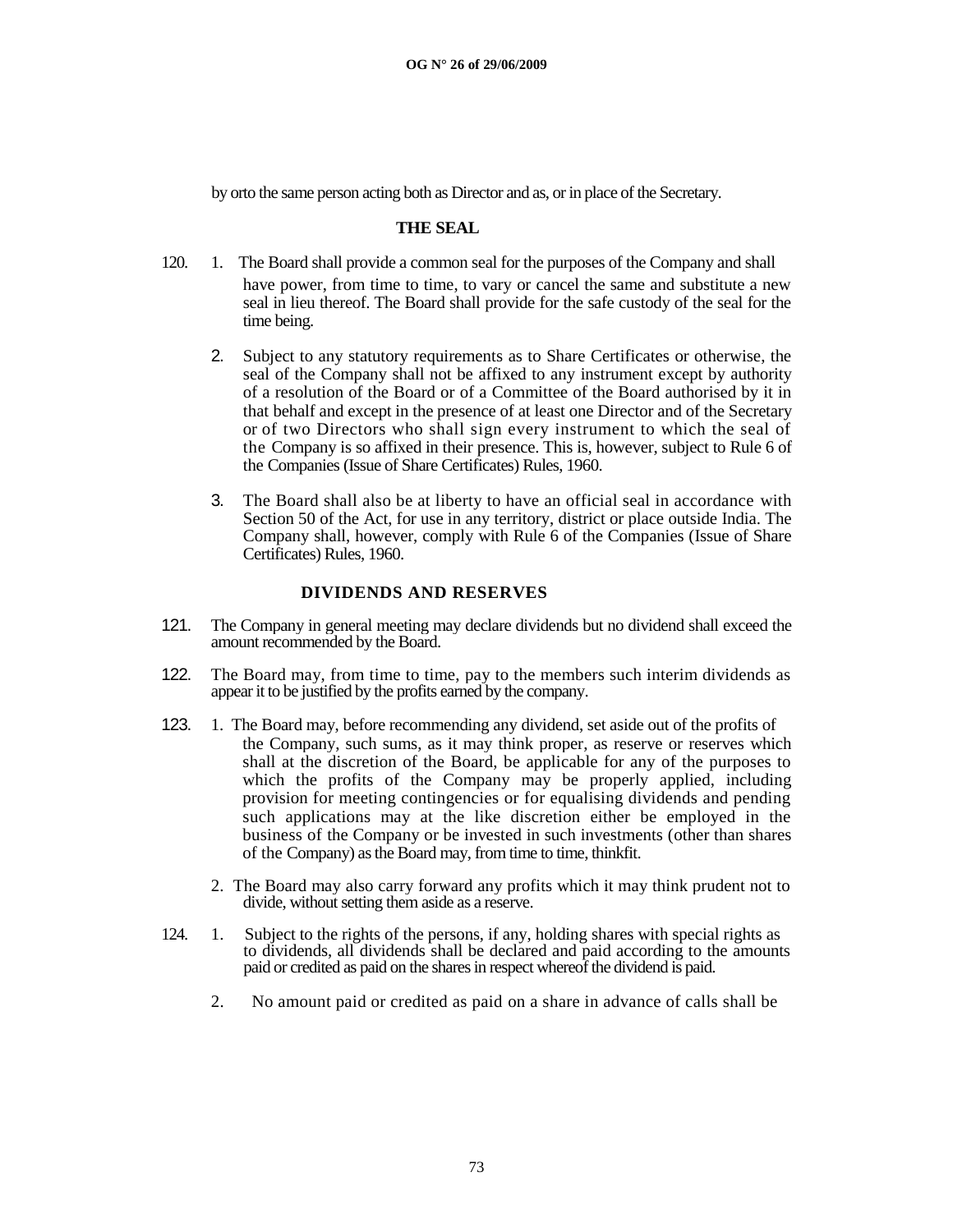treated forthe purposes of this regulation as having been paid on the share.

- 3. All dividends shall be apportioned and paid proportionately to the amounts paid or credited as paid on the shares during any portion or portions of the period in respect of which the dividend is paid, but if any share is issued on terms providing that it shall rank for dividend as from a particular date such share shall rank for dividend accordingly.
- 125. The Board may deduct from any dividend payable to any member all sums of money, if any, presently payable by him to the Company on account of calls or otherwise in relation to the shares of the Company subject to section 205Aof the Act.
- 126. 1. Any dividend, interest or other moneys payable in cash in respect of shares may be paid by cheque or warrant sent through the post direct to the registered address of the holder or, in case of joint holders, to the registered address of that one of the joint holders who is first named on the register of members, or to such person and to such address as the first named holder or joint holder may in writing direct.
	- 2. Every such cheque or warrant shall be made payable to the order of the person to whom it is sent.
- 127. Any one of two or more joint holders of a share may give effectual receipts for any dividends, bonus or other moneys payable in respect of such share.
- 128. Notice of any dividend that may have been declared shall be given to the persons entitled to share therein in the manner mentioned in the Act.
- 129. No dividend shall bear interest against the Company, irrespective of the reason for Which it has remained unpaid. No unclaimed dividends shall be forfeited by the Board and the company shall comply with the provisions of Section 205(A) of the Companies Act in respect of such dividends.

### **ACCOUNTS**

- 130. 1. The Board shall cause proper books of accounts to be maintained under section 209 of the Act.
	- 2. The Board shall, from time to time, determine whether and to what extent and at what times and places and under what conditions or regulations, the accounts and books of the company or any of them, shall be open to the inspection of members not being Directors.
	- 3. Subject to provisions of section 209A of the Act, no member (not being a Director) shall have any right of inspection to any account or book or document of the Company, except as conferred by law or authorised by the Board or by the Company in General Meeting.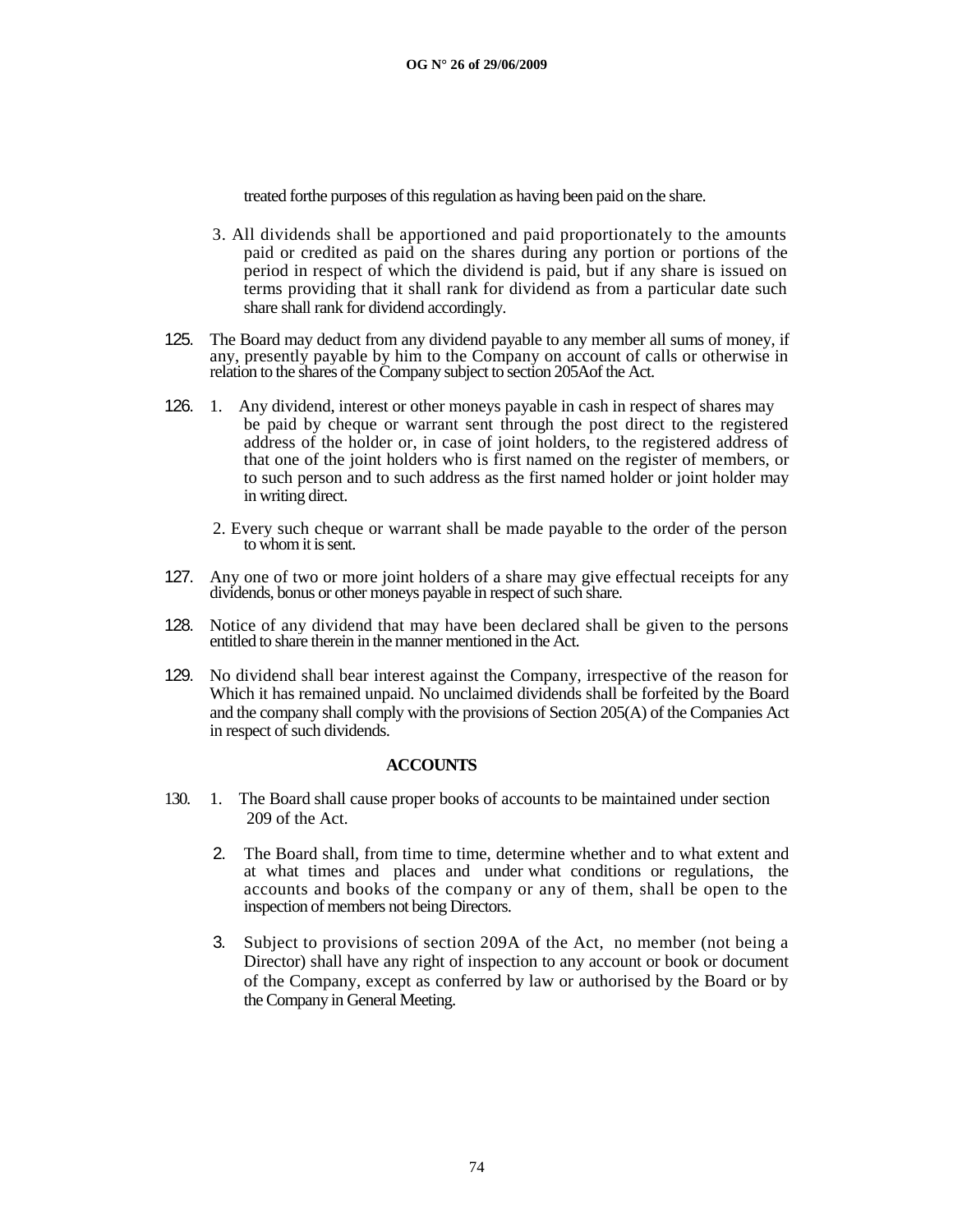## **BALANCE SHEET AND PROFIT AND LOSS ACCOUNT**

131. Balance sheet and Profit and Loss Account of the Company will be audited once in a year by a qualified auditorfor Correctness as per provisions of the Act.

## **AUDIT**

132. 1. The first auditor of the Company shall be appointed by the Board of Directors within one month after its incorporation who shall hold office till the conclusion of the FirstAnnual General Meeting.

- 2. The Board of Directors may fill up any Casual Vacancy in the office of the Auditors.
- 3. The remuneration of the auditors shall be fixed by the company in the annual general meeting except that remuneration of the first or any auditors appointed by the directors may be fixed by the directors.

## **CAPITALISATION OF PROFITS**

- 133. 1. The company in general meeting may, upon the recommendation of the Board resolve :
	- a. that it is desirable to capitalise any part of the amount for the time being standing to the credit of any of the Company's reserve accounts or to the credit of the Profit and Loss Account, or otherwise available for distribution; and
	- b. that such sum be accordingly set free for distribution in the manner specified in clause (2) among the members who would have been entitled thereto, if distributed by way of dividend and in the same proportions.

2. The sum aforesaid shall not be paid in cash, but shall be applied, subject to the provisions contained, in clause (3), either in ortowards:-

- (i) Paying up any amounts for the time being unpaid on any shares held by such members respectively;
- (ii) Paying up in full, unissued shares of the Company to be alloted and distributed, credited as fully paid up, to and amongst such members in the proportions aforesaid; or
- (iii) Partly in the way specified in sub-clause (i) and partly in that is specified in sub-clause (ii).

3. Any share premium account and any capital redemption reserve fund may, for the purpose of this regulation, only be applied in the paying up of unissued share to be issued to members of the Company as fully paid bonus shares.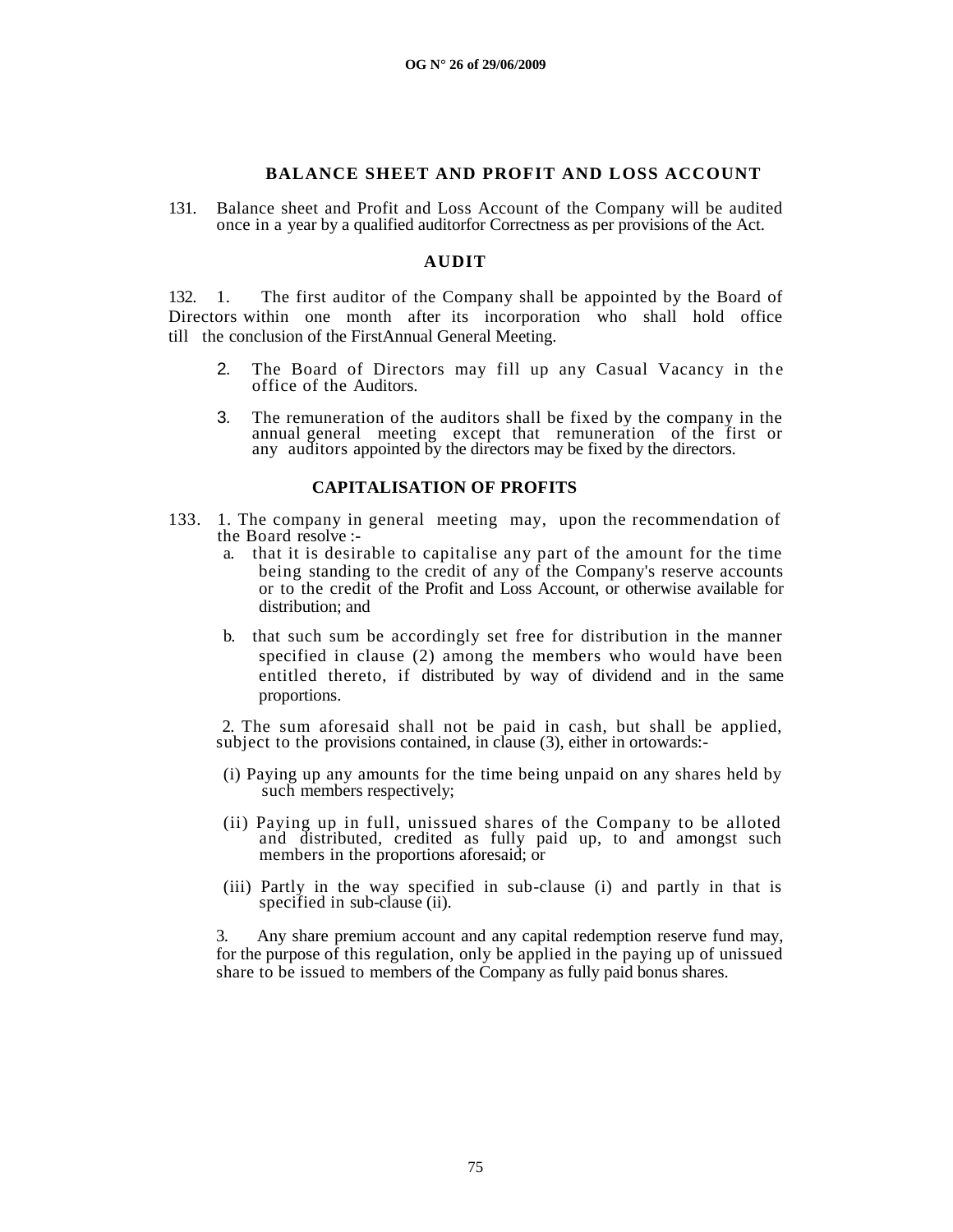4. The Board shall give effect to the resolution passed by the Company In pursuance of this regulation.

134.1. Whenever such a resolution as aforesaid shall have been passed, the Board shall:-

- a. make all appropriations and applications of the undivided profits resolved to be capitalised thereby and allotment and issue of fully paid shares, if any; and
- b. do all acts and things required to give effect thereto.
- 2. The Board shall have full power:
	- a. to make such provision, by the issue of fractional certificates or by payment in cash or otherwise as it thinks fit in the case of shares becoming distributable in fractions; and also
	- b. to authorise any person to enter, on behalf of all the members entitled thereto, into an agreement with the company providing for the allotment to him respectively, credited as fully paid up, of any further shares to which that may be entitled upon such capitalisation or (as the case may require) for the payment by the company on their behalf, by the application thereto of their respective proportions of the profit resolved to be capitalised, of the amounts or any part of the amounts remaining unpaid on their existing shares.
- 3. Any agreement made under such authority shall be effective and binding on all such members.

### **SECRECY**

135. Subject to the provisions of law of land and the Act, no member or other person (not being a Director) shall be entitled to visit or inspect the Company's works without the permission of the Board of Directors or the Managing Director to require discovery of any information respecting any details of the Company's business, trading or customers of any matter which is or may be in the nature of a trade secret, mystery of trade or secret process or any other matter which may relate to the conduct of the business of the Company or which in the opinion of the Directors, it will be inexpedient in the interest of the Company to disclose.

### **WINDING UP**

136. 1.If the Company shall be wound up, the liquidator may, with the sanction of a special resolution of the Company and any other sanction required by the Act, divide amongst the members, in specie or kind, the whole or any part of the assets of the Company, whether they shall consist of property of the same kind or not.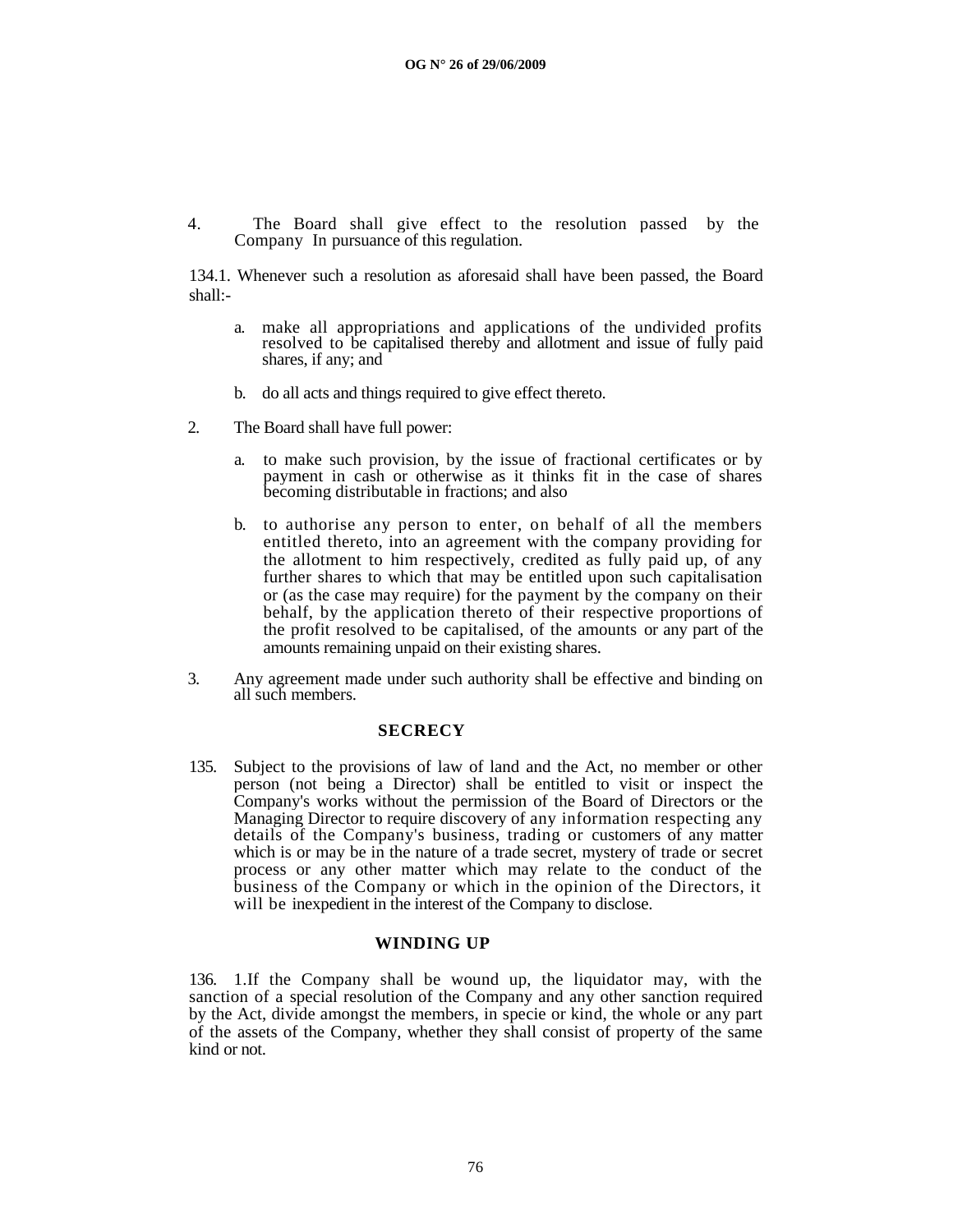- 2. For the purpose aforesaid, the liquidator may set such values as he deems fair upon any property to be divided as aforesaid and may determine how such division shall be carried out as between the members or different classes of members.
- 3. The liquidator may, with the like sanction, vest the whole or any part of such assets in trustees upon such trusts for the benefit of the contributories as the liquidator, with the like sanction, shall thinkfit but so that no member shall be compelled to accept any shares or other securities whereon there is any liability.

## **INDEMNITY**

137. Subject to the provisions of Section 201 of the Act, every Director, auditor, secretary and other officer or servant of the Company (all of whom are hereinafter referred to as officer or servant) shall be indemnified by the Company and it shall be the duty of the Directors out of the funds of the Company to pay, all bonafide costs, losses and expenses which any such officer or servant may incur or become liable to by reason of any contract entered into or act or thing done or omitted by him as such officer or servant or in any way in the discharge of his duties; and in particular and so as not to limit the generality of the foregoing provisions, against any liability incurred by such officer or servant in defending any bonafide proceedings whether civil or criminal in which a judgement is given in his favour or in which he is acquitted or discharged or in connection with any application under Section 633 of the Act in which relief is granted to him by the Court. The amount for which such indemnity is provided shall immediately attach as a charge on the property of the Company.

## **STOCK EXCHANGE**

138. Till such time as the company remains a member of any recognised Stock Exchange in India, the Board as well as all the members of the company shall take such steps as are necessary to alter, amend or adopt such provisions in the Memorandum and articles of Association of the company as may be required by such Exchange and any alteration or amendment of the Memorandum of Association and the Articles of Association of the company will be subject to the prior approval of the Stock Exchange in writing and shall be in compliances with any rules or conditions that may be prescribed by the Stock Exchange in this behalf from time to time.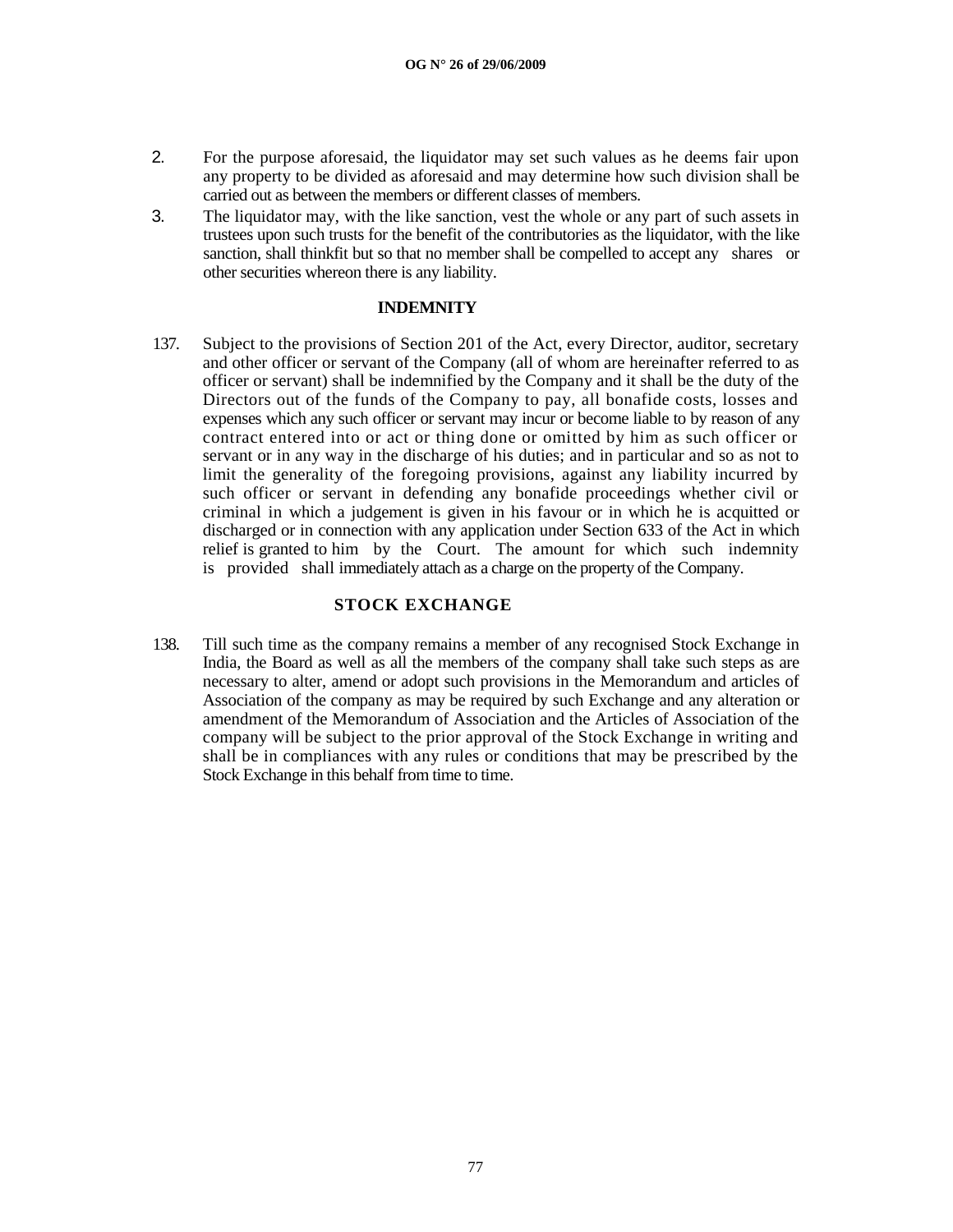| SI                                                      | Name. Description.                                                                                     | Signature                | <b>Signature of Witness</b>    |  |
|---------------------------------------------------------|--------------------------------------------------------------------------------------------------------|--------------------------|--------------------------------|--|
|                                                         | Occupation and Address<br>of the Subscribers                                                           | $\alpha$ f<br>Subscriber | with address<br>and occupation |  |
| 1.                                                      | DAYA KRISHNAGOYAL                                                                                      |                          |                                |  |
|                                                         | S/o Sri Harbilas Goval<br>D-1086 New Friends<br>New Delhi-110065<br>(Business)                         | $Sd$ -                   |                                |  |
| 2.                                                      | PREMILA GOYAL                                                                                          |                          |                                |  |
|                                                         | W/o D. K. Goval<br>D-1086 New Friends<br>New Oelhi-110065<br>(Business)                                | $Sd$ -                   |                                |  |
| 3.                                                      | <b>RAJIV KUMAR GUPTA</b>                                                                               |                          |                                |  |
|                                                         | S/o Shri Shri RamGupta<br>S-369 Greater Kailash-LL<br>New Delhi-110048<br>(Business)                   | Sd/-                     |                                |  |
| 4.                                                      | AJAY KRISHNA GOYAL                                                                                     |                          |                                |  |
|                                                         | S/o Shri D K GOYAL<br>D-1086, New Friends<br>New Delhi <sub>-110065</sub><br>(Business)                | $Sd$ /-                  |                                |  |
| $\mathbf{5}$                                            | <b>SANIAY KRISHNA</b><br>S/o Shri D. K. Goval<br>D-1086. New Friends<br>New Delhi-110065<br>(Business) | Srl/                     |                                |  |
| 6.                                                      | <b>CHARU GOYAL</b>                                                                                     |                          |                                |  |
|                                                         | W/oA.K. Goval<br>D-1086 New Friends<br>New Delhi-110065<br>(Business)                                  | $Sd$ <sup>-</sup>        |                                |  |
| 7.                                                      | <b>JAISHREE GOYAL</b>                                                                                  |                          |                                |  |
|                                                         | W/o S. K. Goval<br>D-1086. New Friends<br>New Delhi-110065<br>(Business)                               | Sd/-                     |                                |  |
|                                                         |                                                                                                        |                          |                                |  |
| <b>Place: NEW</b><br>Date the 14th day of December 1995 |                                                                                                        |                          |                                |  |

**DELHI**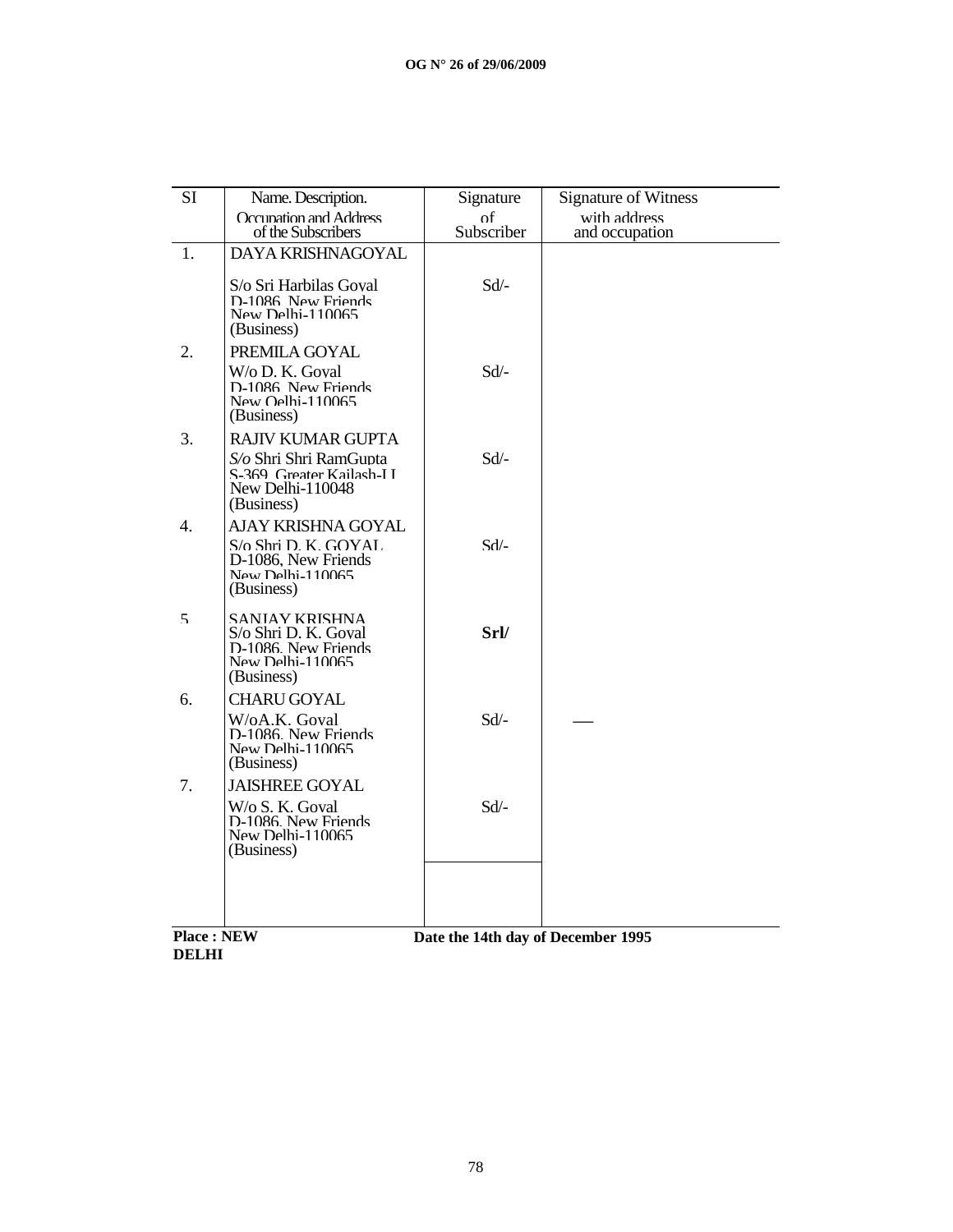## **AS N° 184**

Reçu en dépôt au Bureau de l'Agence Nationale d'Enregistrement Commercial, le 08/04/2009 et inscrit au registre ad hoc des actes de sociétés sous le n°RCA 337/09/NYR, le dépôt des **Statuts de la société** "**ANGELIQUE INTERNATIONAL LTD".**

# **Droits perçus**

- Droit de dépôt : 5000frw.

- Suivant quittance N° 2162 du 08/04/2009

 **Le Rigistraire Général Eraste KABERA (sé)**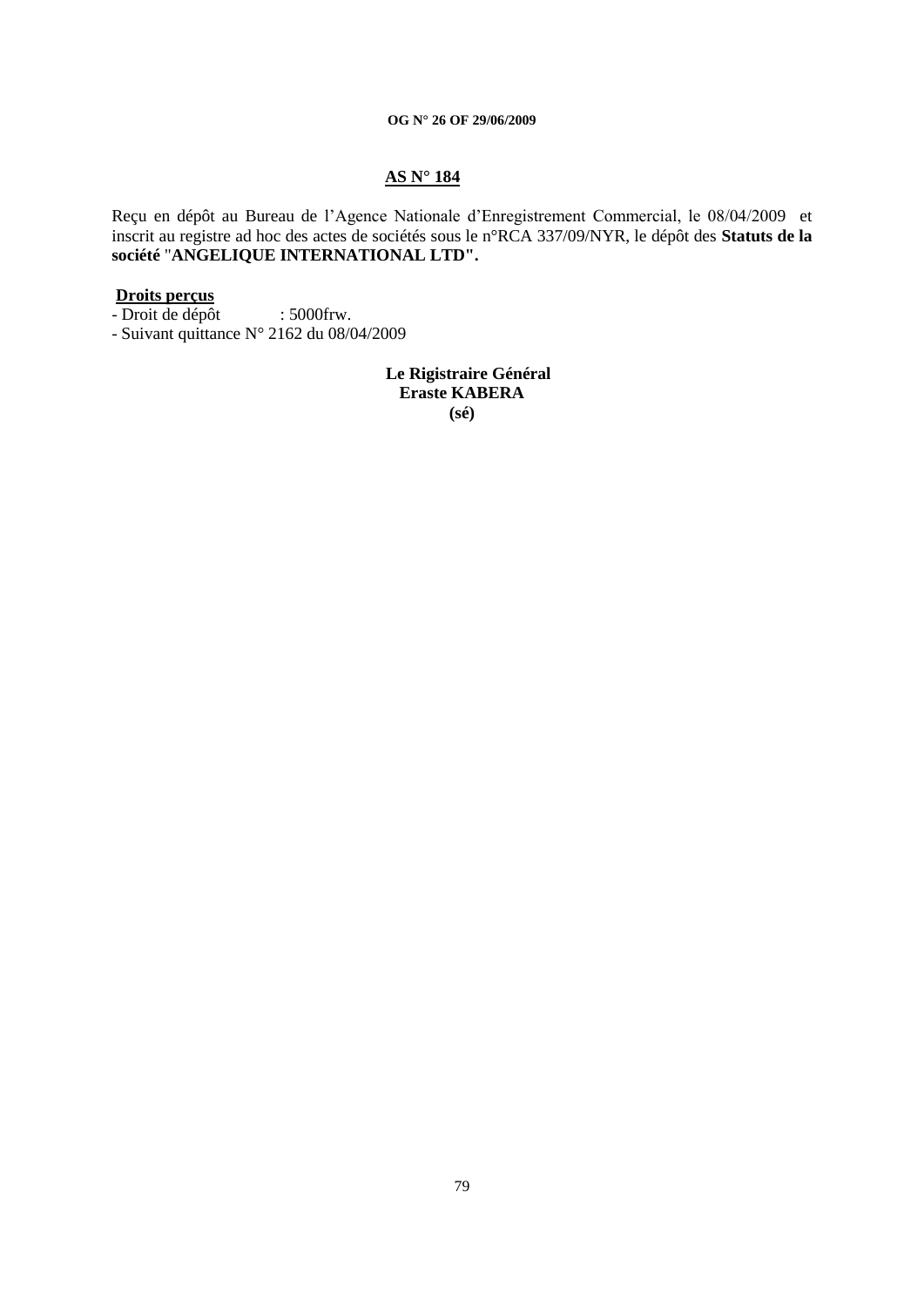# **MAXINET GROUP S.A.R.L. STATUTS**

### **Entre les soussignés** :

- 1. Monsieur Pasa MWENENGANUCYE, de Nationalité Rwandaise, résidant à Kigali,
- 2. Madame Nadine NZARAMBA, de Nationalité Rwandaise, résidant à Kigali,
- 3. Madame Scholastique NYIRABALINDA, de Nationalité Rwandaise, résidant à Kigali,

Il a été convenu ce qui suit :

## **CHAPITRE PREMIER : DENOMINATION – SIEGE SOCIAL – OBJET – DUREE**

## **Article premier**

Il est constitué entre les soussignés, une société à responsabilité limitée régie par les lois en vigueur au Rwanda et par les présents statuts, dénommée **« MAXINET GROUP S.A.R.L. »**

# **Article 2**

Le siège social est fixé dans la ville de Kigali à la boite postale 2780 Kigali où tous les actes doivent être légalement notifiés. Le siége social pourra être transféré en toute autre localité de la République du Rwanda par décision de l'Assemblée générale. La société peut avoir des succursales, agences ou représentations tant au Rwanda qu'à l'étranger.

## **Article 3**

La société a pour objet de faire des études et des réalisations dans les domaines du courtage commercial notamment dans les domaines précis suivants :

- Participation au sein de différentes structures commerciales ayant les objets similaires ou stratégiques pour la société,
- Développement des stratégies de vente, marketing et plans médias,
- $\triangleright$  Gestion de projets et Implantation de chaînes de distribution.
- $\triangleright$  Facilitation documentaire et transactionnelle pour les investisseurs.

La société peut accomplir toutes autres activités y afférentes de manière directe ou indirecte et des opérations généralement quelconques, financières, mobilières ou immobilières, se rapportant directement ou indirectement à son objet ou de nature à le favoriser ; elle peut notamment s'intéresser à toute entreprise ayant un objet similaire, analogue ou connexe au sien ou simplement utile à la réalisation de tout ou partie de son objet social.

## **Article 4**

La société est créée pour une durée indéterminée prenant cours à la date d'immatriculation au registre de commerce. Elle peut être dissoute à tout moment par décision de l'Assemblée Générale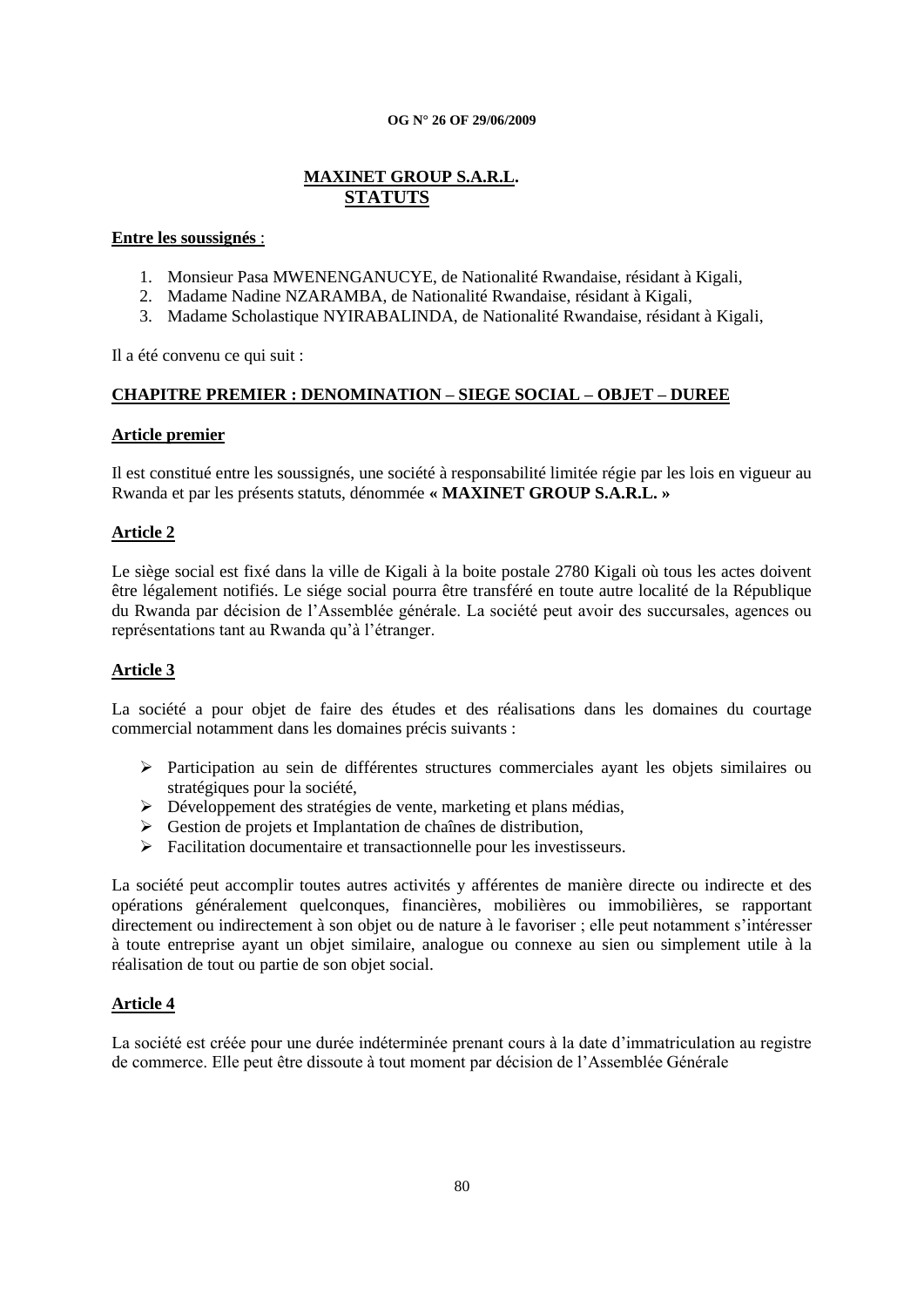## **CHAPITRE II : CAPITAL SOCIAL – PARTS SOCIALES**

## **Articles 5**

Le Capital est Fixé à la somme de Un Million de Francs Rwandais (1.000.000 Frw) représentant 100 Parts sociales d'une valeur de Dix Mille Francs Rwandais (10.000 Frw) chacune. Les parts sont intégralement souscrites et entièrement libérées de la manière suivante :

- Monsieur Pasa MWENENGANUCYE, 38 Parts, soit 380.000 Frw,
- > Madame Nadine NZARAMBA, 37 Parts, soit 370.000 Frw,
- -
- > Madame Scholastique NYIRABALINDA, 25 Parts, soit 250.000 Frw,

## **Article 6**

Le capital social peut être augmenté par décision de l'Assemblée Générale statuant dans les conditions requises pour la modification des statuts. En cas d'augmentation du capital, les associés disposent d'un droit de préférence pour la souscription de tout ou partie de ladite augmentation. Le cas échéant, l'assemblée générale des associés décide de l'importance dudit droit de préférence ainsi que du délai dans lequel il devra être exercé et toutes autres modalités de son exercice.

## **Article 7**

Les associés ne sont responsables des engagements de la société que jusqu'à concurrence du montant de leurs parts souscrites. Chaque part sociale confère un droit égal dans la répartition des bénéfices et produits de la liquidation.

# **Article 8**

Les parts sociales sont nominatives. Il est tenu au siège social un registre des associés qui mentionne la désignation précise de chaque associé et le nombre de ses parts, les cessions des parts datées et signées par le cédant et le cessionnaire ou par leurs fondés de pouvoir, les transmissions à cause de mort et les attributions par suite de partage datées et signées par les bénéficiaires et le Gérant.

Tout associé et tout tiers intéressé peut prendre connaissance du registre sans le déplacer.

La société n'est pas dissoute par le décès, le retrait, l'interdiction, la faillite ou la déconfiture de l'un des associés. En cas de décès de l'un des associés, la société ne sera pas dissoute, seul l'héritier ou l'ayant droit, désigné préalablement par testament pourra faire valoir la cession des parts.

Dans le cas contraire de l'existence d'un testament, la destination des parts suivra la législation en cours dans la République Rwandaise.

## **Article 9**

Les parts sociales sont librement cessibles entre les associés. Toute cession ou transmission des parts sociales à d'autres personnes est subordonnée à l'agrément de l'assemblée générale des associés sauf si la cession ou la transmission s'opère au profit du conjoint de l'associés cédant ou défunt ou de ses ascendants ou descendants en ligne directe.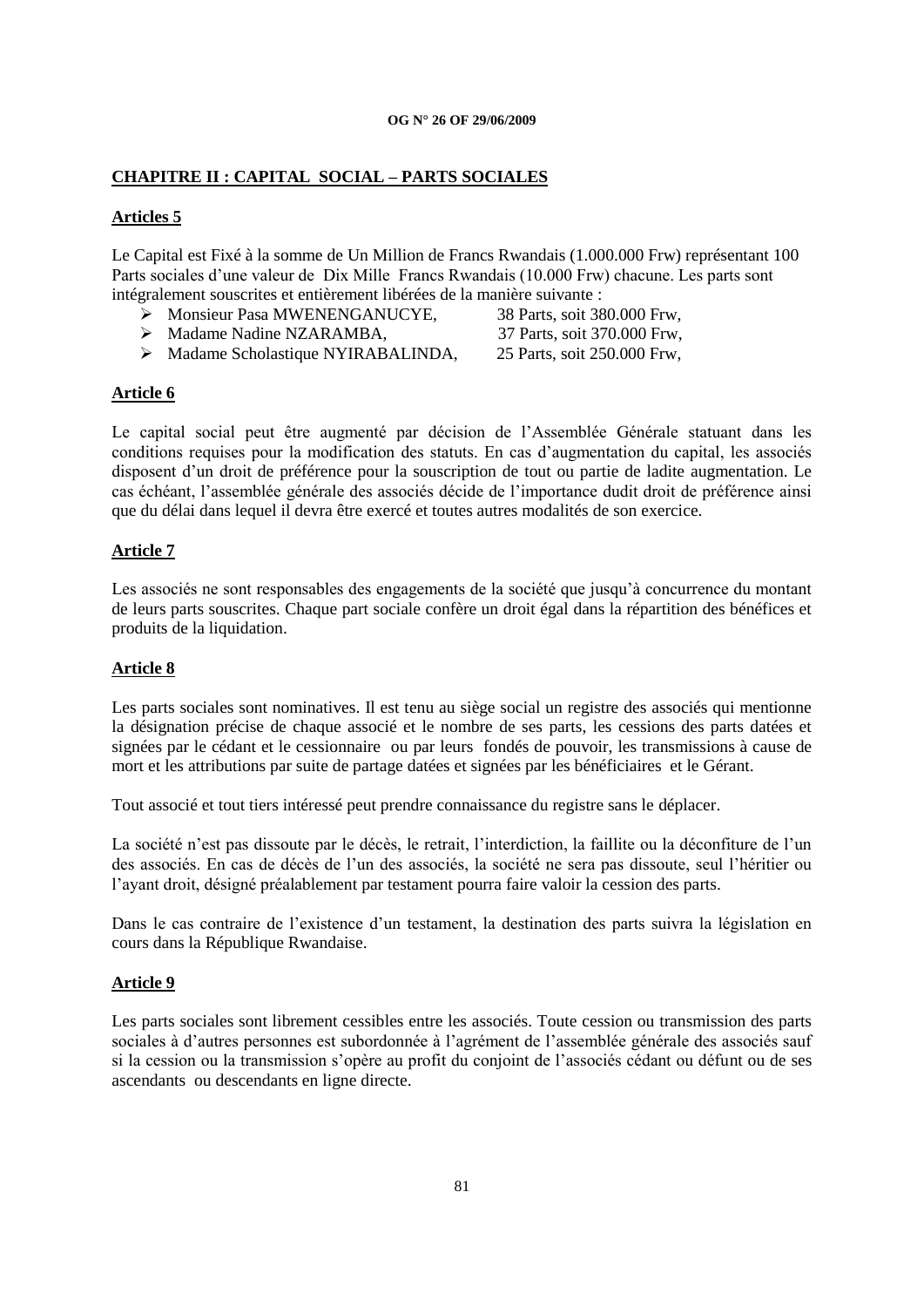# **CHAPITRE III : ADMINISTRATION – SURVEILLANCE**

# **Article 10**

La société est administrée par un gérant associé ou non; nommé par l'assemblée générale des associés et pour la première fois**,** l'assemblée générale des associés nomme **Monsieur Pasa Mwenenganucye**  comme Gérant Statutaire.

Toutefois, les associés s'entendent que les changements de position au sein de la société se fassent sous l'égide de l'assemblée générale.

# **Article 11**

L'assemblée générale des associés fixe le traitement du Gérant et de tout le personnel.

# **Article 12**

Le Gérant a la charge de la gestion journalière de la société qu'il doit gérer en bon père de famille et dans l'intérêt de la société. Il peut ester en justice au nom de la société tant en demandant qu'en défendant.

Néanmoins, l'assemblée peut à tout moment se réserver l'accomplissement d'un acte matériel ou juridique qu'elle détermine. Le Gérant est secondé dans ses tâches quotidiennes par un Comptable et tout le personnel dans l'exécution de la politique générale définie par l'assemblée générale.

# **Article 13**

Chaque associé a un droit illimité de surveillance sur toutes les opérations de la société. Toutefois, l'assemblée générale des associés peut nommer un commissaire aux comptes non associé chargé de surveiller et de contrôler tous les livres comptables, les rapports de gestion et toutes opérations effectuées par le Gérant.

## **Article 14**

Le Commissaire aux Comptes peut, à toute époque de l'année, opérer les vérifications et contrôles qu'il juge nécessaires. Pour ce faire, il peut prendre connaissance, sans déplacement, de tous documents sociaux et requérir des associés et des préposés toutes explications complémentaires.

Le Commissaire aux Compte établit un rapport dans lequel il rend compte à l'assemblée générale des associés de l'exécution du mandat qu'elle lui a confié et signale les irrégularités et inexactitudes qu'il aura relevées. Il peut aussi convoquer l'assemblée générale des associés en cas d'urgence.

Le Commissaire aux Comptes est obligé selon les termes du Contrat d'effectuer au moins 2 contrôles suivi de 2 rapports le premier : Rapport d'étape et le dernier de rapport définitif.

# **Article 15**

Ne peuvent exercer les fonctions de Commissaires aux Comptes :

- Les associés,
- Le gérant et ses parents ou alliés,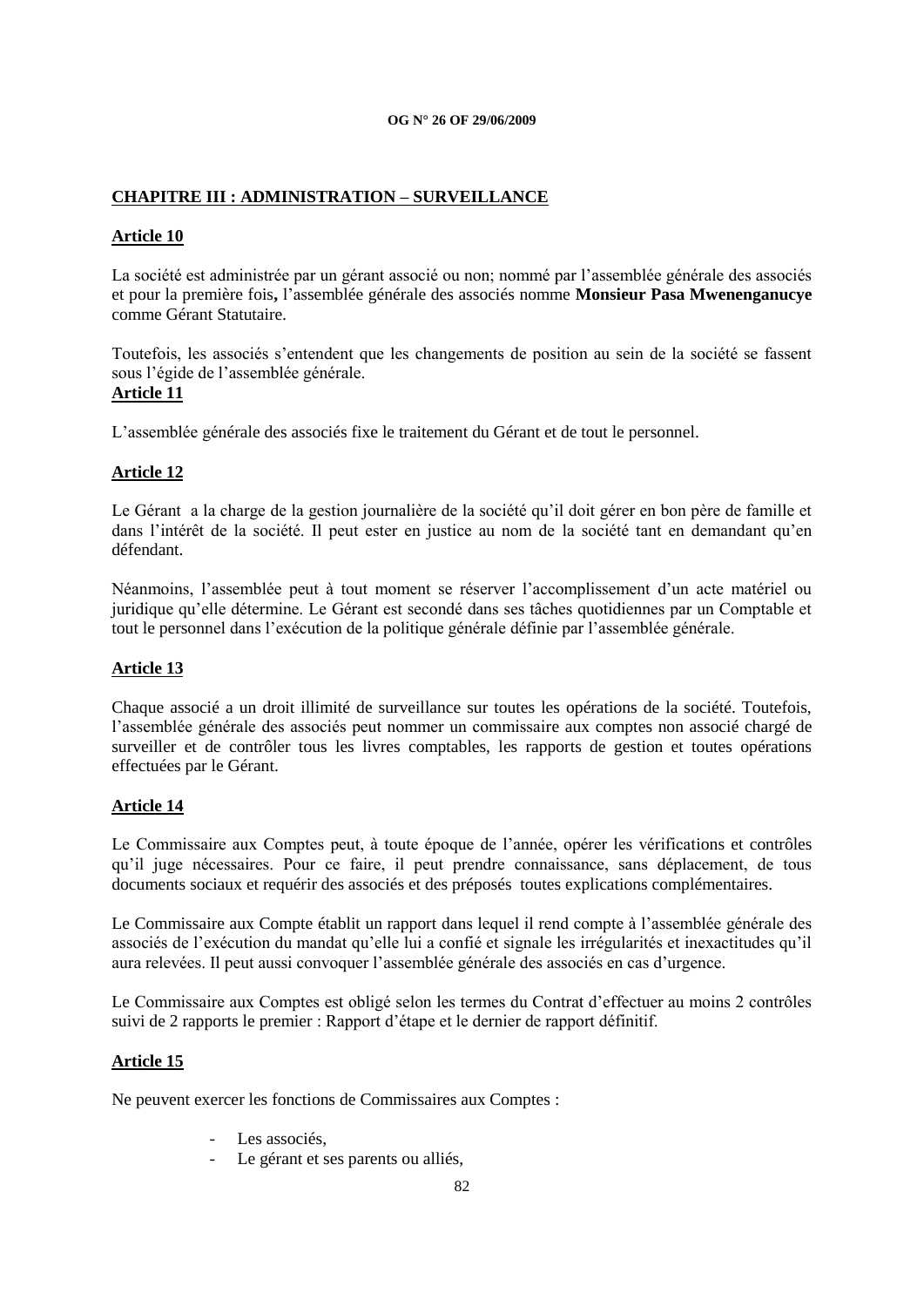- Les Conjoints et les parents ou alliés jusqu'au quatrième degré des associés dans la société ou dans une société apparentée

# **CHAPITRE IV : ASSEMBLEE GENERALE**

# **Article 16**

L'assemblée générale des associés régulièrement constituée représente l'universalité des associés, chaque part sociale donnant droit à une voix. Les délibérations prises conformément à la loi et aux statuts, obligent tous les associés mêmes les absents, les dissidents ou les incapables.

Elle se tient en principe deux fois par année, au jour fixé par la précédente assemblée générale des associés et chaque fois que l'intérêt de la société l'exige, à la demande de l'un des associés ou à la demande du Commissaire aux Comptes.

# **Article 17**

L'assemblée générale des associés est présidée pour une durée d'un an, à tour de rôle, par un des associés suivant l'ordre décroissant des parts sociales.

Le Président convoque la réunion de l'assemblée générale des associés par écrit et sous pli recommandé ou par décharge de réception, quinze jours calendrier avant la date fixée pour cette assemblée générale des associés.

## **Article 18**

L'assemblée générale des associés est l'organe suprême de la société. Elle exerce tous les pouvoirs qui ne sont pas explicitement réservés à un autre organe. Elle ratifie les actes qui intéressent la société. A titre exclusif, l'assemblée générale des associés :

- $\triangleright$  Décide des modifications des statuts.
- Nomme et révoque les Gérants et les Commissaires aux Comptes,
- Statue sur le bilan et les comptes de pertes et profits et se prononce par vote spécial,
- Statue sur décharge à donner aux Gérants et aux Commissaires aux Comptes.

## **Article 19**

Pour siéger valablement, l'assemblée générale des associés ordinaire ou extraordinaires doit réunir des associés représentant au moins 2/3 du Capital Social présents ou représentés. Au cas où ce quorum ne serait pas atteint, une seconde assemblée générale des associés sera convoquée et dans ce cas elle peut exercer ses pouvoirs quel que soit le quorum.

Les décisions de l'assemblée générale des associés sont prises à la majorité simple des voix sauf pour toute assemblée générale convoquée pour une modification des statuts qui devra requérir au moins 2/3 du Capital Social présents ou représentés.

Toutefois, en cas d'égalité des voix, celle du Président est prépondérante.

# **CHAPITRE V : INVENTAIRE – REPARTITION DES BENEFICES – RESERVES**

## **Article 20**

L'exercice social commence le premier janvier pour se terminer le 31 décembre de chaque année.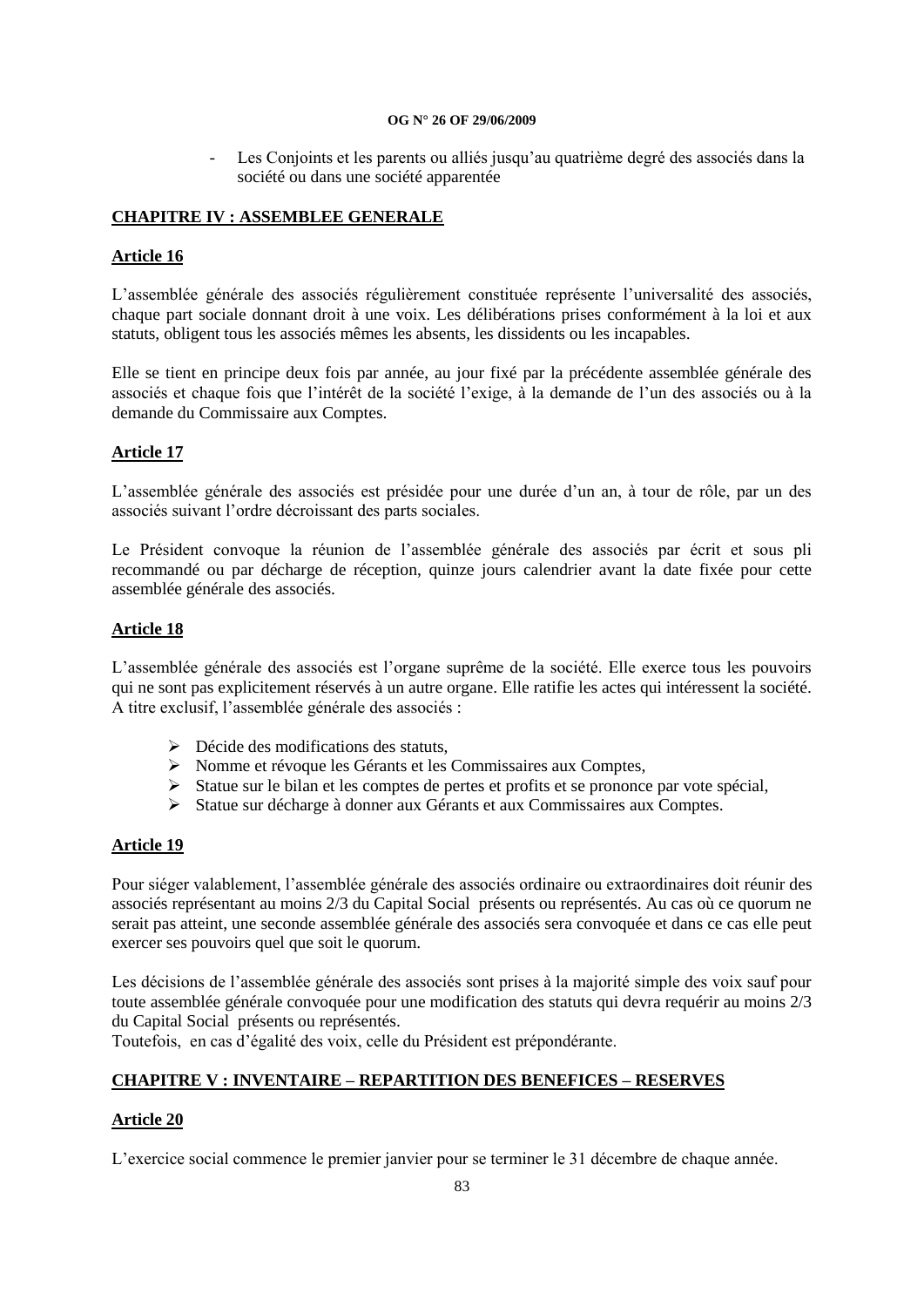Toutefois le premier exercice commence le jour de l'immatriculation au registre de Commerce jusqu'au 31 décembre suivant.

# **Article 21**

Les gérants établissent, à la fin de chaque année, un inventaire général contenant l'indication des valeurs mobilières et immobilières, les dettes et créances de la société, un compte des pertes et profits et un bilan.

L'inventaire, le bilan et les comptes de pertes et profits sont mis à la disposition du Commissaire aux Comptes trente jours au moins avant l'assemblée générale des associés qui se tiendra à une date fixée par le Président. Le Commissaire aux Comptes dispose de quinze jours pour les examiner et faire le rapport.

# **Article 22**

L'excédant favorable du bilan, déduction faite des frais généraux, des impôts légaux, charges sociales, amortissements et réserves légales, forme le bénéfice net. Celui-ci diminué des pertes antérieures et augmentées des apports bénéficiaires, constitue le bénéfice distribuable.

Les associés de nationalités étrangères peuvent transférer les montants attribués par l'assemblée générale des associés dans la devise de leur choix, tout en respectant les lois en vigueur au Rwanda.

# **Article 23**

Les bénéfices sont répartis aux associés au prorata de leurs parts sociales par l'assemblée générale des associés, mais cette dernière peut affecter tout ou partie des bénéfices à telles réserves qu'elle estime nécessaires ou utiles.

## **CHAPITRE VI : DISSOLUTION – LIQUIDATION**

## **Article 24**

La société peut être volontairement dissoute par décision de l'assemblée générale extraordinaire des associés siégeant dans les conditions requises et se référant à l'article 6 des statuts.

## **Article 25**

En cas de perte du quart du capital, le gérant doit aviser par écrit et sous pli recommandé, le Président de l'Assemblée générale des associés, lui demandant de convoquer une assemblée générale extraordinaire des associés afin de chercher et d'adopter des mesures de redressement de la société.

## **Article 26**

En cas de dissolution de la société pour quelque cause que ce soit et hormis le cas dissolution judiciaire, l'assemblée générale des associés désigne les liquidateurs, définit leurs pouvoirs et fixe leurs émoluments ainsi que le mode de liquidation.

Les liquidateurs ont les pouvoirs les plus étendus à l'effet de réaliser tout l'actif de la société et d'éteindre son passif.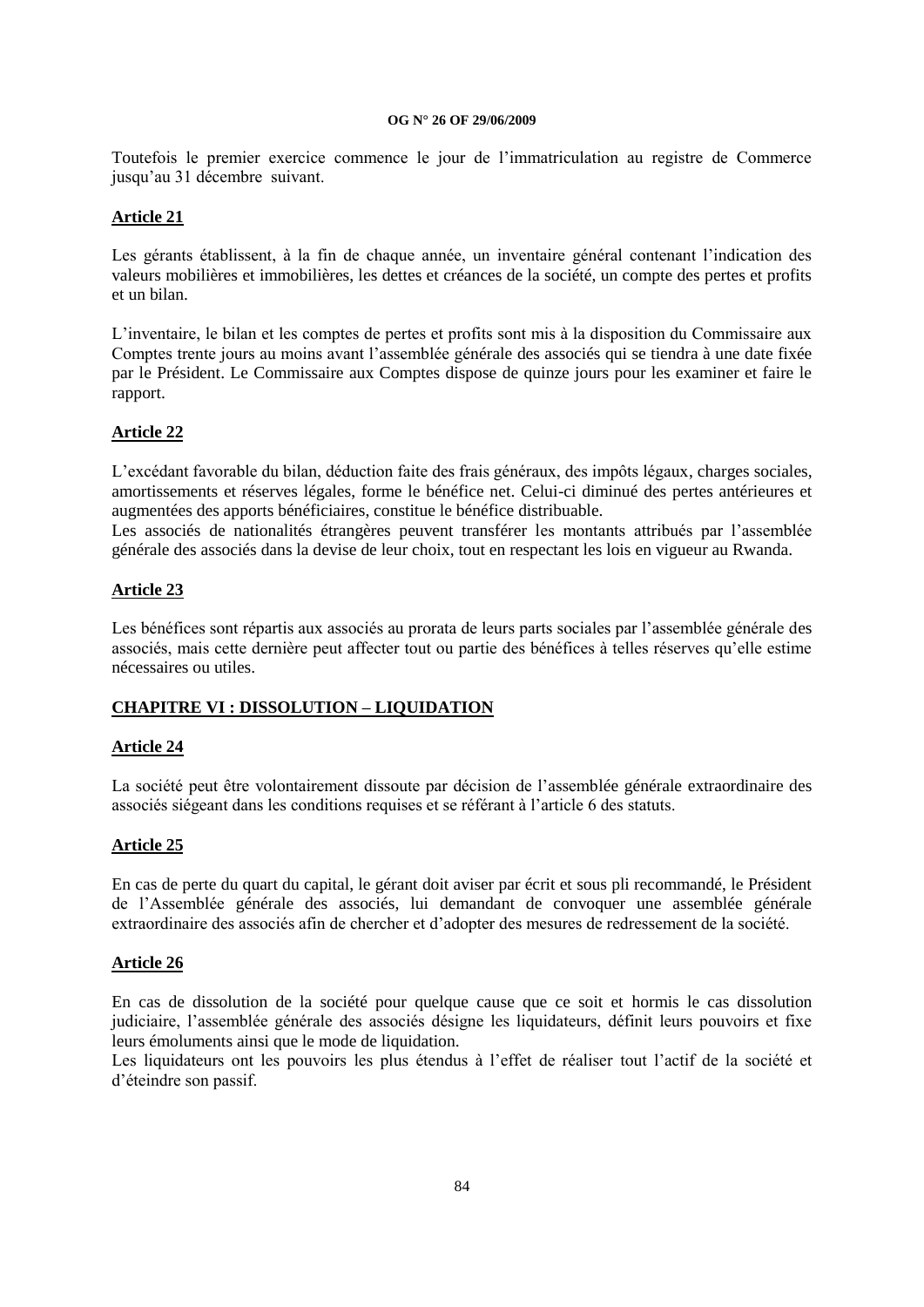# **Article 27**

Après l'apurement de toutes les dettes, des charges de la société et les frais de liquidation, l'avoir net est réparti en espèces ou en titres entre les associés suivant le nombre de leurs parts respectives, chaque part conférant un droit égal.

# **CHAPITRE VII : DISPOSITION FINALES Article 28**

Pour l'exécution des présents statuts, chaque Associé, Gérant, Commissaire aux Comptes ou Liquidateur qui n'aurait pas de domicile au Rwanda est censé élire domicile au siège de la société, où toutes communications, sommations, assignations et significations peuvent lui être valablement adressées.

## **Article 29**

Pour tout ce qui n'est pas prévu aux présents statuts, de même que pour l'interprétation de ceux-ci, les associés entendent se conformer à la législation en vigueur au Rwanda.

## **Article 30**

Toutes contestations ou tous litiges concernant l'exécution ou l'interprétation des présents statuts sont de la compétence des tribunaux du lieu du siége social de la société.

## **Article 31**

Les frais de constitution de la société sont estimés à Trois Cent Mille Francs Rwandais (300.000 Frw)

## **Article 32**

Les soussignés, représentant l'universalité des associés, constatent que les conditions nécessaires pour la constitution de la société à responsabilité limitée « S.A.R.L. » sont réunis et apposent leur signature ci-après :

Monsieur Pasa MWENENGANUCYE (sé) Madame Nadine NZARAMBA (sé) Madame Scholastique NYIRABALINDA (sé)

## **ACTE NOTARIE NUMERO** : **Six Mille Cinq Cent et Un VOLUME :CX**

L'an Deux Mille Huit, le trentième Jour du Mois de décembre, Nous UWITONZE Nasira, Notaire Officiel de l'Etat Rwandais, étant et résidant à Nyarugenge, certifions que les actes dont les clauses sont reproduites ci avant nous a été présenté par :

- Monsieur Pasa MWENENGANUCYE, de Nationalité Rwandaise, résidant à Kigali,
- Madame Nadine NZARAMBA, de Nationalité Rwandaise, résidant à Kigali,
- Madame Scholastique NYIRABALINDA, Nationalité Rwandaise, résidant à Kigali,

En présence de Monsieur Patrick R. KAGABO et de Monsieur Jean de Dieu DUKUNDANE témoins instrumentaires à ce requis et réunissant les conditions exigées par la loi.

Lecture du contenu de l'acte ayant été faite aux comparants et aux témoins, les comparants ont déclaré devant Nous et en présence des dits témoins que l'acte tel qu'il est rédigé renferme bien l'expression de leur volonté. En foi de quoi, le présent acte a été signé par les comparants, les témoins et Nous, Notaire et revêtu du sceau de l'Office Notarial du district de Nyarugenge.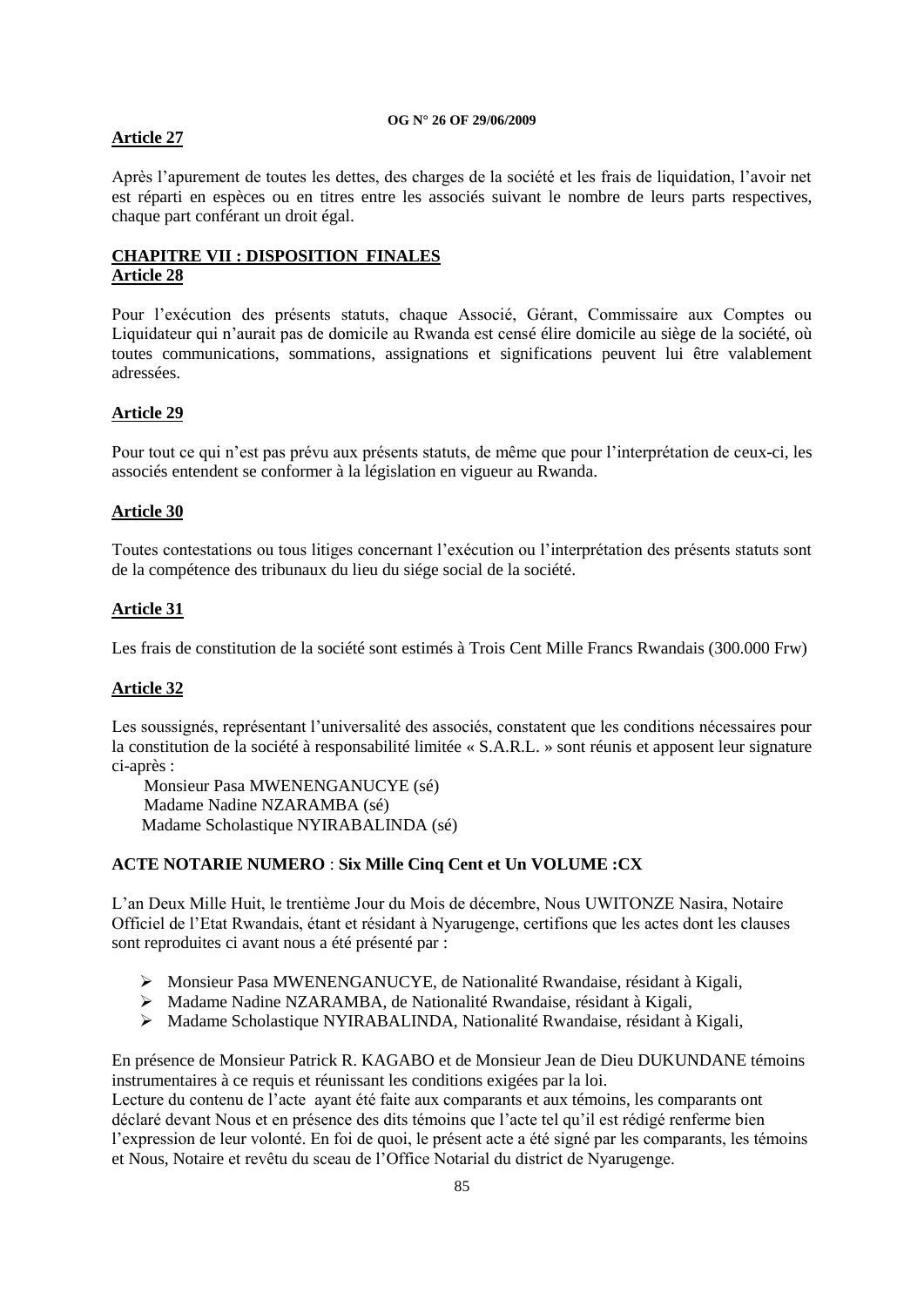## **LES COMPARANTS**

Monsieur Pasa MWENENGANUCYE(sé) Madame Nadine NZARAMBA (sé)

Madame Scholastique NYIRABALINDA (sé)

### **LES TEMOINS**

Monsieur Patrick R. KAGABO(sé) Monsieur Jean de Dieu DUKUNDANE(sé)

# **LE NOTAIRE**

# **UWITONZE Nasira**

**(sé)**

**Droits perçus :** Frais d'acte : **Deux Mille Cinq Cent Francs Rwandais**, enregistré par Nous UWITONZE Nasira, Notaire Officiel de l'Etat Rwandais étant et résidant à Nyarugenge, sous le Numéro **6501** Volume CX dont le coût, Deux Mille Cinq Cent Francs Rwandais perçus suivant quittance Numéro **315501** du 30 décembre Deux Mille Huit, délivrée par le comptable du District de Nyarugenge.

## **Le NOTAIRE UWITONZE Nasira (sé)**

**Frais d'expédition** : Pour expédition authentique dont coût **Trente Six Mille Francs Rwandais**, perçue pour expédition authentique sur la même quittance.

## **LE NOTAIRE UWITONZE Nasira (sé)**

## **AS N° 828**

Reçu en dépôt au Bureau de l'Agence Nationale d'Enregistrement Commercial, le 03/022009 et inscrit au registre ad hoc des actes de sociétés sous le n°RCA106/09/NYR, le dépôt des **Statuts de la société** " **MAXINET GROUP**" **S.A.R.L..**

# **Droits perçus**

- Droit de dépôt : 5000 frw.

- Suivant quittance N° 919 du 03/02/2009

## **Le Rigistraire Général Eraste KABERA (sé)**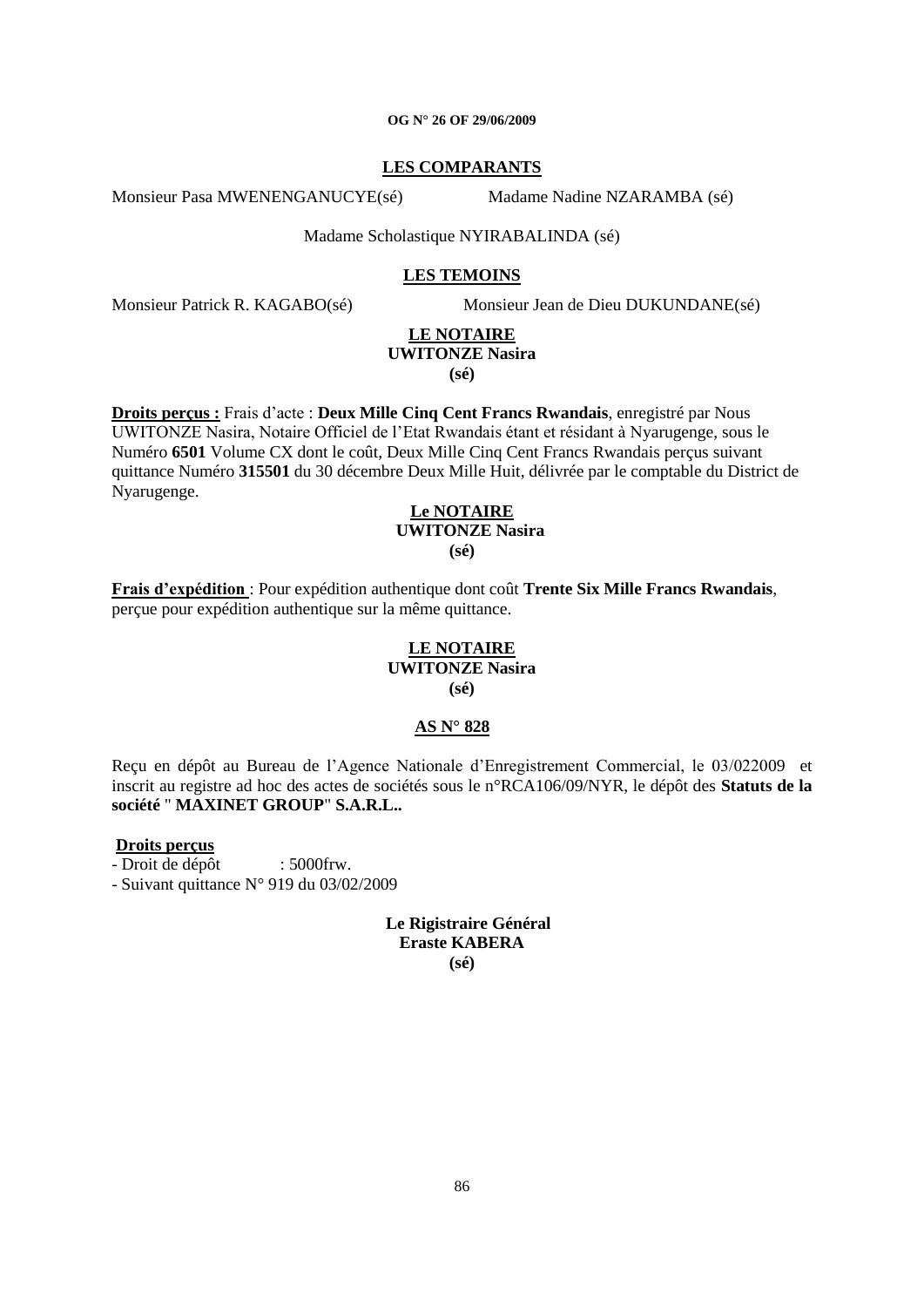**THE COMPANIES LAW, CAP. 113**

**PRIVATE COMPANY LIMITED BY SHARES**

**MEMORANDUM** 

**AND** 

# **ARTICLES OF ASSOCIATION**

**OF**

# **MEKARUS LIMITED**

I, ANTONIS PARTELLAS, CHARTERED ACCOUNTANT, HEREBY CERTIFY THAT THIS IS A TRUE TRANSLATION OF THE GREEK ORIGINAL MEMORANDUM & ARTICLES OF ASSOCIATION

Signed**:** 

Incorporated on the 31<sup>st</sup> day of December 2006

Certificate No. 218749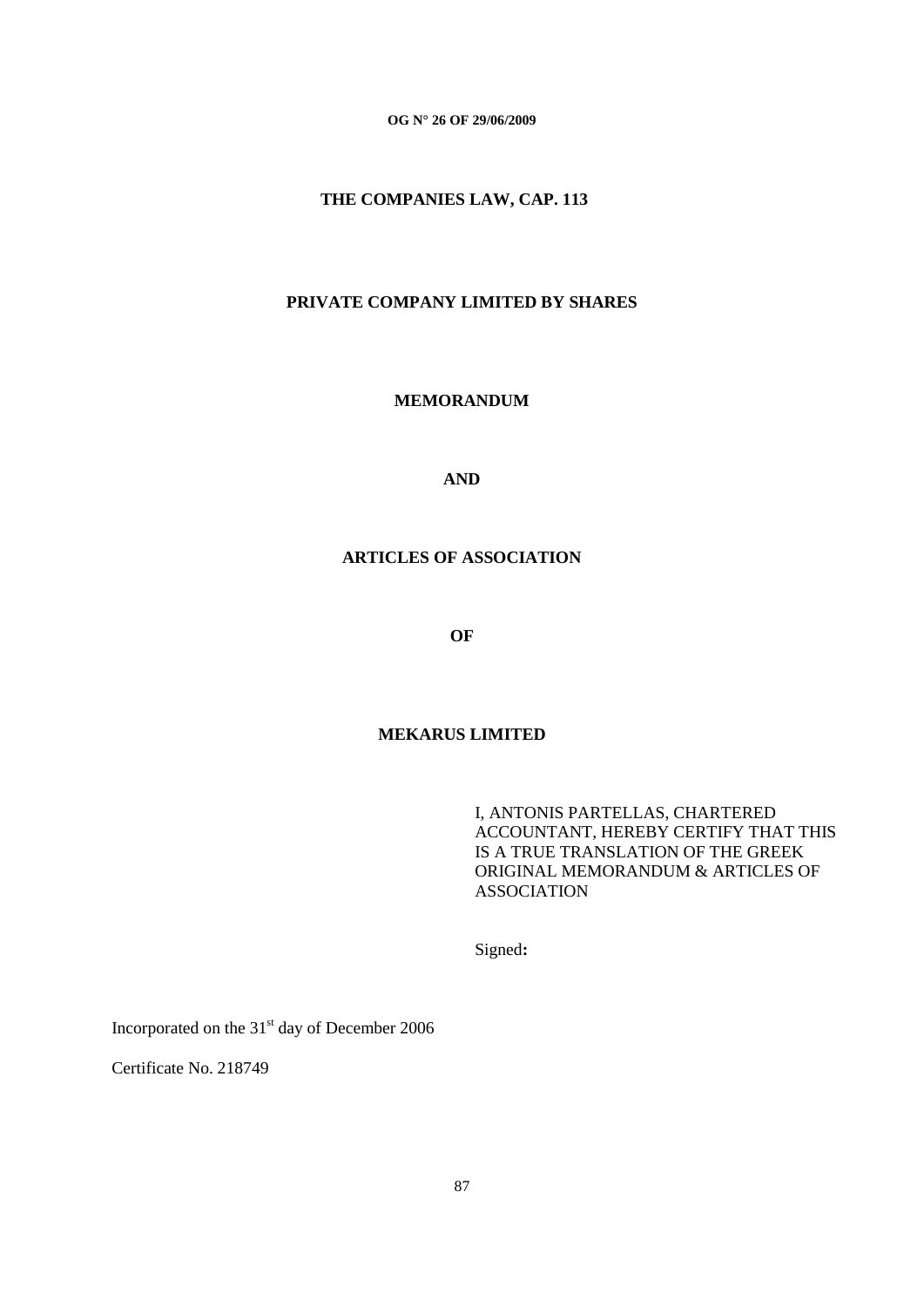## **THE COMPANIES LAW, CAP. 113**

# **PRIVATE COMPANY LIMITED BY SHARES**

## **MEMORANDUM OF ASSOCIATION**

### **OF**

## **MEKARUS LIMITED**

- 1. The name of the Company is: **MEKARUS LIMITED.**
- 2. The registered office of the Company will be situated in Cyprus.
- 3. The objects for which the Company is established are:
	- (1) To carry on the business of importers, exporters, sellers and buyers of any type, kind and nature of machinery, goods, merchandises, beverages, drinks and in general to trade in any kind, type and nature of goods as well as any related services.
	- (2) To provide or procure the provision by others of every and any service need want or requirements of any business nature required by any person, firm or company in or in connection with any business carried on by them and in particular required by the firm of marketing research or services in connection with their business.
	- (3a) To construct, repair, import, buy, sell, export, lease and generally trade with or do business in every kind of spares, articles, apparatus, mechanical installations, machines, tools, goods properties rights of ownership and every kind of rights or things which the company thinks that it can use or exercises the above actions in relation to any of its objects.
	- (3b) To Mediate on any transaction and receive commission or other fees.
	- (4) To engage, hire and train professional, clerical, manual, technical and other staff and workers or their services or any of them and in any way and manner acquire, possess, manufacture or assemble any property of any kind or description whatsoever (including any rights over or in connection with such property) and to allocate and make available the aforesaid personnel or services or make the use of such property available on hire purchase, sale, exchange or in any other manner whatsoever, to those requesting the same or who have need of the same or their use and otherwise to utilise the same for the benefit or advantage of the company; to provide or procure the provision by others of every and any service, need want or requirement of any business nature required by any person firm or company in or in connection with any business carried on by them.
	- (5) To carry on any other business or activity which may seem to the directors capable of being conveniently or advantageously carried on or done in connection with any of the above objects or calculated directly or indirectly to enhance the value of or render more profitable any of the company's business property or rights.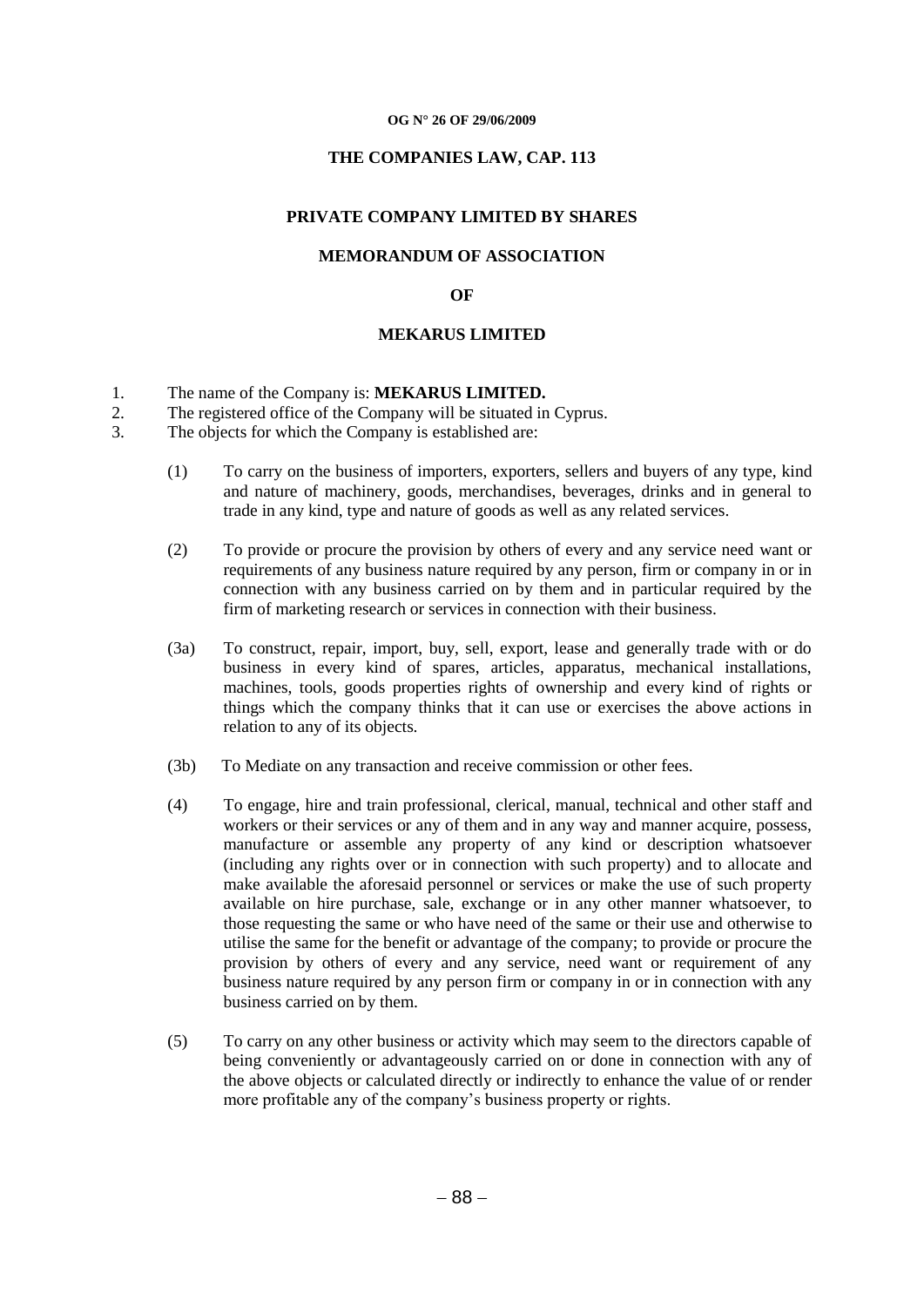- (6) To purchase, obtain by way of gift, take on lease or sub-lease or in exchange, or otherwise acquire or possess and hold for any estate or interest any lands, buildings, leasements, rights, privileges, concessions, permits, licences, stock-in-trade, and movable and immovable property of any kind and description (whether mortgages, charged or not) necessary or convenient for the purpose of or in connection with the company's business or any branch or department thereof or which may enhance the value of any other property of the company.
- (7) To erect, maintain, work, manage, construct, reconstruct, alter, enlarge, repair, improve, adapt, furnish, decorate, control, pull down, replace any shops, offices, flats, electric or water works, apartments, workshops, mills, plants, machinery, warehouse and any other works, buildings, plants, conveniences or structures whatsoever, which the company may consider desirable for the purposes of its business and to contribute to, subsidize or otherwise assist or take part in the construction, improvement, maintenance, working, management, carrying out or control thereof.
- (8) To improve, manage, control, cultivate, develop, exploit, exchange, let on lease or otherwise, mortgage, charge, sell, dispose of, grant as gift, turn to account, grant rights and privileges in respect of, or otherwise deal with all or any part of the property, assets and rights of the company or in which the company is interested and to adopt such means of making known and advertising the business and products of the company as may seem expedient.
- (9) To manufacture, repair, import, buy, sell, export, let or hire and generally trade or deal in, any kind of accessories, articles, apparatus, plant, machinery, tools, goods, properties, rights or things of any description capable of being used or dealt with by the company in connection with any of its objects.
- (10) To deal in, utilise for building or other purposes, let on lease or sub-lease or on hire, to assign or grant licence over, charge or mortgage, the whole or any part or parts of the immovable property belonging to the company or any rights therein or in which the company is interested on such terms as the company shall determine.
- (11) To purchase or otherwise acquire all or any part of the business, assets, property and liabilities of any company, society, partnership or person, formed for all or any part of the purposes within the objects of this company, or carrying on any business or intending to carry on any business which this company is authorised to carry on, or possessing property suitable for the purposes of the company and to undertake, conduct and carry on, or liquidate and windup, any such business and in consideration to pay in cash, issue shares, undertake any liabilities or acquire any interest in the vendor's business.
- (12) To apply for and take out, purchase or otherwise acquire any designs, trademarks, patents, patent rights or inventions, brevets d' invention, copyright or secret processes, which may be useful for the company's objects and to grant licences to use the same.
- (13) To pay all costs, charges, and expenses incurred or sustained in or about the promotion, formation and establishment of the company, or which the company shall consider to be in the nature of preliminary expenses or expenses incurred prior to incorporation and with a view to incorporation, including therein professional fees,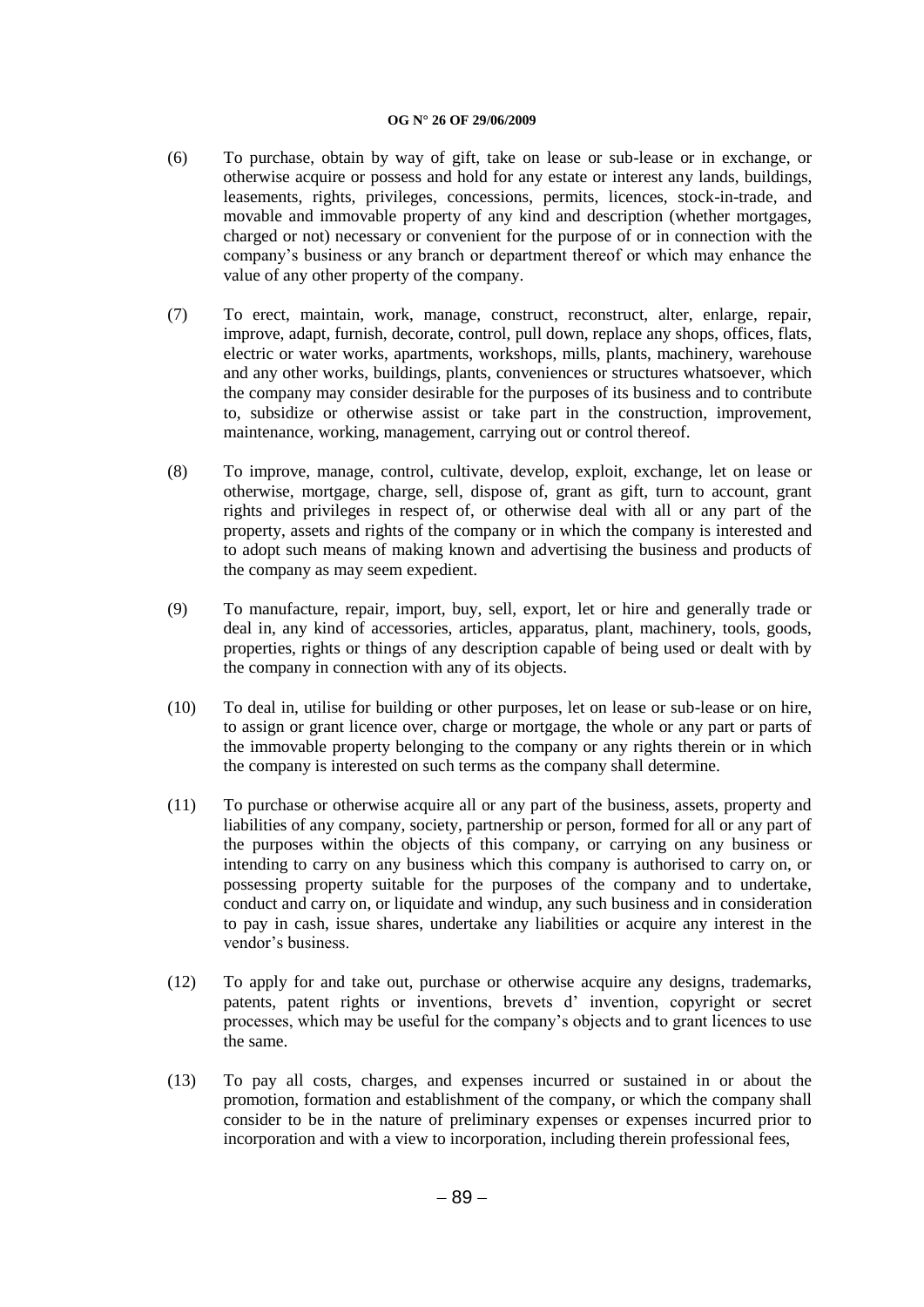the cost of advertising, taxes, commissions for underwriting, brokerage, printing and stationery, salaries to employees and other similar expenses and expenses attendant upon the formation and functioning of agencies local boards or local administration or other bodies, or expenses relating to any business or work carried on or performed prior to incorporation, which the company decides to take over or continue.

- (14) Upon any issue of shares, debentures or other securities of the company to employ brokers, commission agents and underwriters, and to provide for the remuneration of such persons for their services by payment in cash or by the issue of shares debentures or other securities of the company, or by the granting of options to take the same, or in any other manner allowed by law.
- (15) To borrow, raise money or secure obligations (whether of the company or any other person) in such manner on such terms as may seem expedient, including the issue of debentures, debenture stock (perpetual or terminable), bonds, mortgages or any other securities, founded or based upon all or any of the property and rights of the company, including its uncalled capital, or without any such security, and upon such terms as to priority or otherwise, as may be thought fit.
- (16) To borrow jointly, and/or severally with others, money for any cause, to issue guarantees and securities for the liabilities and obligations of others and in general without restrictions in any way and in any method or methods to provide financial, trading or other assistance or help or support of any nature to others provided that for the purposes of the present paragraph the word others shall mean and shall include only any ship's administration or other companies which belong to the same group of companies as this company or are controlled or possessed by majority by the same shareholders administrators or is exploited by the same administrators.
- (17) To lend and advance money or give credit to any person, firm or company, to guarantee, and give guarantees or indemnities for the payment of money or the performance of contracts or obligations by any persons, firm or company; to secure or undertake in any way the repayment of money lent or advanced to or the liabilities incurred by any person, firm or company; and otherwise to assist any person or company as may be thought fit.
- (18) To draw, execute, issue, make, endorse, discount and negotiate bills of exchange, promissory notes, bills of lading and other negotiable or transferable instruments or securities.
- (19) To receive money on deposit, with or without allowance of interest therein.
- (20) The advance and lend money upon such security as may be thought proper, or without any security thereof.
- (21) To invest the moneys of the company not immediately required in such manner, other than in the shares of this company, as from time to time may be determined by the Directors.
- (22) To issue, or guarantee the issue of or the payment of interest on, the shares, debentures, debenture stock, or other securities or obligations of any company or association, and to pay or provide for brokerage, commission, and underwriting in respect of any such issue.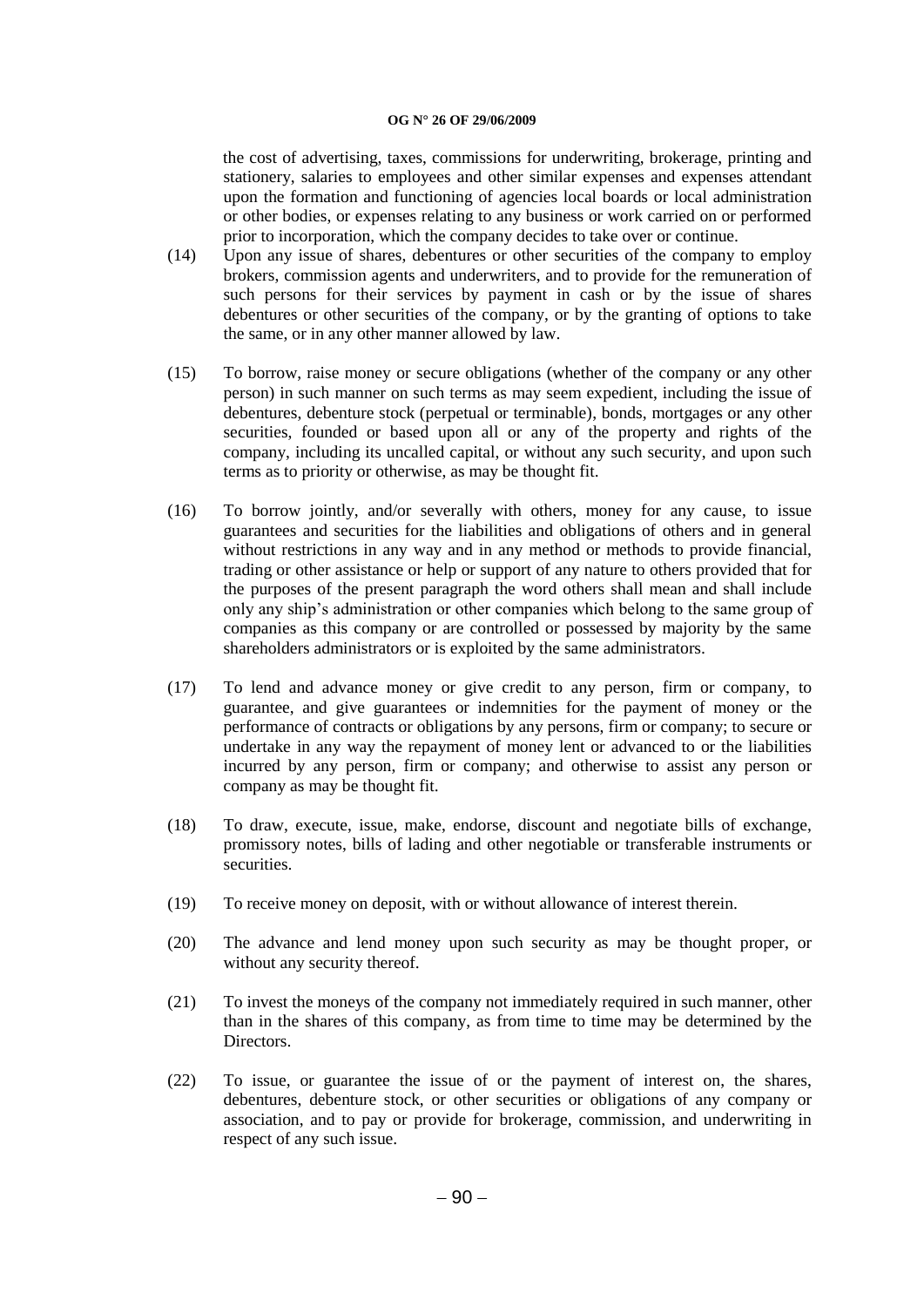- (23) To acquire by subscription, purchase or otherwise, and to accept, take, hold, deal in, convert and sell, any kind of shares, stock, debentures or other securities or interests in any other company, society or undertaking whatsoever.
- (24) To issue and allot fully or partly paid shares in the capital of the company or issue debentures or securities in payment or part payment of any movable or immovable property purchased or otherwise acquired by the company or any services rendered to the company and to remunerate in cash or otherwise any person, firm or company rendering services to this company or grant donations to such persons.
- (25) To establish anywhere in the world, branch offices, regional offices, agencies and local boards and to regulate and to discontinue the same.
- (26) To provide for the welfare of officers or of persons in the employment of the company, or former officers or formerly in the employment of the company or its predecessors in business or officers or employees of any subsidiary or associated or allied company, of this company, and the wives, widows, dependants and families of such persons, by grants of money, pensions or other payments, (including payments of insurance premiums) and to form, subscribe to, or otherwise aid, any trust, fund or scheme for the benefit of such persons, and any benevolent, religious, scientific, national or other institution or object of any kind, which shall have any moral or other claims to support or aid, by the company by reason of the nature or the locality of its operations or otherwise.
- (27) From time to time to subscribe or contribute to any charitable, benevolent, or useful object of a public character the support of which will, in the opinion of the company, tend to increase its repute or popularity among its employees, its customers, or the public.
- (28) To enter into and carry into effect any arrangement for joint working in business, union of interests, limiting competition, partnership or for shares of profits, or for amalgamation, with any other company, partnership or person, carrying on business within the objects of this company.
- (29) To establish, promote and otherwise assist, any company or companies for the purpose of acquiring any of the property or further any of the objects of this company or for any other purpose which may seem directly or indirectly calculated to benefit this company.
- (30) To apply for, promote, and obtain any law, order, regulation, by-law, degree, charter, concession, right, privilege, licence or permit for enabling the company to carry any of its objects into effect, or for effecting any modification of the company's constitution, or for any other purpose which may seem expedient, and to oppose any proceedings or applications which may, calculated directly or indirectly, prejudice the company's interest and to enter into and execute any arrangement with any government or authority, supreme, municipal, local or otherwise that may seem conducive to the company's objects or any of them .
- (31) To sell, dispose or, mortgage, charge, grant rights or options or transfer the business, property and undertakings of the company, or any part or parts thereof for any consideration which the company may see fit to accept.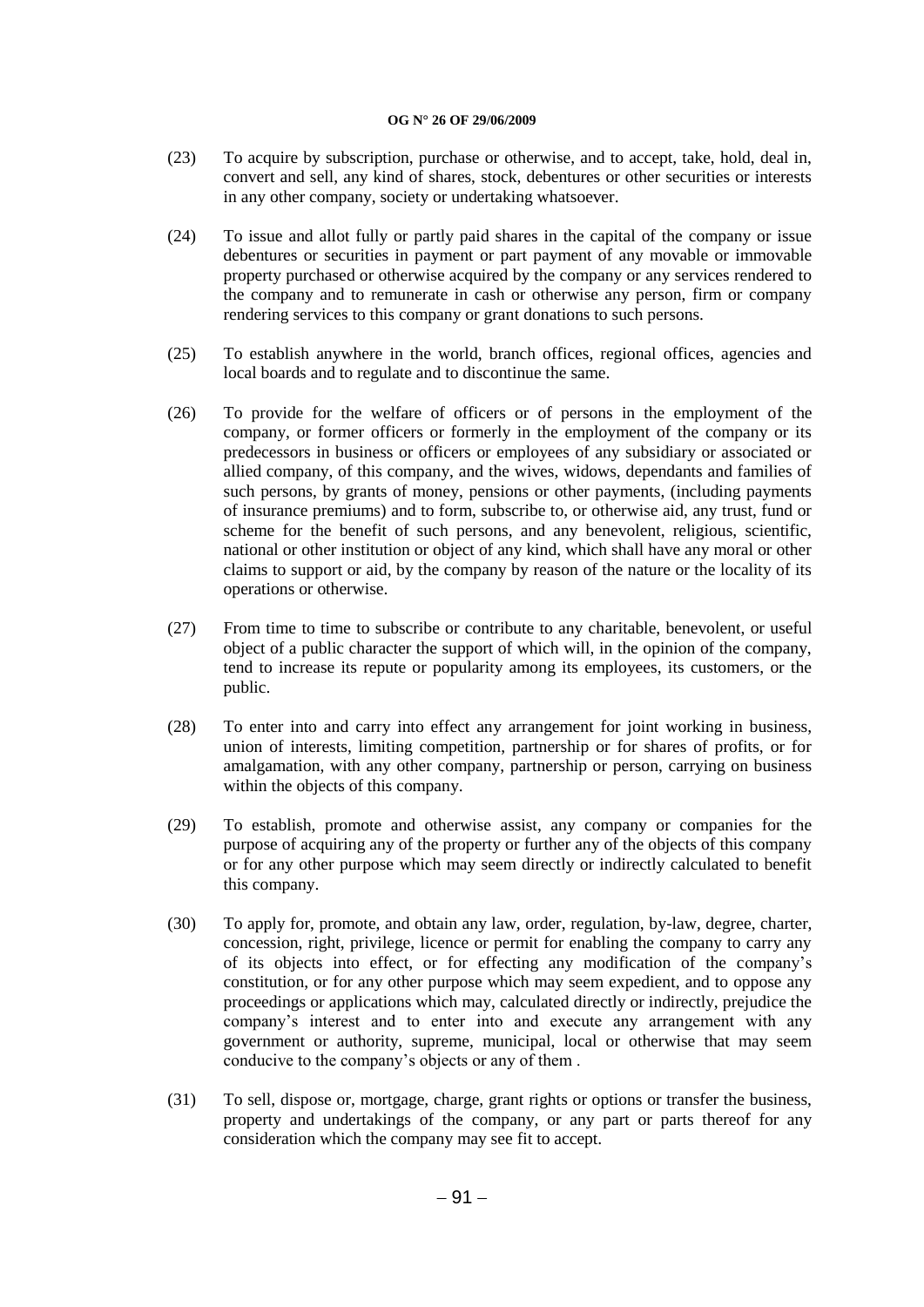- (32) To accept stock or shares in, or the debentures, mortgage debentures or other securities of any other company in payment or part payment for any services rendered or for any sale made to or debt owing from any such company.
- (33) To distribute in specie or otherwise as may be resolved any assets of the company among its members and particularly the shares, debentures or other securities of any other company belonging to this company or which this company may have the power of disposing.
- (34) To do all or any of the matters hereby authorised in any part of the world either alone or in conjunction with, or as factors, trustees, principals, sub-contractors or agents for any other company, firm or persons, or by or through any factors, trustees, subcontractors or agents.
- (35) To procure the registration or recognition of the company in any country or place; to act as secretary, manager, director or treasurer of any other company.
- (36) Generally to do all such other things as may appear to the company to be incidental or conducive to the attainment of the above objects or any of them.

The company (a) shall not provide any financial services other than to its shareholders or bodies corporate in its group of companies (for the purposes hereof the term "financial services" means dealing in investments, managing investments, giving investment advice or establishing and operating collective investment schemes and the term "investments" means shares, debentures, government and public securities, warrants, certificates representing securities, units in collective investment schemes, options, futures and contracts for differences) and (b) shall not assume directly or indirectly, any obligations to the public, whether in the form of deposits, securities or other evidence of debt (for the purposes hereof the term "public" does not include banking or credit institutions, the company's shareholders or bodies corporate in the company's own group of companies. The term "deposits" does not include sums of money received to terms which are referable to the provision of goods or services other than "financial services" as defined hereinabove. The term "debt" does not include credit obtained in relation to the provision of goods or services).

The objects set forth in any sub-clause of this clause shall not be restrictively construed but the widest interpretation shall be given thereto , and they shall not, except when the context expressly so requires, be in any way limited to or restricted by reference to or interference from any other object or objects set forth in such subclause or from the terms of any other sub-clause or marginal title or by the name of the company. None of such sub-clauses or object therein specified or the powers thereby conferred shall be deemed subsidiary or ancillary to the objects or powers to exercise all or any of the powers and to achieve or to endeavour to achieve all or any of the objects conferred by and provided in any one or more of the said sub-clauses.

Provided always that, as long as any of the shares of the company are beneficially owned by any person (legal or natural) who is not a resident of any one of the EU Member States and/or the Republic of Cyprus, the company will not do any business within the Republic except with the permission of the appropriate Government Authority and subject to the conditions of such permission.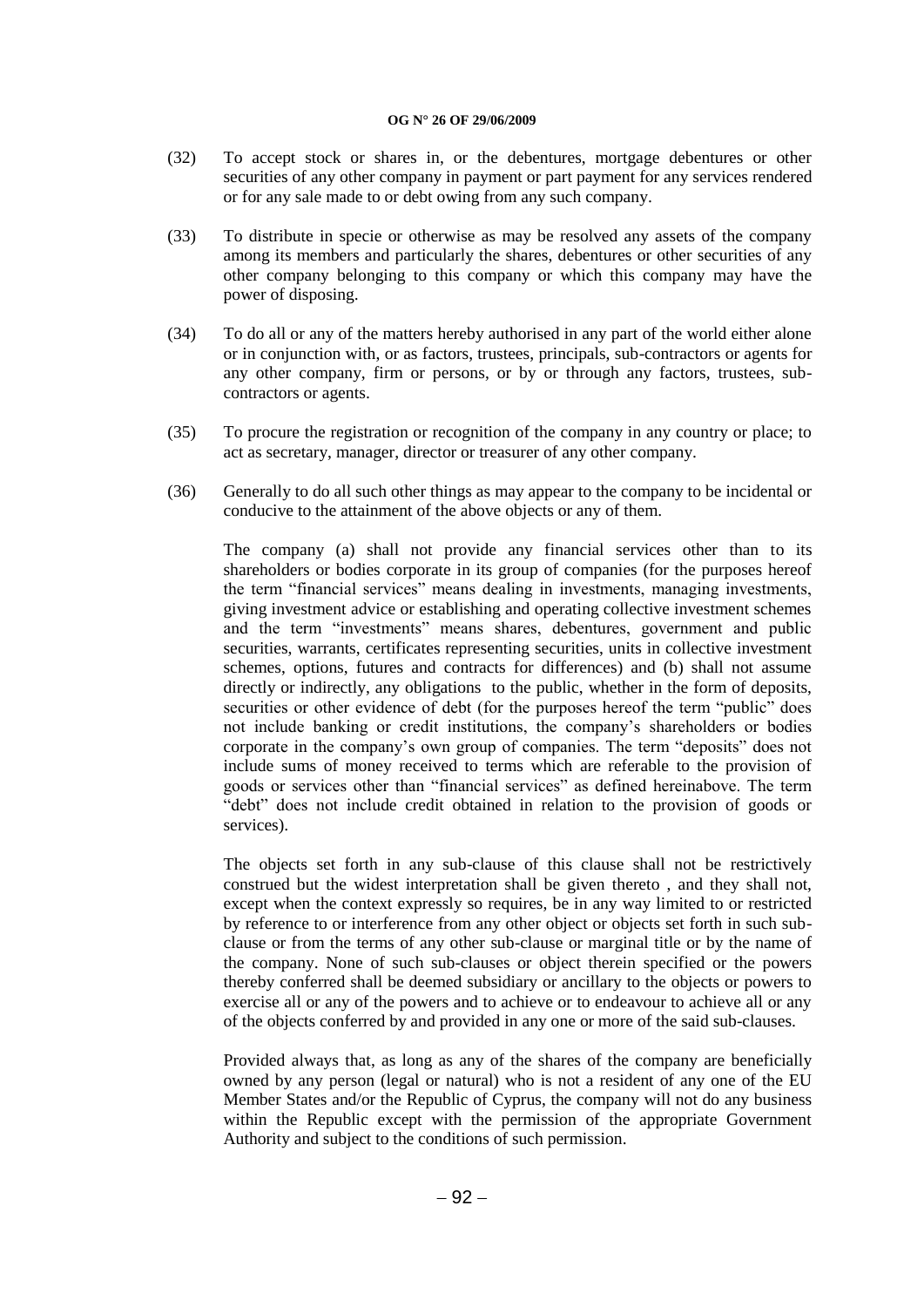- 4. The liability of the members is limited.
- 5. The share capital of the Company is Euro  $\epsilon$ 1.000,00 divided into 1.000 ordinary shares of Euro  $\epsilon$ 1.00 each, with power to issue any shares of the capital, either the original or the increased together with any or with the reservation of any preferential, special or limited rights or conditions in relation to dividends, the payment of capital, the voting right or otherwise.

whose names and addresses are subscribed, are desirous of being formed into a company in pursuance of this memorandum of association, and we respectively agree to take the number of shares in the capital of the company set opposite our respective names.

| <b>Names, Addresses and Description of</b><br>subscribers | Number of shares taken by each Subscriber |  |
|-----------------------------------------------------------|-------------------------------------------|--|
|                                                           | 1.000<br>(One Thousand)                   |  |

Dated this the 14 day of December 2007.

Witness to the above signatures:

...........................................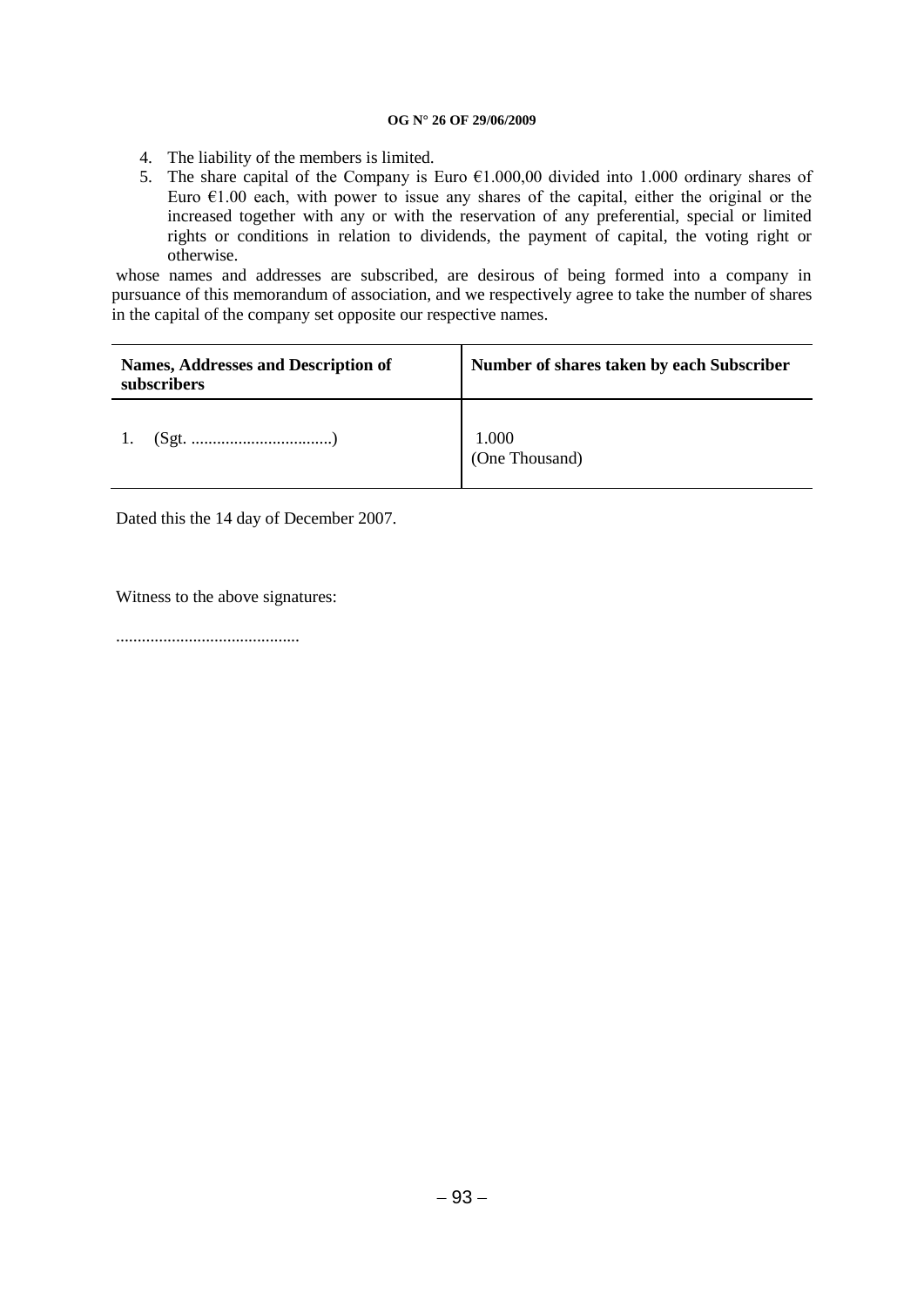## **THE COMPANIES LAW, CAP. 113**

# **PRIVATE COMPANY LIMITED BY SHARES**

## **ARTICLES OF ASSOCIATION**

# **OF**

## **MEKARUS LIMITED**

# **I N T E R P R E T A T I O N**

1. In these Regulations:-

| "Cyprus"        | means the Republic of Cyprus.                                                                                                                                                                                                                                      |  |  |
|-----------------|--------------------------------------------------------------------------------------------------------------------------------------------------------------------------------------------------------------------------------------------------------------------|--|--|
| "the Law"       | means the Companies Law, Cap. 113 or any Law substituting or<br>amending same.                                                                                                                                                                                     |  |  |
| "the seal"      | means the common seal of the company.                                                                                                                                                                                                                              |  |  |
| "the Secretary" | means any person appointed to perform the duties of the secretary of<br>the company.                                                                                                                                                                               |  |  |
|                 | Expressions referring to writing shall, unless the contrary intention<br>appears, be construed as including references to printing, lithography,<br>photography, and other modes of representing or reproducing words<br>in a visible form.                        |  |  |
|                 | Unless the context otherwise requires, words or expressions<br>contained in these Regulations shall bear the same meaning as in the<br>Law or any statutory modification thereof in force at the date at<br>which these regulations become binding on the company. |  |  |

# **TABLE "A" EXCLUDED**

2. The Regulations contained in Table "A" in the First Schedule to the Law shall not apply except so far as the same are repeated or contained in these Regulations.

 Where a Company is incorporated having one and only member, the Regulations contained in Part III of Table "A" in the First Schedule to the Law will apply.

## **INTRODUCTORY PROVISIONS**

- 3. The company is a private company and accordingly:-
	- (a) the right to transfer shares is restricted in manner hereinafter prescribed;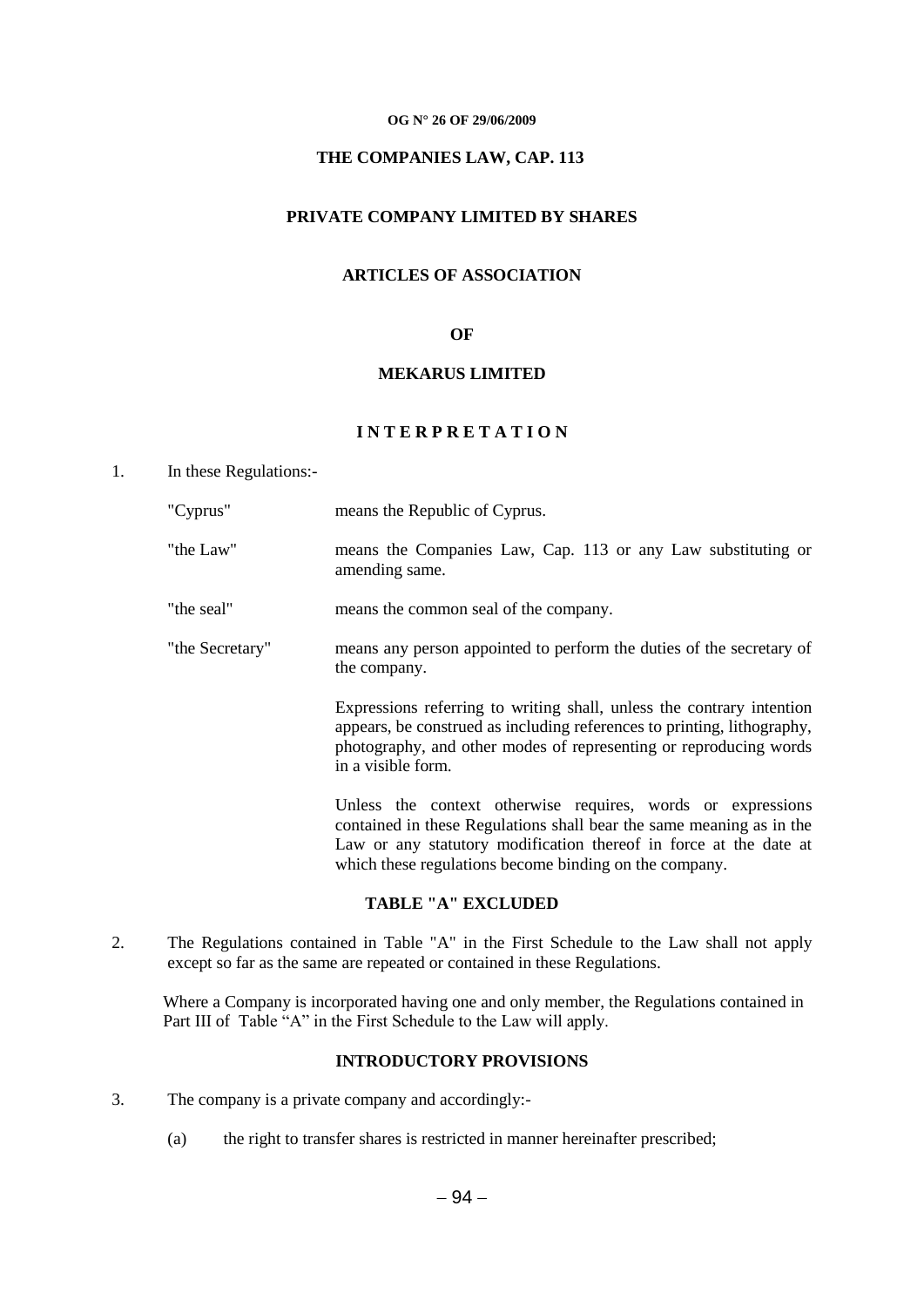- (b) the number of members of the company (exclusive of persons who are in the employment of the company and of persons who having been formerly in the employment of the company were while in such employment and have continued after the determination of such employment to be members of the company) is limited to fifty. Provided that where two or more persons hold one or more shares in the company jointly they shall for the purpose of this regulation be treated as a single member;
- (c) any invitation to the public to subscribe for any shares or debentures of the company is prohibited;
- (d) the company shall not have power to issue share warrants to bearer.

# **BUSINESS**

4. The company shall pay all preliminary and other expenses and enter into, adopt or carry into effect and take over or continue (with such modifications, if any, as the contracting parties shall agree and the board of directors shall approve), any agreement or business or work reached or carried on (as the case might be) prior to incorporation, as the company may decide.

# **SHARE CAPITAL AND VARIATION OF RIGHTS**

- 5. The shares shall be at the disposal of the company which may by ordinary resolution allot or otherwise dispose of them, subject to regulation 3, and to the provisions of the next following regulation, to such persons at such times and generally on such terms and conditions as they think proper, provided that no shares shall be issued at a discount, except as provided by section 56 of the Law.
- 6. Unless otherwise determined by the company in general meeting any original shares for the time being unissued and not allotted and any new shares from time to time to be created shall, before they are issued, be offered to the members in proportion, as nearly as may be, to the number of shares held by them. Such offer shall be made by notice specifying the number of shares offered, and limiting a time within which the offer, if not accepted, will be deemed to be declined, and after the expiration of such time, or on the receipt of an intimation from the person to whom the offer is made that he declines to accept the shares offered, the company may, subject to these regulations, dispose of the same in such manner as it thinks most beneficial to the company. The company may, in like manner, dispose of any such new or original shares as aforesaid, which, by reason of the proportion borne by them to the number of persons entitled to such offer as aforesaid or by reason of any other difficulty in apportioning the same cannot in the opinion of the company be conveniently offered in manner hereinbefore provided.
- 7. Without prejudice to any special rights previously conferred on the holders of any existing shares or class of shares, any shares in the company may be issued with such preferred, deferred or other special rights or such restrictions, whether in regard to dividend, voting, return of capital or otherwise as the company may from time to time by ordinary resolution deter mine.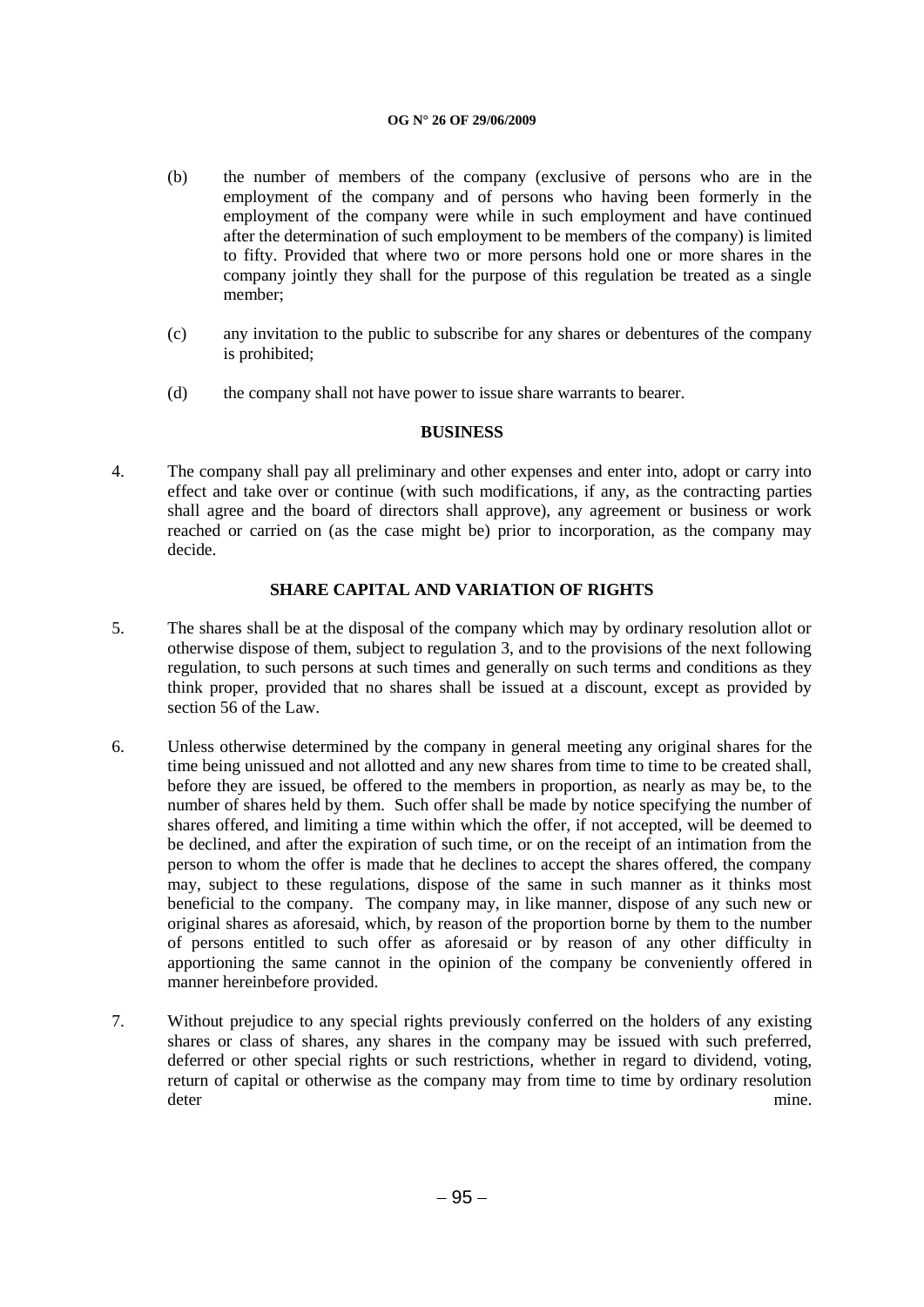- 8. Subject to the provisions of section 57 of the Law, any preference shares may, with the sanction of an ordinary resolution, be issued on the terms that they are, or at the option of the company are liable, to be redeemed on such terms and in such manner as the company before the issue of the shares may by special resolution determine.
- 9. If at any time the share capital is divided into different classes of shares, the rights attached to any class (unless otherwise provided by the terms of issue of shares of that class) may, whether or not the company is being wound up, be varied with the consent in writing of the holders of three-fourths of the issued shares of that class, or with the sanction of an extraordinary resolution passed at a separate general meeting of the holders of the shares of the class. To every such separate general meeting the provisions of these regulations relating to general meetings shall apply, but so that the necessary quorum shall be two persons at least holding or representing by proxy one-third of the issued shares of the class and that any holder of shares of the class present in person or by proxy may demand a poll.
- 10. The rights conferred upon the holders of the shares of any class issued with preferred or other rights shall not, unless otherwise expressly provided by the terms of issue of the shares of that class, be deemed to be varied by the creation or issue of further shares ranking pari passu therewith.
- 11. The company may exercise the powers of paying commissions conferred by section 52 of the Law, provided that the rate per cent or the amount of the commission paid or agreed to be paid shall be disclosed in the manner required by the said section and the rate of the commission shall not exceed the rate of 10 per cent of the price at which the shares in respect whereof the same is paid are issued or an amount equal to 10 per cent of such price (as the case may be). Such commission may be satisfied by the payment of cash or the allotment of fully or partly paid shares or partly in one way and partly in the other. The company may also on any issue of shares pay such brokerage as may be lawful.
- 12. Except as required by law, no person shall be recognised by the company as holding any share upon any trust, and the company shall not be bound by or be compelled in any way to recognise, (even when having notice thereof) any equitable, contingent, future or partial interest in any share or any interest in any fractional part of a share or (except only as by these regulations or by law otherwise provided) any other rights in respect of any share except an absolute right to the entirely thereof in the registered holder.
- 13. Every person whose name is entered as a member in the register of members shall be entitled without payment to receive within two months after allotment or lodgment of transfer (or within such other period as the conditions of issue shall prove) one certificate for all his share or several certificates each for one or more of his shares upon payment of C£0.10 cents, for every certificate after the first of such less sum as the directors shall from time to time determine. Every certificate shall be under the seal and shall specify the shares to which it relates and the amount paid up therein. Provided that in respect of a share or shares held jointly by several persons the company shall not be bound to issue more than one certificate, and delivery of a certificate for a share to one of several joint holders shall be sufficient delivery to all such holders.
- 14. If a share certificate be defaced, lost or destroyed, it may be renewed on payment of a fee of C£0.10 cents or such less sum and on such terms (if any) as to evidence and indemnity and the payment of out-of-pocket expenses of the company of investigating evidence as the directors think fit.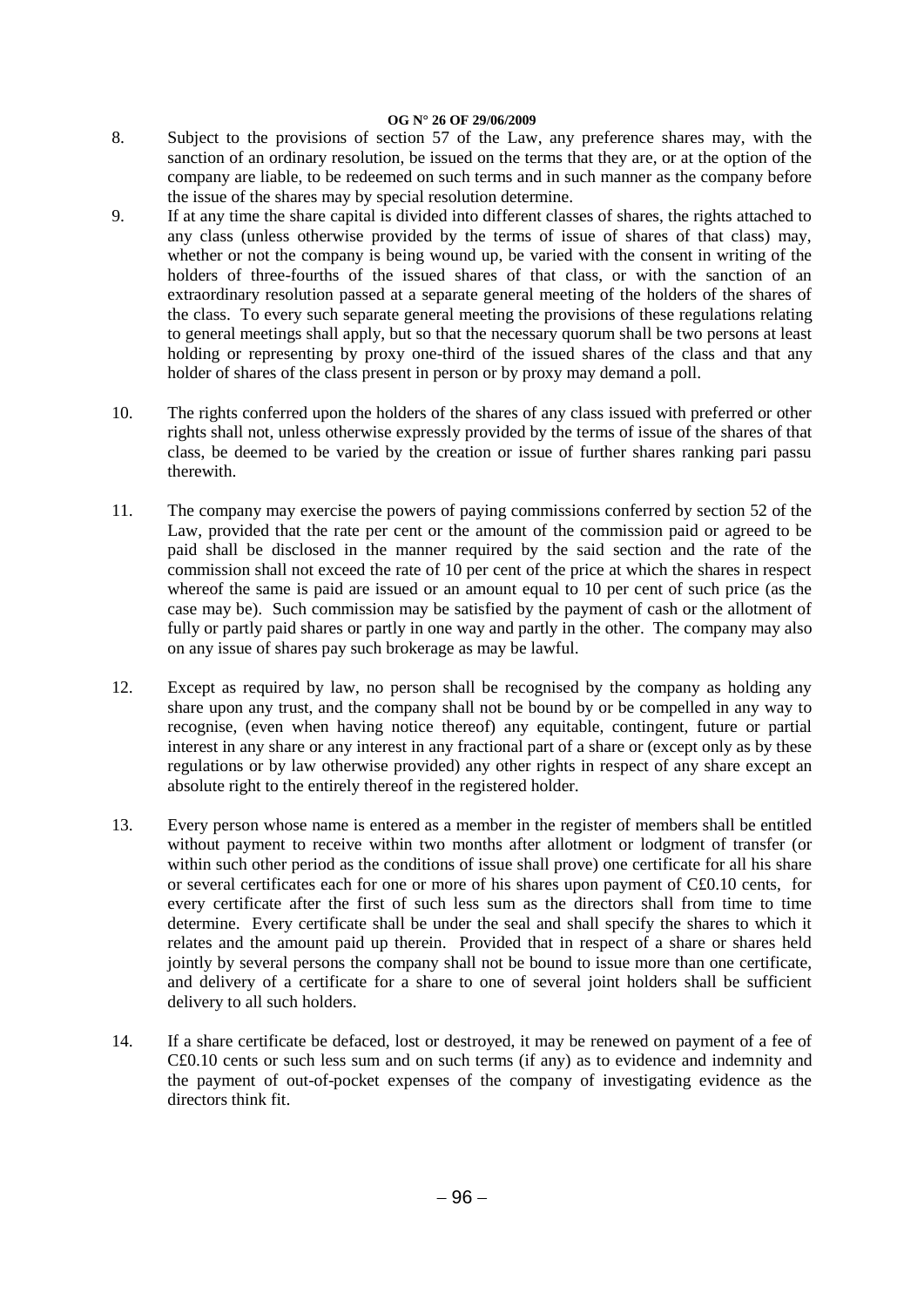15. The company shall not give, whether directly or indirectly, and whether by means of a loan, guarantee, the provision of security or otherwise, any financial assistance for the purpose of or in connection with a purchase or subscription made or to be made by any person of or for any shares in the company or in its holding company nor shall the company make a loan for any purpose whatsoever on the security of its shares or those of its holding company, but nothing in this regulation shall prohibit transactions mentioned in the provision to section 53 (1) of the Law.

## **LIEN**

- 16. The company shall have a first and paramount lien on every share for all moneys (whether presently payable or not) called or payable at a fixed time in respect of that share. The company shall also have a first and paramount lien on all shares standing registered in the name of a single person for all moneys presently payable by him or his estate to the company; but the directors may at any time declare any share to be wholly or in part exempt from the provisions of this regulation. The company's lien, if any, on a share shall extend to all dividends payable therein.
- 17. The company may sell, in such manner as the directors think fit, any shares on which the company has a lien, but no sale shall be made unless a sum in respect of which the lien exists is presently payable, and only after until the expiration of fourteen days after a notice in writing, stating and demanding payment of such part of the amount in respect of which the lien exists as is presently payable, has been given to the registered holder for the time being of the share, or the person entitled thereto by reason of his death or bankruptcy.
- 18. To give effect to any such sale the directors may authorise some person to transfer the shares sold to the purchaser thereof. The purchaser shall be registered as the holder of the shares comprised in any such transfer, and he shall not be bound to see to the application of the purchase money nor shall his title to the shares be affected by any irregularity or invalidity in the proceedings in reference to the sale.
- 19. The proceeds of the sale shall be received by the company and applied in payment of such part of the amount in respect of which the lien exists as in presently payable, and the residue, if any shall (subject to a like lien for sums not presently payable as existed upon the shares before the sale) be paid to the person entitled to the shares at the date of the sale.

## **CALLS ON SHARES**

- 20. The directors may from time to time make calls upon the members in respect of any moneys unpaid on their shares (whether on account of the nominal value of the shares or by way of premium) and not by the conditions of allotment thereof made payable at fixed times, and each member shall (subject to receiving at least fourteen days notice specifying the time or times and place of payment) pay to the company at the time or times and place so specified the amount called on his shares. A call may be revoked or postponed as the directors may determine.
- 21. A call shall be deemed to have been made at the time when the resolution of the directors authorising the call was passed and may be required to be paid by instalments.
- 22. The joint holders of a share shall be jointly and severally liable to pay all calls in respect thereof.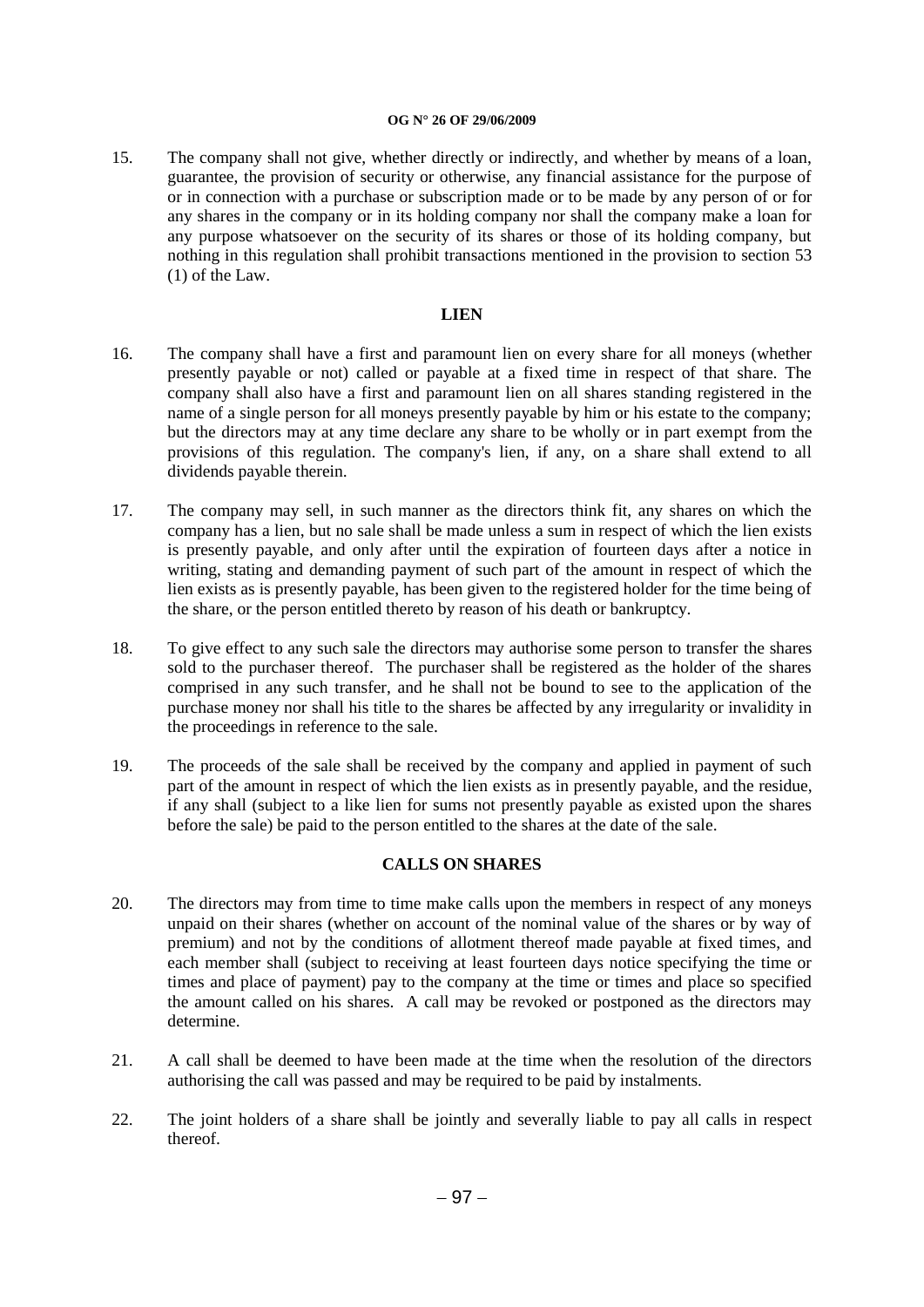- 23. If a sum called in respect of a share is not paid before or on the day appointed for payment thereof, the person from whom the sum is due shall pay interest on the sum from the day appointed for payment thereof to the time of actual payment at such rate not exceeding 8 per cent per annum as the directors may determine, but the directors shall be at liberty to waive payment of such interest wholly or in part.
- 24. Any sum which by the terms of issue of a share becomes payable on allotment or at any fixed date, whether on account of the nominal value of the share or by way of premium, shall for the purposes of these regulations be deemed to be a call duly made and payable on the date on which the terms of issue the same becomes payable. In case of non-payment all the relevant provisions of these regulations as to payment of interest and expenses, forfeiture or otherwise shall apply as if such sum had become payable by virtue of a call duly made and notified. The directors may on the issue of shares, differentiate between the holders as to the amount of calls to be paid and the times of payment.
- 25. The directors may, if they think fit, receive from any member willing to advance the same, all or any part of the moneys uncalled and unpaid upon any shares held by him and upon all or any of the moneys so advanced may (until the same would, but for such advance, become payable) pay interest at such rate not exceeding (unless the company in general meeting shall otherwise direct) 5 per cent per annum, as may be agreed upon between the directors and the member paying such sum in advance.

# **TRANSFER OF SHARES**

26. The instrument of transfer of any share shall be executed by or on behalf of the transferor and transferee, and the transferor shall be deemed to remain a holder of the share until the name of the transferee is entered in the register of members in respect thereof.

- 27. Subject to such of the restrictions of these regulations as may be applicable, any member may transfer all or any of his shares by instrument in writing in any usual or common form or any other form which the directors may approve.
- 28. The directors may decline to register the transfer of a share to a person of whom they shall not approve, and they may also decline to register the transfer of a share on which the company has a lien.
- 29. The directors may also decline to recognise any instrument of transfer unless:
	- (a) a fee of C£0.10 cents or such lesser sum as the directors may from time to time require is paid to the company in respect thereof;
	- (b) the instrument of transfer is accompanied by the certificate of the shares to which it relates, and such other evidence as the directors may reasonably require to show the right of the transferor to make the transfer; and
	- (c) the instrument of transfer is in respect of only one class of shares.
- 30. If the directors refuse to register a transfer they shall, within two months after the date on which the transfer was lodged with the company, send to the transferee notice of the refusal.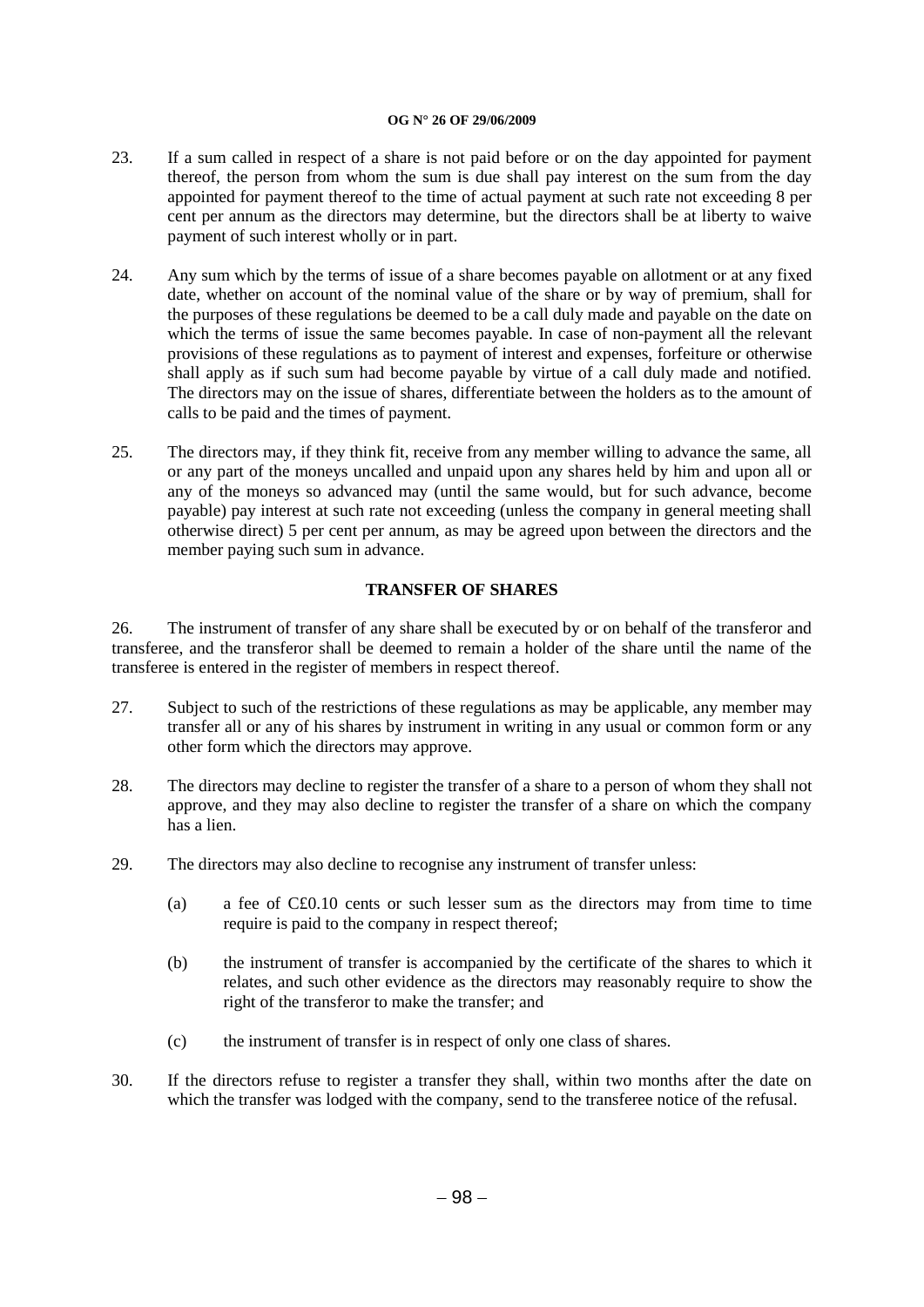- 31. The registration of transfer may be suspended at such times and for such periods as the directors may from time to time determine, provided always that such registration shall not be suspended for more than thirty days in any year.
- 32. The company shall be entitled to charge a fee not exceeding C 0.10 cents on the registration of every probate, letters of administration, certificates of death or marriage, power of attorney, or other instrument.
- 33. Regulations 26 and 27 shall be read subject to the provisions of regulation 34.
- 34. (a) For the purposes of this regulation, where any person is unconditionally entitled to be registered as the holder of a share he and not the registered holder of such share shall be deemed to be a member of the company in respect of that share.
	- (b) Except as hereinafter provided no shares in the company shall be transferred unless and until the rights of pre-emption hereinafter conferred shall have been exhausted.
	- (c) Every member who desires to transfer any share or shares (hereinafter called the "vendor") shall give to the company notice in writing of such desire (hereinafter called "transfer notice"). Subject as hereinafter mentioned, a transfer notice shall constitute the company the vendor's agent for the sale of the share or shares specified therein (hereinafter called the said "shares") in one or more lots at the discretion of the directors to the members other than the vendor at the price to be agreed upon by the vendor and the remaining members of the company, or, in case of difference or no such agreement, at the price which the auditor of the company for the time being shall, by writing under his hand, certify to be in his opinion the fair value thereof as between a willing seller and a willing buyer. A transfer notice may contain a provision that unless all the shares comprised therein are sold by the company pursuant to this regulation, none shall be so sold and any such provision shall be binding on the company.
	- (d) If the auditor is asked to certify the fair price as aforesaid, the company shall, as soon as it received the auditor's certificate, furnish a certified copy thereof to the vendor and the vendor shall be entitled, by notice in writing given to the company within ten days of the service upon him of the said certified copy, to cancel the company's authority to sell the said shares. The cost of obtaining the certificate shall be born by the company unless the vendor shall give notice of cancellation as aforesaid in which case he shall bear the said cost.
	- (e) Upon the price being fixed as aforesaid and provided the vendor shall not give notice of cancellation as aforesaid the company shall forthwith by notice in writing inform each member, other than the vendor and other than members holding employees' shares only of the number and price of the said shares and invite each such member to apply in writing to the company within twenty-one days of the date of dispatch of the notice (which date shall be specified therein) for such maximum number of the said shares (being all or any thereof) as he shall specify in such application.
	- (f) If the said members shall within the said period of twenty-one days apply for all or (except where the transfer notice provides otherwise) any of the said shares, the directors shall allocate the said shares (or so many of them as shall be applied for as aforesaid) to or amongst the applicants and in case of competition pro-rata (as nearly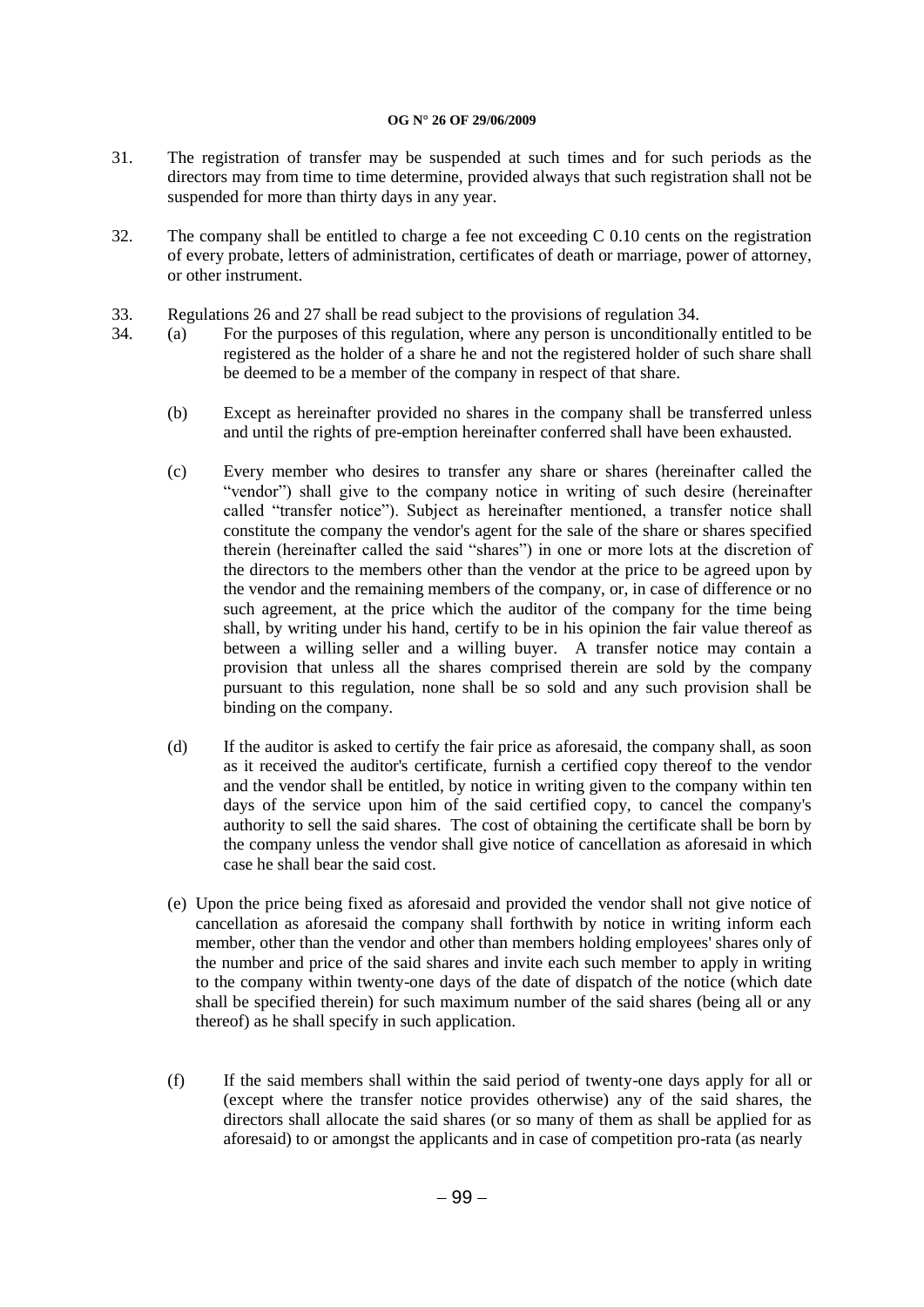as possible) according to the number of shares in the company (other than employees' shares) of which they are registered or unconditionally entitled to be registered as holders, provided that no applicant shall be obliged to take more than the maximum number of shares specified by him as aforesaid; and the company shall forthwith give notice of such allocations (hereinafter called an "allocation notice") to the vendor and to the persons to whom the shares have been allocated and shall specify in such notice the place and time (being not earlier than fourteen and not later than twenty-eight days after the date of the notice) at which the sale of the shares so allocated shall be completed.

- (g) The vendor shall be bound to transfer the shares comprised in an allocation notice to the purchasers named therein at the time and place therein specified; and if he shall fail to do so, the chairman of the company or some other person appointed by the directors shall be deemed to have been appointed attorney of the vendor with full power to execute, complete and deliver, in the name and on behalf of the vendor, transfers of the shares to the purchasers thereof against payment of the price to the company. On payment of the price to the company the purchaser shall be deemed to have obtained a good quittance for such payment and on execution and delivery of the transfer the purchaser shall be entitled to insist upon his name being entered in the register of members as the holder by transfer of the shares. The company shall forthwith pay the price into a separate bank account in the company's name and shall hold such price in trust for the vendor.
- (h) During the six months following the expiry of the said period of twenty-one days referred to in paragraph (e) of this regulation, the vendor shall be at liberty, (subject nevertheless to the provisions of regulation (8)) to transfer to any person and at any price (not being less than the price fixed under paragraph (c) of this regulation) any share not allocated by the directors in an allocation notice. Provided that, if the vendor stipulated in his transfer notice that unless all the shares comprised therein were sold pursuant to this regulation, none should be sold, the vendor shall not be entitled, save with the written consent of all the other members of the company, to sell hereunder only some of the shares comprised in his transfer notice.
- (i) Any share may be transferred by a member to the spouse, child or remoter issue or parent, brother or sister of that member or to a company beneficially owned or controlled by such member and any share of a deceased member may be transferred by his personal representatives to any widow, widower, child or remoter issue or parent, brother or sister of such deceased member. Shares standing in the name of the trustees of any deceased member may be transferred upon any change of trustees to the trustees for the time being of such will; and where the member is a body corporate any share may be transferred by such member to its subsidiary or holding company or to a company controlled by such holding company. The rights of pre-emption hereinbefore conferred in this regulation shall not arise on the occasion of any such transfer or transfers as aforesaid and regulation 28 shall be read subject to this paragraph.

## **TRANSMISSION OF SHARES**

35. In case of the death of a member the survivor or survivors where the deceased was a joint holder, and the legal personal representatives of the deceased where he was a sole holder, shall be the only persons recognised by the company as having any title to his interest in the shares; but nothing herein contained shall release the estate of a deceased joint holder from any liability in respect of any share which had been jointly held by him with other persons.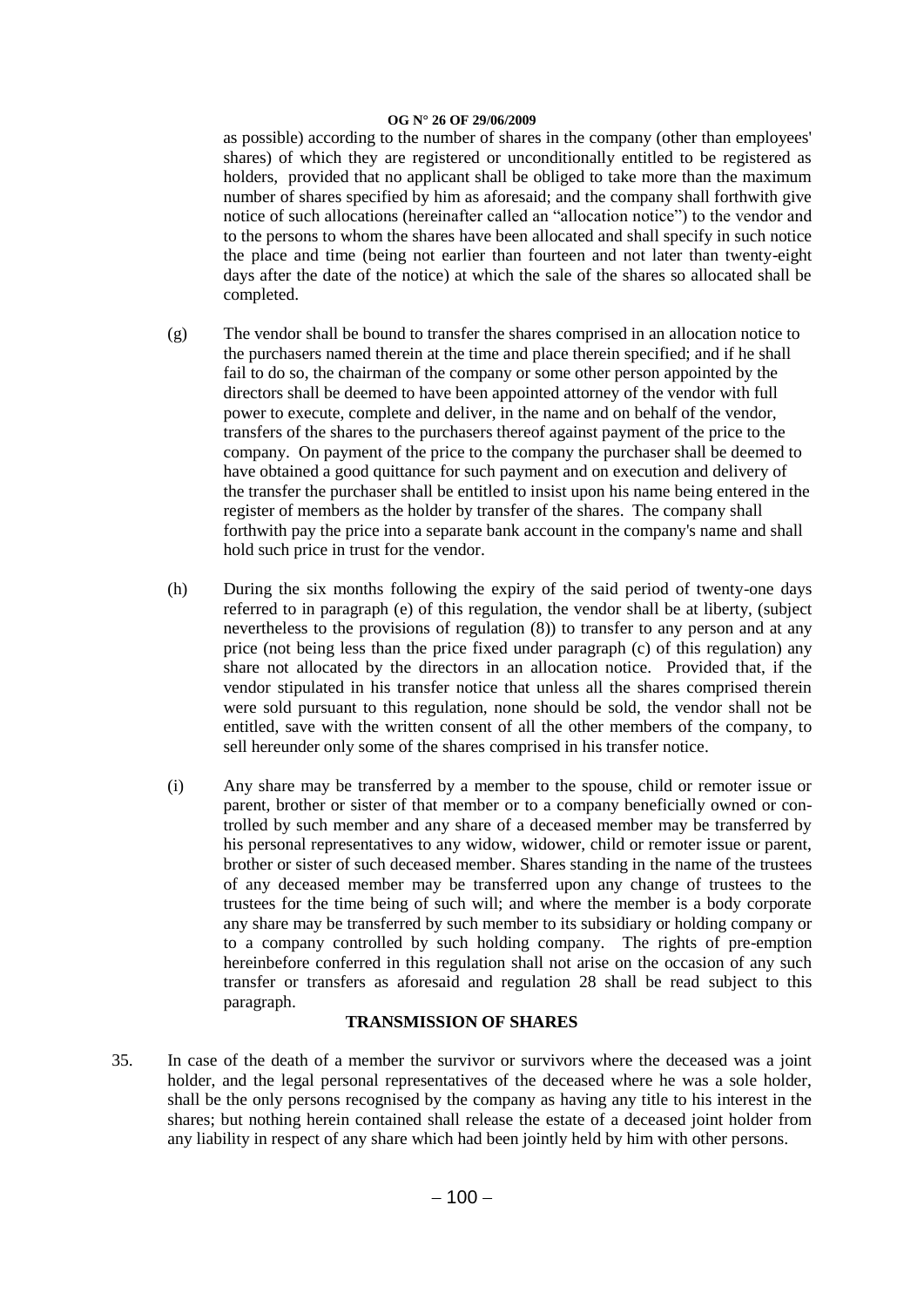- 36. Any person becoming entitled to a share in consequence of the death or bankruptcy of a member may, upon such evidence being produced as may from time to time properly be required by the directors and subject as hereafter provide, elect either to be registered himself as holder of the shares or to have some person nominated by him registered as the transferee thereof, but the directors shall, in either case, have the same right to decline or suspend registration as they would have had in the case of a transfer of the share by that member before his death or bankruptcy, as the case may be.
- 37. If the person so becoming entitled shall elect to be registered himself, he shall deliver or send to the company a notice in writing signed by him stating that he so elects. If he shall elect to have another person registered he shall testify his election by executing to that person a transfer of the share. All the limitations, restrictions and provisions of these regulations relating to the right to transfer and the registration of transfers of shares shall be applicable to any such notice or transfer as aforesaid as if the death or bankruptcy of the member had not occurred and the notice or transfer were a transfer signed by that member.
- 38. A person becoming entitled to a share by reason of the death or bankruptcy of the holder shall be entitled to the same dividends and other advantages to which he would be entitled if he were the registered holder of the share, except that he shall not, before being registered as a member in respect of the share, be entitled in respect of it to exercise any right conferred by membership in relation to meetings of the company. Provided always that the directors may at any time give notice requiring any such person to elect either to be registered himself or to transfer the share, and if the notice is not complied with within ninety days the directors may thereafter withhold payment of all dividends, bonuses or other moneys payable in respect of the share until the requirements of the notice have been complied with.

# **FORFEITURE OF SHARES**

- 39. If a member fails to pay any call or instalment of a call on the day appointed for payment thereof, the directors may, at any time thereafter during such time as any part of the call or instalment remains unpaid, serve a notice on him requiring payment of such much of the call or instalment as is unpaid, together with any interest which may have accrued.
- 40. The notice shall name a further day (not earlier than the expiration of fourteen days from the date of service of the notice) on or before which the payment required by the notice is to be made, and shall state that in the event of non-payment at or before the time appointed the shares in respect of which the call was made will be liable to be forfeited.
- 41. If the requirements of any such notice as aforesaid are not complied with, any share in respect of which the notice has been given may at any time, thereafter, before the payment required by the notice has been made, be forfeited by a resolution of the directors to that effect.
- 42. A forfeited share may be sold or otherwise disposed of on such terms and in such manner as the directors think fit, and at any time before a sale or disposition, the forfeiture may be cancelled on such terms as the directors think fit.
- 43. A person whose shares have been forfeited shall cease to be a member in respect of the forfeited shares, but shall, notwithstanding, remain liable to pay to the company all moneys which, at the date of forfeiture, were payable by him to the company in respect of the shares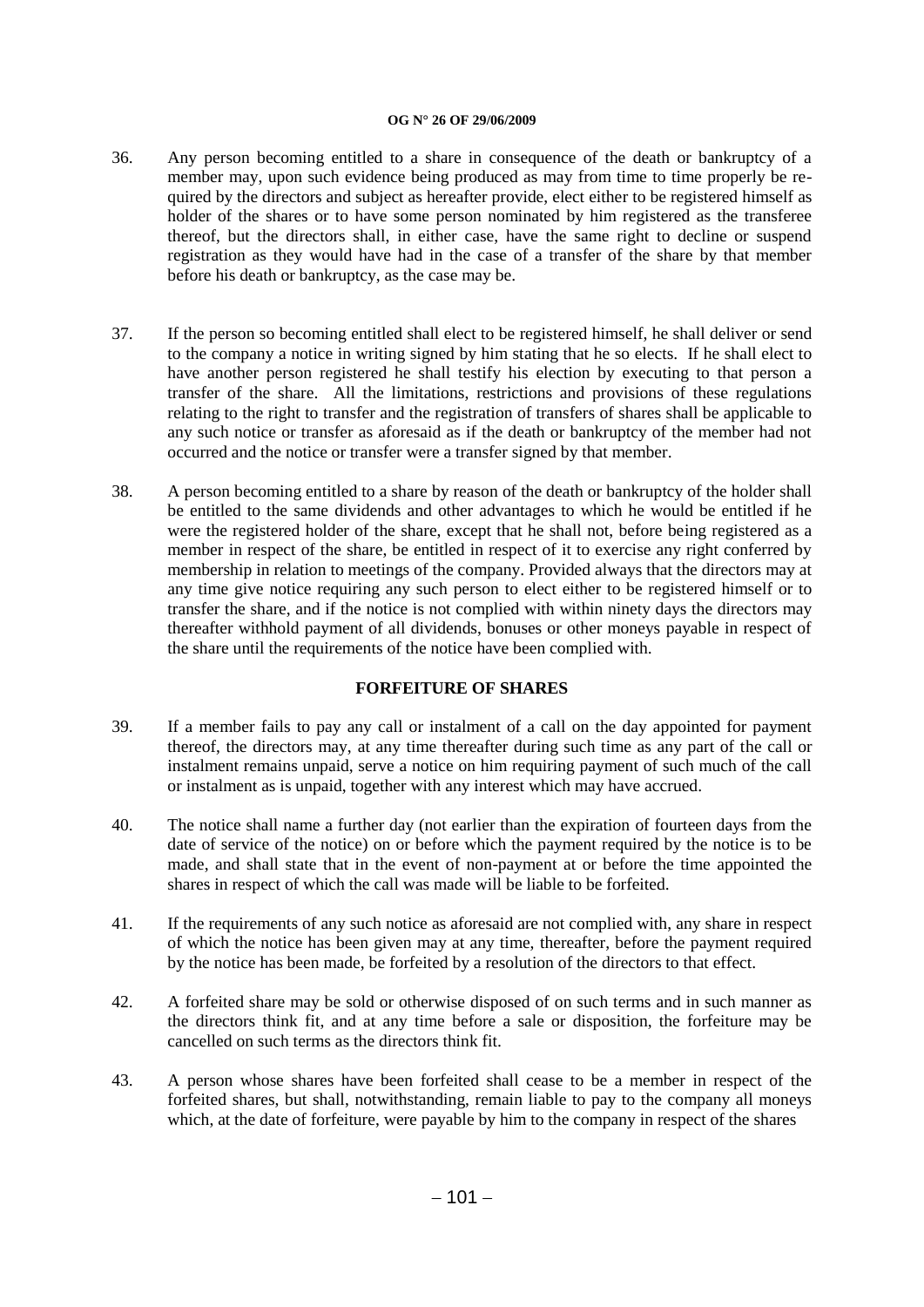but his liability shall cease if and when the company shall have received payment in full of all such moneys in respect of the shares.

- 44. A statutory declaration in writing that the declarant is a director or the secretary of the company, and that a share in the company has been duly forfeited on a date stated in the declaration, shall be conclusive evidence of the facts therein stated as against all persons claiming to be entitled to the share. The company may receive the consideration, if any, given for the share on any sale or disposition thereof and may execute a transfer of the share in favour of the person to whom the share is sold or disposed of and he shall thereupon be registered as the holder of the share, and shall not be bound to see to the application of the purchase money, if any, nor shall his title to the share be affected by any irregularity or invalidity in the proceedings in reference to the forfeiture, sale or disposal of the share.
- 45. The provision of these regulations as to forfeiture shall apply in the case of non-payment of any sum which, by the terms of issue of a share, becomes payable at a fixed time, whether on account of the nominal value of the shares or by way of premium, as if the same had been payable by virtue of a call duly made and notified.

# **CONVERSION OF SHARES INTO STOCK**

- 46. The company may by ordinary resolution convert any paid-up shares into stock, and reconvert any stock into paid-up shares of any denomination.
- 47. The holders of stock may transfer the same, or any part thereof, in the same manner, and subject to the same regulations, as and subject to which the shares from which the stock arose might previously to conversion have been transferred, or as near thereto as circumstances admit; and the directors may from time to time fix the minimum amount of stock transferable but so that such minimum shall not exceed the nominal amount of the shares from which the stock arose.
- 48. The holders of stock shall, according to the amount of stock held by them, have the same rights, privileges and advantages as regards dividends, voting at meetings of the company and other matters as if they held the shares from which the stock arose. But no such privilege or advantage (except participation in the dividends and profits of the company and in the assets on winding up) shall be conferred by an amount of stock which would not, if existing in shares, have conferred that privilege or advantage.
- 49. Such of the regulations of the company as are applicable to paid-up shares shall apply to stock, and the words "share" and "shareholder" therein shall include "stock" and "stockholder".

# **ALTERATION OF CAPITAL**

- 50. The company may from time to time by ordinary resolution increase the share capital by such sum, to be divided into shares of such amount, as the resolution shall prescribe.
- 51. The company may by ordinary resolution:
	- (a) consolidate and divide all or any of its share capital into shares of larger amount than its existing shares;
	- (b) subdivide its existing shares, or any of them, into shares of smaller amount than is fixed by the memorandum of association subject, nevertheless, to the provisions of section  $60(1)(d)$  of the Law;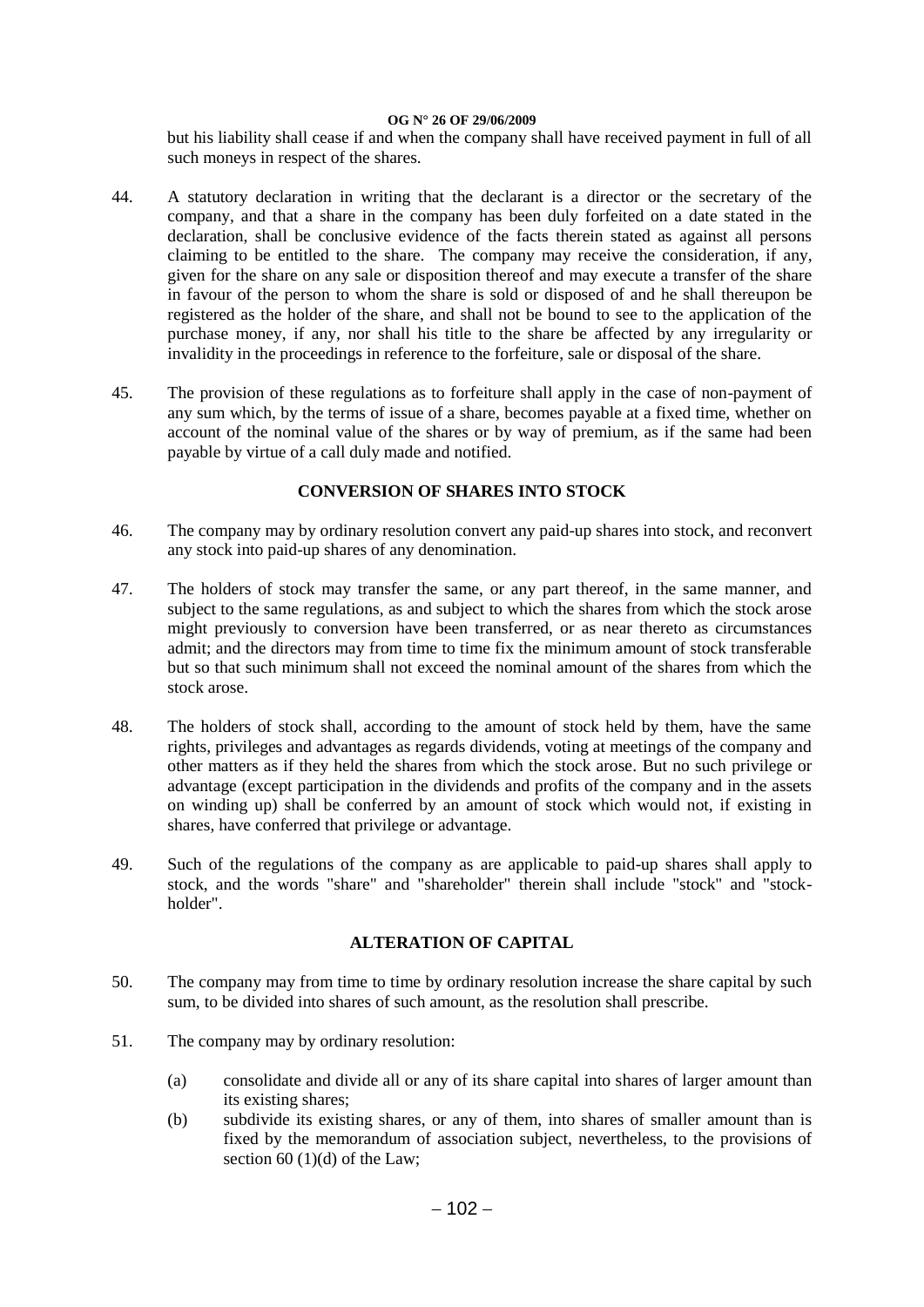- (c) cancel any shares which, at the date of the passing of the resolution, have not been taken or agreed to be taken by any person.
- 52. The company may by special resolution reduce its share capital, any capital redemption reserve fund or any share premium account in any manner and with, and subject to, any incident authorised, and consent required, by law.

## **GENERAL MEETINGS**

- 53. The company shall in each year hold a general meeting as its annual general meeting in addition to any other meetings in that year, and shall specify the meeting as such in the notices calling it. Not more than fifteen months shall elapse between the date of one annual general meeting of the company and that of the next. Provided that so long as the company holds its first annual general meeting within eighteen months of its incorporation, it need not hold it in the year of its incorporation or in the following year. The annual general meeting shall be held at such time and place as the directors shall appoint.
- 54. All general meetings other than annual general meetings shall be called extraordinary general meetings.
- 55. The directors may, whenever they think fit, convene an extraordinary general meeting. Extraordinary general meetings shall also be convened on such requisition, or, in default, may be convened by such requisitionists, as provided by section 126 of the Law. If at any time there are not within Cyprus sufficient directors capable of acting to form a quorum, any director or any two members of the company may convene an extraordinary general meeting in the same manner as nearly as possible as that in which meetings may be convened by the directors.

## **NOTICE OF GENERAL MEETINGS**

- 56. An annual general meeting and a meeting called for the passing of a special resolution shall be called by twenty-one days' notice in writing at the least. The rest general meetings of the company shall be called by fourteen days' notice in writing at the least. The notice shall be exclusive of the day on which it is served or deemed to be served and of the day for which it is given. The notice shall specify the place, the day and the hour of meeting and, in case of special business, the general nature of that business and shall be given, in manner hereinafter mentioned or in such other manner, if any, as may be prescribed by the company in general meeting to such persons as are, under the regulations of the company, entitled to receive such notices from the company; provided that a meeting of the company shall, notwithstanding that is called by shorter notice than that specified in this regulation, be deemed to have been duly called if it is so agreed:
	- (a) in the case of a meeting called as the annual general meeting, by all the members entitled to attend and vote thereat; and
	- (b) in the case of any other meeting, by a majority in number of the members having a right to attend and vote at the meeting, being a majority together holding not less than 95% in nominal value of the shares giving that right.
- 57. The accidental omission to give notices of a meeting to, or the non-receipt of notice of a meeting by, any person entitled to receive notice, shall not invalidate the proceedings at that meeting.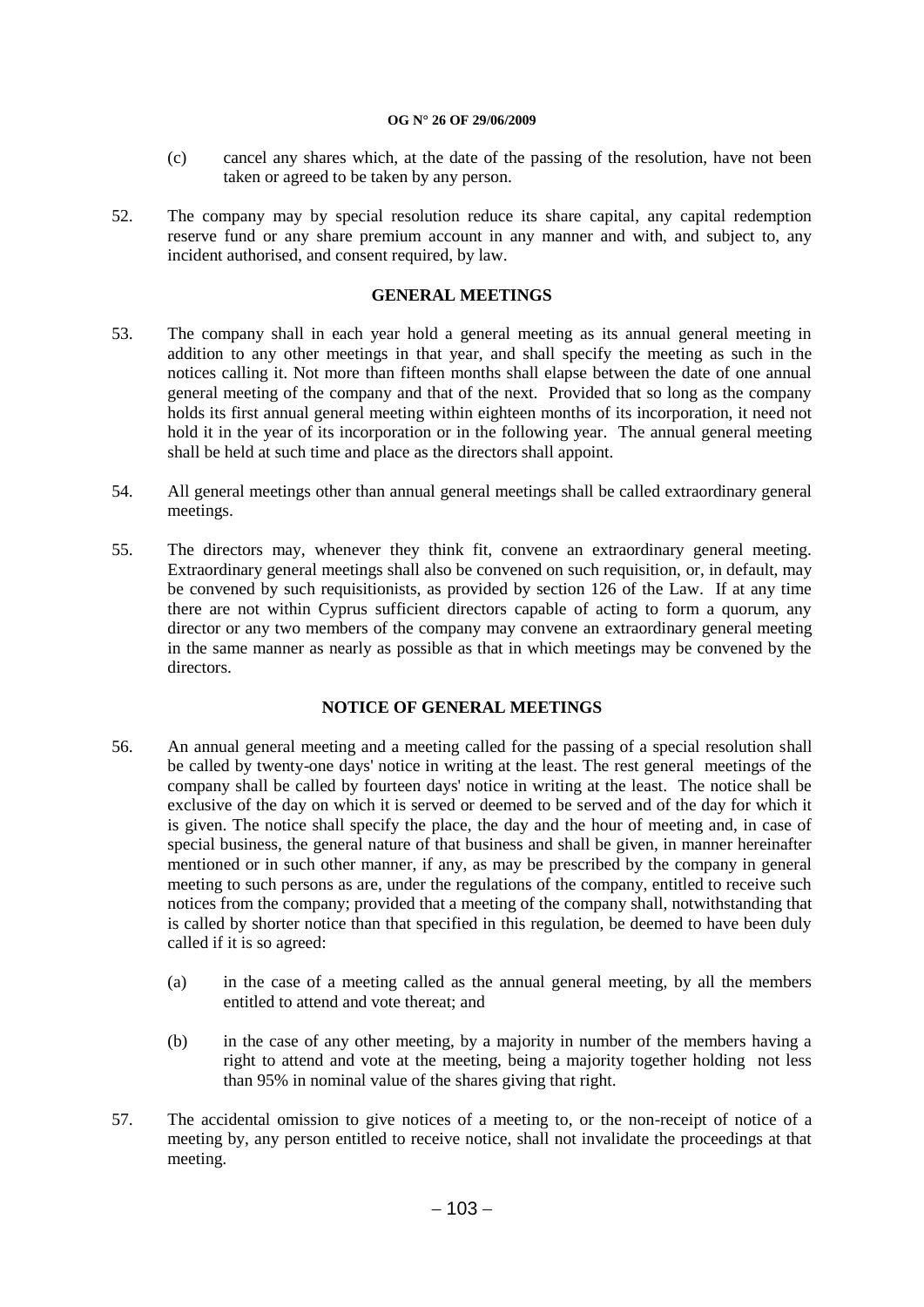## **PROCEEDINGS AT GENERAL MEETINGS**

- 58. All business shall be deemed special that is transacted at an extraordinary general meeting, and also all that is transacted at an annual general meeting, with the exception of declaring a dividend, the consideration of the accounts, balance sheets, and the reports of the directors and auditors, the election of directors in the place of those retiring and the appointment of, and the fixing of the remuneration of, the auditors.
- 59. No business shall be transacted in any general meeting unless a quorum of members is present at the time when the meeting proceeds to business; save as herein otherwise provided, two members present in person or by proxy shall be a quorum.
- 60. If within half an hour from the time appointed for the meeting a quorum is not present, the meeting, if convened upon the requisition of members, shall be dissolved; in any other case it shall stand adjourned to the same day in the next week, at the same time and place or to such other day and at such other time and place as the directors may determine, and if at the adjourned meeting a quorum is not present within half an hour from the time appointed for the meeting, the members present shall be a quorum.
- 61. The Chairman, if any, of the board of directors shall preside as chairman at every general meeting of the company. If there is no such chairman, or if he shall not be present within fifteen minutes after the time appointed for the holding of the meeting or is unwilling to act the directors present shall elect one of their number to be chairman of the meeting.
- 62. If at any meeting no director is willing to act as chairman or if no director is present within fifteen minutes after the time appointed for holding the meeting, the members present shall choose one of their number to be chairman of the meeting.
- 63. The chairman may, with the consent of any meeting at which a quorum is present (and shall if so directed by the meeting), adjourn the meeting from time to time and from place to place, but no business shall be transacted of any adjourned meeting other than the business left unfinished at the meeting from which the adjournment took place. When a meeting is adjourned for thirty days or more, notice of the adjourned meeting shall be given as in the case of an original meeting. Save as aforesaid it shall not be necessary to give any notice of an adjournment or of the business to be transacted at an adjourned meeting.
- 64. At any general meeting any resolution put to the vote of the meeting shall be decided on a show of hands unless a poll is (before or on the declaration of the result of the show of hands) demanded;
	- (a) by the chairman; or
	- (b) by at least two members present in person or by proxy; or
	- (c) by any member or members present in person or by proxy and representing not less than one-tenth of the total voting rights of all the members having the right to vote at the meeting; or
	- (d) by a member or members holding shares in the company conferring a right to vote at the meeting being shares on which an aggregate sum has been paid up equal to not less than one-tenth of the total sum paid up on all the shares conferring that right. Unless a poll be so demanded a declaration by the chairman that a resolution has on a show of hands been carried or carried unanimously, or by a particular majority, or lost and an entry to that effect in the book containing the minutes of the proceedings of the company shall be conclusive evidence of the fact without proof of the number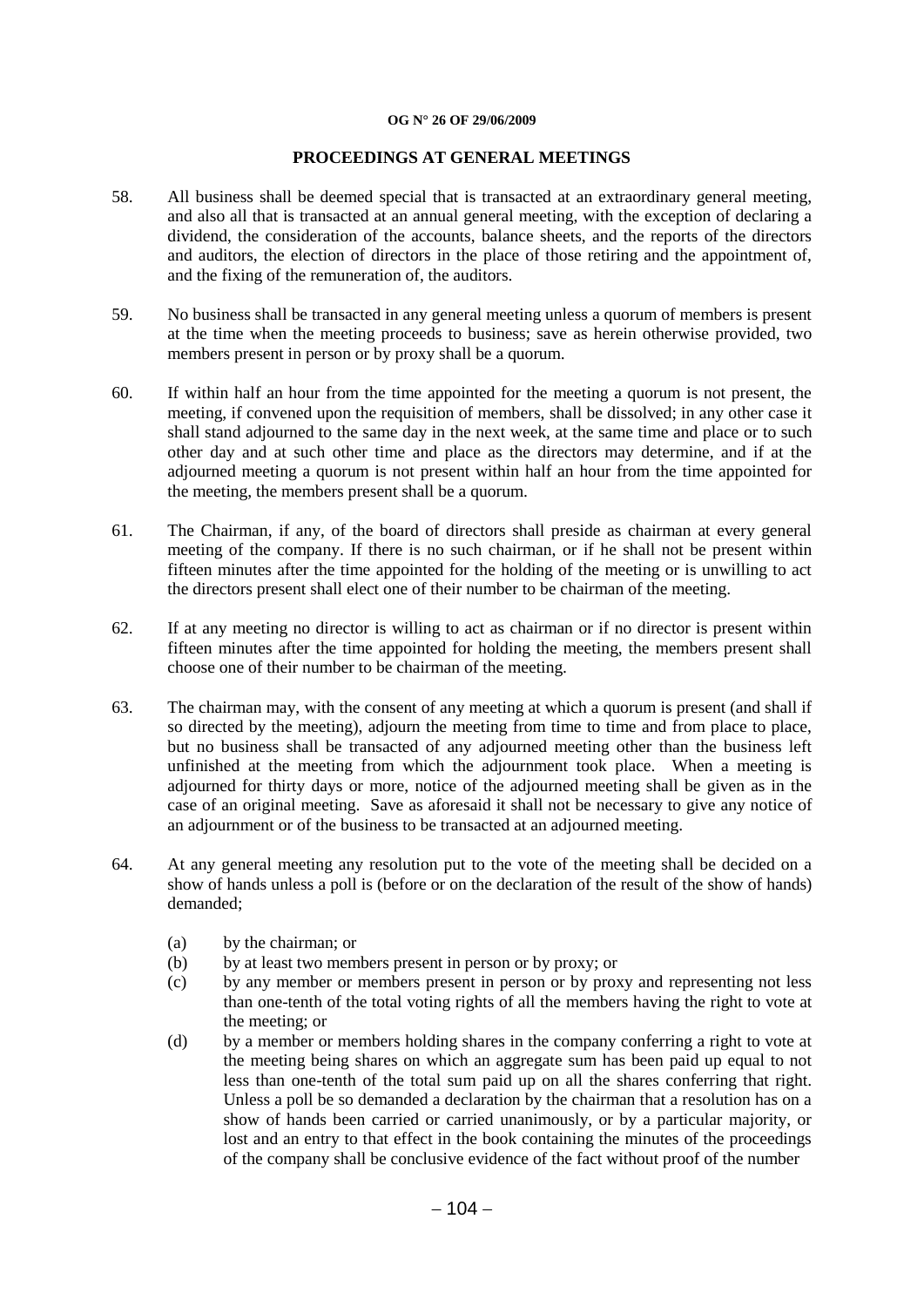or proportion of the votes recorded in favour of or against such resolution. The demand for a poll may be withdrawn.

- 65. Except as provided in regulation 68, if a poll is duly demanded it shall be taken in such manner as the chairman directs, and the result of the poll shall be deemed to be the resolution of the meeting at which the poll was demanded.
- 66. In the case of an equality of votes, whether on a show of hands or on a poll, the chairman of the meeting shall not have a casting vote.
- 67. A poll demanded on the election of a chairman or on a question of adjournment shall be taken forthwith. A poll demanded on any other question shall be taken at such time as the chairman of the meeting directs, and any business other than that upon which a poll has been demanded may be proceeded with, pending the taking of the poll.

## **VOTES OF MEMBERS**

- 68. Subject to any rights or restrictions for the time being attached to any class or classes of shares, on a show of hands every member present in person shall have one vote, and on a poll every member shall have one vote for each share of which he is the holder.
- 69. In the case of joint holders the vote of the senior who tenders a vote, whether in person or by proxy, shall be accepted to the exclusion of the votes of the other joint holders; and for this purpose seniority shall be determined by the order in which the names stand in the register of members.
- 70. A member of unsound mind, or in respect of whom an order has been made by any Court having jurisdiction in lunacy, may vote, whether on a show of hands or on a poll, by the administrator of his property, his committee, receiver or curator bonis appointed by that Court. Any such administrator, committee, receiver, curator, bonis or other person may, on a poll, vote by proxy.
- 71. No member shall be entitled to vote in\ any general meeting unless all calls or other sums presently payable by him in respect of shares in the company have been paid.
- 72. No objection shall be raised to the qualification of any voter except at the meeting at which the vote objected to is given or tendered and every vote not disallowed at such meeting shall be valid for all purposes. Any such objection made in due time shall be referred to the chairman of the meeting whose decision shall be final and conclusive.
- 73. On a poll votes may be given either personally or by proxy.
- 74. The instrument appointing a proxy shall be in writing under the hand of the appointer or of his attorney duly authorised in writing, or, if the appointer is a corporation, either under seal, or under the hand of an officer or attorney duly authorised. A proxy need not be a member of the company.
- 75. The instrument appointing a proxy and the power of attorney or other authority, if any, under which it is signed or a notarially certified copy of that power or authority shall be deposited at the registered office of the company or at such other place within Cyprus as is specified for that purpose in the notice convening the meeting, at any time before the time for holding the meeting or adjourned meeting, at which the person named in the instrument proposes to vote,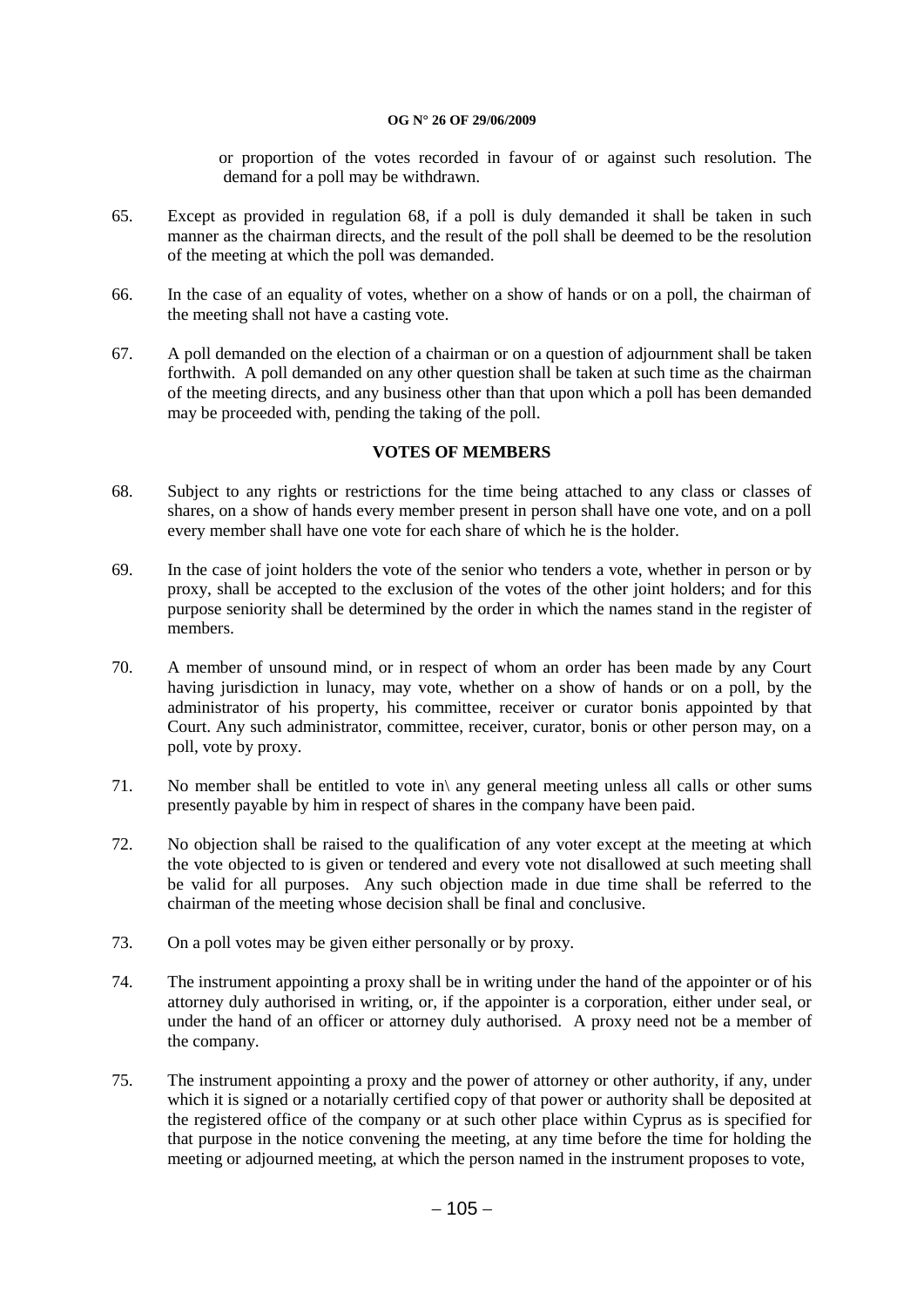or, in the case of a poll, at any time before the time appointed for the taking of the poll. In default to the above provisions the instrument of proxy shall not be treated as valid.

76. An instrument appointing a proxy shall be in the following form or a form as near thereto as circumstances admit

|                                                                                  | [Name of the Company] |  |
|----------------------------------------------------------------------------------|-----------------------|--|
|                                                                                  |                       |  |
|                                                                                  |                       |  |
|                                                                                  |                       |  |
|                                                                                  |                       |  |
| extraordinary, as the case may be) general meeting of the company, to be held on |                       |  |
| theday of  19, and at any adjournment thereof.                                   |                       |  |
|                                                                                  |                       |  |

77. Where it is desired to afford members an opportunity of voting for or against a resolution the instrument appointing a proxy shall be in the following form or a form as near thereto as circumstances admit -

| 11 |                       |
|----|-----------------------|
|    | [Name of the Company] |
|    |                       |
|    |                       |
|    |                       |

as my/our proxy to vote for me/us on my/our behalf at the………………………..

(annual or extraordinary, as the case may be) general meeting of the company, to be

held on the……..day of ……… 20…… and at any adjournment thereof.

Signed this………..day of…………………, 20……..".

This form is to be used in favour of/\* against the resolution. Unless otherwise instructed, the proxy will vote as he thinks fit.

/\* Strike out whichever is not desired.

- 78. The instrument appointing a proxy shall be deemed to confer authority to demand or join in demanding a poll.
- 79. A vote given in accordance with the terms of an instrument of proxy shall be valid notwithstanding the previous death or insanity of the principal or revocation of the proxy or of the authority under which the proxy was executed of the transfer of the share in respect of which the proxy is given, provided that no intimation in writing of such death, insanity,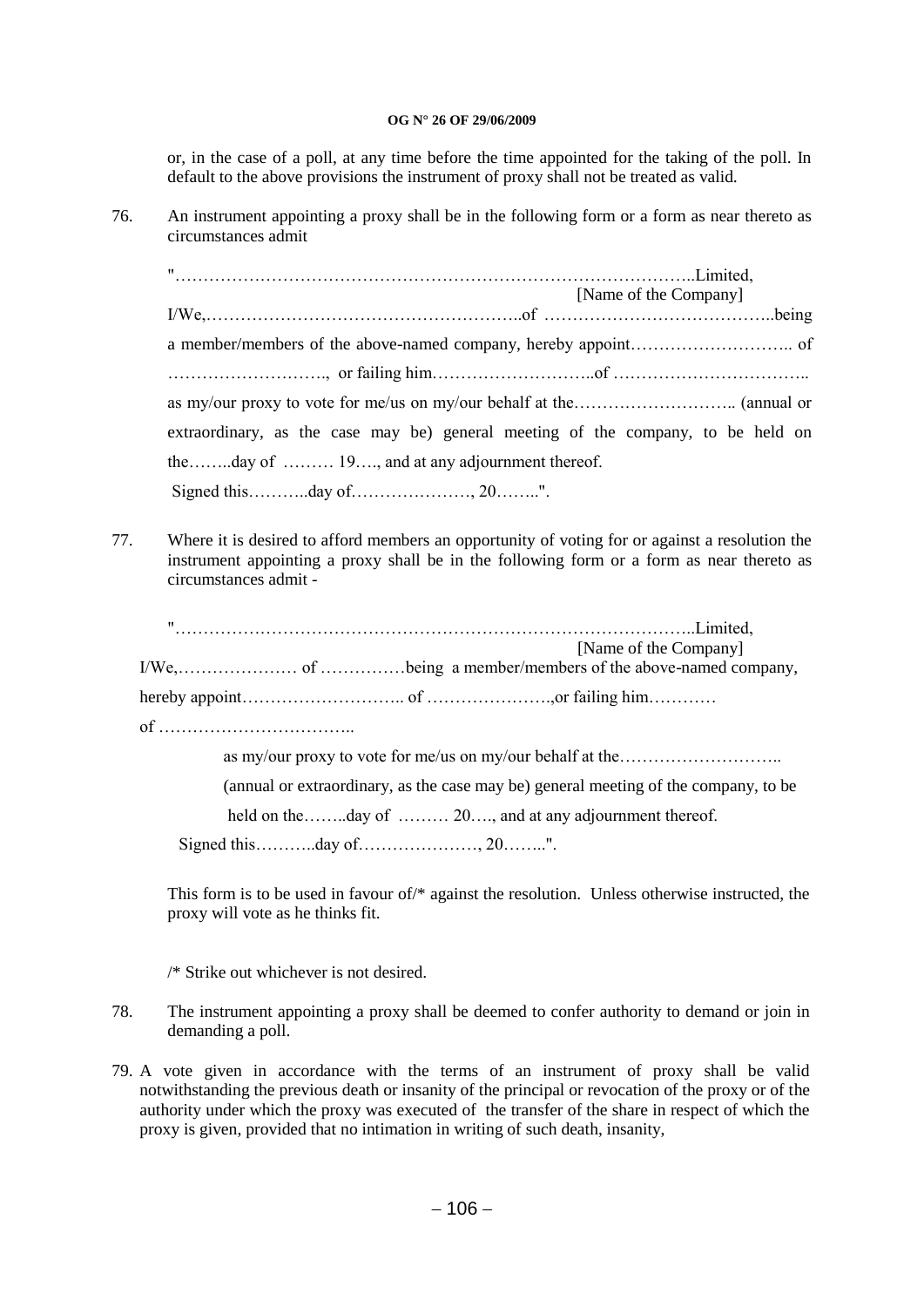revocation or transfer as aforesaid shall have been received by the company at the office before the commencement of the meeting or adjourned meeting at which the proxy is used.

80. Subject to the provisions of the Law, a resolution in writing signed by all the members for the time being entitled to receive notice of and to attend and vote at general meetings (or being corporations by their duly authorised representatives) shall be as valid and effective as if the same had been passed at a general meeting of the company duly convened and held. Any such resolution may consist of several documents in the like form each signed by one or more of the Members or their attorneys, and signature in the case of a corporate body which is a Member shall be sufficient if made by a Director or other authorised officer thereof or its duly appointed attorney.

# **CORPORATIONS ACTING BY REPRESENTATIVES AT MEETINGS**

81. Any corporation which is a member of the company may be resolution of its directors or other governing body authorise such person as it thinks fit to act as its representative at any meeting of the company or of any class of members of the company, and the person so authorised shall be entitled to exercise the same powers on behalf of the corporation which he represents as that corporation could exercise if it were an individual member of the company.

# **DIRECTORS**

- 82. The number of the members of the Board of Directors shall be determined from time to time by the company in General Meeting. The number of the members of the Board of Directors shall be one or more and there is no maximum number of members unless the Company shall decide differently in General Meeting. The number of the first Directors of the company shall be appointed in writing by the subscribers to the Memorandum of Association or a majority of them and it shall not be necessary to hold any meeting for that purpose.
- 83. The remuneration of the directors shall from time to time be determined by the company in general meeting. Such remuneration shall be deemed to accrue from day to day. The directors may also be paid all travelling, hotel and other expenses properly incurred by them in attending and returning from meetings of the directors or any committee of the directors or general meetings of the company or in connection with the business of the company.
- 84. The shareholding qualification for directors may be fixed by the company in general meeting, and unless and until so fixed no qualification shall be required.
- 85. A director of the company may be or become a director or other officer of, or otherwise interested in, any company promoted by the company or in which the company may be interested as a shareholder or otherwise, and no such director shall be accountable to the company for any remuneration or other benefits received by him as a director or officer of, or from his interest in, such other company unless the company otherwise direct.

## **BORROWING POWERS**

86. The directors may exercise all the powers of the company to borrow money, and to charge or mortgage its undertaking, property and uncalled capital, or any part thereof, and to issue debentures, debenture stock and other securities whether outright or as security for any debt, liability or obligation of the company or of any third party.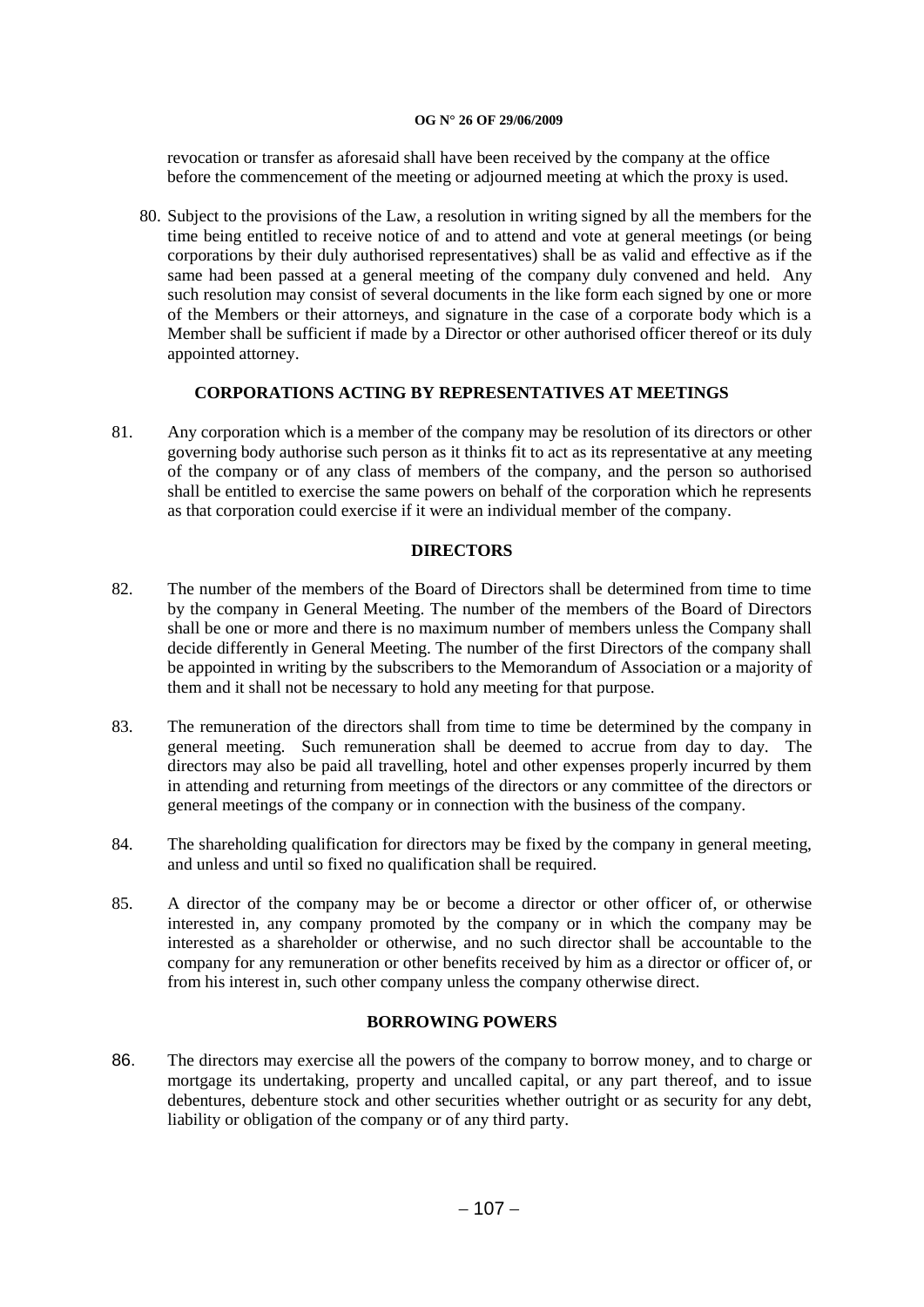## **POWERS AND DUTIES OF DIRECTORS**

- 87. The business of the company shall be managed by the directors, who may pay all expenses incurred in promoting and registering the company, and may exercise all such powers of the company as are not, by the Law or by these regulations required to be exercised by the company in general meeting, subject, nevertheless to any of these regulations, to the provisions of the Law and to such regulations, being not inconsistent with the aforesaid regulations or provisions as may be prescribed by the company in general meeting but no regulation made by the company in general meeting shall invalidate any prior act of the directors which would have been valid if that regulation had not been made.
- 88. The directors may from time to time and at any time by power of attorney appoint any company, firm or person or body of persons, whether nominated directly or indirectly by the directors, to be the attorney or attorneys of the company for such purposes and with such powers, authorities and discretions (not exceeding those vested in or exercisable by the directors under these regulations) and for such period and subject to such conditions as they may think fit and may also authorise any such attorney to delegate all or any of the powers, authorities and discretions vested in him.
- 89. The company may exercise the powers conferred by section 36 of the Law with regard to having an official seal for use abroad, and such powers shall be vested in the directors.
- 90. The company may exercise the powers conferred upon the company by sections 114 to 117 (both inclusive) of the Law with regard to the keeping of a dominion register, and the directors may (subject to the provisions of those sections) make and vary such regulations as they may think fit respecting the keeping of any such register.
- 91. (1) A director who is in anyway, whether directly or indirectly, interested in a contract or proposed contract with the company shall declare the nature of his interest at a meeting of the directors in accordance with section 191 of the Law.
	- (2) A director may vote in respect of any contract or proposed contract or arrangement notwithstanding that he may be interested therein and if he does not so his vote shall be counted and he may be counted in the quorum at any meeting of the directors at which any such contract or proposed contract or arrangement shall come before the meeting for consideration.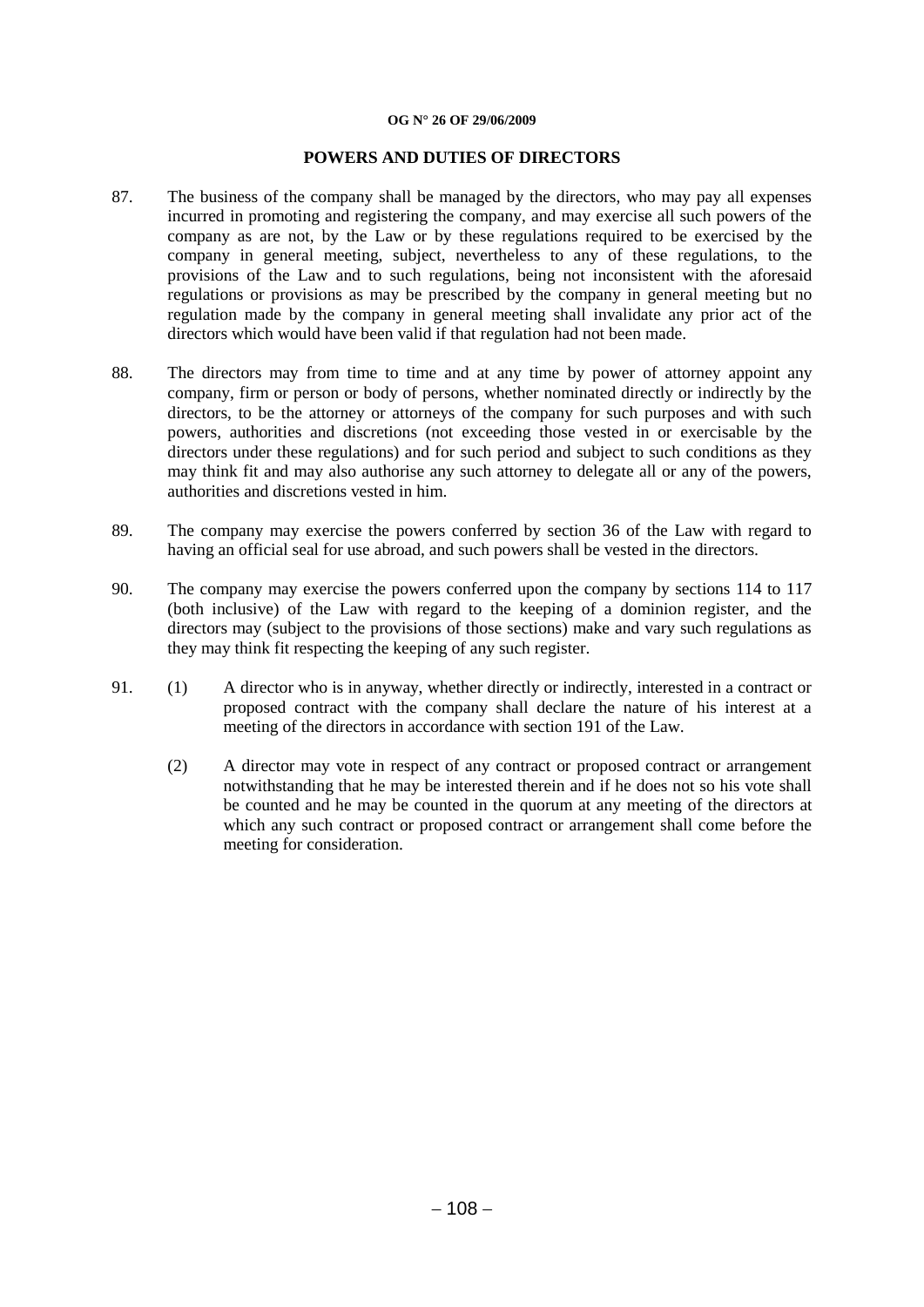#### **OG N° 26 OF 29/06/2009**

- (3) A director may hold any other office or place of profit under the company (other than the office of auditor) in conjunction with his office of director for such period and on such terms (as to remuneration and otherwise) as the directors may determine. No director or intending director shall be disqualified by his office from contracting with the company either with regard to his tenure of any such other office or place of profit or as a vendor, purchaser or otherwise. Nor shall any such contract, or any contract or arrangement entered into by or on behalf of the company in which any director is in any way interested be liable to be avoided. Nor shall any director so contracting or being so interested be liable to account to the company for any profit realised by any such contract or arrangement by reason of such director holding that office or of the fiduciary relation thereby established.
- (4) Any director may act by himself or his firm in a professional capacity for the company, and he or his firm shall be entitled to remuneration for professional services as if he were not a director; provided that nothing herein contained shall authorise a director or his firm to act as auditor to the company.
- 92. All cheques, promissory notes, drafts, bills of exchange, and other negotiable instruments, and all receipts for moneys paid to the company, shall be signed, drawn, accepted, endorsed, or otherwise executed, as the case may be, in such manner as the directors shall from time to time by resolution determine.
- 93. The directors shall cause minutes to be made in books provided for the purpose:
	- (a) of all appointments of officers made by the directors;
	- (b) of the names of the directors present at each meeting of the directors and of any committee of the directors;
	- (c) of all resolutions and proceedings at all meetings of the company, and of the directors, and of committees of directors.

# **PENSIONS**

94. The directors may grant retirement pensions or annuities or other gratuities or allowances, including allowances on death, to any person or persons in respect of services rendered by him or them to the company whether as managing directors or in any other office or employment under the company or indirectly as officers or employees of any subsidiary, associated or allied company of the company notwithstanding that he or they may be or may have been directors of the company and the company. The company may make payments towards insurances, trusts, schemes or funds for such purposes in respect of such person or persons and may include rights in respect of such pensions, annuities and allowances in the terms of engagement of any such person or persons.

## **DISQUALIFICATION OF DIRECTORS**

- 95. The office of director shall be vacated if the director:
	- (a) ceased to be a director by virtue of section 176 of the Law; or
	- (b) becomes bankrupt or makes any arrangement or composition with his creditors generally; or
	- (c) becomes prohibited from being a director by reason of any order made under section 180 of the Law; or
	- (d) becomes of unsound mind; or
	- (e) resigns his office by notice in writing to the company.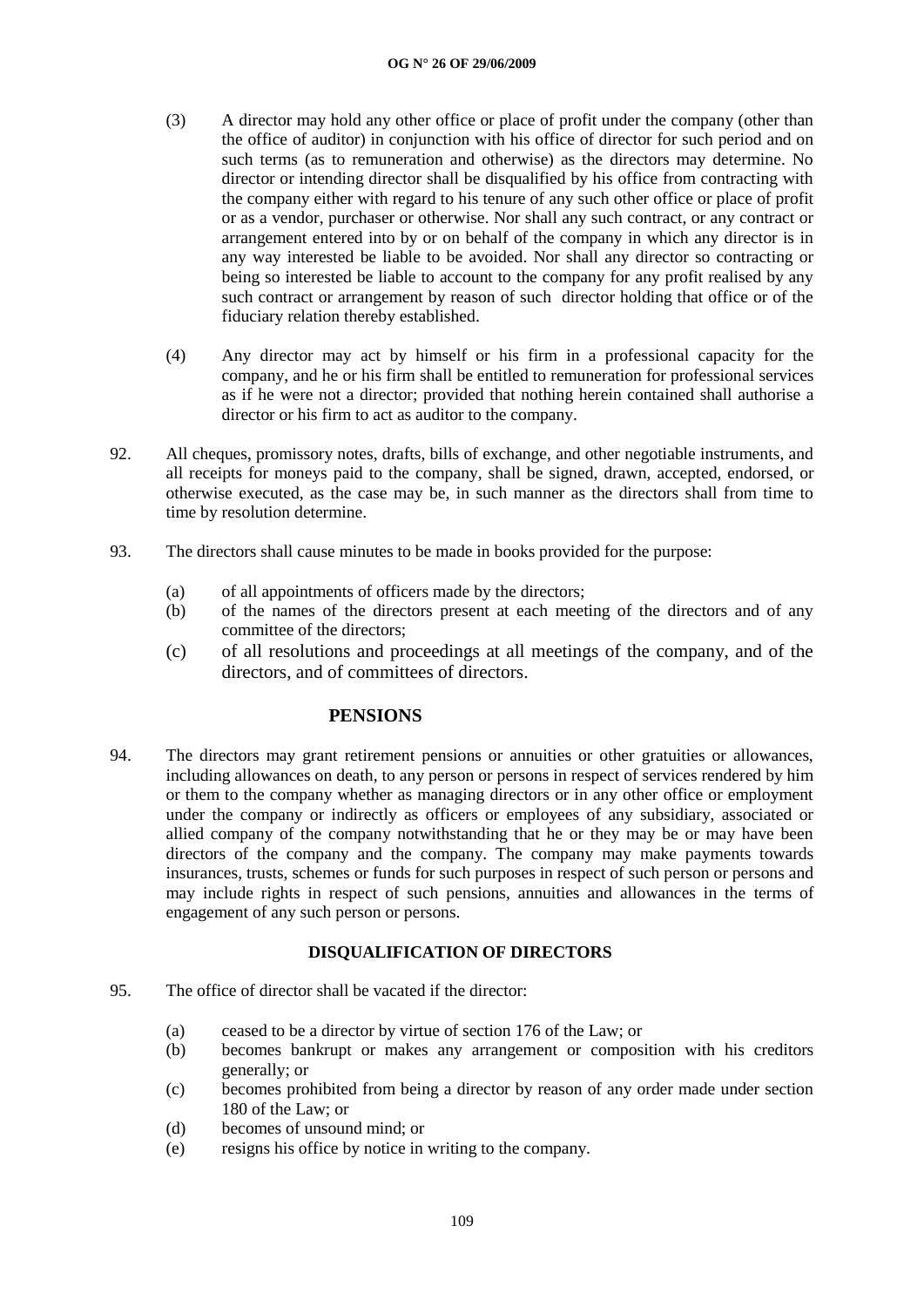## **APPOINTMENT OF ADDITIONAL DIRECTORS AND REMOVALS OF DIRECTORS**

- 96. The directors shall have power at any time, and from time to time, to appoint any person to be a director, either to fill a casual vacancy or as an addition to the existing directors, but so that the total number of directors shall not at any time exceed the number fixed in accordance with these regulations. Any director so appointed shall hold office, only until the next following annual general meeting, and shall then be eligible for re-election.
- 97. The company may by ordinary resolution, of which special notice has been given in accordance with section 136 of the Law, remove and director before the expiration of his period of office notwithstanding anything in these regulations or in any agreement between the company and such director. Such removal shall be without prejudice to any claim such director may have for damages for breach of any contract of service between him and the company.
- 98. At any time, and from time to time, the company may (without prejudice to the powers of the directors under regulation (96) by ordinary resolution appoint any person a director and determine the period for which such person is to hold office.

## **PROCEEDINGS OF DIRECTORS**

- 99. The directors may meet together for the despatch of business, adjourn, and otherwise regulate their meetings, as they think fit and questions arising at any meeting shall be decided by a majority of votes. A director may, and the secretary on the requisition of a director shall, at any time summon a meeting of the directors. It shall be necessary to give a 96 hour notice of a meeting of directors to any director for the time being absent from Cyprus who has supplied to the company a registered address situated outside Cyprus. All Board and Committee meetings shall take place in Cyprus or anywhere else abroad.
- 100. The quorum necessary for the transaction of the business of the directors may be fixed by the directors, and unless so fixed shall be two directors or their alternates.
- 101. The continuing directors may act notwithstanding any vacancy in their body, but, if and so long as their number is reduced below the number fixed by or pursuant to the regulations of the company as the necessary quorum of directors, the continuing directors or director may act for the purpose of increasing the number of directors to that number, or of summoning a general meeting of the company, but for no other purposes.
- 102. The directors may elect a chairman of their meeting and determine the period for which he is to hold office; but if no such chairman is elected, or if at any meeting the chairman is not present within five minutes after the time appointed for holding the same, the directors present may choose one of their number to be chairman of the meeting.
- 103. The directors may delegate any of their powers to a committee or committees consisting of such member or members of their body as they think fit; any committee so formed shall in the exercise of the powers so delegated conform to any regulations that may be imposed on it by the directors, as to its powers, constitution, proceedings, quorum or otherwise.
- 104. A committee may elect a chairman of its meetings; if no such chairman is elected, or if at any meeting the chairman is not present within five minutes after the time appointed for holding the same, the members present may choose one of their number to be chairman of the meeting.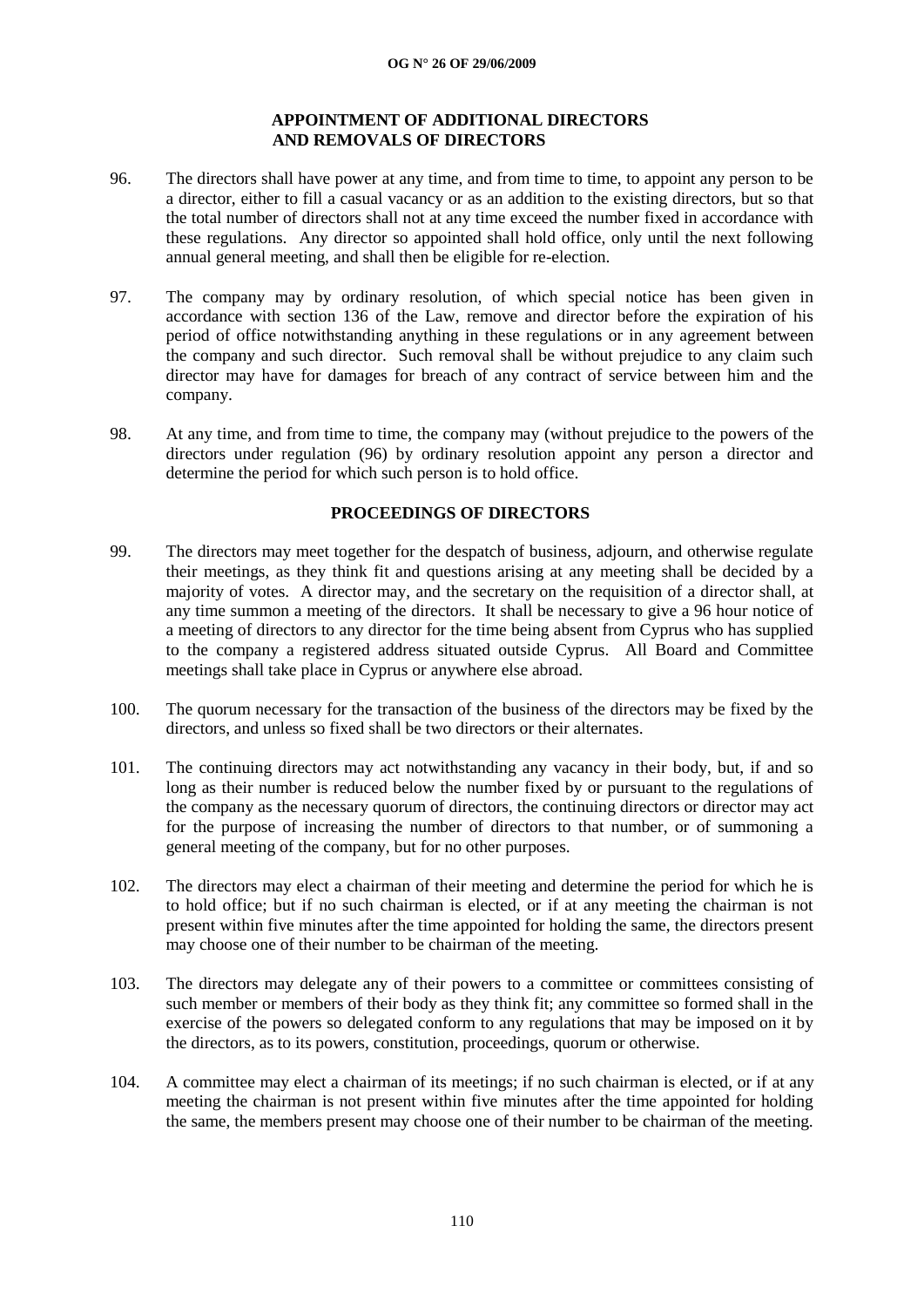- 105. Subject to any regulations imposed on it by the Directors, a committee may meet and adjourn as it thinks proper and questions arising at any meeting shall be determined by a majority of votes of the members present.
- 106. All acts done by any meeting of the directors or of a committee of directors or by any person acting as a director shall, notwithstanding that it be afterwards discovered that there was some defect in the appointment of any such director or person acting as aforesaid, or that they or any of them were disqualified, be as valid as if every such person had been duly appointed and was qualified to be a director.
- 107. (a) A resolution in writing signed or approved by letter, telex, telegram or fax by each director or his alternate shall be as valid and effectual as if it had been passed at a meeting of the directors duly convened and held. When signed may consist of several documents each signed by one or more of the persons aforesaid.

(b) For the purpose of these Articles the contemporaneous linking together by telephone or other means of communication of a number of the directors not less than a quorum, whether or not any one or more of the directors is out of Cyprus, shall be deemed to constitute a meeting of the directors and all the provisions in these articles as to meetings of the directors shall apply to such meetings so long as the following conditions are met:

- (i) all the directors for the time being entitles to receive notice of a meeting of the directors shall be entitled to notice of a meeting by telephone or other means of communication and to be linked by telephone or such other means for the purposes of such meeting. Notice of any such meeting may be given by telephone or other means of communication;
- (ii) each of the directors taking part in the meeting must be able to hear each of the other directors taking part at the commencement of the meeting;

# **ALTERNATE DIRECTORS**

- 108. (a) Each director shall have power from time to time to nominate another director or any person, not being a director, to act as his alternate director and at his discretion to remove such alternate director.
	- (b) An alternate director shall (except as regards power to appoint an alternative director and remuneration) be subject in all respect to the terms and conditions existing with reference to the other directors, and shall be entitled to receive notices of all meetings of the directors and to attend speak and vote at any such meeting at which his appointor is not present.
	- (c) One person may act as alternate director to more than one director and while he is so acting shall be entitled to a separate vote for each director he is representing and, if he is himself a director, his vote or votes as an alternate director shall be in addition to his own vote.
	- (d) Any appointment or removal of an alternate director may be made by telex, cable, telegram, radiogram or telefax or in any other manner approved by the directors. Any telex, cable, telegram, or telefax shall be confirmed as soon as possible by letter but may be acted upon by the company meanwhile.
	- (e) If a director making any such appointment as aforesaid shall cease to be a director otherwise than by reason of vacating his office at a meeting of the company at which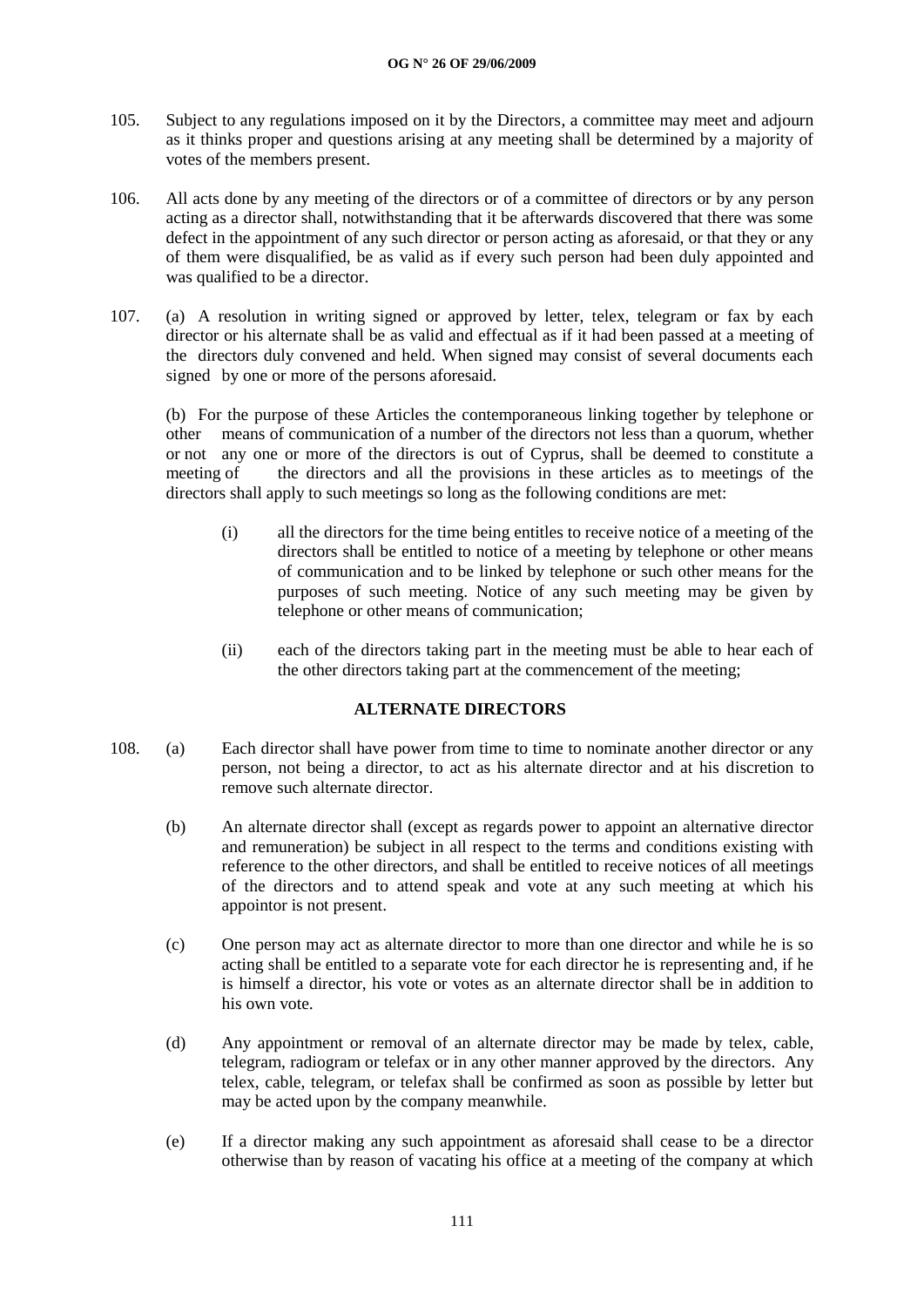he is re-elected, the person appointed by him shall thereupon cease to have any power or authority to act as an alternative director.

- (f) A director shall not be liable for the acts and defaults of any alternate director appointed by him.
- (g) An alternate director shall not be taken into account in reckoning the minimum or maximum number of directors allowed for the time being but he shall be counted for the purpose of reckoning whether a quorum is present at any meeting of the directors attended by him at which he is entitled to vote.

## **MANAGING DIRECTOR**

- 109. The directors may from time to time appoint one or more of their body to the office of managing director for such period and on such terms as they think fit, and, subject to the terms of any agreement entered into in any particular case, may revoke such appointment. A director so appointed shall not, whilst holding that office, be subject to retirement by rotation or be taken into account in determining the rotation of retirement of directors. His appointment shall be automatically determined if he ceases from any cause to be a director.
- 110. A managing director shall receive such remuneration (whether by way of salary, commission or participation in profits, or partly in one way and partly in another) as the directors may determine.
- 111. The directors may entrust to and confer upon a managing director any of the powers exercisable by them upon such terms and conditions and with such restrictions as they may think fit, and either collaterally with or the exclusion of their own powers and may from time to time revoke, withdraw, alter or vary all or any of such powers.

## **SECRETARY**

- 112. The secretary shall be appointed by the directors for such term, at such remuneration and upon such conditions as they may think fit; and any secretary so appointed may be removed by them.
- 113. No person shall be appointed or hold office as secretary who is:
	- (a) the sole director of the company; or
	- (b) a corporation the sole director of which is the sole director of the company; or
	- (c) the sole director of a corporation which is the sole director of the company.
- 114. A provision of the Law or these regulations requiring or authorising a thing to be done by or a director and the secretary shall not be satisfied by its being done by or to the same person acting both as director and as, or in place of, the secretary.

## **THE SEAL**

115. The directors shall provide for the safe custody of the seal, which shall only be used by the authority of the directors or of a committee of the directors authorised by the directors in that behalf. Every instrument to which the seal shall be affixed shall be signed by a director and shall be countersigned by the secretary or by a second director or by some other person appointed by the directors for the purpose.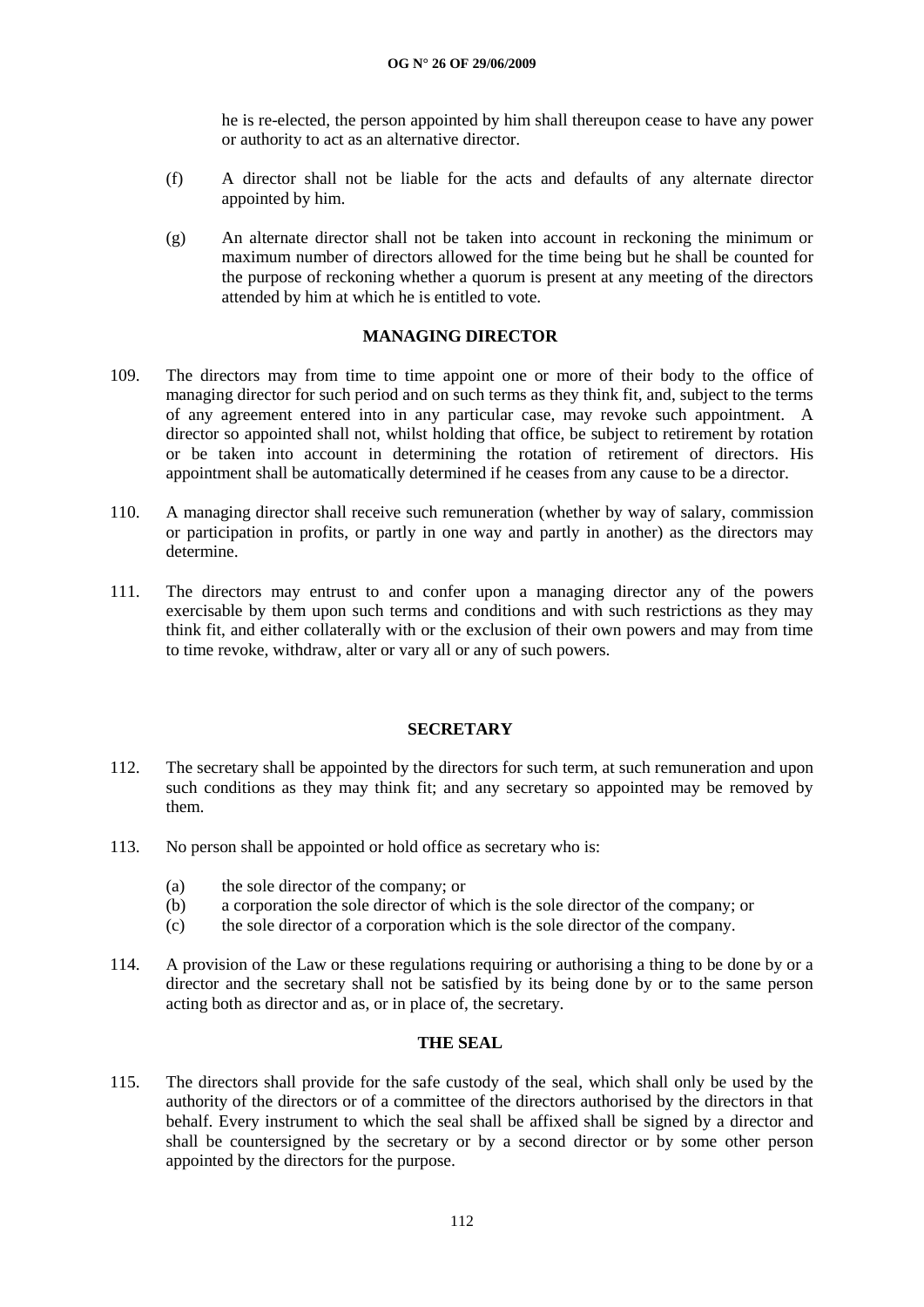## **DIVIDENDS AND RESERVE**

- 116. The company in general meeting may declare dividends, but no dividend shall exceed the amount recommended by the directors.
- 117. The directors may from time to time pay to the members such interim dividends as appear to the directors to be justified by the profits of the company.
- 118. No dividend shall be paid otherwise than out of profits.
- 119. The directors may, before recommending any dividend, set aside out of the profits of the company such sums as they think proper as a reserve or reserves which shall, at the discretion of the directors, be applicable for any purpose to which the profits of the company be properly applied, and pending such application may, at the like discretion, either be employed in the business of the company or be invested in such investments (other than shares of the company) as the directors may from time to time think fit. The directors may also without placing the same reserve carry forward any profits which they may think prudent not to divide.
- 120. Subject to the rights of persons, if any, entitled to shares with special rights as to dividend, all dividends shall be declared and paid according to the amounts paid or credited as paid on the shares in respect whereof the dividend is paid, but not amount paid or credited as paid on a share in advance of calls shall be treated for the purposes of this regulation as paid on the share. All dividends shall be apportioned and paid proportionately to the amounts paid or credited as paid on the shares during any portions of the period in respect of which the dividend is paid; but if any share is issued on terms providing that it shall rank for dividend as from a particular date such share shall rank for dividend accordingly.
- 121. The directors may deduct from any dividend payable to any member all sums of money (if any) presently payable by him to the company on account of calls or otherwise in relation to the shares of the company.
- 122. Any general meeting declaring a dividend or bonus may direct payment of such dividend or bonus wholly or partly by the distribution of specific assets and in particular of paid up shares, debentures or debenture stock of any other company or in any one or more of such ways and the directors shall give effect to such resolution, and where any difficulty arises in regard to such distribution, the directors may settle the same as they think expedient. In particular may issue fractional certificates and fix the value for distribution of such specific assets or any part thereof and may determine that cash payments shall be made to any members upon the footing of the value so fixed in order to adjust the rights of all parties, and may vest any such specific assets in trustees as may seem expedient to the directors.
- 123. Any dividend, interest or other moneys payable in cash in respect of shares may be paid by cheque or warrant sent through the post directed to the registered address of the holder or, in the case of joint holders, to the registered address of that one of the joint holders who is first named on the register of members or to such person and to such address as the holder or joint holders may in writing direct. Every such cheque or warrant shall be made payable to the order of the person to whom it is sent. Any one of two or more joint holders may give effectual receipts for any dividends, bonuses, or other moneys payable in respect of the shares held by them as joint holders.
- 124. No dividend shall bear interest against the company.

# **ACCOUNTS**

125. The directors shall cause proper books of account to be kept with respect to: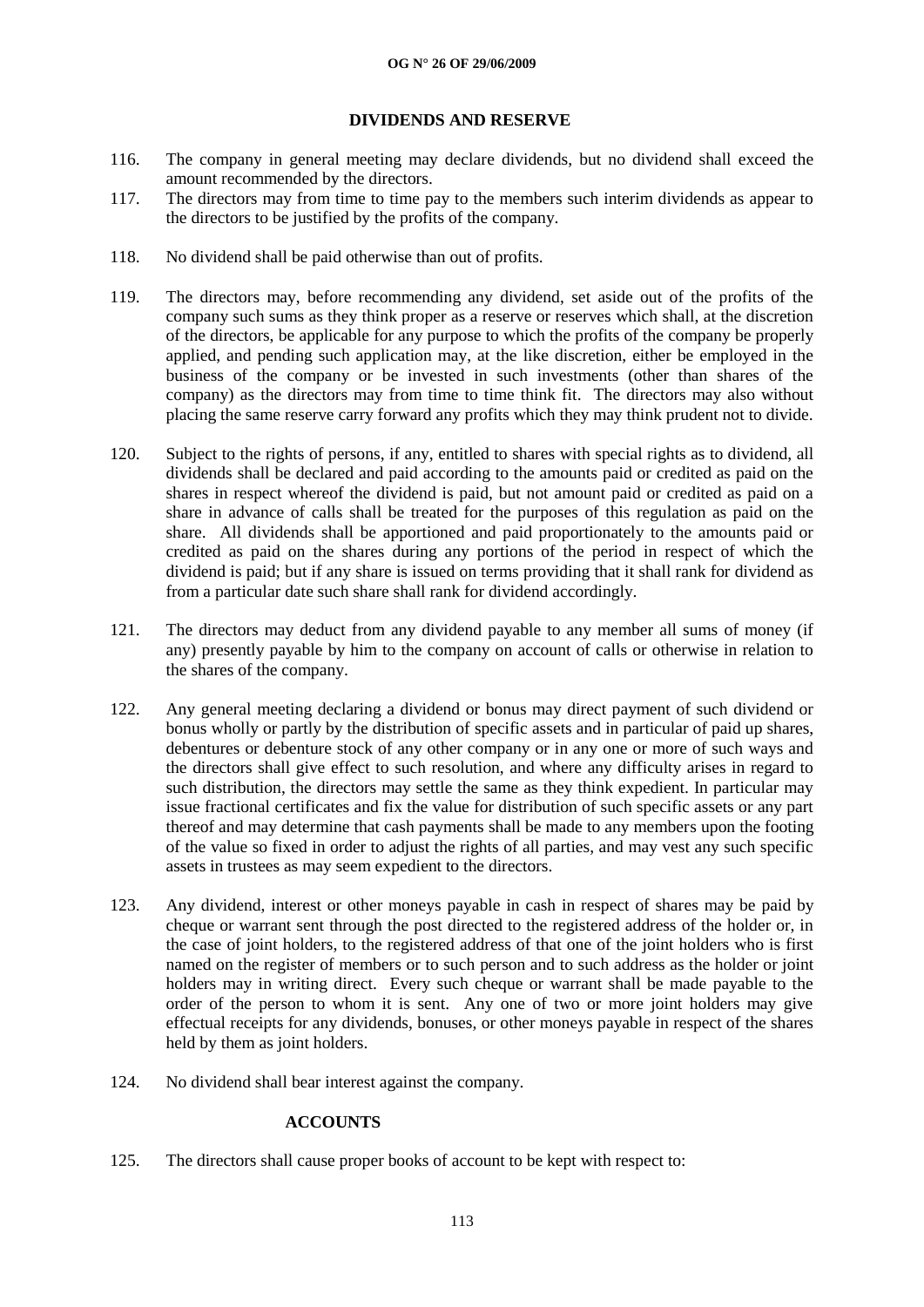- (a) all sums of money received and expended by the company and the matters in respect of which the receipt and expenditure takes place;
- (b) all sales and purchases of goods by the company; and
- (c) the assets and liabilities of the company.

Proper books shall not be deemed to be kept if there are not kept such books of account as are necessary to give a true and fair view of the state of the company's affairs and to explain its transactions.

- 126. The books of account shall be kept at the registered office of the company, or, subject to section 141(3) of the Law, at such other place or places as the directors think fit, and shall always be open to the inspection of the directors.
- 127. The directors shall from time to time determine whether and to what extent and at what times and places and under what conditions or regulations the accounts and books of the company or any of them shall be open to the inspection of members not being directors. No member (no being a director) shall have any right of inspecting any account or book or documents of the company except as conferred by statute or authorised by the directors or by the company in general meeting.
- 128. The directors shall from time to time, in accordance with sections 142, 144 and 151 of the Law, cause to be prepared and to be laid before the company in general meeting such profit and loss accounts, balance sheets, group accounts (if any) and reports as are referred to in those sections.
- 129. A copy of every balance sheet (including every document required by law to be annexed thereto) which is to be laid before the company in general meeting, together with a copy of the auditors report shall not less than twenty-one days before the date of the meeting be sent to every member of, and every holder of debentures of the company and to every person registered under regulation 37. Provided that this regulation shall not require a copy of those documents to be sent to any person of whose address the company is not aware or to more than on of the joint holders of any shares or debentures.

## **CAPITALISATION OF PROFITS**

- 130. The company in general meeting may upon the recommendation of the directors resolve that is desirable to capitalise any part of the amount for the time being standing to the credit of any of the company's reserve accounts or to the credit of the profit and loss account or otherwise available for distribution, and accordingly that such sum be set free for distribution, amongst the members who would have been entitled thereto if distributed by way of dividend and in the same proportions on condition that the same be not paid in cash but be applied either in or towards paying up any amounts for the time being unpaid on any shares held by such members respectively or paying up on full unissued shares or debentures of the company to be allotted, and distributed credited as fully paid up to and amongst such members in the proportion aforesaid, or partly in the one way and partly in the other, and the directors shall give effect to such resolution. Provided that a share premium account and a capital redemption reserve fund may, for the purposes of this regulation, only be applied in the paying up of unissued shares to be issued to members of the company as fully paid bonus shares.
- 131. Whenever such a resolution as aforesaid shall have been passed the directors shall make all appropriations and applications of the undivided profits resolved to be capitalised thereby, and all allotments and issues of fully paid shares or debentures, if any. The directors generally shall do all acts and things required to give effect thereto, with full power to the directors to make such provisions by the issue of fractional certificates or by payments in cash or otherwise as they think fit for the case of shares of debentures becoming distributable in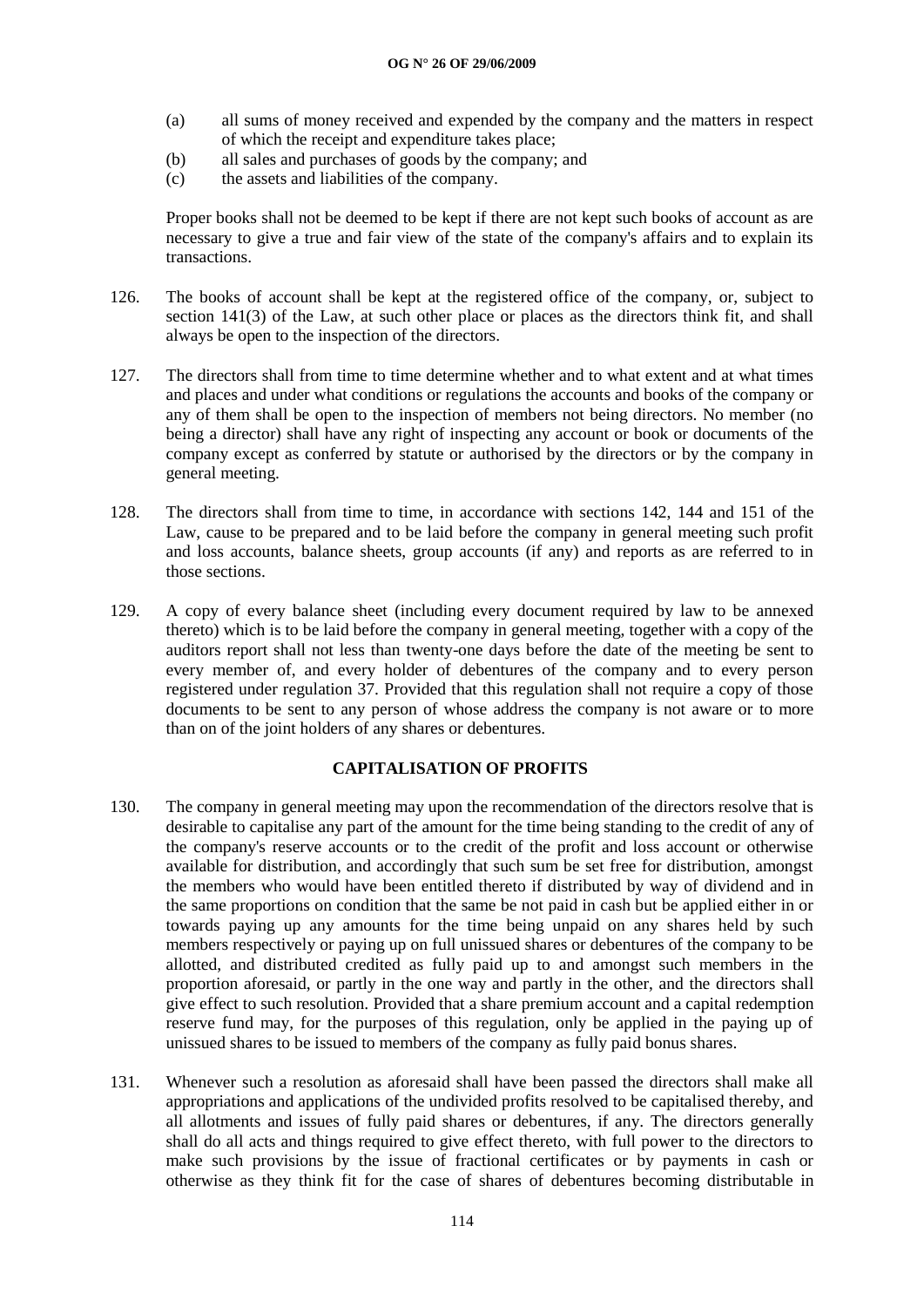fraction, and also to authorise any person to enter on behalf of all the members entitled thereto into an agreement with the company providing for the allotment to them respectively credited as fully paid up, or any further shares or debentures to which they may be entitled upon such capitalisation, or (as the case may require) for the payment up by the company on their behalf, by the application thereto of their respective proportions of the profits resolved to be capitalised, of the amounts or any part of the amounts remaining unpaid on their existing shares, and any agreement made under such authority shall be effective and binding on all such members.

#### **AUDIT**

132. Auditors shall be appointed and their duties regulated in accordance with sections 153 to 156 (both inclusive) of the Law.

#### **NOTICES**

- 133. A notice may be given by the company to any member either personally or by sending it by post to him or to his registered address, or (if he has no registered address within Cyprus) to the address, if any, within Cyprus supplied by him to the company for the giving of notice to him. Where a notice is sent by post, service of the notice shall be deemed to be effected by properly addressing, prepaying, and posting a letter containing the notice, and to have been effected in the case of a notice of a meeting at the expiration of 24 hours after the letter containing the same is posted, and in any other case at the time at which the letter would be delivered in the ordinary course of post.
- 134. A notice may be given by the company to the joint holders of a share by giving the notice to the joint holders first named in the register of members in respect of the share.
- 135. A notice may be given by the company to the persons entitled to a share in consequent of the death or bankruptcy of a member by sending it through the post in a prepaid letter addressed to them by name, or by the title of representatives of the deceased, or trustees of the bankrupt, or by any like descriptions, at the address, if any, within Cyprus supplied for the purpose by the persons claiming to be so entitled, or (until such an address has been so supplied) by giving the notice in any manner in which the same might have been given if the death or bankruptcy had not occurred.
- 136. Notice of every general meeting shall be given in any manner hereinbefore authorised to:
	- (a) every member except those members who (having no registered address within Cyprus) have not supplied to the company an address within Cyprus for the giving of notices to them;
	- (b) every person upon whom the ownership of a share devolves by reason of his being a legal personal representative or a trustee in bankruptcy of a member where the member but for his death or bankruptcy would be entitled to receive notice of the meeting; and
	- (c) the auditor for the time being of the company.
	- No other person shall be entitled to receive notices of general meetings.

#### **WINDING UP**

137. If the company shall be would up the liquidator may, with the sanction of an extraordinary resolution of the company and any other sanction required by the Law, divide amongst the members in specie or kind the whole or any part of the assets of the company (whether they shall consist of property of the same kind or not) and may, for such purpose set such value as he deems fair upon any property to be divided as aforesaid and may determine how such division shall be carried out as between the members or different classes of members. The liquidator may, with the like sanction, vest the whole or any part of such assets in trustees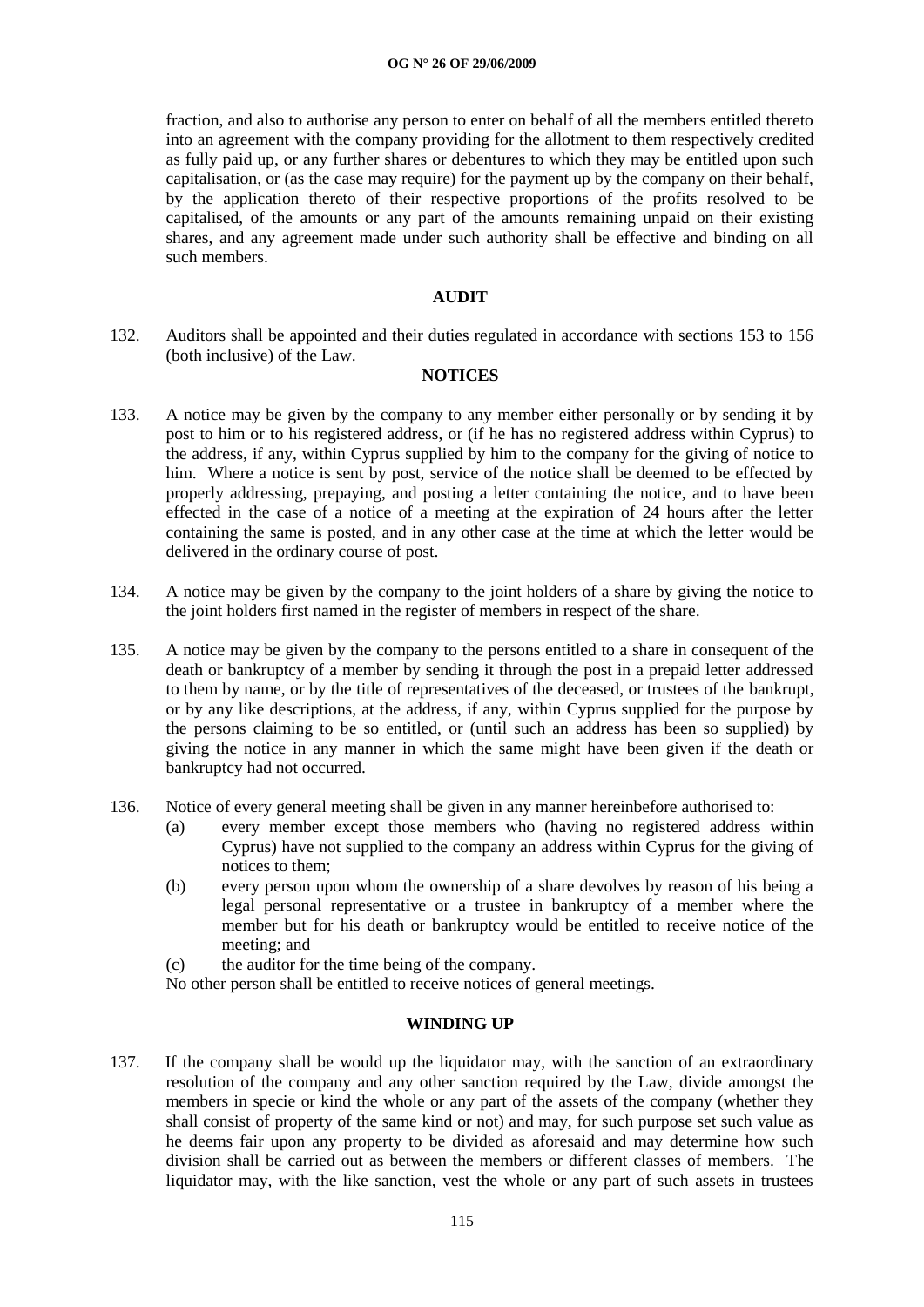#### **OG N° 26 OF 29/06/2009**

upon such trusts for the benefit of the contribuories as the liquidator, with the like sanction, shall think fit, but so that no member shall be compelled to accept any shares or other securities whereon there is any liability.

#### **INDEMNITY**

138. Every director or other officer for the time being of the company shall be indemnified out of the assets of the company against any losses or liabilities which he may sustain or incur in or about the execution of his duties including liability incurred by him in defending any proceedings whether civil or criminal in which judgment is given in his favour or in which he is acquitted or in connection with any application under section 383 of the Law in which relief is granted to him by the Court and no director or officer of the company shall be liable for any loss, damage or misfortune which may happen to or be incurred by the company in the execution of the duties of his office or in relation thereto. But this clause shall only effect in so far as its provisions are not avoided by section 197 of the Law.

#### **Names, Addresses and Description of Subscribers**

1. (Sgt. .................................)

Dated this 14day of December 2007.

WITNESS to the above signatures:

 I confirm that the above Memorandum and Articles of association were prepared by myself. NATASA CHARALAMBIDOU Advocate 8-10 Eolou Str. Office 301 , 1101Nicosia

#### **AS N° 990**

Reçu en dépôt au Bureau de l'Agence Nationale d'Enregistrement Commercial, le 12/03/2009 et inscrit au registre ad hoc des actes de sociétés sous le n°RCA 254, le dépôt des **Statuts de la société MEKARUS LTD.**

#### **Droits perçus**

- Droits de dépôt : 5000frw.

- Suivant quittance N° 1664 du 12/03/2009

 **Le Rigistraire Général Eraste KABERA (sé)**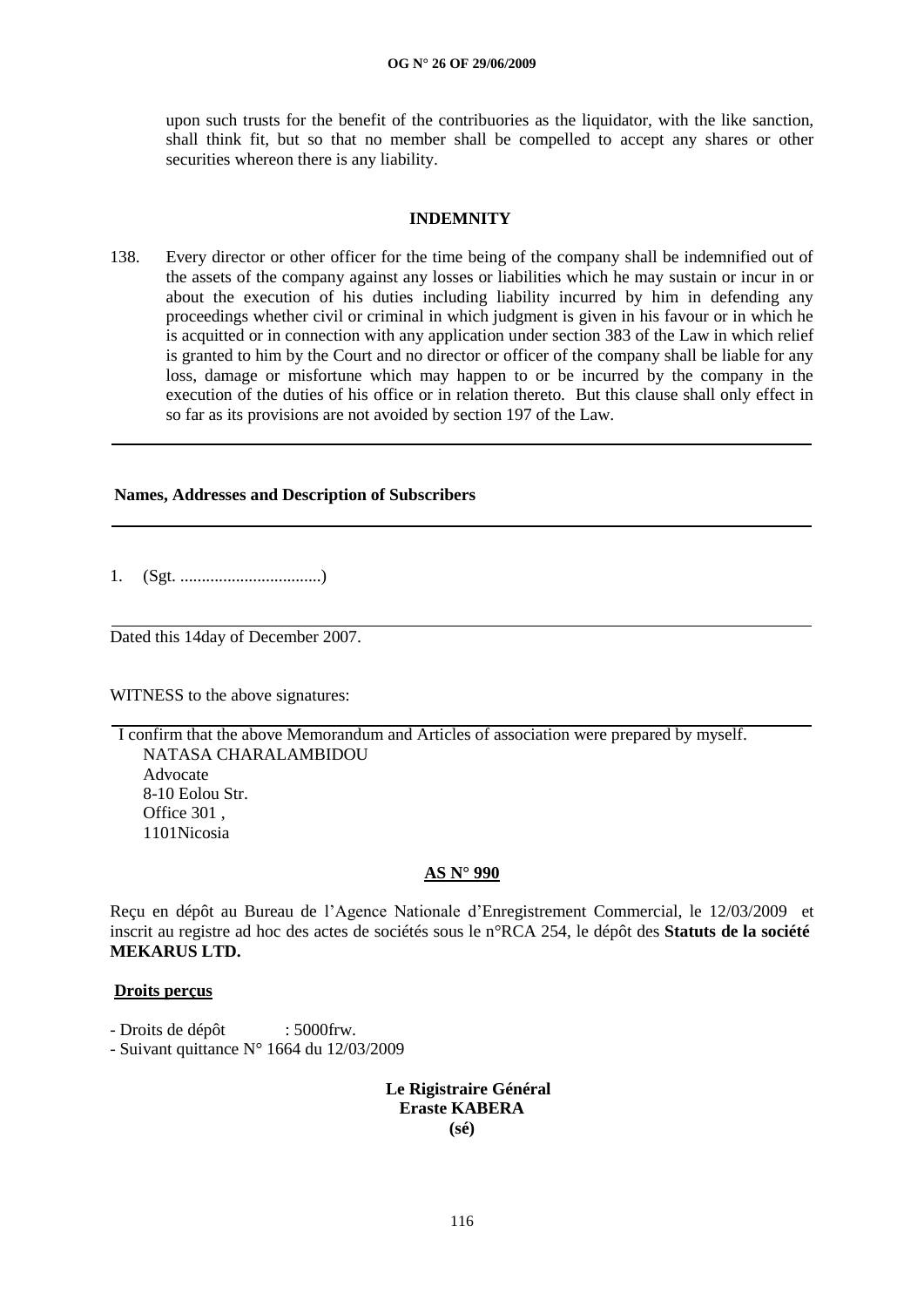# **STATUTS DE LA SOCIETE SPC (sarl)**

## **SOCIETE POUR LA PRODUCTION DU CAFE (sarl)**

Les signatures des présents statuts :

- **1. Madame Bora NYAMPUNDU Président et Directrice Générale de la SPC Sarl**
- **2. Monsieur Charles BUCYENSENGE Directeur Adjoint de la SPC Sarl**
- **3. Monsieur Vita HAKIZIMANA Commissaire au Comptes de la SPC Sarl**

DECIDENT de constituer entre eux une société à responsabilité limitée de droit rwandais dont ils arrêtent les statuts comme suit :

## **TITRE PREMIER FORME-DENOMINATION-SIEGE-DUREE -OBJET**

## **Article premier : forme et dénomination**

Sous le régime de la législation en vigueur au Rwanda, il est constitué une société à responsabilité limitée, dénommée « SOCIETE POUR LA PRODUCTION DU CAFE », **SPC** en sigle.

#### **Article 2 : Siège social**

Le siège social est établi à NYARUGENGE, VILLE DE KIGALI. Il peut être transféré en toute localité au Rwanda sur décision de l'Assemblée générale des associés délibérant dans les formes requises par la loi pour la modification des statuts.

Des bureaux, succursales et agences peuvent être ouverts ailleurs au Rwanda ou à l'étranger par simple décision de l'Assemblée générale.

## **Article 3 : Durée**

La société est constituée pour une durée indéterminée. Elle peut être dissoute à tout moment par décision de l'Assemblée générale des associés délibérant dans les conditions requises pour la modification des statuts.

## **Article 4 : Objet**

La société a pour objet :

- Développement de l'agriculture du café
- Valorisation du café par le traitement, transformation et exportation
- Encadrement des caféiculteurs regroupés dans des sociétés coopératives

## **CAPITAL SOCIAL-PARTS SOCIALES-SOUSCRIPTION-LIBERATION**

## **Article 5 : Capital social**

Le capital social est fixé à quinze millions (15 000 000 Frw). Il est représenté par quinze parts sociales d'une valeur nominale de un million (1 000 000 Frw) de francs rwandais chacune.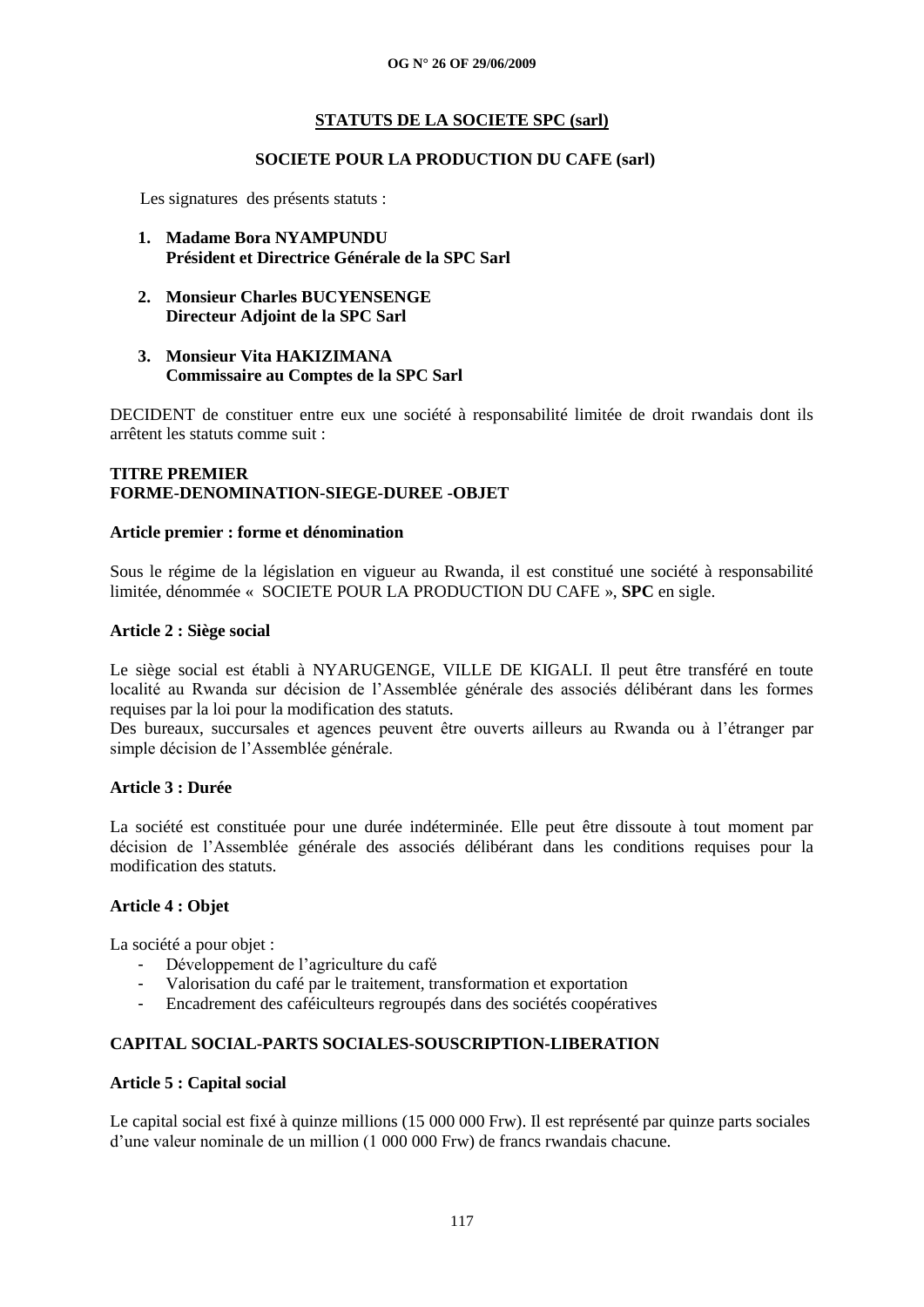## **Article 6 : Souscription-Libération des parts**

Le capital social est entièrement souscrit et est réparti comme suit :

- 1. Mme Bora NYAMPUNDU : 8 000 000 Frw<br>
2. Mr Charles BUCYENSENGE : 4 000 000Frw
- 2. Mr Charles BUCYENSENGE
- $3$  Mr Vita HAKIZIMANA  $\cdot$  3 000 000 Frw

# **Article 7: Augmentation du capital**

Le capital social pourra être augmenté en une ou plusieurs fois, par décision de l'Assemblée générale extraordinaire.

Lors de toute augmentation du capital, l'Assemblée générale fixe le taux et les conditions d'émission des parts nouvelles.

Celles-ci sont offertes par préférence aux propriétaires des parts existant au jour de l'émission au prorata des titres appartenant à chacun d'eux. Le droit de préemption s'exerce dans le délai de trois mois et aux conditions fixées par l'Assemblée générale.

Pour la libération des parts souscrites en cas d'augmentation du capital, le gérant fera, selon les besoins de la société, des appels de fonds aux associés souscripteurs, par lettre recommandée, au moins un mois avant la date fixée pour les versements.

Tout versement en retard produira de plein droit des intérêts au taux que fixe l'Assemblée générale, ce au profit de la société, jusqu'au jour du paiement. Les droits attachés aux parts sociales non libérées seront suspendus jusqu'au jour du règlement du principal et des intérêts.

Lorsque l'augmentation du capital est faite à l'aide d'apports nouveaux, les règles relatives à la constitution du capital sont applicables.

# **Article 8 : Réduction du capital**

L'Assemblée générale extraordinaire peut décider de réduire le capital social. La convocation à participer à l'Assemblée doit indiquer comment la réduction sera opérée. Si la réduction doit se faire par remboursement aux associés, elle ne peut avoir lieu que six mois après la publication de la décision.

## **Article 9 : Nature des parts**

Les parts souscrites dans la société sont nominatives. La société ne reconnaît qu'un seul titulaire par part sociale.

## **Article 10 : Droits et obligations rattachées aux parts.**

Chaque part sociale confère un droit égal dans l'exercice des prérogatives d'associé, notamment la participation à la prise des décisions et à la répartition des bénéfices et du produit de liquidation.

Les associés ne sont responsables des engagements de la société qu'à concurrence de la valeur des parts souscrites par eux. La possession d'une part emporte adhésion aux statuts et aux décisions régulières de l'Assemblée générale.

Lorsqu'un titre est donné en gage, le propriétaire continue à exercer tous les droits attachés à ce titre et les versements complémentaires éventuels sont à sa charge.

Les héritiers ou les créanciers d'un associé ne peuvent, sous quelque cause que ce soit :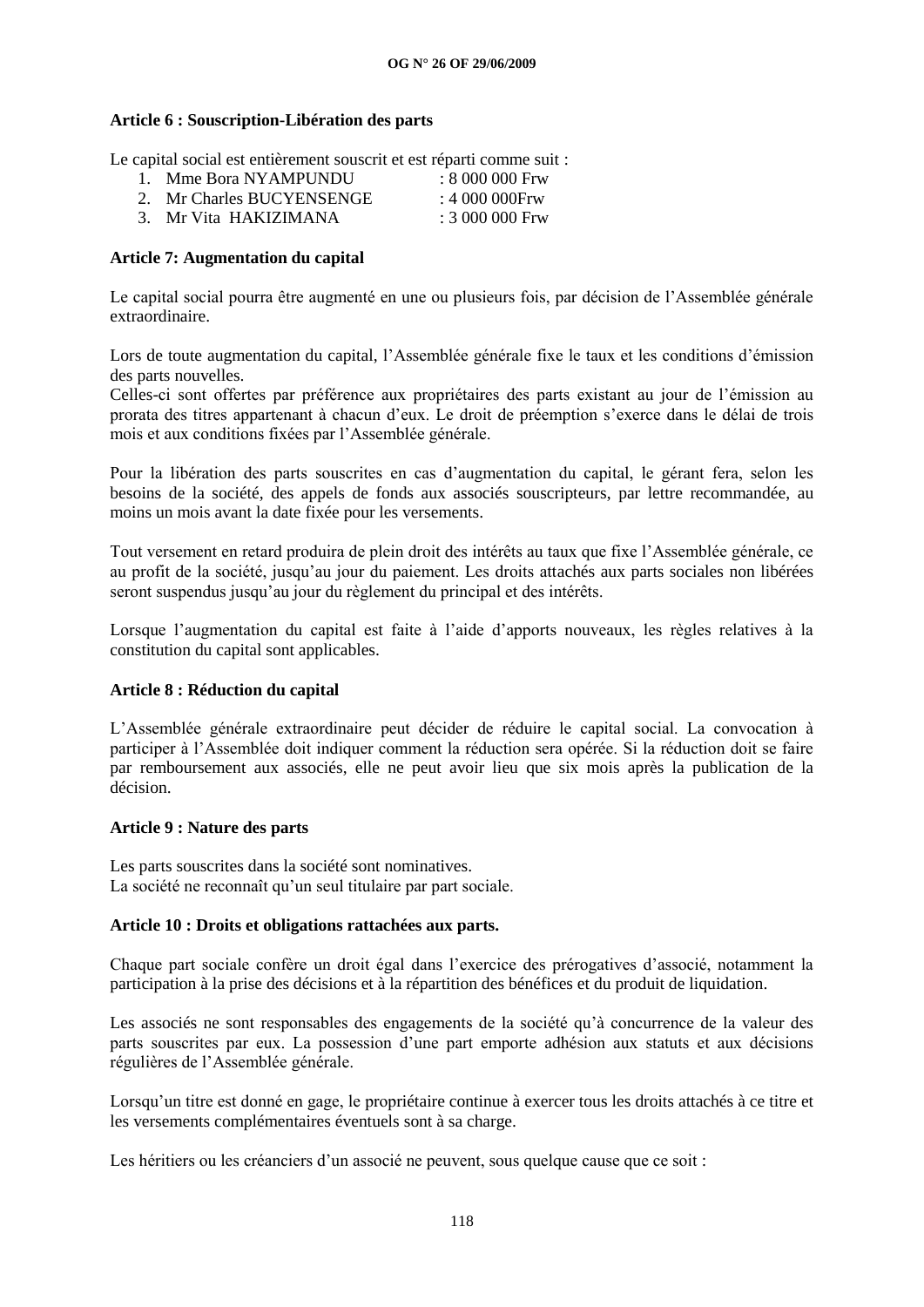- Provoquer l'apposition des scellés sur les livres, biens, marchandises et valeurs de la société ou frapper ces derniers d'opposition
- En demander l'inventaire, le partage ou la liquidation
- Ni s'immiscer en aucune manière dans son administration

Pour l'exercice de leurs droits, ils doivent s'en rapporter aux inventaires et bilans sociaux et aux décisions de l'Assemblée générale des associés.

## **Article 11 : Registre des associés et propriété des parts**

La propriété de chaque part s'établit part une inscription sur le registre des associés tenu au siège social.

Ce registre mentionne :

- La désignation précise de chaque associé,
- Le nombre de ses parts,
- Les versements effectués et leur date,
- Les cessions des parts datées et signées par le cédant et le cessionnaire,
- Les transmissions à cause de mort et les attributions par suite de partage datées et signées par les bénéficiaires et le gérant.

Ce registre peut être consulté par tout associé et par tout intéressé.

Des certificats non transmissibles constatant les inscriptions au registre des associés sont délivrés aux associés dans le mois de toute inscription qui les concerne.

Une copie conforme des inscriptions au registre des associés doit, dans le mois de leur date, être déposée par le gérant au greffe de la juridiction compétente pour y être versée au dossier de la société.

## **Article 12 : Cession et transmissions à cause de mort des parts sociales**

Cession entre vifs ou transmissions à cause de mort des parts sociales sont subordonnées au droit de préemption des associés ou, à défaut, de la société.

Toutefois, cette disposition ne vise pas les ayants droit légaux ou testamentaires d'un associé auxquels les parts sociales pourront être librement cédées.

Lorsque le cas de cession ou de transmission de part sociale subordonnée au droit de préemption se pose, les intéressés en font immédiatement part au gérant qui en informe les associés et convoque ceux-ci pour qu'ils se prononcent sur leur droit de préemption respective dans les 2 mois.

S'il est fait usage du droit de préemption dans ce délai, la valeur des droits sociaux du cessionnaire est celle qui résulte du dernier bilan et le paiement doit intervenir dans les 6 mois.

Lorsque plusieurs associés font usage de leur droit de préemption, celui-ci s'exerce proportionnellement aux parts que chacun d'eux possède.

S'il n'est pas fait usage de ce droit dans ce même délai, la cession ou la transmission projetée peut être valablement effectuée dans le mois qui suit.

La société peut également racheter les parts sociales de l'associé cédant, soit au moyen du capital, soit au moyen des réserves facultatives. Dans le premier cas le capital est réduit et les parts annulées, dans le second cas, la société dispose d'un délai de 2 ans pour aliéner les parts, les associés conservant leur droit de préemption.

Passe ce délai, les parts sont annulées de plein droit sans qu'il en résulte une réduction du capital.

## **Article 13 : Saisie des parts d'un associé.**

En cas de saisie de parts d'un associé, les autres associés ou la société elle-même peuvent empêcher la vente publique de la totalité ou d'une partie de ces parts.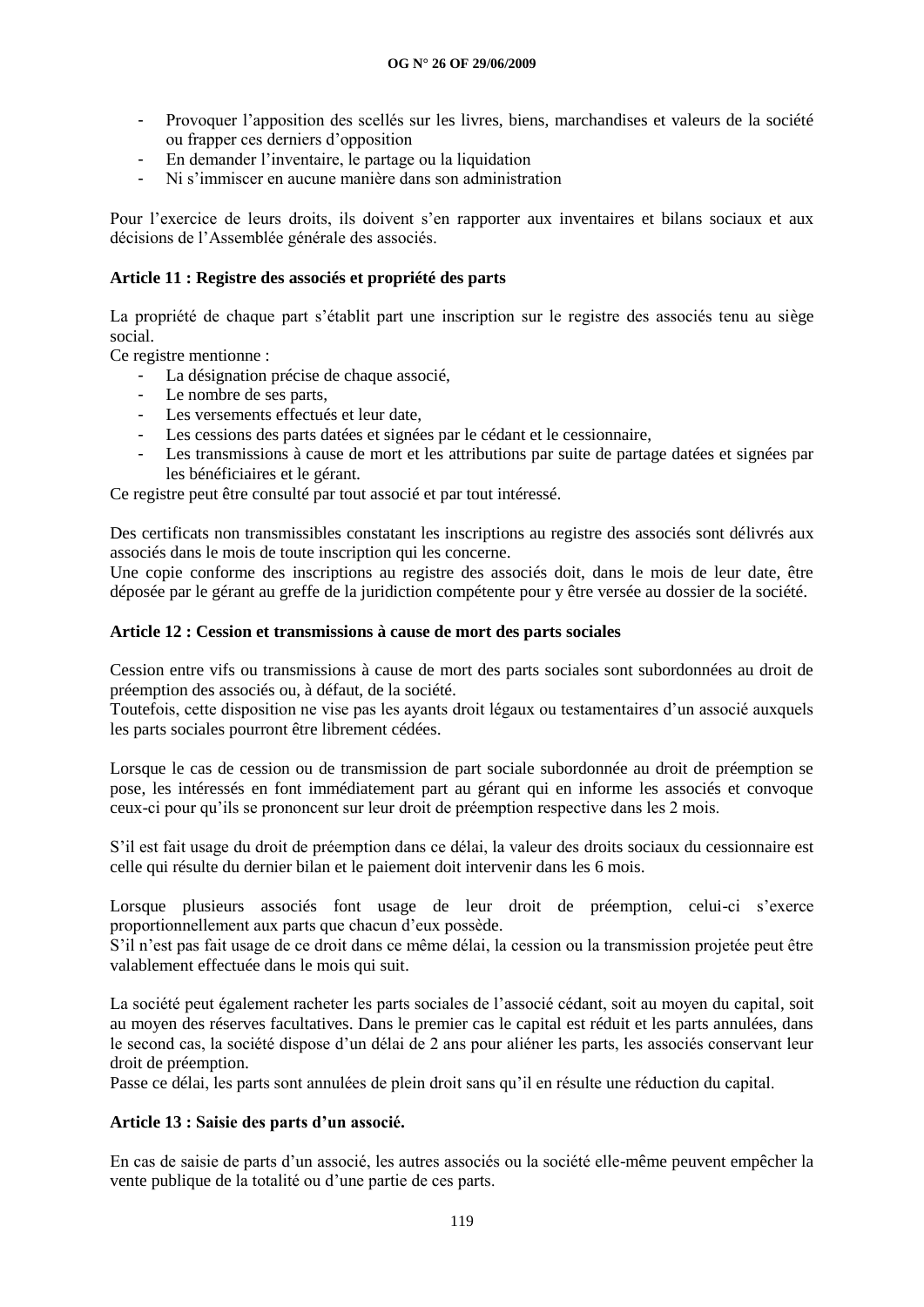soit en indiquant d'autres biens suffisants pour couvrir la créance de ses droits,

soit en payant de leurs derniers, en tout ou en partie, le créancier au droit du quel ils sont de plein droit subrogé,

soit en acquerrant les parts saisies, conformément au prescrit de l'article précèdent.

## **Article 14 : Interdiction de prise de participations et de prêts**

La société ne peut, à peine de nullité, accepter le souscription ou l'acquisition d'une quelconque partie de ses titres par ses filiales.

La société ne peut accepter la possession d'une quelconque partie de ses titres par une autre société dont elle possède directement ou indirectement dix pour cent du capital.

Elle ne peut non plus souscrire ou acquérir de titres d'une autre société qui possède directement ou indirectement dix pour cent de sont capital.

La société ne peut, au moyen de fonds sociaux, faire des prêts ou avances garantis par ses propres parts ou destines à les acquérir.

## **TITRE II**

## **ORGANISATION-GERANCE**

## **Chapitre 1 : Assemblée Générale**

*Section première-Dispositions générales*

## **Article 15 : Composition et pouvoirs**

L'Assemblée générale se compose de tous les associés.

L'Assemblée générale régulièrement constituée représente l'universalité des associés.

Ses délibérations, prises conformément à la loi et au statut, obligent tous les associés, y compris les absents et les dissidents.

L'Assemblée générale peut décider de toute question qui n'est pas expressément réservée par la loi ou par les statuts à un autre organe.

## **Article 16 : Convocations**

L'Assemblée générale est convoquée :

- Soit par le (la) directeur (trice) général(e)
- Soit par le commissaire aux comptes.
- Soit par un mandataire désigné en justice à la demande d'associés disposants d'au moins un deuxième du capital,
- Soit enfin par des liquidateurs.

Les convocations contenant l'ordre du jour et fixant la date, 1 heure et le lieu de l'Assemblée, doivent être envoyées aux associés par lettres recommandées ou remises en mains avec accusé de réception, 15 jours au moins avant la date de tenue de l'Assemblée. A la deuxième convocation cependant, le délai de convocation peut être réduit à 8 jours au moins.

Tout associé qui assiste à une assemblée générale ou s'y fait représenter est considéré comme ayant été régulièrement convoqué.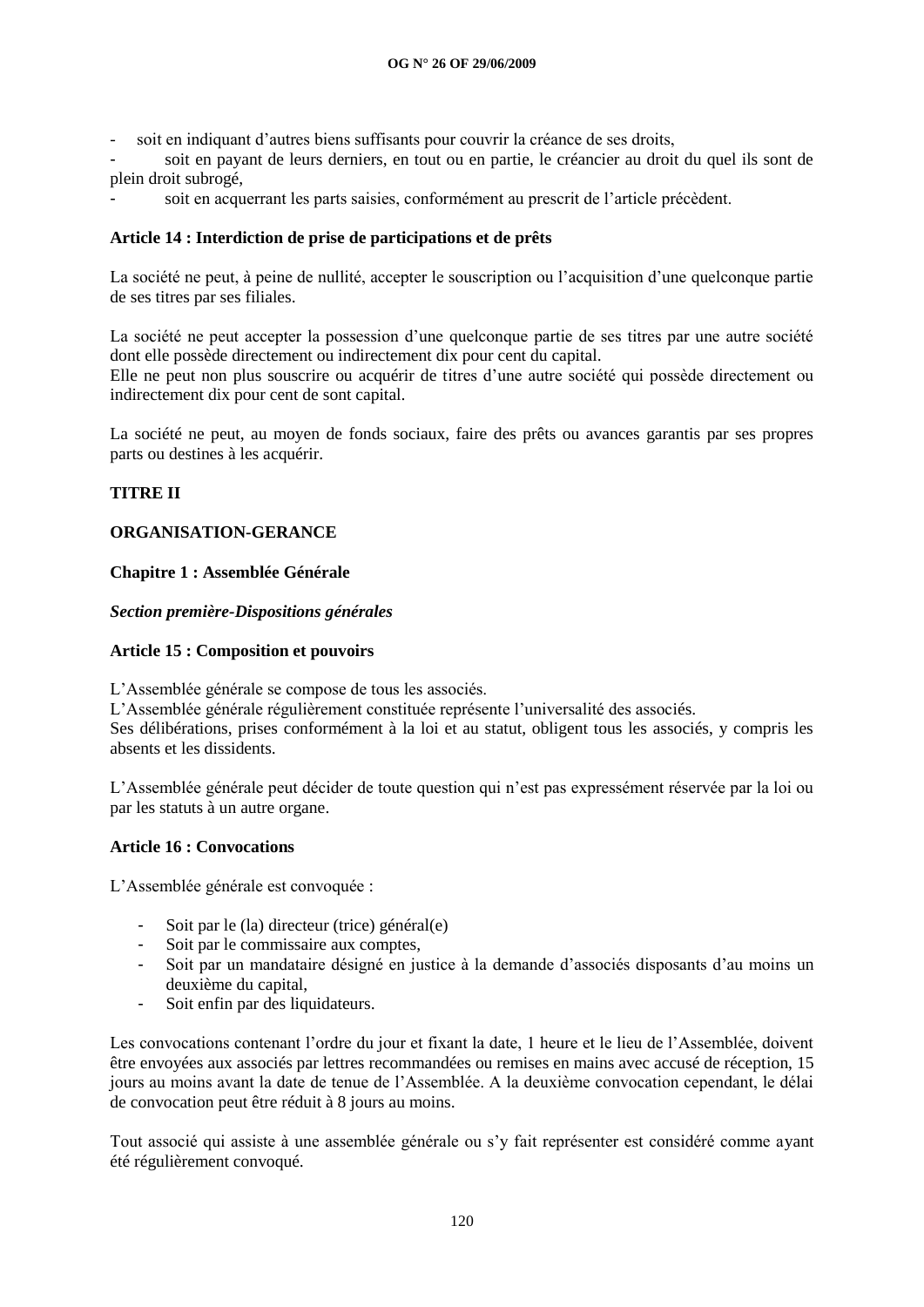Un associé peut également renoncer à se prévaloir de l'absence ou d'une irrégularité de convocation avant ou après la tenue de l'Assemblée à laquelle il n'a pas assisté.

L'Assemblée générale délibère seulement sur les questions mentionnées à l'ordre du jour. Toutefois, elle peut prendre des décisions en dehors de cet ordre du jour ou se réunir sans convocation si tous les associés y consentent.

# **Article 17 : Règles régissant la tenue de l'Assemblée.**

La tenue de toute assemblée générale est régie par les règles suivantes :

- Sous la présidence du Directeur (trice) Général (e), la désignation par l'Assemblée d'un bureau composé du président, du secrétaire et de deux scrutateurs,
- L'établissement par le secrétaire d'une liste des présences indiquant le nombre de parts et de voix dont dispose chaque associé présent ou représenté, la liste devant être signée par tous les participants et soumise à l'approbation de l'Assemblée,
- Chaque résolution est votée séparément.

Le vote au scrutin secret, pour les nominations, révocations, rémunérations et décharges, Le (la) Directeur (trice) Général (e) peut, s'il estime que les intérêts de la société sont en jeu, demander à l'Assemblée de prolonger la réunion, de surseoir à l'exécution d'une décision prise et de renvoyer la question à une nouvelle assemblée convoquée dans un délai de trois semaines pour une décision définitive,

La possibilité pour les associés représentant un dixième du capital social, de demander, une fois, la remise d'une question s'ils estiment n'être pas suffisamment informés,

Nul ne peut prendre part au vote sur une question dans laquelle a directement ou indirectement, un intérêt opposé à celui de la société. Les titres de ceux qui sont ainsi privés de leur droit de vote sont tenus en compte pour l'appréciation de la partie du capital représentée à l'Assemblée,

Sont nuls toute convention de vote et tout mandant irrévocable,

Le procès verbal est établi par le bureau et est soumis, séance tenante, à l'Assemblée générale. Il est signé par le président et le secrétaire. Une copie conforme signée par le président peut être adressée à tout participant qui en fait la demande.

# **Article 18 : Bureau de l'Assemblée générale**

L'Assemblée générale est dirigée par un bureau constitue conformément aux dispositions du prescrit précédent. Le mandant du bureau est d'un an et est renouvelable. Toutefois, l'Assemblée générale peut, à tout moment, mettre fin au mandant d'un membre du bureau.

Un membre du bureau peut démissionner en adressant à chaque associé une lettre recommandée ou remise contre accusé de réception, mais sa démission de devient effective qu'après approbation de l'Assemblée générale réunie en séance ordinaire ou extraordinaire.

## **Article 19 : Représentation**

Tout associé peut se faire représenter par un mandataire de son choix, associé ou non, à condition que ce mandant soit écrit.

Le mandant ordinaire ne vaut que pour un ordre du jour.

# **Section 2-Assemblée générale ordinaire**

## **Article 20 : Période de tenue de l'Assemblée générale ordinaire**

L'Assemblée générale ordinaire se tient chaque année au siège social le dernier vendredi du mois de mars. Si ce jour est un jour férié, l'Assemblée a lieu le jour ouvrable suivant.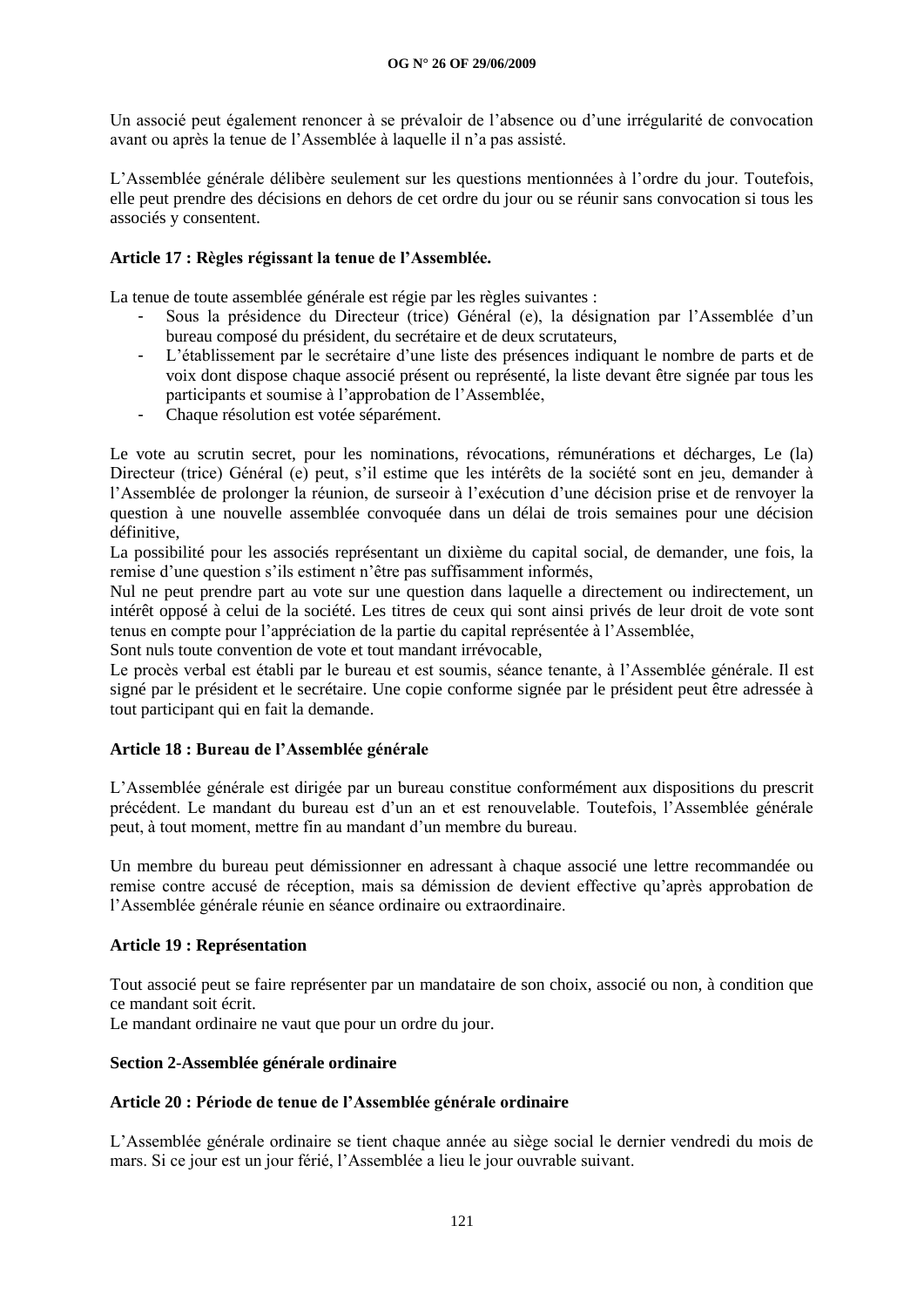L'avancement ou le report d'un mois maximum est possible moyennant un motif sérieux et la notification à tous les associés au moins quinze jours à l'avance.

## **Article 21 : Attributions**

L'Assemblée générale ordinaire est compétente pour :

- Statuer sur le bilan, le compte de profit et pertes et la répartition des bénéfices
- Donner décharge à la gérance et au commissaire aux comptes, telle décharge cependant n'étant valable que si le bilan, le compte de profits et pertes et le rapport ne comportent ni erreur ni omission ;
- Nommer et révoquer le bureau de l'assemblée générale, la gérance et le commissaire aux comptes ;
- Déterminer les émoluments du gérant et du commissaire aux comptes,
- Se prononcer sur toute question qui n'est pas réservée à la gérance ou à l'assemblée générale extraordinaire.

## **Article 22 : Quorum et majorité de décision**

Pour délibérer valablement, les associés présents ou représentés doivent posséder la moitié au moins du capital social. Si cette condition n'est pas remplie, une nouvelle assemblée est convoquée dans le délai de huit jours au moins.

Les décisions sont prises, dans l'un comme dans l'autre cas, à la majorité absolue des voix qui participent au vote.

## **Section 3**-**Assemblée Générale extraordinaire**

## **Article 23 : Tenue de l'Assemblée générale extraordinaire**

Des assemblées générales extraordinaires peuvent être convoquées aussi souvent que l'intérêt de la société l'exige. Elles sont convoquées conformément à l'article 16 des présents statuts.

## **Article 24 : Attributions de l'Assemblée Générale extraordinaire**

L'Assemblée générale extraordinaire se prononce sur :

- Toutes les modifications aux statuts,
- L'émission d'obligations et
- Sur toute question jugée grave et urgente pour la vie de la société.

# **Article 25 : Quorum et majorité de décision**

Pour délibérer valablement, les associés présents ou représentés doivent posséder la moitié au moins du capital social.

Si cette condition n'est pas remplie, une nouvelle assemblée sera convoquée dans le délai d'un mois, à l'effet de délibérer définitivement et valablement à la condition que le quart du capital soit représenté.

Les décisions sont alors prises, dans l'un comme dans l'autre cas, à la majorité des trois quarts des voix qui participent au vote.

Toutefois, lorsque à l'ordre du jour figure une modification réputée essentielle en vertu de la législation en vigueur tel que l'objet de la société, le transfert du siège social, la transformation, l'augmentation ou la réduction du capital, à la convocation doit être joint un rapport justificatif établi par le (la) Directeur (trice) Général (e).

De plus le quorum pour délibérer dans ce cas là est de trois quart pour la première assemblée et de la moitié du capital pour la seconde assemblée, les décisions étant prises, dans l'un comme dans l'autre cas, à la majorité des quatre cinquièmes des voix qui participent au vote.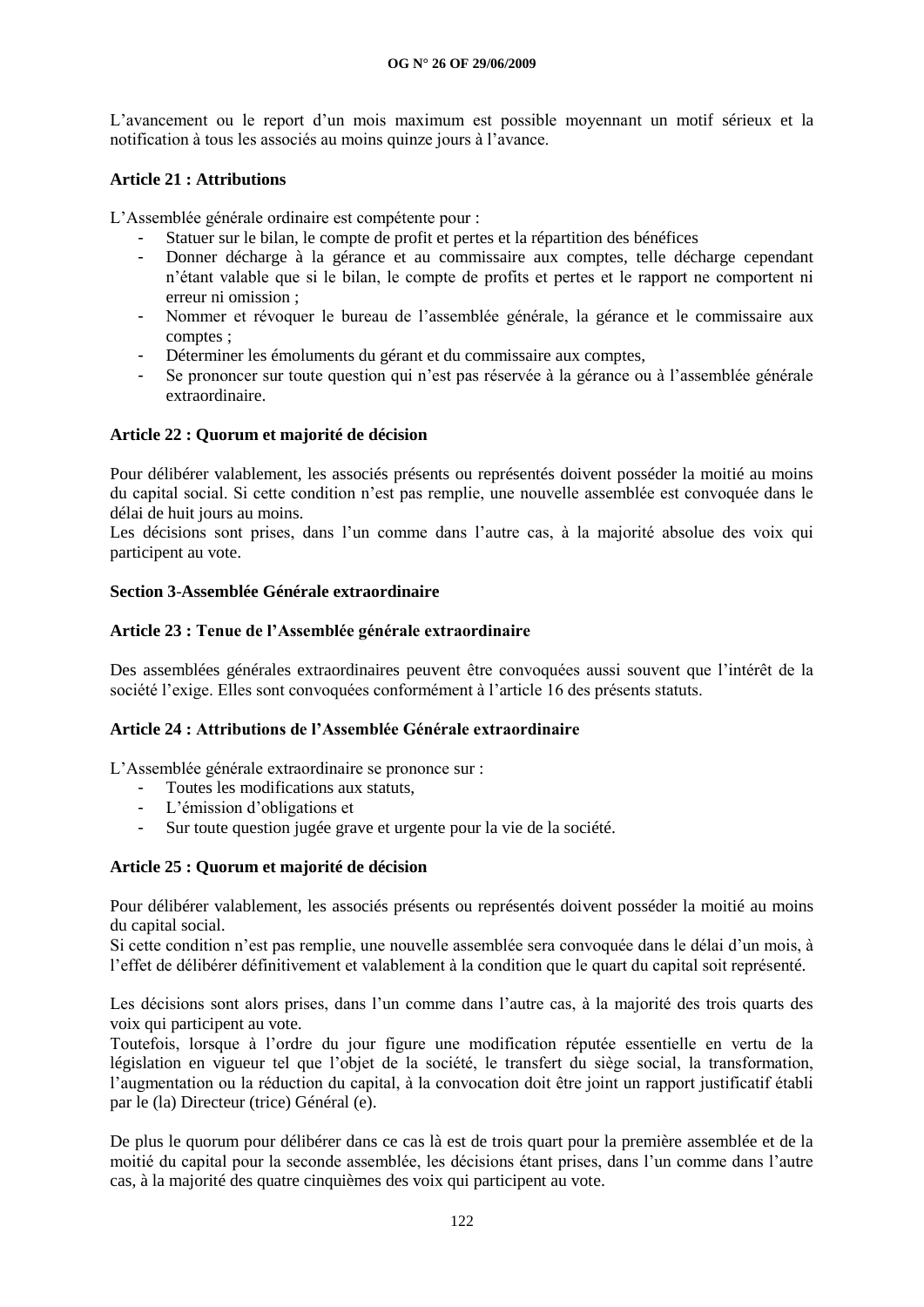# **Chapitre 2 : Gérance de la société**

## **Article 26 : Désignation**

La société est administrée et gérée par un (e) Directeur (trice) Général(e), associé (e) ou non, nommé (e) et révoqué (e) par l'Assemblée générale.

# **Article 27 : Statut du (de la) Directeur (trice) Général(e)**

Le (la) Directeur (trice) Général(e) n'est que mandataire salarié de la société, il n'engage que celle-ci et ne contracte aucune obligation personnelle relative à son mandat. Il répond de l'exécution de son mandat et des fautes commises dans sa gestion. Sa rémunération est fixée par l'Assemblée générale.

## **Article 28 : Attributions**

Le (la) Directeur (trice) Général(e) a les pouvoirs les plus étendus gérer et administrer les biens et affaires de la société, dans les limites de l'objet social.

Tout ce qui n'est pas expressément réserve à l'Assemblée générale par la loi ou par les statuts est de sa compétence. Il peut se substituer momentanément un mandataire de choix.

## **Article 29 : Interdictions**

Le (la) Directeur (trice) Général(e) ne peut, sans autorisation de l'Assemblée générale, exercer soit pour son propre compte, soit pour le compte d'autrui, une activité similaire à celle de la société.

La société peut consentir au (à la) Directeur (trice) Général(e) un prêt, un crédit ou cautionnement, avec autorisation de l'Assemblée générale.

Le (la) Directeur (trice) Général(e) qui dans une opération, à un intérêt direct ou indirect opposé à celui de la société, est tenu d'en informer les associés et de faire inscrire sa déclaration au procèsverbal de la séance, il ne peut assister aux délibérations relatives à ces opérations ni même prendre part au vote s'il est associé.

Il est spécialement rendu compte à l'Assemblée générale tenue après la nomination du gérant, et avant tout autre vote, des opérations dans lesquelles un(e) Directeur (trice) Général(e) aurait un intérêt opposé à celui de la société.

## **Article 30 : Démission et révocation du (de la) Directeur (trice) Général (e)**

Le (la) Directeur (trice) Général (e) qui veut démissionner en informe par écrit le président de l'Assemblée général qui, à son tour, saisit celle-ci aux fins de pourvoir à son remplacement endéans trois moi. Le démissionnaire doit à son poste jusqu'à l'expiration de cette période.

Le (la) Directeur (trice) Général (e) est révocable pour justes motifs décision des associés statuant à la majorité absolue des voix. Il est en outre révocable par les tribunaux pour cause légitime à la demande de tout associé.

# **TITRE IV**

# **SURVEILLANCE DES OPERATION DE LA SOCIETE**

## **Article 31 : Nomination du commissionnaire aux comptes**

Par un ou plusieurs commissionnaires aux comptes, personne physique ou morale, associé ou non, nommé pour un terme de trois ans renouvelable par l'Assemblée général qui détermine leur nombre. Les associés représentant un cinquième du capital social peuvent designer un commissaire de leur choix.

Le commissaire aux comptes est révocable pour cause légitime par l'organe qui l'a nommé.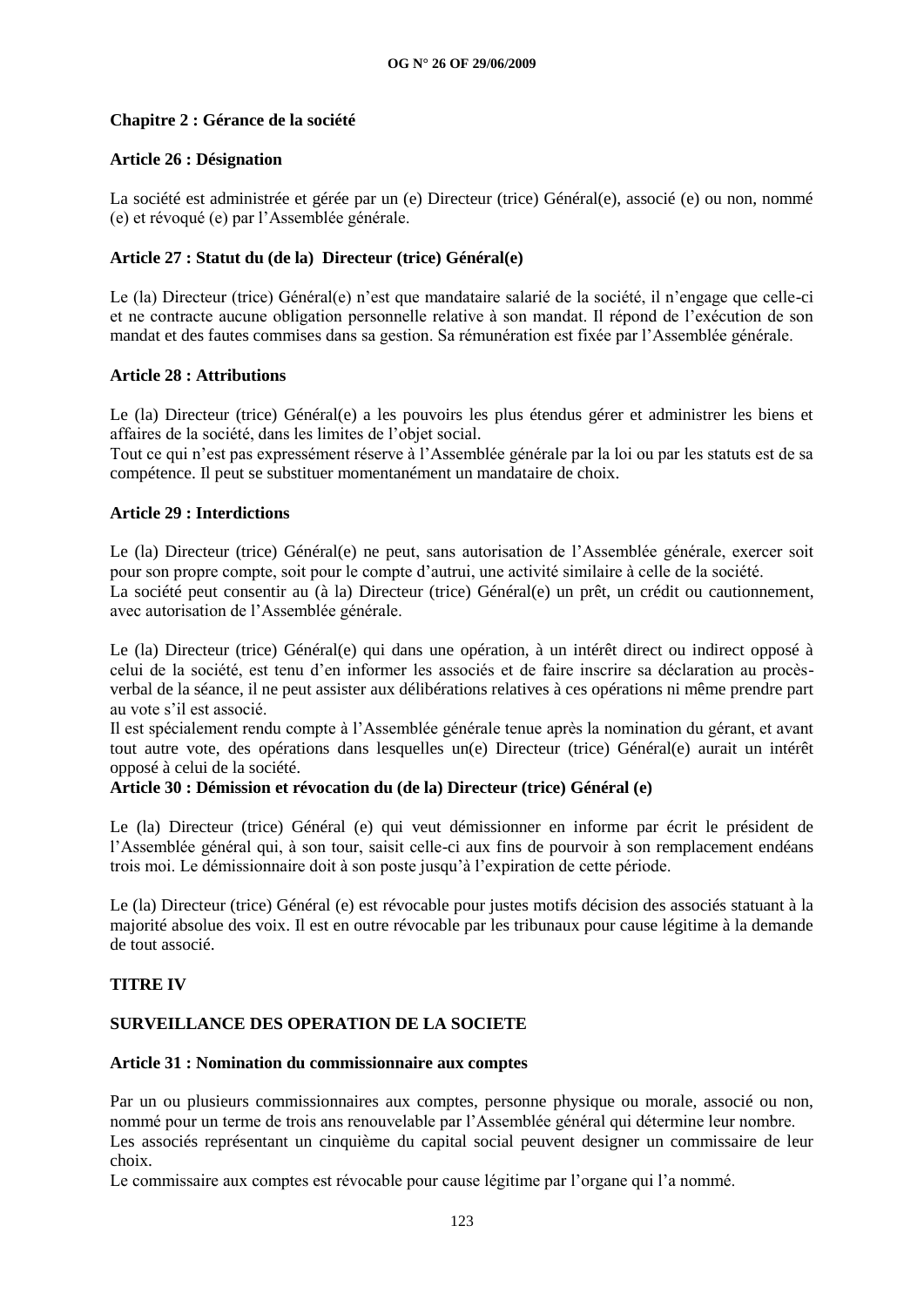# **Article 32 : Exclusions**

Ne peuvent exercer les fonctions de commissaire aux comptes :

- Directeur (trice) Général (e) de la société,
- Les conjoints et les parents ou alliés jusqu'au quatrième degré, du(de la) Directeur (trice) général (e) de la société ou d'une société apparentée,
- Celui qui exerce dans la société une fonction de préposé ou y a exercé une telle fonction dans les trois dernières années.

Le commissaire aux comptes ne peut, dans les ans qui suivent la cessation de ses fonctions, être nommé gérant de la société.

## **Article 33 : pouvoir provisoire à la place vacante**

En cas de vacance d'une place de commissaire aux comptes, le président de la juridiction compétente désigne, à la requête de toute personne intéressée, un commissaire aux comptes chargé de l'intérim.

L'élection définitive du nouveau commissaire a lui à la plus prochaine assemblée générale.

## **Article 34 : Mandat du commissaire aux comptes**

Le commissaire aux comptes a pour mandat :

-de vérifier les livres, la caisse, le portefeuille et les valeurs de la société,

-de contrôle la régularité et la sincérité des inventaires et des bilans ainsi que l'exactitude des informations données sur les comptes de la société dans le rapport du (de la) Directeur (trice) Général (e).

A cet effet, le commissaire aux comptes :

- a le pouvoir illimité de contrôle sur toutes les opération de la société,
- peut prendre connaissance, sans déplacement, de tous documents sociaux et requérir du (de la ) Directeur (trice) Général (e) et des préposés de la société toutes explications complémentaires,
- peut se faire assister, à ses frais, par des experts dont il répond, dans

la vérification des livres et des comptes de la société.

Il fait, par écrit, rapport à l'assemblée sur :

- La manière dont il à effectué le contrôle au cours de l'exercice et sur la manière dont le gérant et les préposés ont facilité cette mission
- L'exactitude de l'inventaire, du bilan, du compte de profits et pertes et du rapport du (de la) Directeur (trice) Général(e).
- L'existence éventuelle d'opérations contraire à la loi ou aux statuts
- La régularité de la répartition des bénéfices,
- L'opportunité des modifications apportées, d'un exercice à l'autre, soit à la présentation du bilan, du compte de profits et pertes, soir au mode d'évaluation des éléments de l'actif et du passif.
- Sur la gestion du gérant et sur les reformes éventuelles qu'il y aurait lieu d'y apporter.

Ce rapport doit être déposé au siége de la société au moins quinze jours avant la tenue de l'Assemblée générale.

## **Article 35 : prérogatives du commissaire aux comptes**

Le commissaire aux comptes convoque l'Assemblée générale lorsque le (la) Directeur (trice) Générale (e) reste en défaut de le faire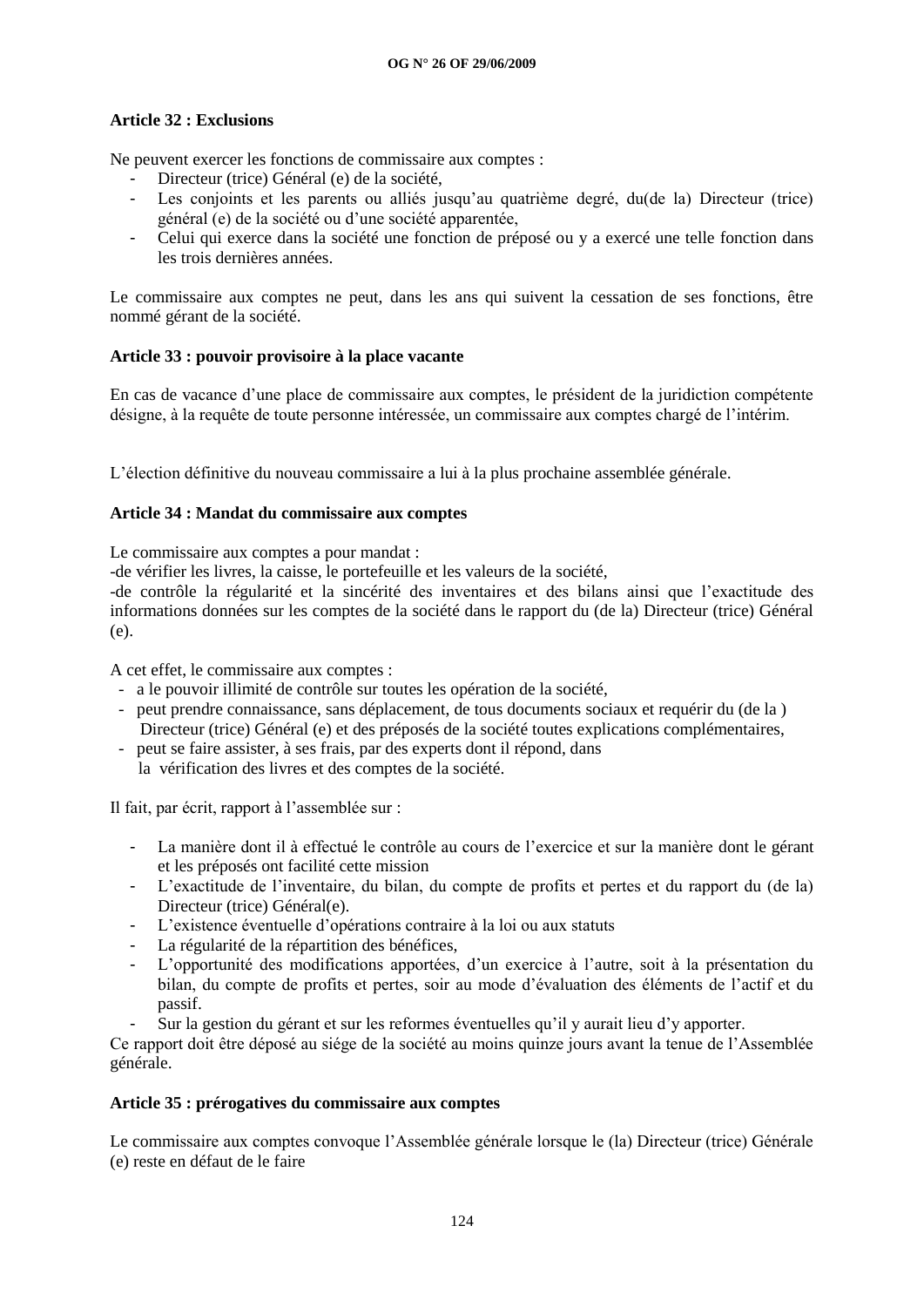Toute associé peut dénoncer au commissaire aux comptes les actes du (de la) Directeur (trice) Générale (e) qui lui paraissent critiquables.

Dans ce cas, le commissaire en fait part à l'Assemblée Général et , s'il estime que les critiques sont fondées et urgentes , il la convoque immédiatement.

# **TITRE V COMPTES ANNUELS-RESERVES-DISTRIBUTION DES BENEFICES**

## **Article 36 : Exercice social**

L'exercice social commence le premier janvier et se termine le trente et un décembre de chaque année. Toutefois le premier exercice le jour de l'immatriculation de la société au registre de commerce pour se terminer le trente et un décembre de la même années.

## **Article 37 : Inventaire et compte annuels**

La gérance établit à la fin de chaque année sociale :

- Un inventaire général contenant l'indication des valeurs d'avenir et sur les mesures et des dettes de la société.
- Un compte de profits et perte
- Un bilan
- Et un rapport sur l'exercice révolu, sur les perspectives d'avenir et sur les mesures à prendre pour la gestion ultérieure de la société. Ce rapport doit contenir un exposé détaillé du bilan et du compte de profits et pertes, des indications précises sur l'ensemble des rémunérations ou autres avantages alloués aux organes de la société et des propositions pour la distribution des bénéfices.

## **Article 38 : Communications au commissaire aux comptes**

Les documents repris à l'article précédent doivent être communiqués au commissaire aux comptes quarante cinq jours au moins avant la tenue de l'Assemblées générale annuelle.

L'inventaire, le bilan et le compte de profits et pertes, le rapport du (de la) Directeur(trice) Général(e) et le rapport du commissaire aux comptes et, généralement tous documents qui, d'après la loi, doivent être communiqué à l'assemblées, doivent être tenus à la disposition des associés, au siége social, quinze jours au moins avant la date de l'Assemblées, le tout sans préjudice de tout autres droits de communication susceptibles d'être conférés aux associés ou aux tiers par la législation en vigueur

## **Article 39 : Répartition des bénéfices**

Les produits nets constatés lors de la clôture d'un exercice après de déduction des frais généraux et des autres charges sociales, de tout amortissements de l'actif et de toutes provisions pour risques, constituent le bénéfices net de la société.

Sur ces bénéfices diminués, le cas échéant, des pertes antérieures, il est prélevé cinq pour cent au moins affecté à la constitution d'un fonds de réserve prévu par l'article 220 de la loi numéro 06/1988 du févier 1988 régissant les sociétés commerciales ces prélèvement cessent d'être obligatoire lorsque ce fonds atteignent un dixième du capital social. D'autres réserves peuvent être constitués en d'autres dispositions légales ou réglementaire.

Le bénéficie distribuables est constitué par le bénéfice net l'exercice diminué des pertes antérieures et des prélèvements prévus ci-dessus et augmenté des reports bénéficiaire.

En outre, l'Assemblée générale peut décider la mise en distribution de sommes prélevées sur les réserves facultatives.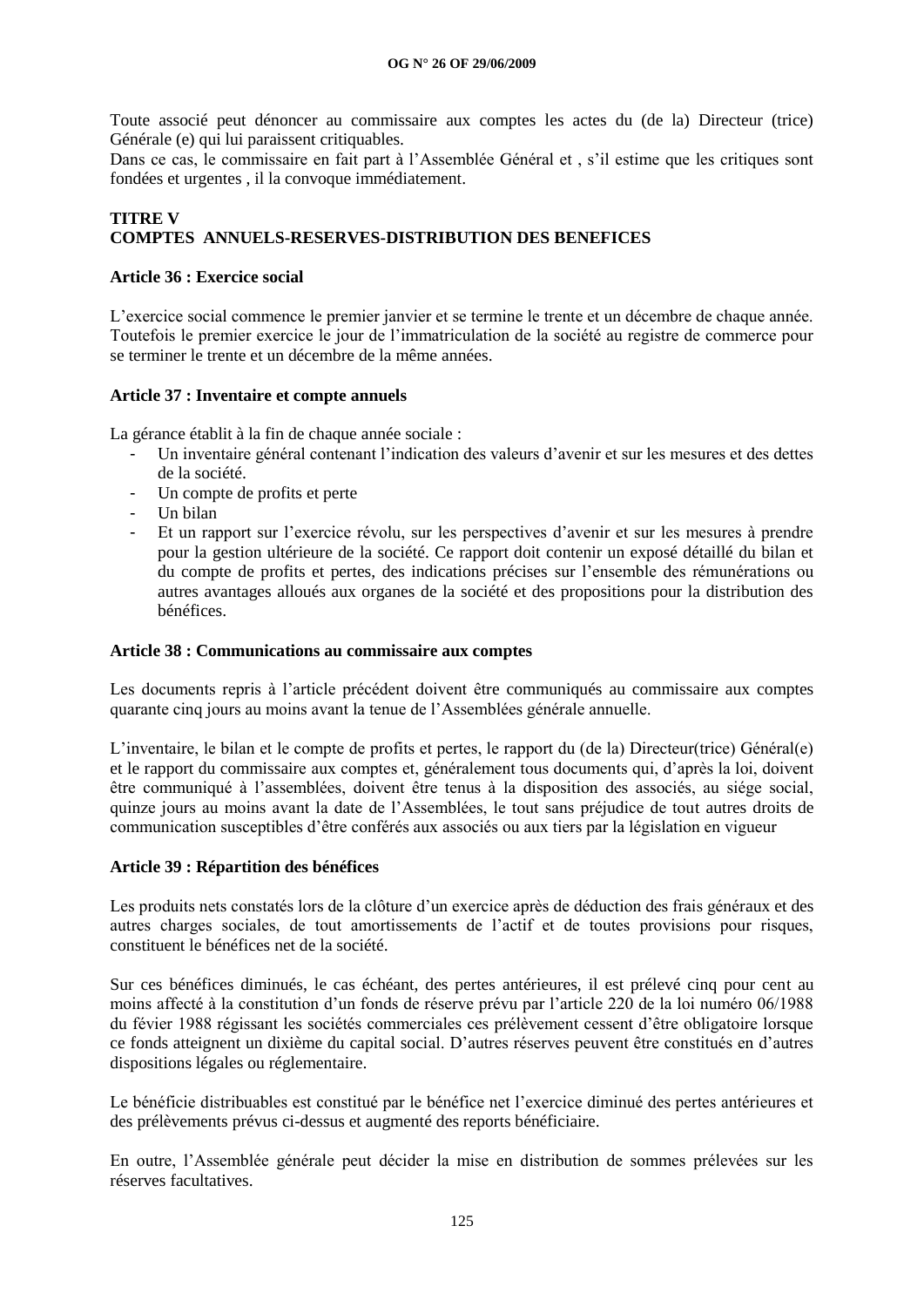En ce cas, la décision indique expressément les postes de réserves sur lesquels les prélèvement sont effectues.

Sur le bénéfice distribuable,l'Assemblée annuelle, sur proposition du (de la ) Directeur(trice) Général(e), à le droit de prélever toutes sommes qu'elle juge convenables de fixer, soit pour être reparties à nouveau sur l'exercice suivant, soit pour être affectée à un ou plusieurs fonds de réserves extraordinaires, généraux ou spéciaux.

Ce ou ces fonds de réserves peuvent recevoir toutes affectations décidées par l'Assemblées générale, sur proposition du (de la) Directeur (trice) Général(e).

## **Article 40 : Paiement des dividendes**

Le paiement des dividendes se fait aux dates et endroits fixes par la direction, qui en informe les associés, sans que l'époque de paiement puisse être différée de plus de six mois après la réunion de l'Assemblées générale qui aura approuvé le bilan, sauf décision contraire de celle-ci.

## **Article 41. Publication de comptes**

Dans les trente jours de leur approbation par l'Assemblée générale, le bilan et le compte de profits et pertes sont déposés au greffe de la juridiction compétente tan disque dans les trois mois qui suivent la dite approbation, la direction fait les diligences nécessaires aux fins de leur publication au journal officiel de la République du Rwanda.

# **TITRE VI DISSOLUTION – LIQUIDATION**

## **Article 42 : Perte du capital**

En cas de perte du quart du capital, la direction doit convoquer une assemblée extraordinaire et lui soumettre les mesures de redressement de la société.

Lorsque la perte du capital atteint la moitié de celui-ci, la direction doit convoquer l'Assemblée générale des associés é l'effet de décider s'il y a lieu de prononcer doit réunir l'Assemblée générale. La dissolution petit être décidée par les associés possédant la moitie des parts sociales.

Si à la suite de pertes, l'avoir social n'atteint plus les trois quarts du capital minimum, la société sera dissoute à la demande de tout intéressé, à moins que le capital ne soit complété à due concurrence.

## **Article 43 : Nomination de liquidateurs et sort de la gérance**

Hormis le cas de dissolution judiciaire, en cas de dissolution pour quelque cause que ce soit, l'assemblé général nomme le ou les liquidateurs, détermine leur mission et fixe leurs émoluments.

La nomination des liquidateurs met fin au mandat de (la) Directeur (trice) Général€. Néanmoins la dite direction doit établir, à la date de la dissolution, un bilan, un compte de profit et pertes et un rapport de situation qu'il soumet dans le mois , à la vérification du commissaire aux comptes et à l'approbation des associés. La société est réputée exister pour sa liquidation.

## **Article 44 : pouvoirs des liquidateurs**

Les liquidateurs ont tous pouvoirs pour accomplir les actes qu'implique la liquidation de la société et pour la représenter en justice, sous réserve des actes pour lesquels la loi requiert l'accord préalable de l'Assemblée des associés tels la réalisation du fonds, l'emprunt, la vente des biens de la société en bloc et l'aliénation d'immeubles de gré a gré.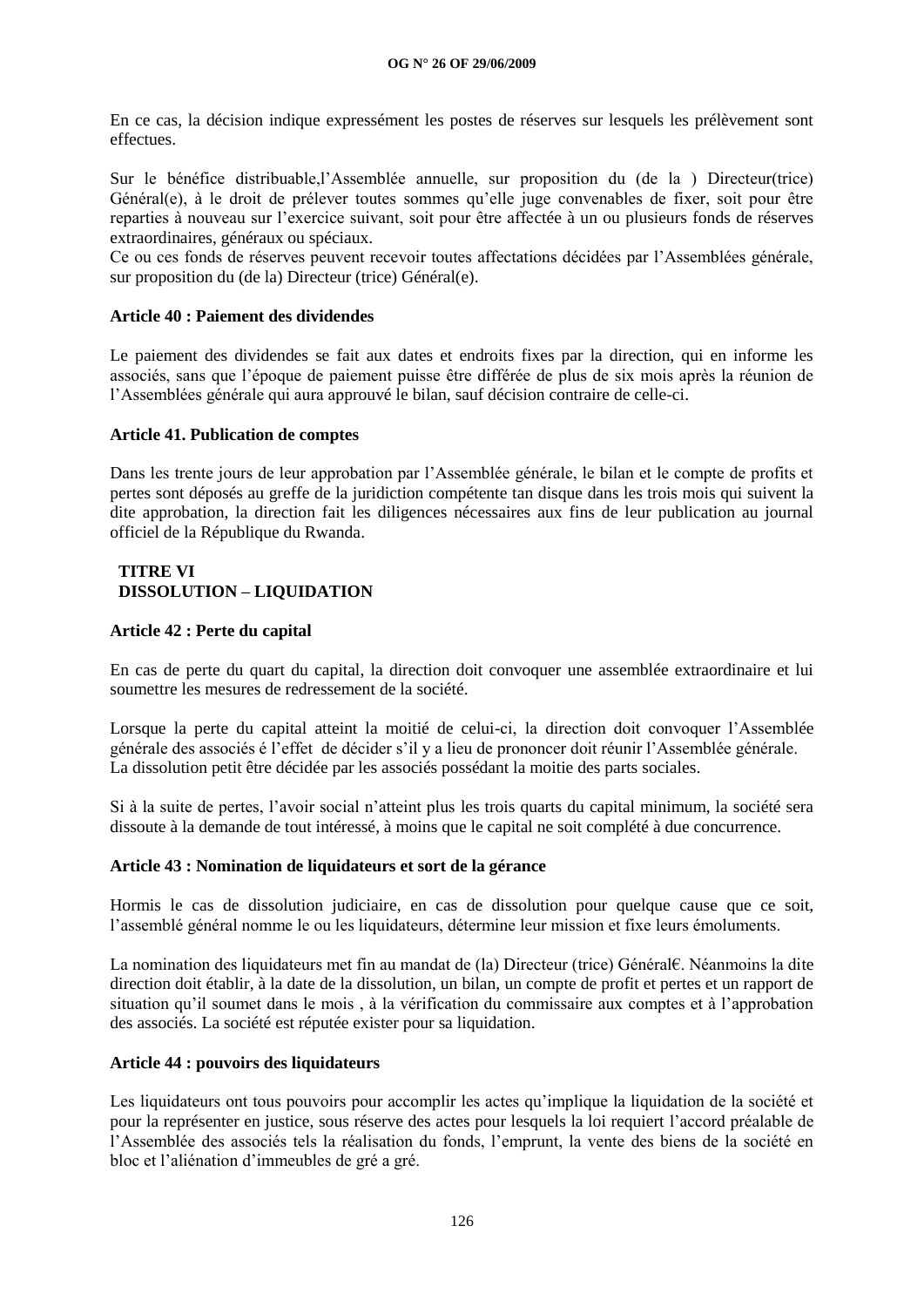## **Article 45 : Répartition de l'avoir social**

Les liquidateurs ont toutes les dettes et charges de la société et des frais de liquidation, y compris la rémunération des liquidateurs, l'actif net est reparti Entre outres les parts.

 Autre cas ou les parts sociales ne se trouveraient pas libérées dans une égale proportion, les liquidateurs doivent, avant toute répartition, tenir compte de cette diversité de situation et rétablir l'équilibre, en mettant toutes les parts sociales sur un pied d'égalité absolu soit par des appels de fonds complémentaires à charge des titres insuffisamment libérés, soit par des remboursements au profit des libérés dans une proportion supérieure.

## **TITRE VII DISPOSITIONS DIVERSES ET TRANSITOIRES**

## **Article 46 : Election de domicile**

Pour l'exécution des présents statuts, chaque associé, le (la) Directeur (trice) Général(e), le commissaire aux comptes ou le liquidateur qui n'aurait pas de domicile au Rwanda , est censé avoir élu domicile au siége social, ou toutes communications, sommations assignation et significations peuvent lui être adressées valablement . Toutefois, une copie sera envoyée par lettre recommandée avec accusé de réception à l'adresse que l'associé résident à l'étranger aura communiquée à la société avec une éventuelle notification par télécopie au numéro fourni par le nom résident.

## **Article 47 : Législation applicable**

Pour tout ce qui n'est pas prévu par les présents statuts, de même que pour leur interprétation, les associés se conformeront à la législation en vigueur au Rwanda. En conséquence, les dispositions de cette législation auxquelles il n'est pas licitement déroge par les présents statuts y sont réputées inscrites et les clauses qui seraient contraires aux dispositions impératives de ces lois sont réputées non écrites.

## **Article 48 : Frais de constitution**

Le montant approximatif des frais, dépenses, rémunération ou charges, sous quelque forme que ce soit, qui incombent à la société ou qui sont mis à sa charge en raison de sa constitution, s'élèvent approximativement à six cent mille ( 600 000) frais rwandais

## **Article 49 : Nomination des premiers gérant et commissaire aux comptes**

Les associés conviennent de se réunir en assemblée générale sans convocation immédiatement après la signature des présents statuts pour :

- Nommer le (la Directeur (trice) Général(e) et le commissaire aux comptes
- Approuver les opérations faite pour le compte de la société jusqu'à la signature des présents statuts,
- Statuer sur tout objet relatif aux intérêts sociaux.

# **Kigali, le 22 mars 2007**

## **LES ASSOCIES**

- **1. Mme Bora NYAMPUNDU (sé)**
- **2. Mr Charles BUCYENSENGE (sé)**
- **3. Mr Vita HAKIZIMANA (sé)**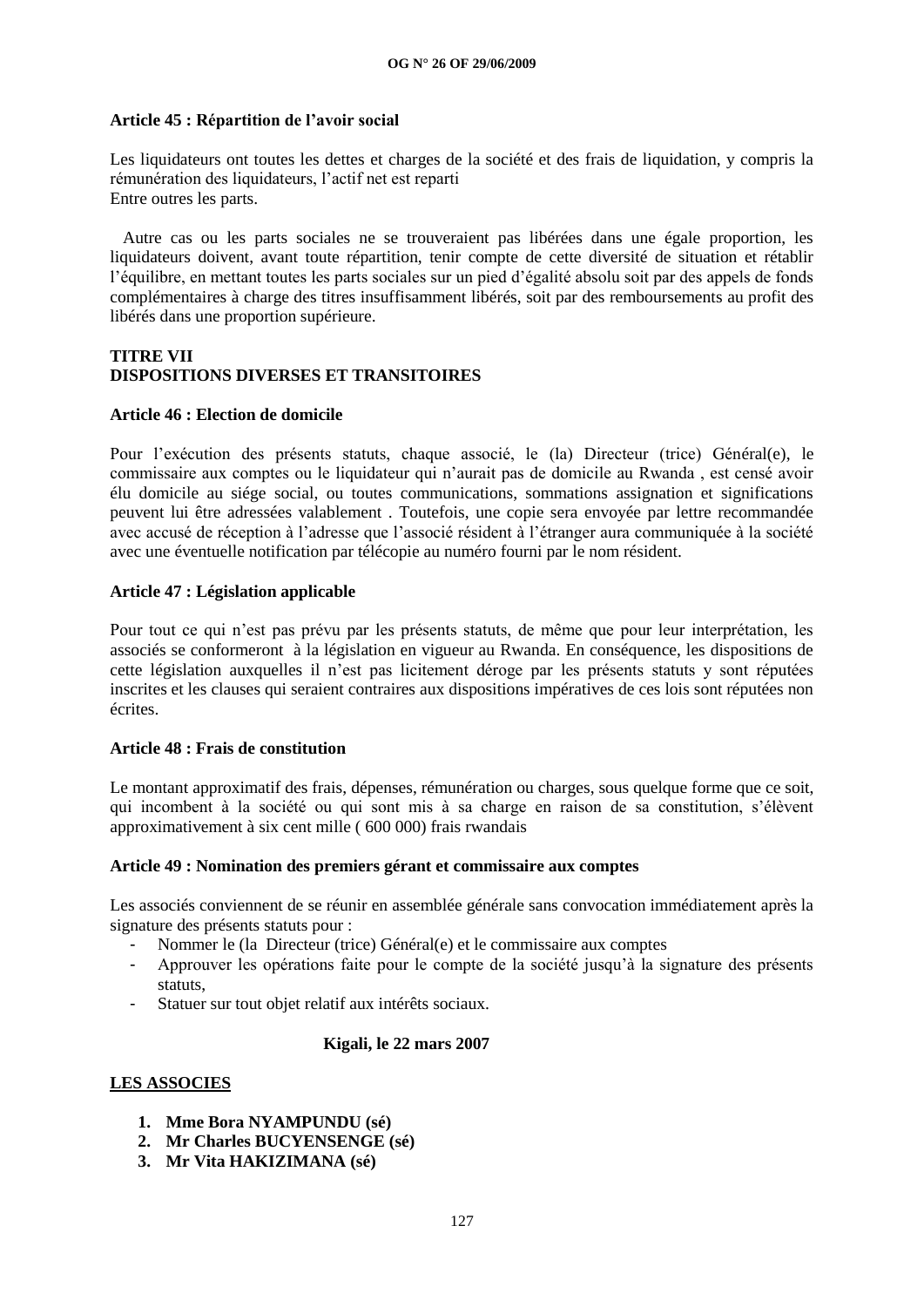## **ACTE NOTARIE NUMERO 00890 Volume XVII**

L'an deux mille sept, le 2<sup>ième</sup> jour du mois d'Avril, Nous, KAYIRANGA Jean Baptiste, Notation Officiel de l'Etat Rwandais,étant et résident à Kigali, certifions que dont les clauses sont reproduites ci avant Nous a été présente par :

- **1. Mme Bora NYAMPUNDU**
- **2. Mr Charles BUCYENSENGE**
- **3. Mr Vita HAKIZIMANA**

En présence de NIYONZIMA Diogène et de GASANA Théogène, témoins instrumentaire à ce requis et réunissant les condition exigées par la loi.

Lecture du contenu de l'acte ayant été faite aux comparants et aux témoins, les comparants ont déclare devant Nous et en présence desdits témoins que l'acte tel qu'il est rédigé renferme bien l'expression de leur volonté.

En foi de quoi, le présent acte a été signé par les comparants, les témoins et Nous, Notaire, et revêtu du sceau de l'office Notarial de Kigali.

## **LES COMPARANTS**

- **1. Mme Bora NYAMPUNDU (sé)**
- **2. Mr Charles BUCYENSENGE(sé)**
- **3. Mr Vita HAKIZIMANA (sé)**

## **LES TEMOINS**

- 1. NIYONZIMA Diogène (sé)
- 2. GASANA Théogène (sé)

#### **LE NOTAIRE KAYIRANGA Jean Baptiste (sé)**

**Droit perçus** :

**Frais d'acte** : Deux mille cinq cent francs rwandais, enregistré par Nous, KAYIRANGA Jean Baptiste, Notaire Officiel de l'Etat Rwandais, étant et résident à Kigali, sous *le numéro 00890, Volume XVII* dont le coût est de deux mille cinq cent francs rwandais percus suivant quittance numéro 142925/01/02 du deux Avril deux mille sept délivrée par le comptable public de Kigali.

#### **Le NOTAIRE KAYIRANGA Jean Baptiste (sé)**

**Frais d'expédition** : POUR EXPEDITION AUTHENTIQUE DONT LE COUT EST DE : SOIXANTE NEUF MILLE CINQ CENT FRANCS RWANDAIS (69.500Frw)

> **Le NOTAIRE KAYIRANGA Jean Baptiste (sé)**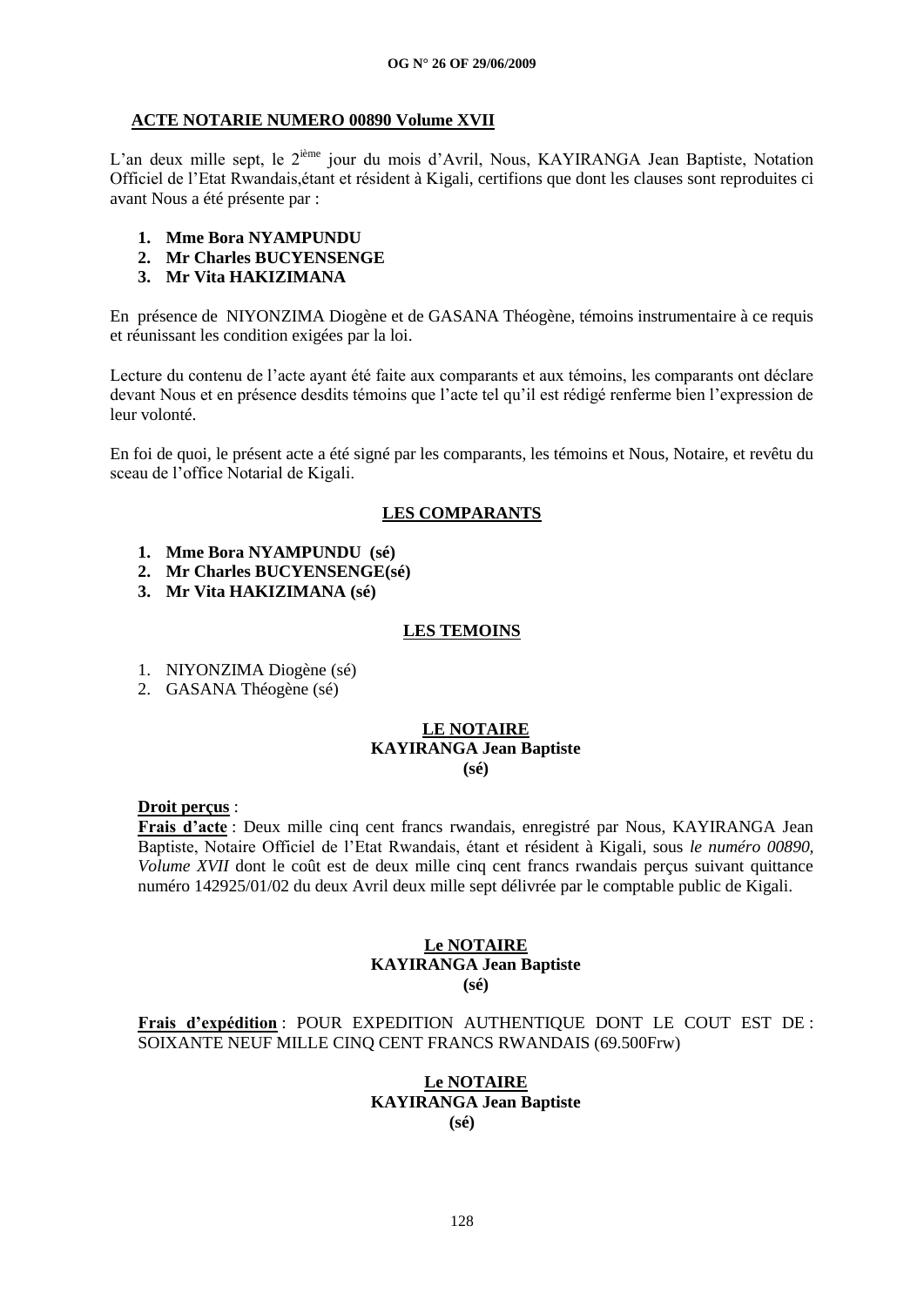#### **OG N° 26 OF 29/06/2009**

# **AS N° 247**

Reçu en dépôt au Bureau du Rwanda Development Board BP 6239 Kigali, le 28/04/2009 et inscrit au registre ad hoc des actes de sociétés sous le n°RC 398/09/NYR, le dépôt des **Statuts de la «SOCIETE POUR LA PRODUCTION DU CAFE », SPC** " **S.A.R.L..**

## **Droits perçus**

- Droit de dépôt : 5000frw.

- Suivant quittance N° 2460 du 28/04/2009

## **Le Rigistraire Général Eraste KABERA (sé)**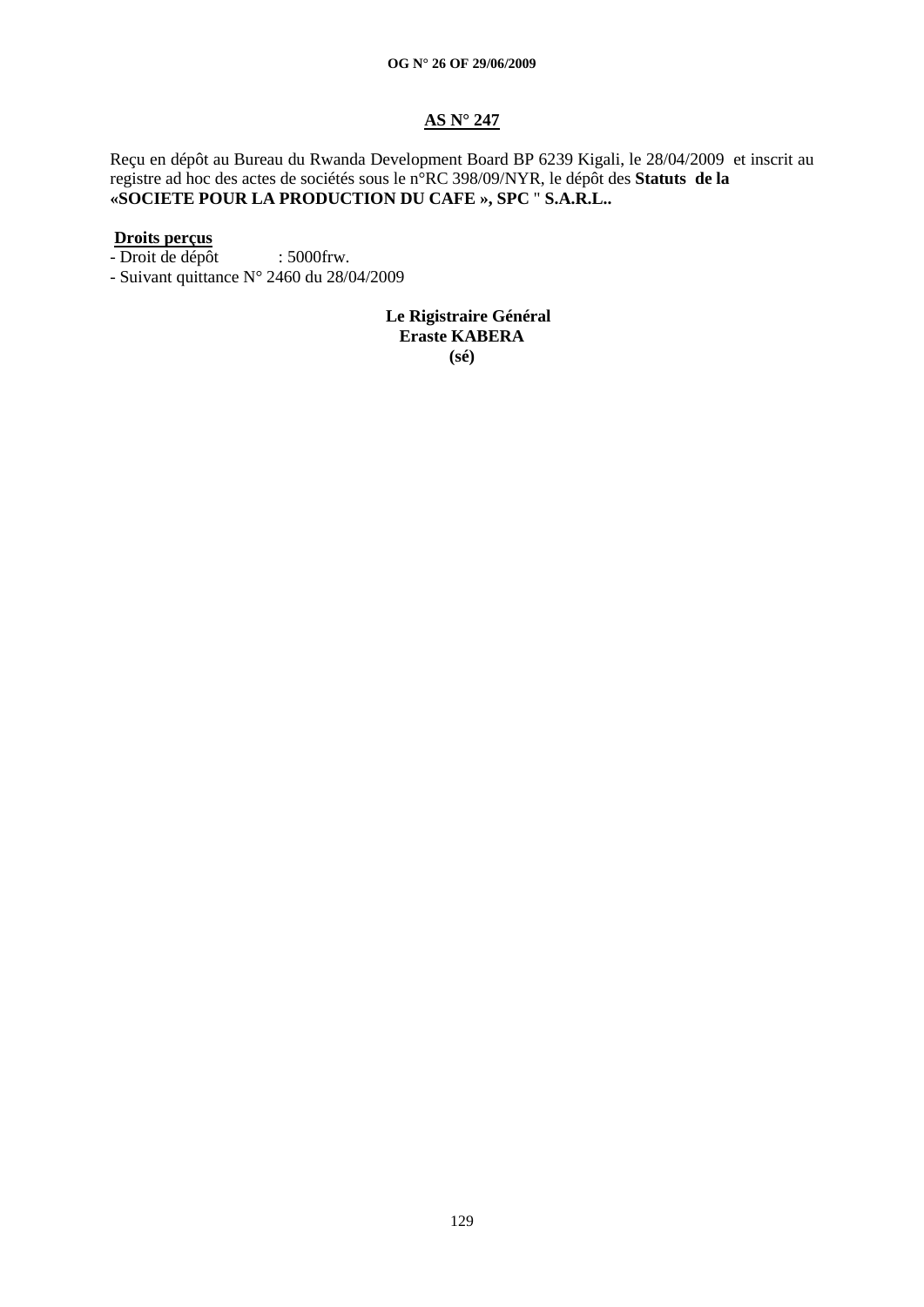#### **IKIGUZI CY'IGAZETI YA LETA YA REPUBULIKA Y'U RWANDA N'ICY'INYANDIKO ZIYITANGARIZWAMO**

Rwanda n'icy'inyandiko ziyitangarizwamo ;

gishyizweho ku buryo bukurikira :

#### *A. Ikiguzi cy'umwaka wose*

| -Mu Rwanda                  | 50 000 Frs |
|-----------------------------|------------|
| -Mu bihugu bidukikije       | 60 000 Frs |
| -Mu bindi bihugu by'Afurika | 61 000 Frs |
| -Mu Burayi                  | 65 000 Frs |
| -Muri Amerika na Aziya      | 68 000 Frs |
| -Muri Oseyaniya             | 72 000 Frs |

#### **B. Ikiguzi cya buri numero: 1000 FRW**

#### *C.Ikiguzi cy'inyandiko ziyitangarizwamo*

Amafaranga ibihumbi cumi na bine (14.000 Frw) kuri buri rupapuro rwandikishije typewriter. imashini cyangwa orudinateri.

Ku nyandiko ituzuye urupapuro rumwe, hakoreshwa uburyo bwo kubara imirongo: for one line.

#### **SUBSCRIPTION AND RATES**

#### ADVERTISING TARIF DES ABONNEMENTS ET DES **INSERTIONS**

Hakurikijwe Iteka rya Perezida n° 62/01 ryo By Presidential Order n° 62/01 of 05/12/2008 and Référence faite à l'Arrêté Présidentiel n° 62/01 du kuwa 05/12/2008 n'Iteka rya Minisitiri n° Ministerial Order n° 01/03.04 of 01/01/2009 05/12/2008 et à l'Arrêté Ministériel n° 01/03.04 01/03.04 ryo kuwa 01/01/2009 ashyiraho concerning subscription and advertising rates for du 01/01/2009 portant fixation du tarif des ikiguzi cy'Igazeti ya Leta ya Repubulika y'u the Official Gazette of the Republic of Rwanda; abonnements et d'insertions au Journal Officiel de la République du Rwanda ;

Ikiguzi cy'Igazeti ya Leta ya Repubulika y'u The Subscription and advertising rates for the Le tarif des abonnements et insertions au Journal Rwanda n'icy'inyandiko ziyitangarizwamo Official Gazette of the Republic of Rwanda shall Officiel de la République du Rwanda est fixé be fixed as follows:

#### **A. Annual subscription:**

| - Rwanda                       | 50,000 Frw |
|--------------------------------|------------|
| - Bordering Countries          | 60,000 Frw |
| - Other Countries in Africa    | 61,000 Frw |
| - European Countries           | 65,000 Frw |
| - American and Asian Countries | 68,000 Frw |
| - Oceania                      | 72,000 Frw |

**B. Retail price per copy : 1000 FRW**

#### **C. Advertising rates:**

# comme suit :

#### **A. Abonnement annuel :**

| -Rwanda                | 50 000 Frw |
|------------------------|------------|
| -Pays limitrophes      | 60 000 Frw |
| -Autres pays d'Afrique | 61 000 Frw |
| -Europe                | 65 000 Frw |
| -Amérique et Asie      | 68 000 Frw |
| -Océanie               | 72 000 Frw |

#### **B. Prix de détail au numéro : 1000 FRW**

#### **C. Prix des insertions :**

Fourteen Thousand (14,000) Rwandan Francs Quatorze mille (14 000) Francs chaque page de per page typed, whether by computer or texte dactylographié ou écrit à l'ordinateur.

For inserts of less than one page, the price shall Pour l'insertion d'un texte de moins d'une page, be five hundred twenty five (525) Rwanda Francs le prix est de cinq cent vingt-cinq (525) francs rwandais par ligne.

## 130